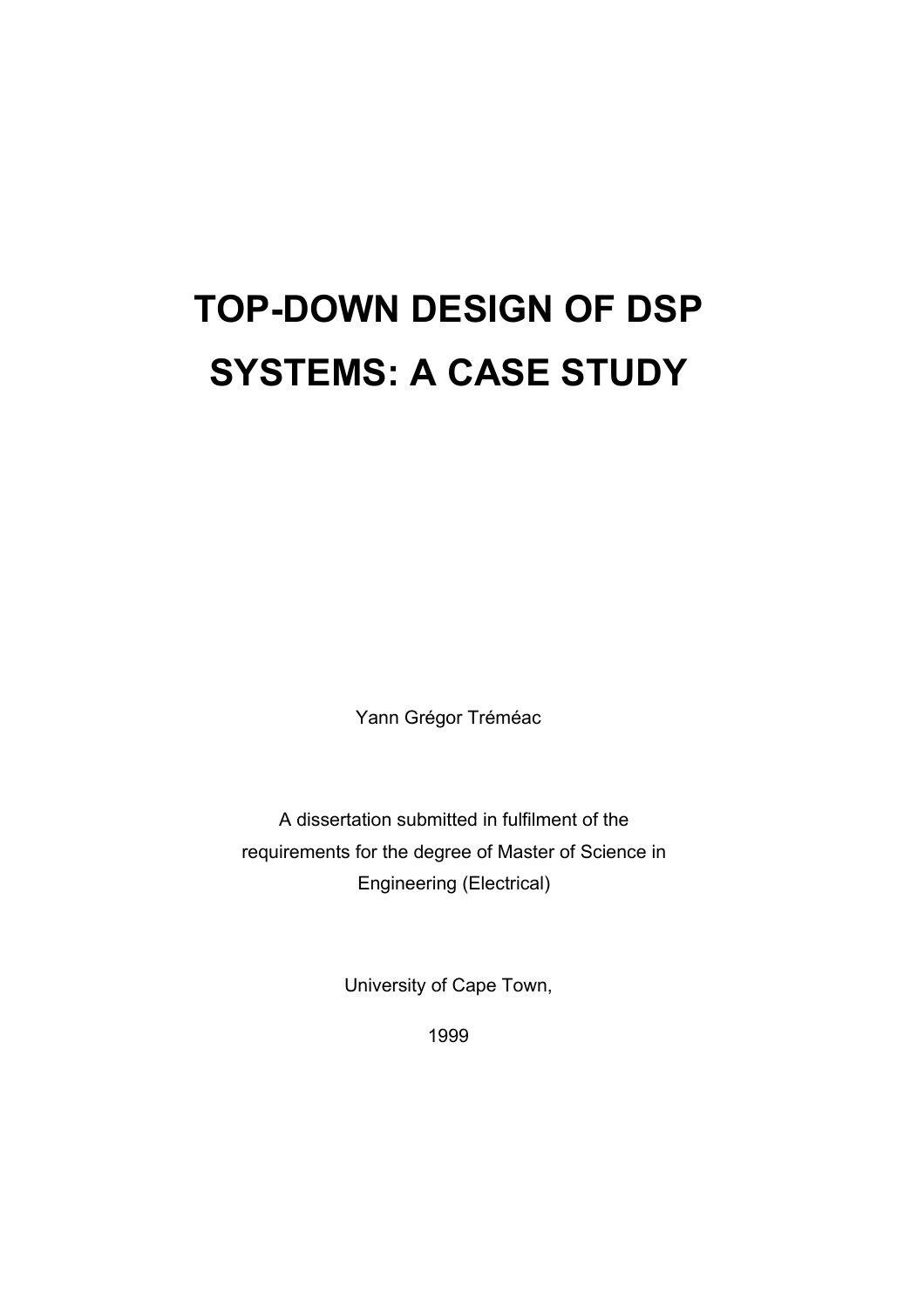### **DECLARATION**

I declare that this dissertation is my own, unaided work. It is being submitted for the degree of Master of Science in Engineering in the University of Cape Town. It has not been submitted before for any degree on examination in any other university.

………………………………………

Signature of Author

Cape Town September 1999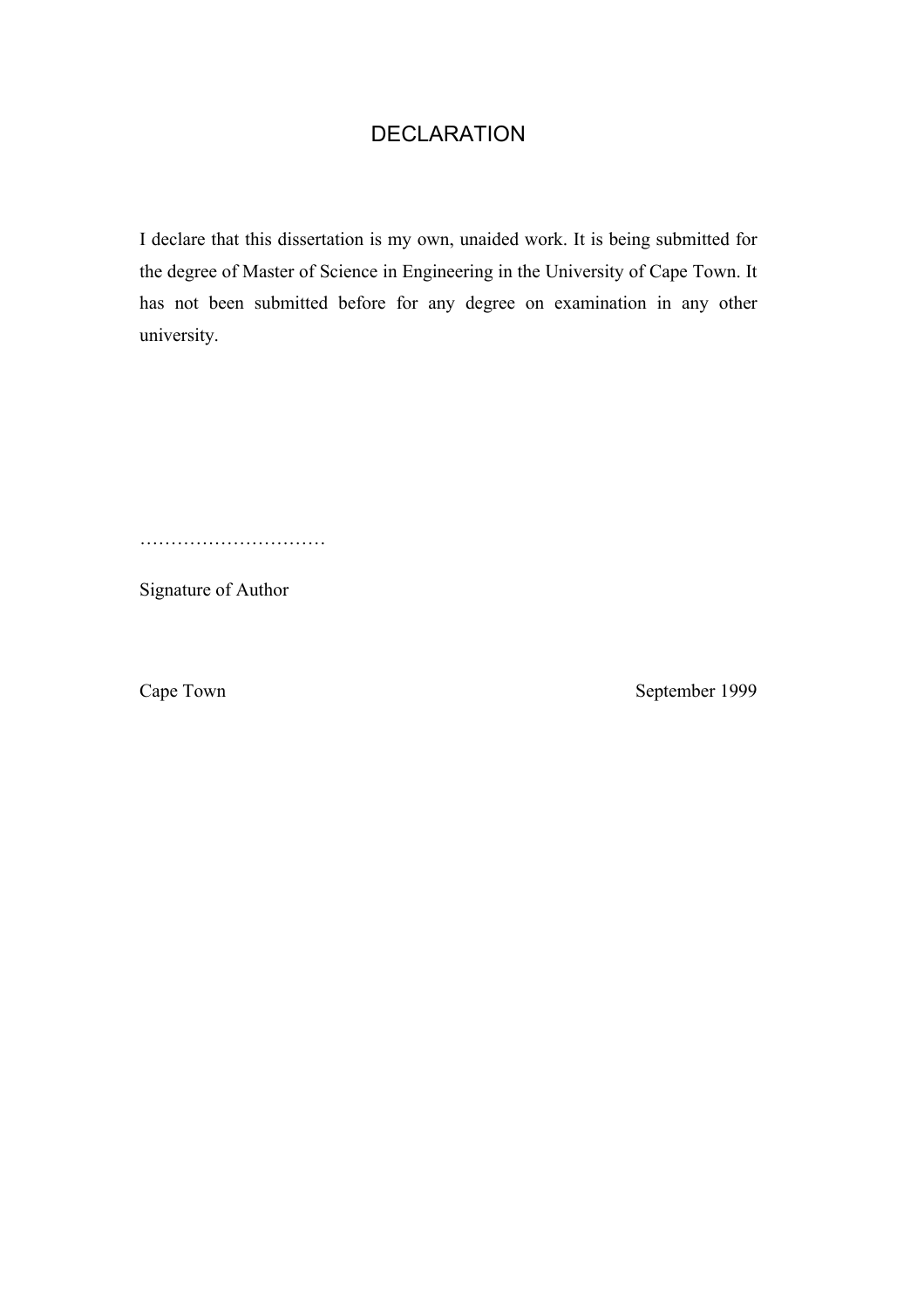#### ABSTRACT

The primary goal of this thesis is to investigate the use of a formal top-down methodology for designing digital signal processing systems. As a case study, the design of a synthetic aperture radar (SAR) digital preprocessor is attempted. The preprocessor is targeted for the Texas Instruments' TMS320C80 DSP. In other work linked to this project, the same preprocessor was implemented by Grant Carter on a field programmable gate array (FPGA) [2]. Secondary goals of this thesis are to document the various tools and techniques used to accelerate prototyping, and to compare the DSP and the FPGA implementation.

The proposed methodology starts with the client specifications to create an initial abstract decomposition of the application. This model is then refined until the final design is obtained. The development process is broken down into four steps: *the specification, the functional design* (preliminary hardware-independent design), *the implementation definition* (detailed hardware-dependent design) and *the implementation steps.* A successful implementation is shown to follow from this process.

The case study experience shows that the top-down approach undoubtedly has its advantages for designing DSP systems, although it must be accompanied by bottom-up principles. One of the advantages is that more emphasis is placed at design level and that the designer is initially forced to think about the solution in a hardware-independent way. Thus, the designer is more likely to produce reusable specifications and solutions of general applicability.

The use of C as the programming language definitely increased the programmer productivity, as opposed to Assembler. The C80 multitasking operating system also helped in the transition from functional to executive model. However, the use of both C and the multitasking operating system has an execution time cost that cannot precisely be evaluated. This constitutes a major drawback: it means that algorithm complexity (i.e. the number of mathematical operations involved) must be evaluated at functional design level and that the DSP must be chosen with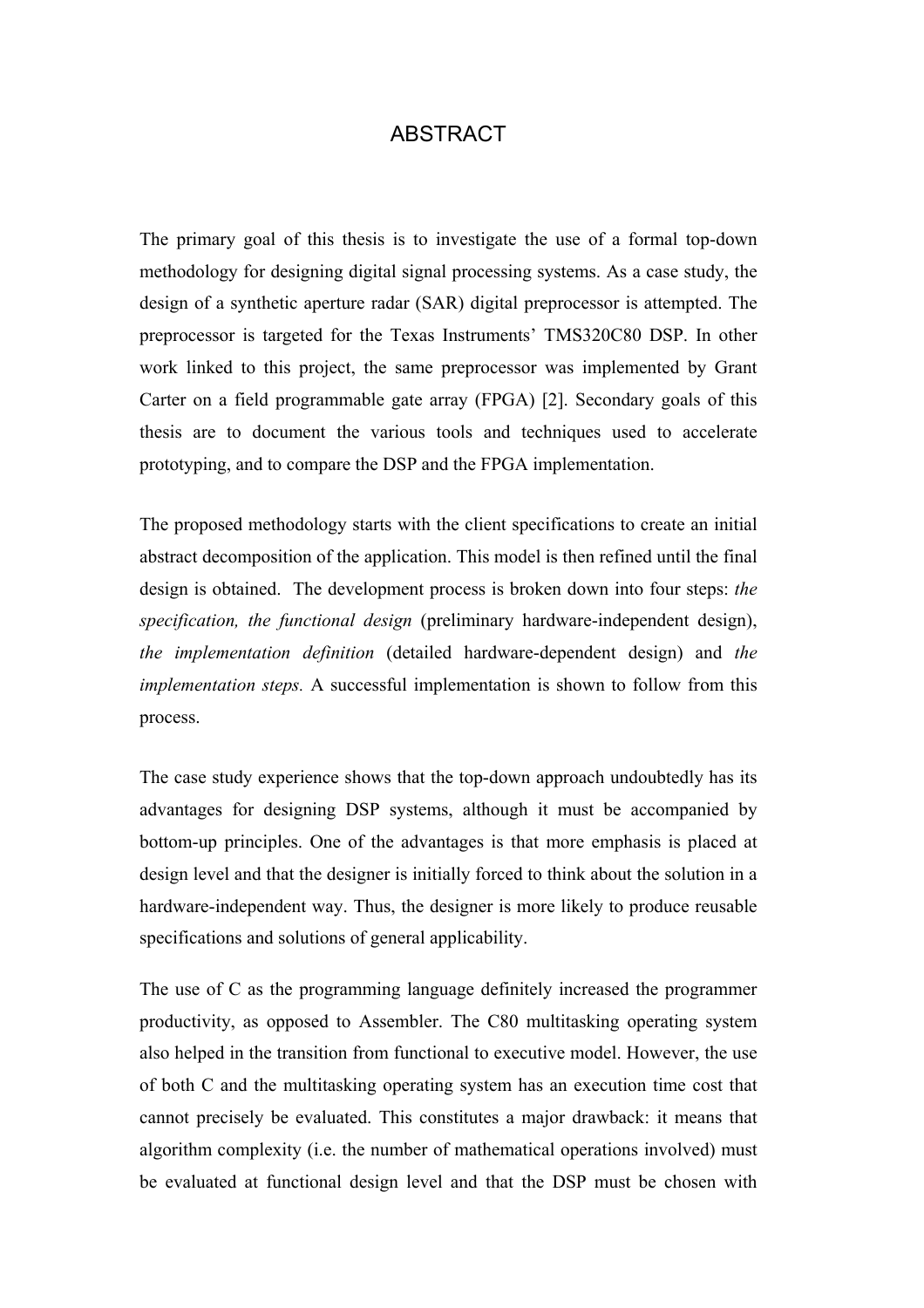speed and memory capabilities largely superior to the algorithm complexity evaluation. In our case, the ratio between the time based on the algorithm complexity evaluation and the actual program execution time is approximately one to three.

Some comparisons have been carried out with the FPGA's implementation [2]. The specification and functional design steps lead to similar results, but major differences exist in the hardware-dependent design. Generally speaking, the implementation of a system in an FPGA implies working at a less abstract level than the mapping of a functional design onto a DSP.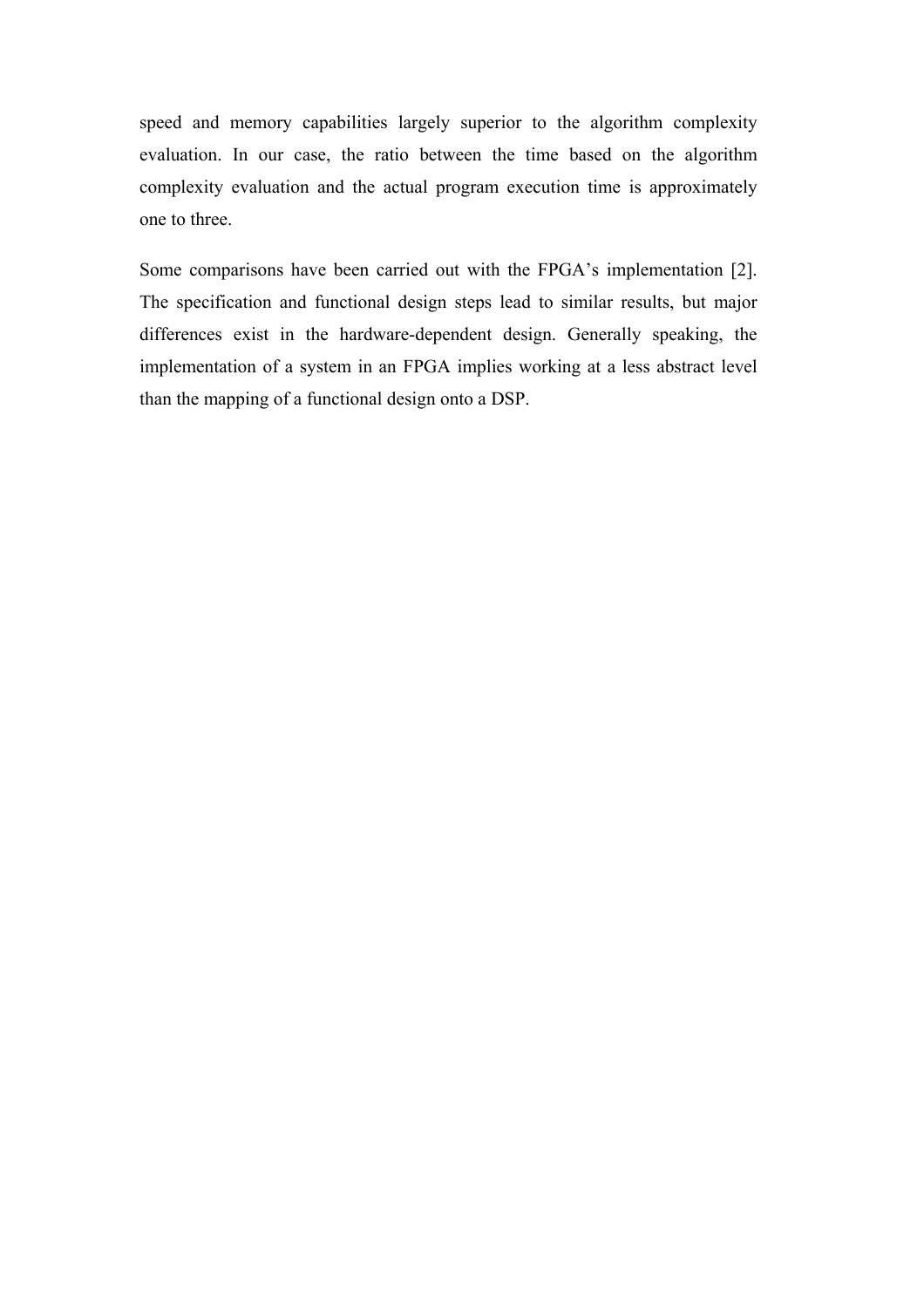#### ACKNOWLEDGMENTS

I wish to express my gratitude to all those who, by their advice, comments and constructive criticisms, contributed to this thesis project.

I would especially like to thank Professor Mike Inggs for his unfailing assistance throughout the period of development; Jasper Horrell for his help with the SAR theory, his comments and ideas; Grant Carter whose experience on FPGAs has been greatly useful; Amit and Thomas Bennett for their advice and comments.

Sincere thanks to Rolf Lengenfelder whose simulator is a priceless gift for the radar remote sensing group.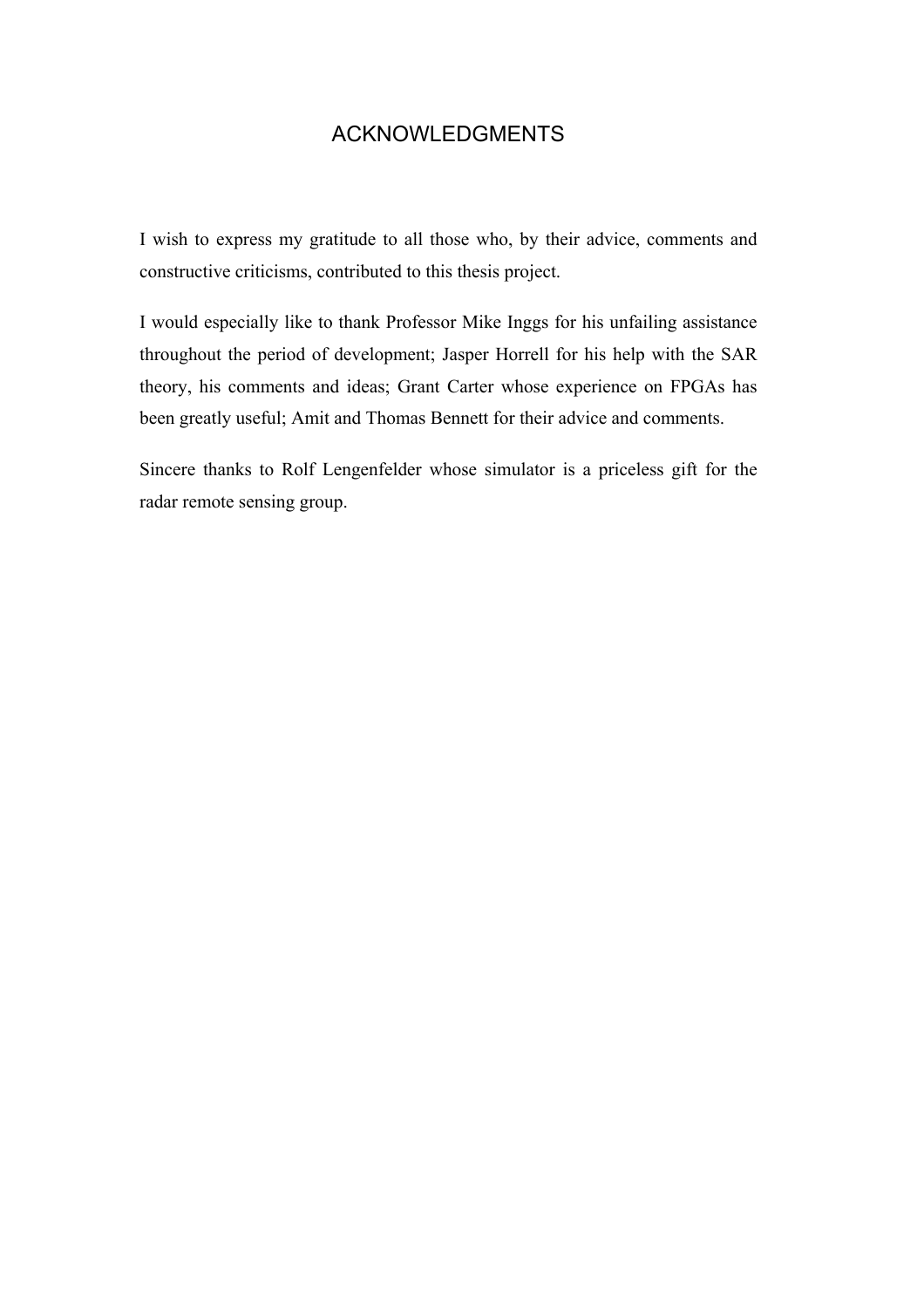## TABLE OF CONTENTS

| 1. |                                                                 |     |
|----|-----------------------------------------------------------------|-----|
| 2. |                                                                 |     |
|    |                                                                 |     |
|    | 2.1<br>THE DESCRIPTION MODEL                                    | 13  |
|    | 2.2<br>THE DEVELOPMENT PROCESS                                  | 14  |
|    | The Specification step<br>2.2.1                                 | 14  |
|    | 2.2.2<br>The Functional Design step                             | 14  |
|    | 2.2.3 The Implementation Definition step                        | 15  |
|    | The Implementation step<br>2.2.4                                | 15  |
|    | 2.3 CONCLUSIONS                                                 | 16  |
| 3. |                                                                 | .18 |
|    | <b>DSP ARCHITECTURES: A BRIEF OVERVIEW</b><br>3.1               | 18  |
|    | 3.2<br>THE TMS320C80 ARCHITECTURE                               | 20  |
|    | 3.3<br>THE PROGRAMMING ENVIRONMENT                              | 22  |
|    | The Software Development Board<br>3.3.1                         | 22  |
|    | 3.3.2<br>The developing tools                                   | 23  |
|    | The multitasking executive<br>3.3.3                             | 24  |
|    | 3.4 CONCLUSIONS                                                 | 25  |
| 4. |                                                                 | .26 |
|    |                                                                 |     |
|    | <b>RADAR BACKGROUND</b><br>4.1                                  | 26  |
|    | 4.1.1<br>SAR concepts                                           | 26  |
|    | 4.2 REQUIREMENTS                                                | 33  |
|    | 4.3<br>FROM REQUIREMENTS TO SPECIFICATIONS                      | 34  |
|    | 4.4<br><b>CONCLUSION: TOP-LEVEL DESCRIPTION MODEL</b>           | 35  |
| 5. |                                                                 | .37 |
|    | 5.1<br><b>PROPOSED MODELS</b>                                   | 37  |
|    | 5.2<br><b>FILTER DESIGN</b>                                     | 39  |
|    | The phase aspect<br>5.2.1                                       | 39  |
|    | 5.2.2 Coefficient calculation                                   | 40  |
|    | 5.2.3 Filter designing tools                                    | 41  |
|    | Filter quantisation effects<br>5.2.4                            | 42  |
|    | 5.3 ANALYSING MODELS ALGORITHM                                  | 43  |
|    | The Presummer/Prefilter frequency response<br>5.3.1             | 43  |
|    | 5.3.2<br>Comparing the model frequency responses of both models | 44  |
|    | 5.3.3<br>Refining the Presummer and Prefilter models            | 45  |
|    | 5.3.4<br>Comparing both model algorithm complexity              | 45  |
|    | 5.4<br>ALGORITHM VALIDATION: SIMULATING THE PREPROCESSOR        | 46  |
|    | 5.4.1<br>The simulation set-up                                  | 46  |
|    | 5.4.2<br>The simulation results                                 | 47  |
|    | <b>MODEL REFINEMENTS</b><br>5.5                                 | 54  |
|    | The data width consideration<br>5.5.1                           | 54  |
|    | 5.5.2<br>The real-time consideration                            | 55  |
|    | CONCLUSION: FUNCTIONAL-LEVEL DESCRIPTION MODEL<br>5.6           | 55  |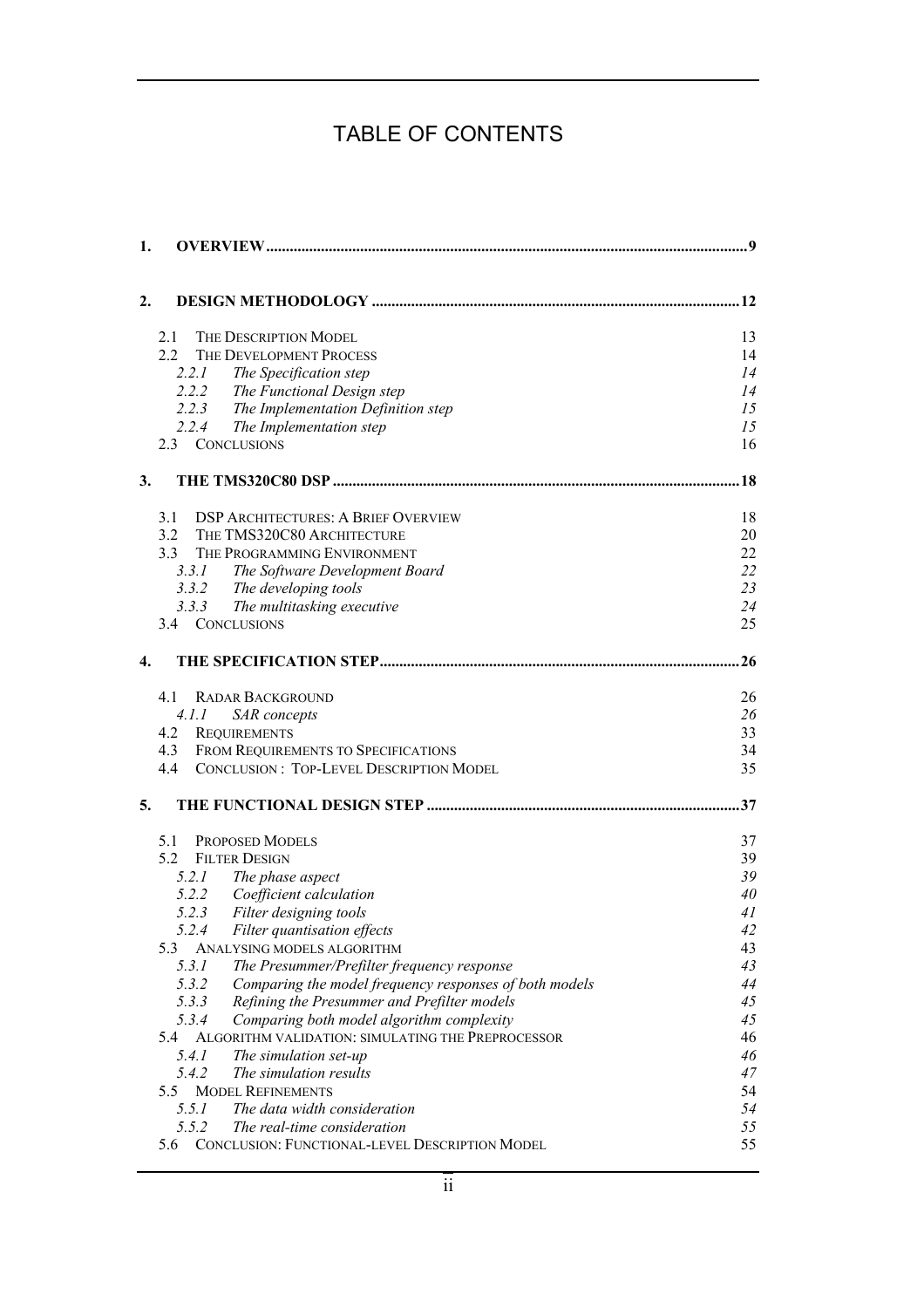| 6.                                                                   |            |
|----------------------------------------------------------------------|------------|
| 6.1<br>THE DIFFERENT DESIGN CHOICES                                  | 58         |
| 6.1.1<br>Choosing the C80                                            | 58         |
| 6.1.2<br>The appropriate use of the C80's resources                  | 60         |
| 6.1.3<br>C language and Assembler                                    | 60         |
| The multitasking executive<br>6.1.4                                  | 61         |
| 6.1.5<br>Memory organisation                                         | 61         |
| 6.1.6<br>Single and Double Transfer Models                           | 62         |
| 6.1.7<br>Means of communication                                      | 63         |
| The test bench<br>6.1.8<br>6.2 REFINING THE MODEL                    | 64<br>64   |
| 6.2.1<br>External memory assignments                                 | 64         |
| 6.2.2 Internal memory assignments                                    | 67         |
| 6.2.3 Tasks refining                                                 | 68         |
| 6.2.4 Semaphores                                                     | 69         |
| 6.2.5 The PP programs                                                | 70         |
| 6.3 CONCLUSION: THE EXECUTIVE-LEVEL DESCRIPTION MODEL.               | 70         |
| 7.                                                                   | .79        |
| 7.1<br>THE FOUR IMPLEMENTATIONS                                      | 79         |
| 7.2<br>IMPLEMENTATION AND FUNCTIONAL VERIFICATION                    | 80         |
| 7.3<br><b>SPEED VERIFICATION</b>                                     | 81         |
| 7.4 CHOSEN DESIGN SPEED ANALYSIS                                     | 83         |
| 7.5<br><b>CONCLUSIONS</b>                                            | 86         |
| 8.                                                                   |            |
|                                                                      |            |
|                                                                      |            |
|                                                                      |            |
|                                                                      |            |
|                                                                      |            |
| C.1<br>THE RAW & PRESUM DIRECTORY<br>C.2<br>THE PREFILT DIRECTORY    | 103<br>104 |
| C.3                                                                  | 105        |
| THE RAW 52 DIRECTORY<br>C.4<br>THE MATLAB DIRECTORY                  | 105        |
| C.5<br>THE TEST BENCH DIRECTORY                                      | 106        |
|                                                                      |            |
| THE PP C COMPILER BENCHMARK DIRECTORY<br>D.1                         | 108        |
| D.1.1<br>The source sub-directory                                    | 108        |
| D.1.2<br>The include sub-directory                                   | 108        |
| D.1.3<br>The obj sub-directory                                       | 109        |
| The exe sub-directory<br>D.1.4                                       | 109        |
| D.2 THE DD, DS, SD AND SS DIRECTORIES                                | 109        |
| D.2.1<br>The source sub-directory                                    | 109        |
| D.2.2<br>The include sub-directory<br>D.2.3<br>The obj sub-directory | 110<br>110 |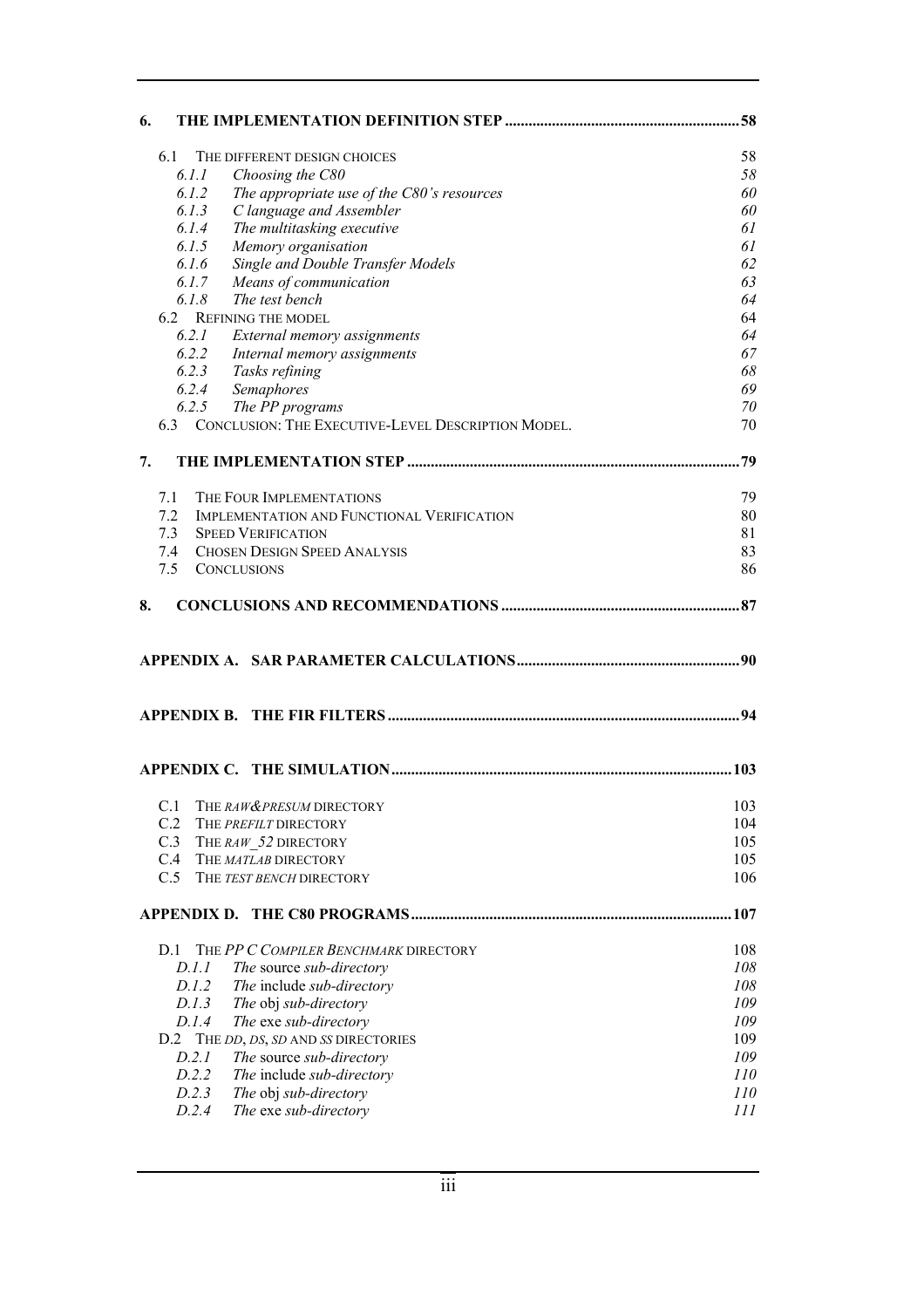## LIST OF FIGURES

| FIGURE 8: PHASE AND DOPPLER OF RETURNS FROM ONE POINT TARGET ERROR!           |  |
|-------------------------------------------------------------------------------|--|
| <b>BOOKMARK NOT DEFINED.</b>                                                  |  |
|                                                                               |  |
|                                                                               |  |
|                                                                               |  |
|                                                                               |  |
|                                                                               |  |
| FIGURE 14: DUAL-STAGE MODEL INTERMEDIATE AND GLOBAL FREQUENCY                 |  |
|                                                                               |  |
| FIGURE 15: THE SINGLE (GREY) AND DUAL-STAGE MODEL FREQUENCY RESPONSES         |  |
|                                                                               |  |
|                                                                               |  |
|                                                                               |  |
|                                                                               |  |
|                                                                               |  |
| FIGURE 20: FILTERING SIDE EFFECTS WITH A 31-TAP (LEFT) AND A 63-TAP FILTER 52 |  |
| FIGURE 21: FOCUSED NON FILTERED AND FILTERED ('RICE31') RETURNS 53            |  |
| FIGURE 22: FILTERED AND AZIMUTH COMPRESSED DATA, COMBO FILTER54               |  |
|                                                                               |  |
|                                                                               |  |
|                                                                               |  |
| FIGURE 26: THE DATA BLOCKS FILTERING STEPS (NUMBER 1 TO N) VERSUS TIME.62     |  |
|                                                                               |  |
|                                                                               |  |
|                                                                               |  |
|                                                                               |  |
|                                                                               |  |
|                                                                               |  |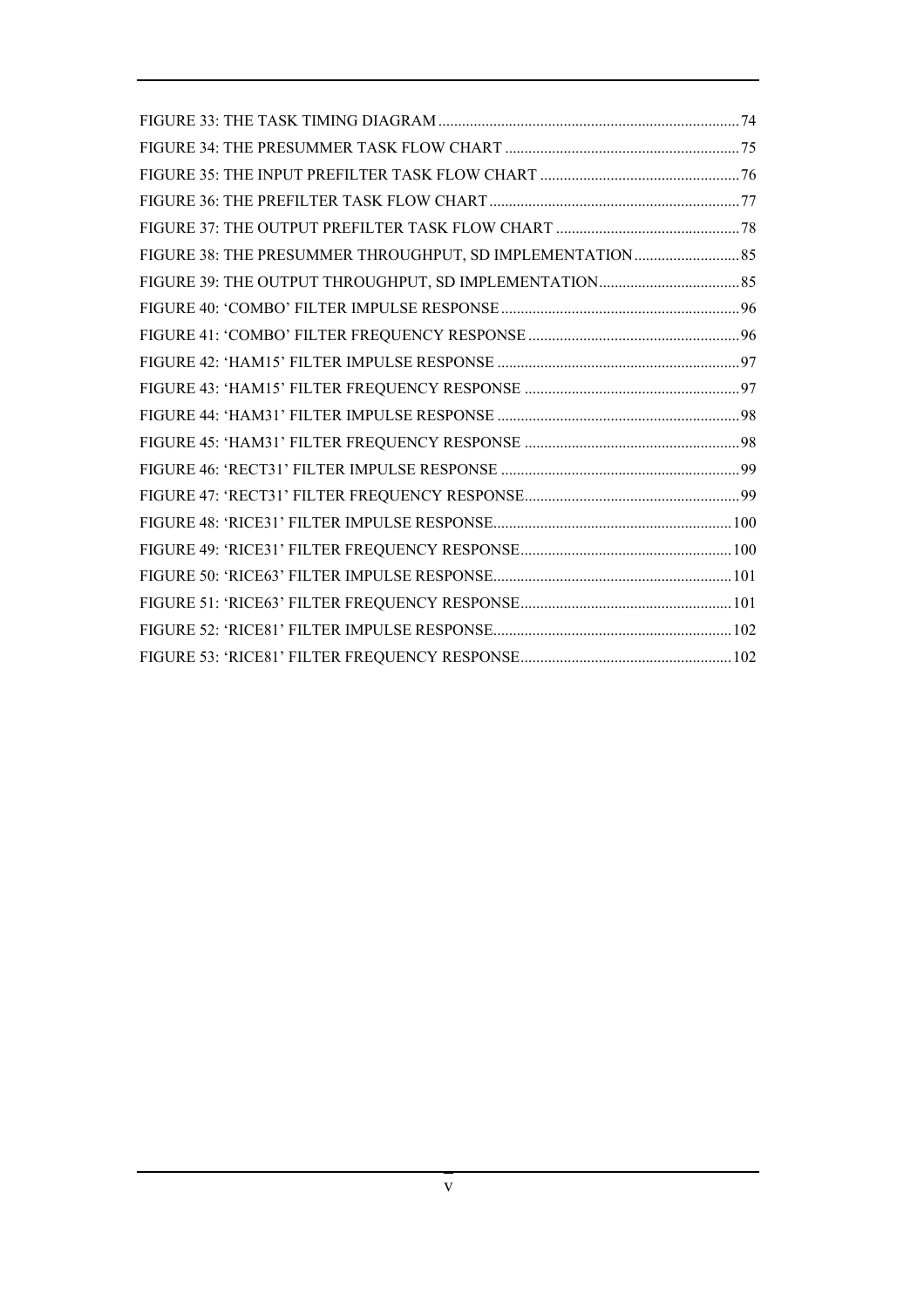## LIST OF TABLES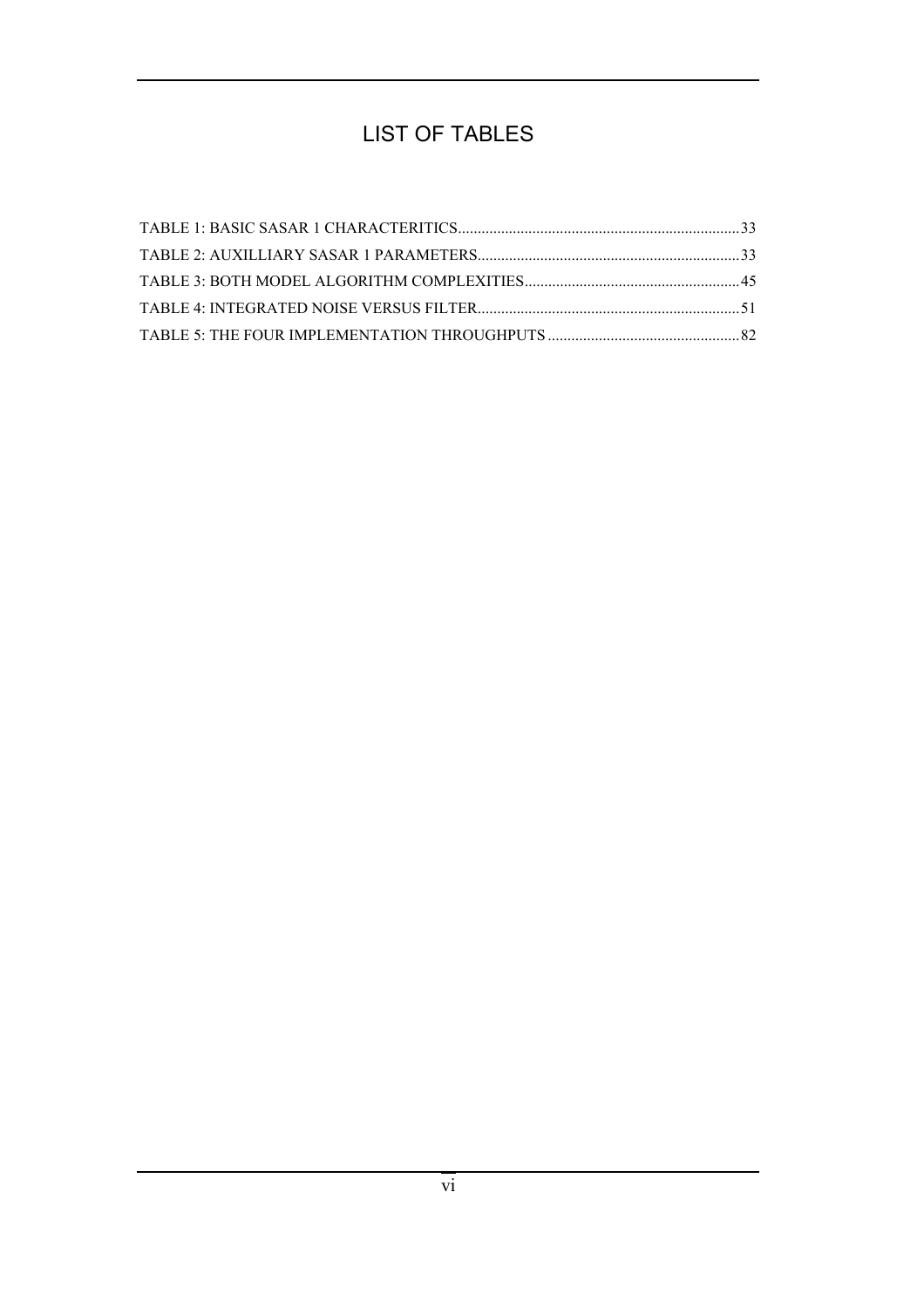## LIST OF ACRONYMS

| A/D         | Analogue to Digital                                 |
|-------------|-----------------------------------------------------|
| <b>COTS</b> | Commercial-off the shelf                            |
| D/A         | Digital to Analogue                                 |
| <b>DD</b>   | One of the four TMS320C80 implementations, see 7.1. |
| <b>DFD</b>  | Data Flow Diagram                                   |
| <b>DMA</b>  | <b>Direct Memory Access</b>                         |
| <b>DRAM</b> | <b>Dynamic Random Access Memory</b>                 |
| <b>DS</b>   | One of the four TMS320C80 implementations, see 7.1. |
| <b>DSP</b>  | Digital Signal Processor                            |
| <b>DTM</b>  | Double Transfer Model, see 6.1.6                    |
| <b>FIR</b>  | <b>Finite Impulse Response</b>                      |
| FFT         | <b>Fast Fourier Transform</b>                       |
| <b>FPGA</b> | Field Programmable Gate Array                       |
| <b>IIR</b>  | Infinite Impulse Response                           |
| <b>IPC</b>  | <b>Inter-Processor Communication</b>                |
| <b>PP</b>   | <b>Parallel Processor</b>                           |
| <b>PRF</b>  | <b>Pulse Repetition Frequency</b>                   |
| <b>PRI</b>  | <b>Pulse Repetition Interval</b>                    |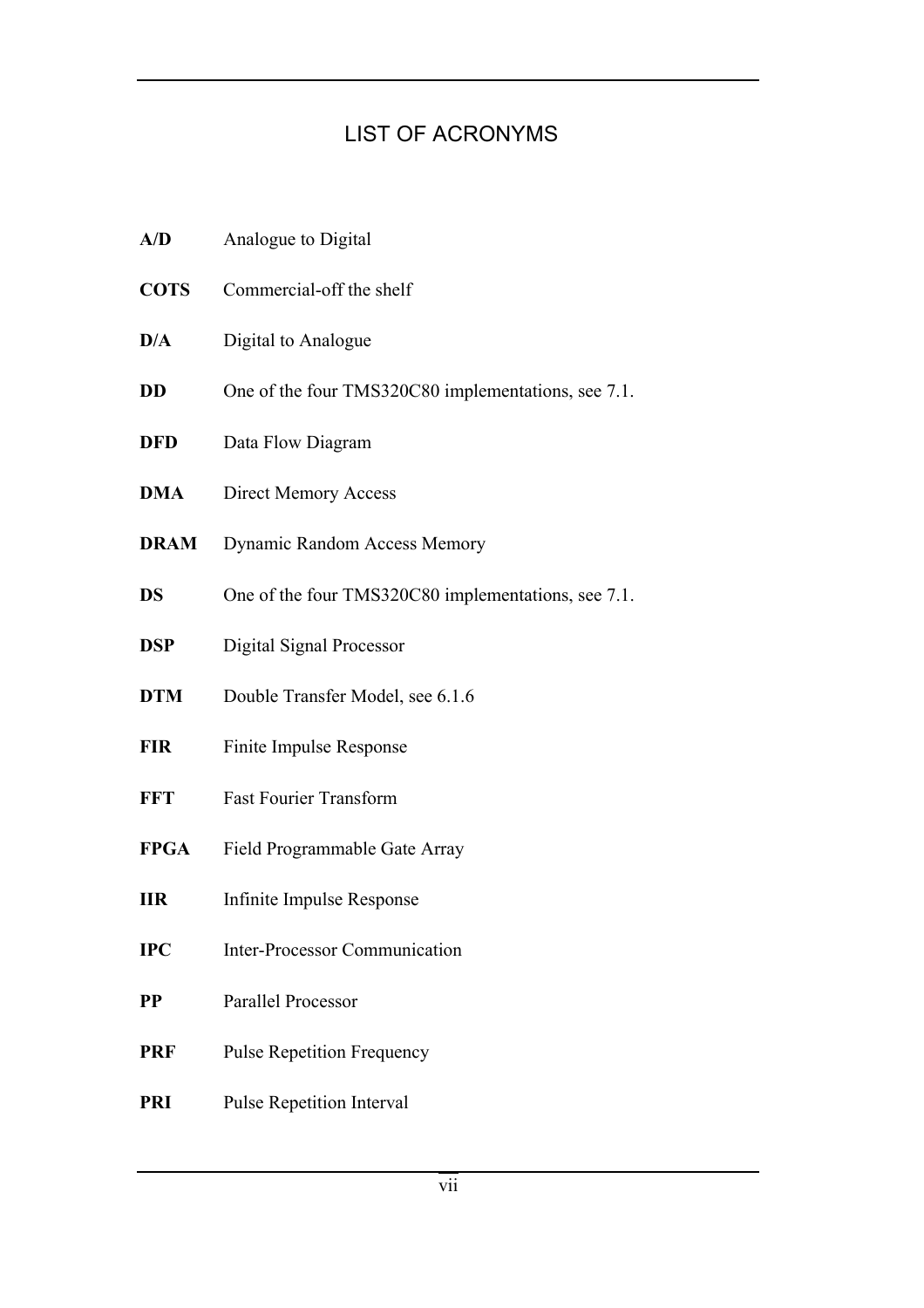- **MAC** Multiply-ACcumulate
- **MIPS** Mega Instruction Per Second
- **MOPS** Mega Operation Per Second
- **MP** Master Processor
- **MVP** Multimedia Video Processor
- **RASSP** Rapid Prototyping of Application Specific Digital Signal Processor
- **RISC** Reduced Instruction Set Computer
- **RTOS** Real-Time Operating System
- **SAR** Synthetic Aperture Radar
- **SD** One of the four TMS320C80 implementations, see 7.1.
- **SDB** Software Development Board
- **SS** One of the four TMS320C80 implementations, see 7.1.
- **STD** State Transition Diagram
- **STM** Single Transfer Model, see 6.1.6
- **TC** Transfer Controller
- **TTM** Time-To-Market
- **VC** Video Controller
- **VHF** Very High Frequency
- **VP** Virtual Prototyping
- **VRAM** Video Random Access Memory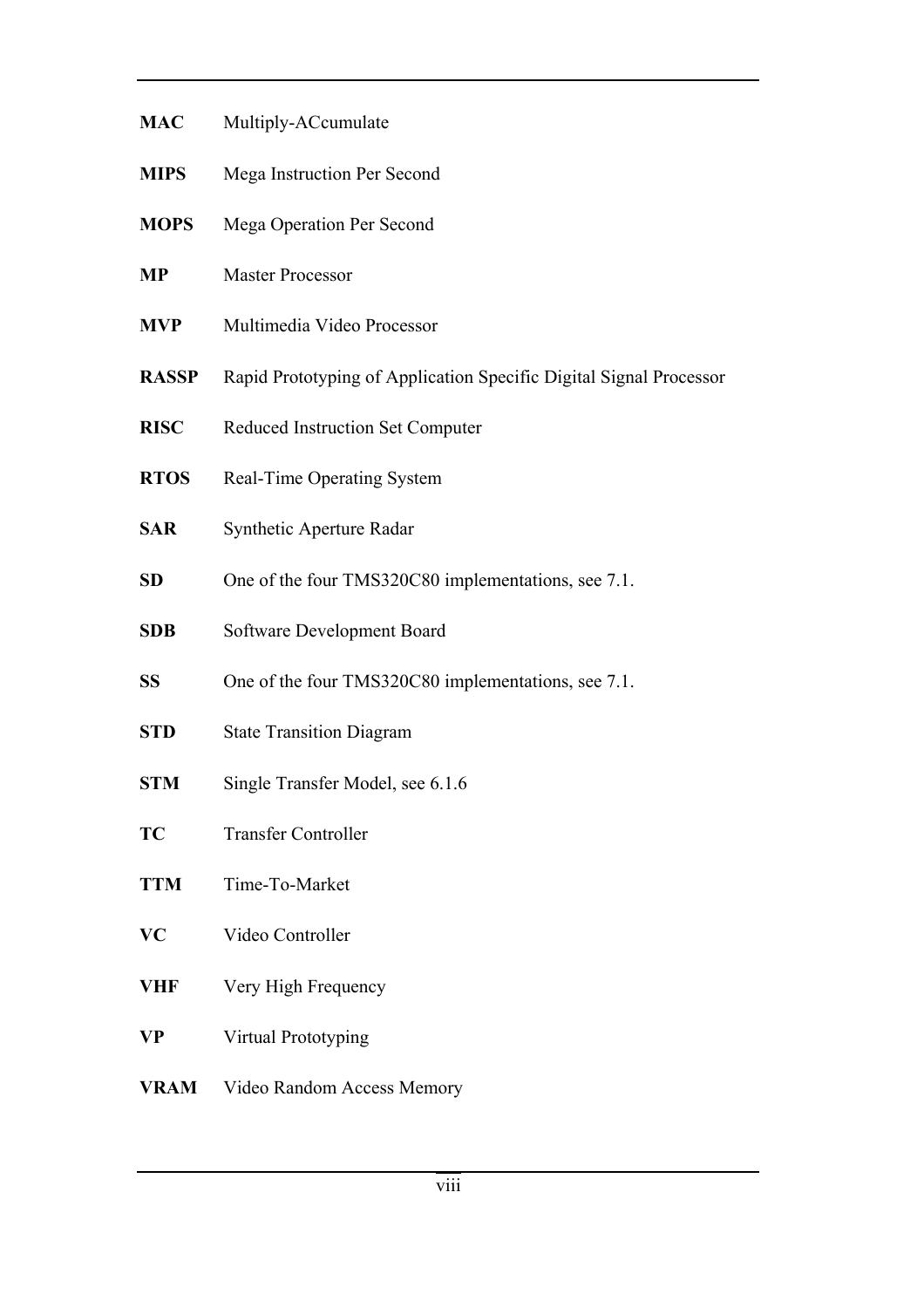$\overline{a}$ 

## **1. Overview**

Digital signal processing is concerned with the representation, transformation and manipulation of digitally represented signals. Today, digital signal processing algorithms and hardware are prevalent in a wide range of systems, from high-volume consumer electronics (e.g. facsimile, disk drives and car radios), through industrial systems (e.g. robots and assembly lines) to highly specialised military applications (e.g. satellites and rockets). In the next few years, the technology will allow the rise of applications such as speech or handwriting recognition, video conferencing, adaptive noise cancellation on automobiles and aircraft, adaptive vehicular suspension, to name a few.

Along with the rising popularity and complexity of digital signal processing applications, the system designers are now facing increased pressure to create products quickly and inexpensively. Time-to-market (TTM) has become the key factor in the success of these products in the competitive electronics marketplace. In addition to rapid integration, the designers must bear in mind that, with continually shifting technology and declining lifetime products, a design description is likely to 'sit' in different hardware solutions. In other terms, portability of design specifications must be ensured, in order to improve detailed documentation, maintainability, and rapid re-targeting of the implementation.

The use of commercial-off-the-shelf (COTS) products as hardware supports, and conventional C language, for programming general-purpose digital signal processors  $(DSP)<sup>1</sup>$  can be seen as means to achieve reductions in overall development time.

<sup>&</sup>lt;sup>1</sup> The term *general-purpose DSP* is used here to differentiate the chip family from the *FPGA* or *ASIC* families which can also be considered as digital signal processors. However, we are using the abbreviation *DSP* all along the dissertation because it is both more convenient and generally agreed as the term to name those processors.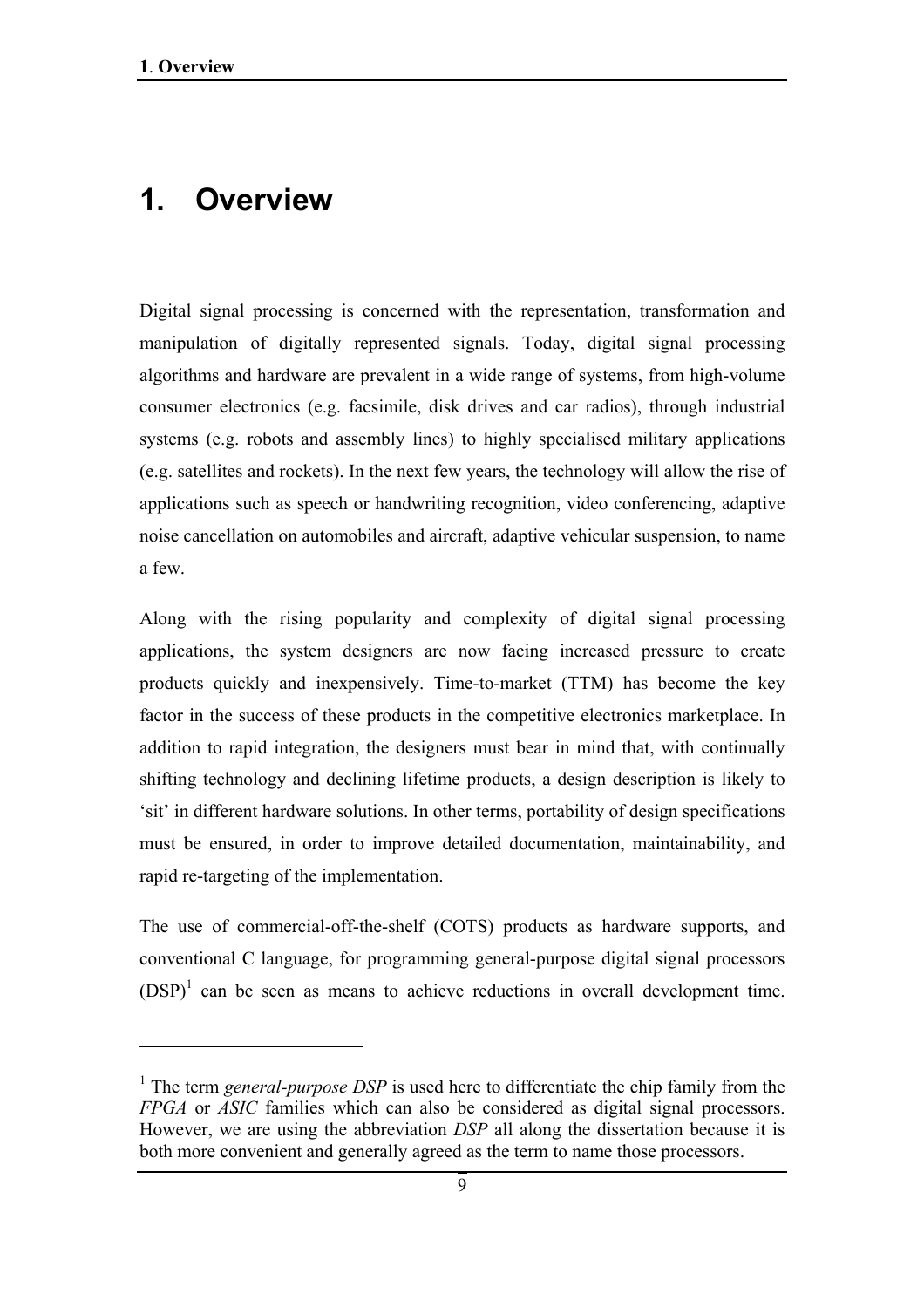Equally, formal methodologies may be used to improve readability and maintainability of quality solutions.

The main goal of this thesis is precisely to investigate the use of a methodology for specifying, designing, and implementing DSP systems. The proposed formal methodology, detailed in the next chapter, has been developed by J.P Calvez [1]: characterised by a top-down and system approach, the development process starts with the customer's needs, and successively refines models and requirements to finally obtain the implemented solution. As a case study, the design of a synthetic aperture radar (SAR) digital preprocessor is attempted. The preprocessor is targeted for the Texas Instruments' TMS320C80 DSP. In other work linked to this project, the same preprocessor was implemented by Grant Carter on a field programmable gate array (FPGA) [2]. Along with the methodology, the thesis will investigate the various tools and methods used to reduce the TTM. Furthermore, it will summarise the difference and similarities encountered between programming a DSP and programming a FPGA.

## **Thesis Outlines**

The thesis is organised into eight chapters. A brief overview of each of them follows:

Chapter 2 introduces the framework for the design and implementation of the case study. The development process is broken down into four steps: the *Specification*, the *Functional Design* (Preliminary Design), the *Implementation Definition* (Detailed Design) and the *Implementation* steps. These steps are detailed in the chapter, together with the modelling graphs. Particular attention is put on the diverse methods used to reduce the time spent for implementation.

The third chapter describes some hardware features common to DSPs, pointing out their performance for signal processing applications. The chapter, among other things, explains how the architectural diversity of DSPs leads to difficulties when one has to choose the right processor for a specific job. Then, the chapter focuses on the Texas Instruments' TMS320C80 and its programming environment.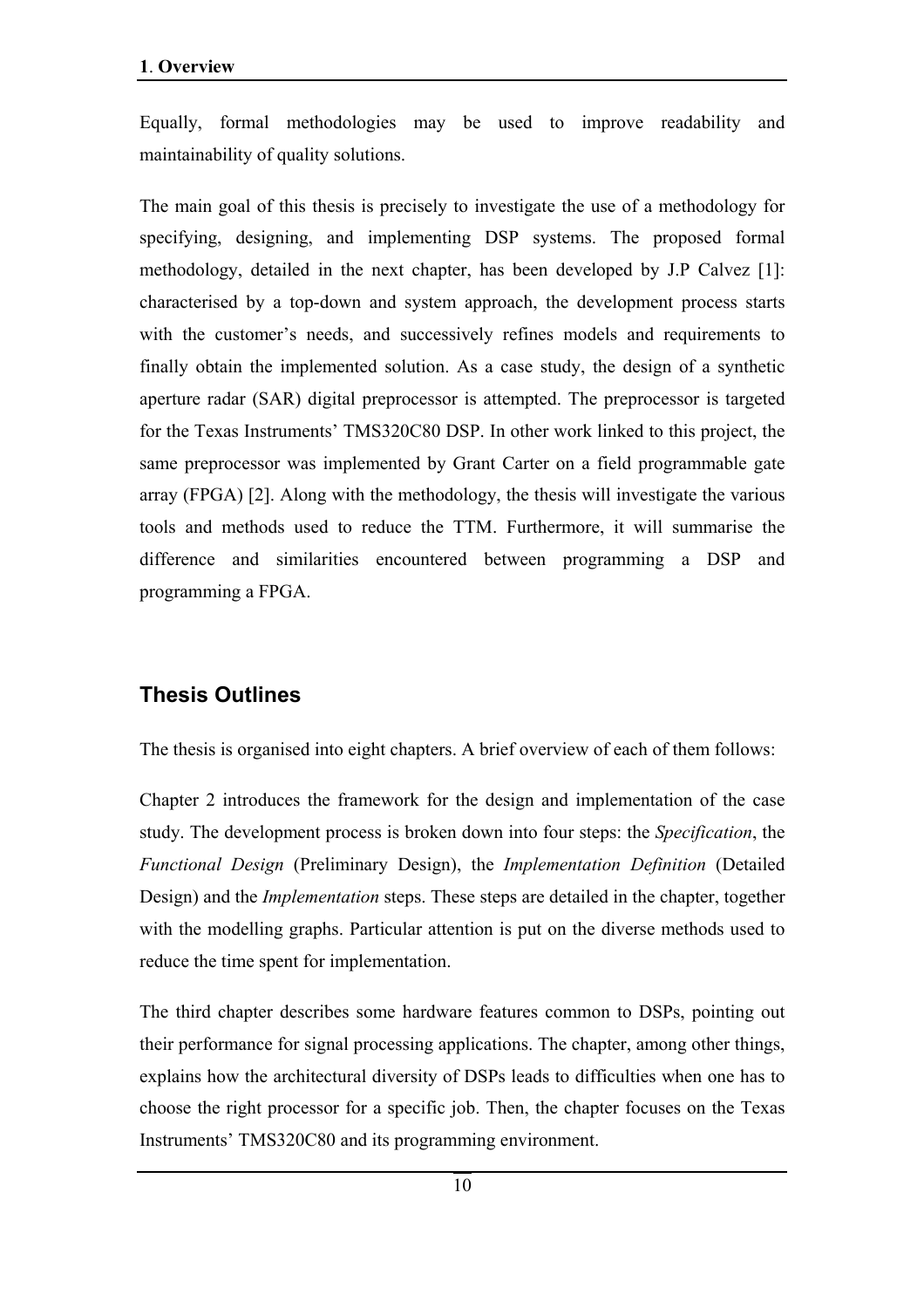Chapter 4 details the first step of the development process, the *specification step*. Prior to the presentation of the case study is the necessary introduction to some radar concepts.

Chapter 5 describes the *functional design* step in the development process. Finite impulse response (FIR) design techniques are also described. Finally, the resulting functional model is tested and the client requirements verified.

Chapter 6 discusses the *implementation definition* of the Preprocessor. The functional model is refined here into a hardware-dependent model. The chapter is first structured as a catalogue of the different technical solutions preferred. It finishes with memory and task refinements.

Chapter 7 focuses on the implementation of the Preprocessor. The program functionality is verified with the help of the test bench created during the functional model simulation. Finally, the timing constraints set during the specification step are validated and discussed.

The last chapter contains the conclusions drawn from the case study development experience. Here, the advantages and limitations of the methodology and the methods used during the implementation step, together with the differences between the TMS320C80 and the FPGA solutions, are discussed.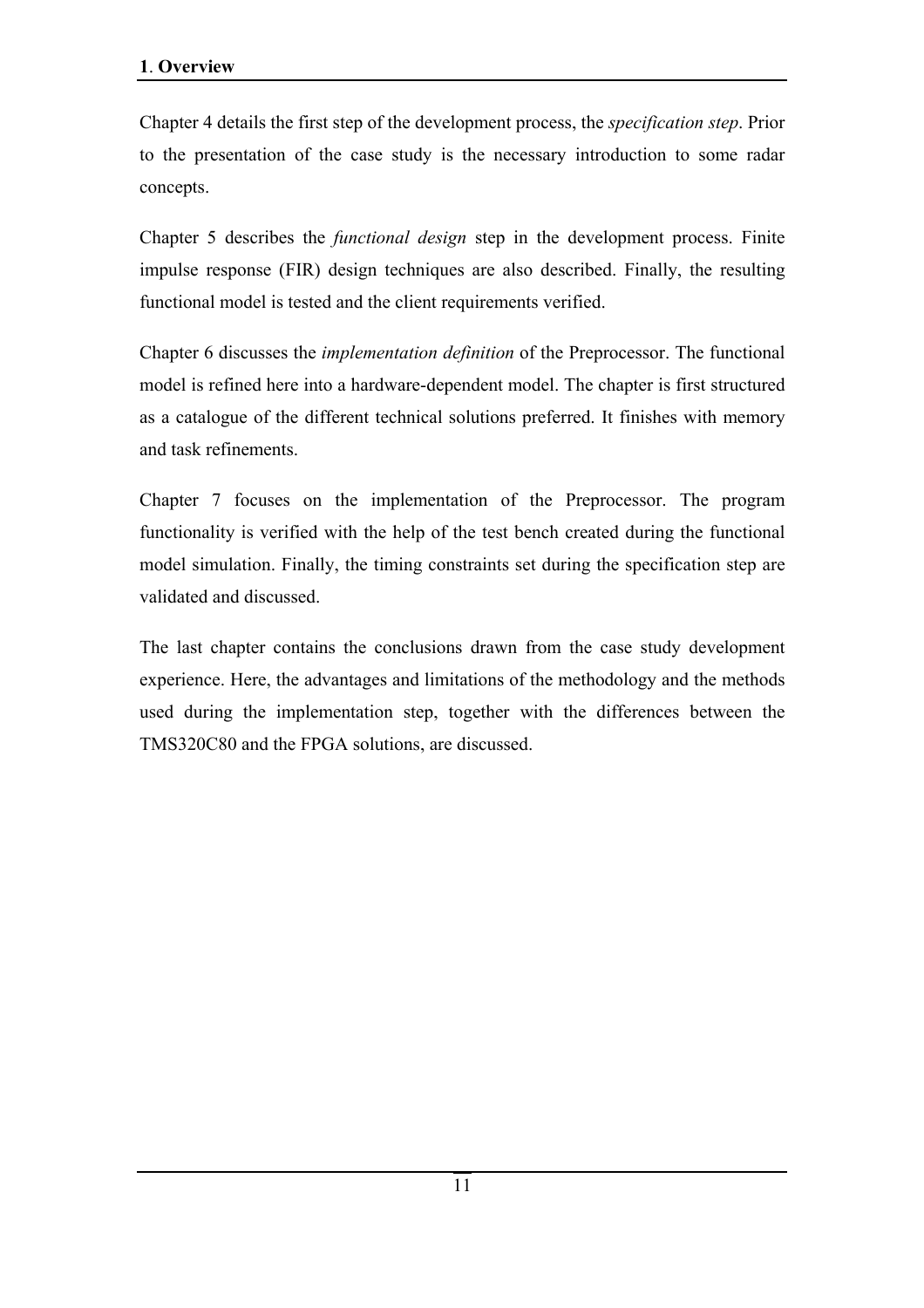## **2. Design Methodology**

During the past decade, several different designing methodologies have been developed, mainly because of the increasing TTM pressure and complexity of the systems. A non-exhaustive list of these design methods follows:

• **Object oriented methods:** Object Orient Design (OOD [3]), Object Modelling Techniques (OMT [4]), and Unified Modelling Language (UML [5]). Today, these techniques are applied in data base and software applications. Most of the time, the use of these methods is conditional on the possibility of using object-oriented languages for software implementation.

• **Structured methods**: Structured Analysis and Structured Design (SA and SD, [6]-[7]). Hatley-Pirbhai [8] and Ward-Mellor [9] have added real-time concerns to the structured method. These are among the most popular methods used in the industrial world (probably because they are the most ancient), especially for control and realtime applications.

• **Software-Hardware Co-Design Methods**: This has been the hot design topic of the past few years. Co-design aims at managing the heterogeneity of the systems to be designed within an integrated design environment. Some techniques such as Virtual Prototyping (VP), under the auspices of the Rapid Prototyping of Application Specific Digital Signal Processor (RASSP) program, have started to show promising results. However, they are still at development stage (e.g. VP needs the presence of simulation models for every hardware components used in the prototype: these models are still scarce in practice [10] and [2]).

The case study development process framework is greatly inspired by J.P. Calvez's methodology [1]. This formal methodology is ahead of most of the techniques described above and facilitates the choice of the most appropriate to be used,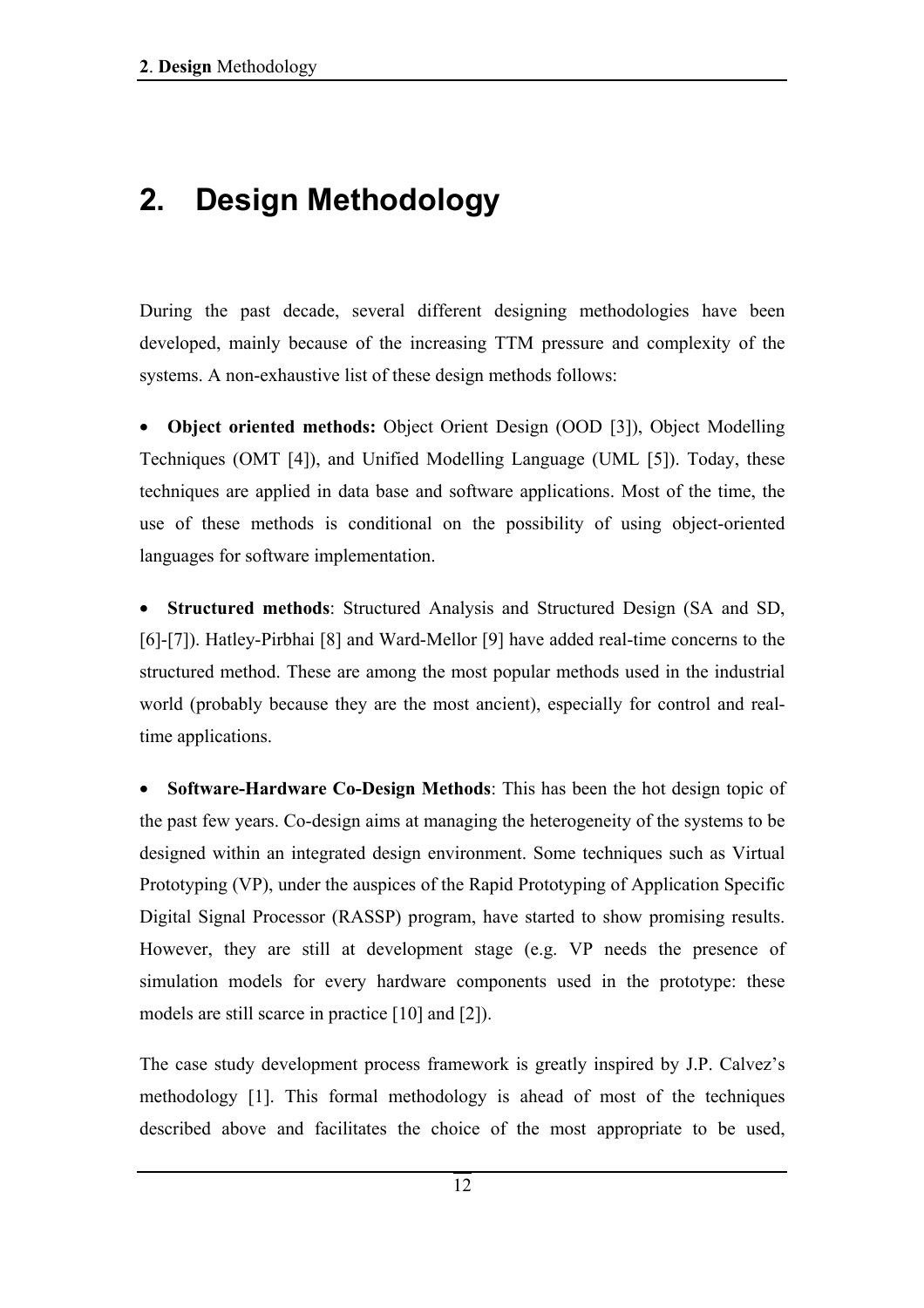satisfying the imposed implementation constraints. Characterised by a top-down and system approach, the methodology breaks the development into four steps: *specification, functional design, implementation definition* and *implementation* steps. This methodology was developed for electronic systems in the broadest sense of the term. In the following sections, we will narrow the methodology scope down to digital signal processing systems.

#### **2.1 The Description Model**

J.P. Calvez starts from the principles that any system can be observed, at any of the development stages, by three complementary views:

• **A spatial view**: the spatial view describes the functionality of the system. A Data Flow Diagram (DFD) is generally agreed upon as the standard diagram to use. The symbols used in a DFD are presented in Figure 1. (For event-driven applications, one can add to the DFD a Control Flow Diagram, see Hatley&Pirbhai [8]).

• **A temporal view**: it describes the behaviour of each function described in the spatial view. Different models can be used here: software sequential codes can be described with Flow Charts or description algorithms, hardware control loops with State Transition Diagram (STD), concurrent tasks with Timing Diagrams, etc …

• **An executive view**: this is a description of the 'executive' support of the system, in other words the hardware or the software components.



**Figure 1: DFD Symbols**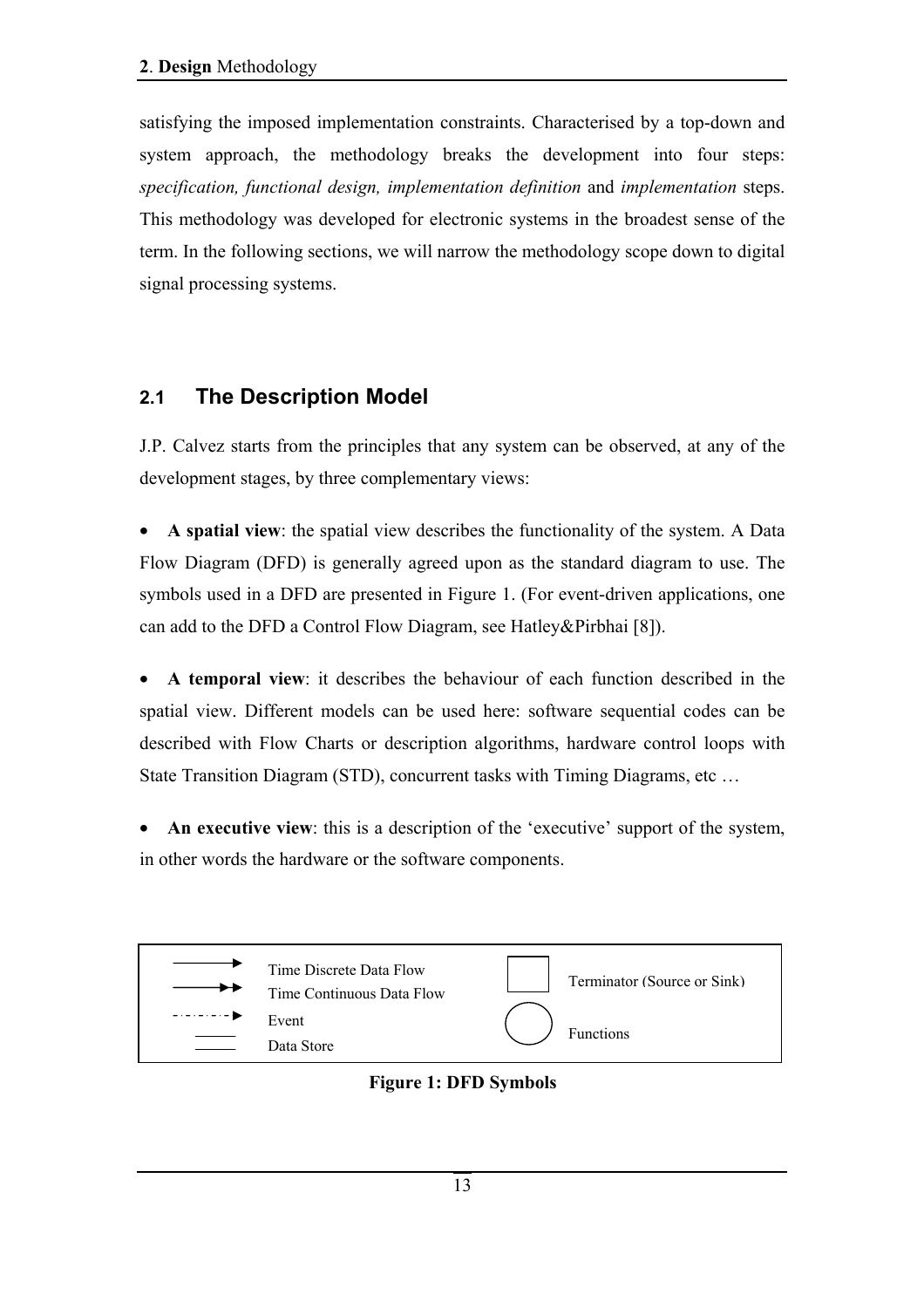Note that these views are quite similar to the functional, dynamic and object views in the OO modelling technique.

#### **2.2 The Development Process**

As said previously the methodology is globally top-down: it starts from the customer's problem to search for an appropriate implementation by successive approaches. Each of the steps must produce a view of the system at the specific level. *Specification, functional design, implementation definition* and *implementation* steps are described below.

#### *2.2.1 The Specification step*

The specification step aims at defining a complete but purely external description of the system to be designed, starting with the customer's requirements. The specifications are of **functional** (e.g. the system must filter the input data), **operational** (e.g. the filter must run at 5 and 10 MHz) and **technical** natures (e.g. the final product must be less than 10 cm long). The functional and operational specifications are used in the functional design step, whereas the technological specifications are only used in the implementation definition and implementation steps. The description model of the system at specification level consists of a DFD, called Context Diagram, together with the written functional, operational and technical specifications.

#### *2.2.2 The Functional Design step*

The functional design step, or preliminary design, aims at defining the inner specifications of the system in a complete but hardware-independent way. The solution for this step is deduced from an analysis of the functional specifications. First, a functional decomposition is carried out. The design process then consists of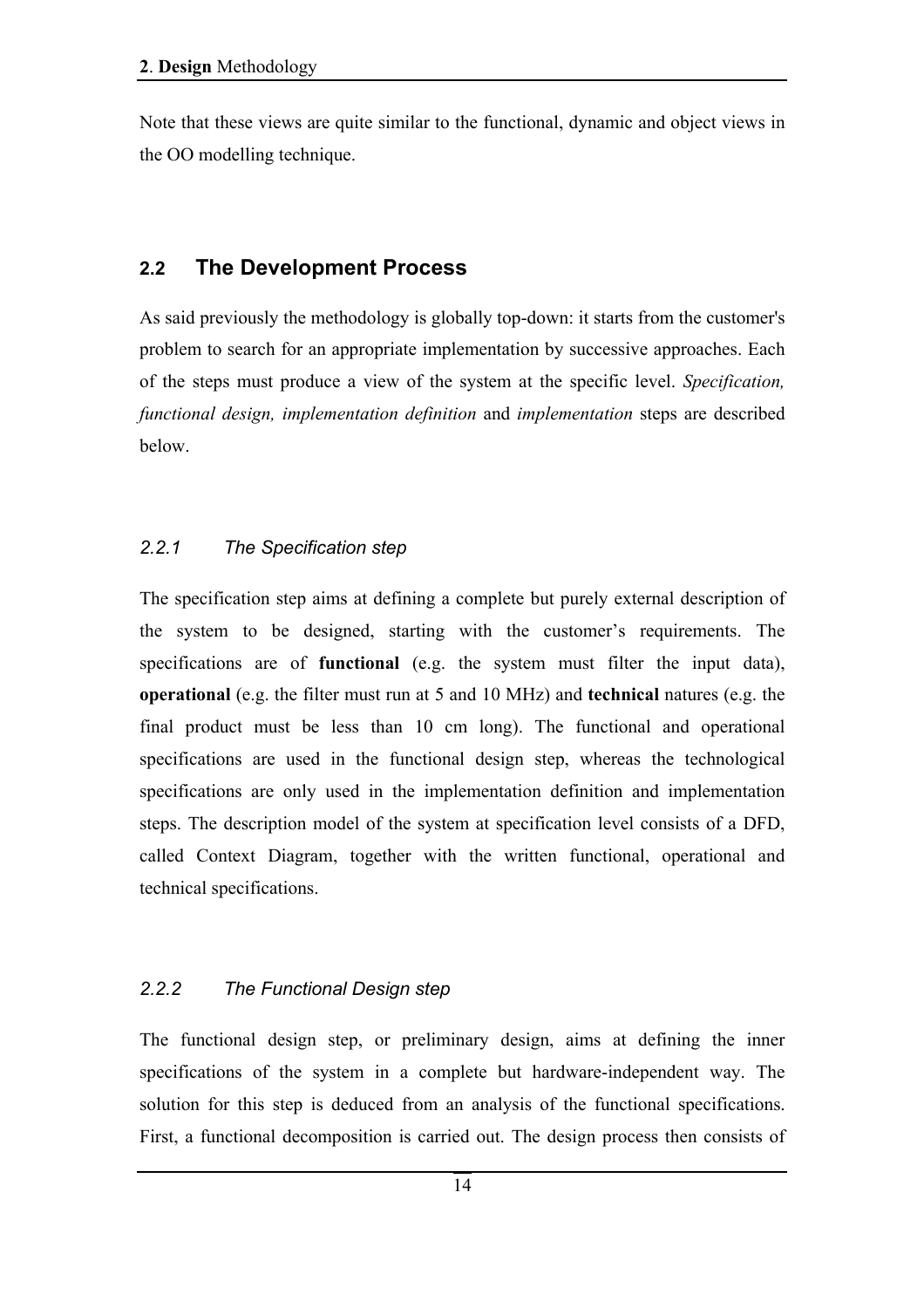successive refinements of the DFD until it can't be further refined without hardware assumptions.

For digital systems, the performance and quality of the selected algorithm, with the specified data word length, chosen filters, and other design criteria, are tested at this stage. In order to do so, a simulation of the process is performed.

The description model of the system at functional design level consists of a DFD, together with Flow Charts or STDs (behavioural view).

#### *2.2.3 The Implementation Definition step*

The implementation definition step, or detailed design, aims at defining the system completely. First, the functional solution is refined to take account of the technical constraints described in the specification phase. Then, looking in particular at timing constraints, hardware/software partitioning is performed. The hardware is specified by an executive structure. The software part is then refined until the functions of its DFD can be directly considered as software procedures, functions or objects.

The model at the implementation definition level gives a complete description of the system. It contains fully detailed functional (DFD), behavioural (Flow Charts, Timing Diagrams) and executive views of the system to implement.

#### *2.2.4 The Implementation step*

This step aims at constructing the product prototype. Implementation is inherently a bottom-up process since assembly is not possible before components are available. Therefore, implementation is started by making small subsets (and testing them), and then gradually assembling and integrating them into more general functions.

The overall development process, consisting of a top-down approach for the design process and a bottom-up approach for the implementation process, is often described in methodology books as the V-model, Figure 2.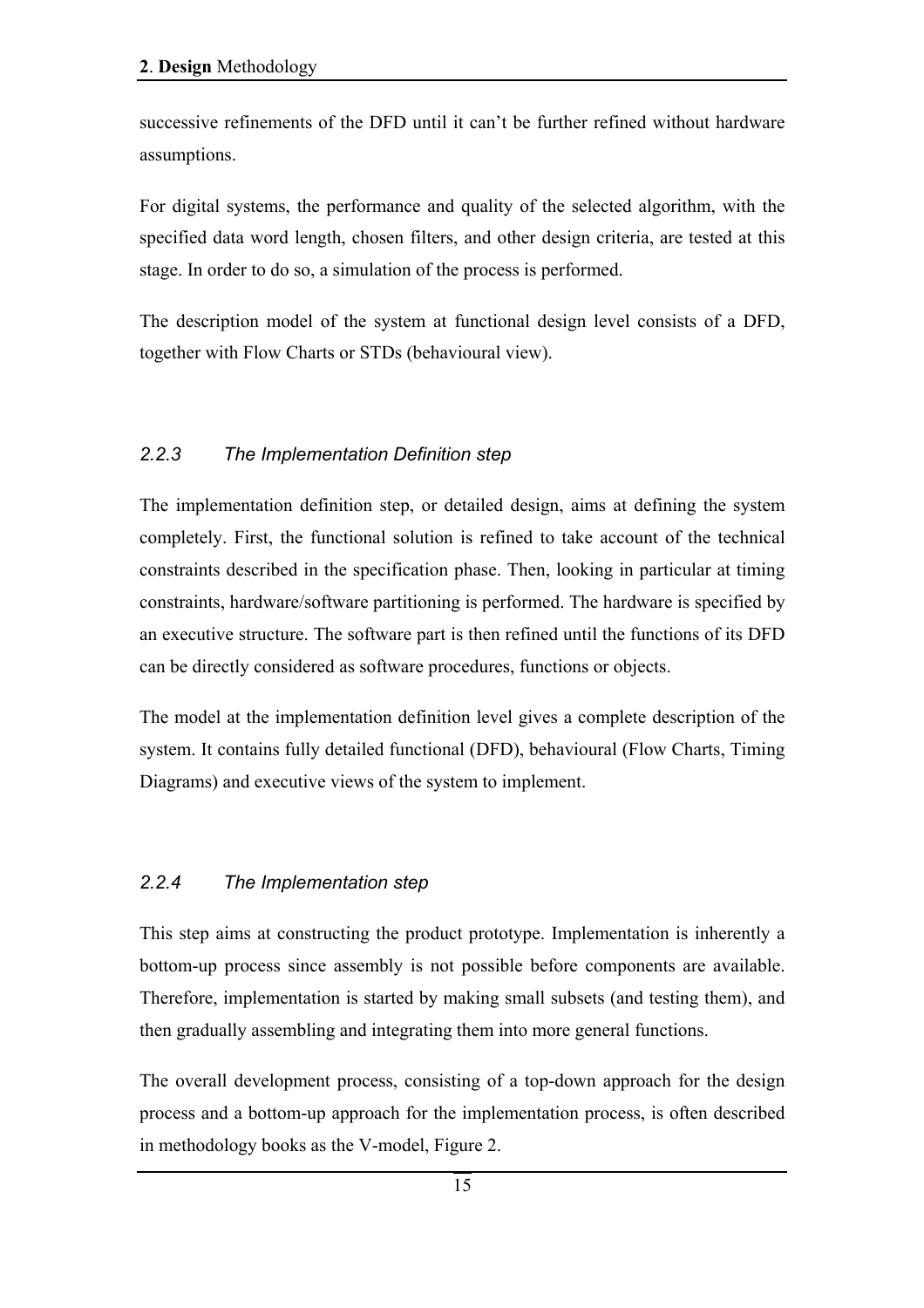The implementation step is expensive in terms of time and resources. Its development cost can be reduced by several means:

The co-designing methods allow the simultaneous development of the hardware and software implementations.

• The availability and "performance" of developing tools are of importance.

• Existing constituents should be use as often as possible. This strategy is called reusability. Reusability for hardware has existed for several decades: very complex components are available on the market for implementation. This point of view is more recent for software, but it has already significant effects on the application development cost. It consists of using third-party libraries, real-time executive, and object-oriented programming methods.



**Figure 2: V-model of overall development cycle** 

### **2.3 Conclusions**

The chapter described the organisational framework that will be used for the specification, design and implementation of our case study. This case study consists of prototyping a SAR digital preprocessor on the TMS320C80 DSP. Prior to the case study presentation is a description of DSPs in general and of the TMS320C80 in particular.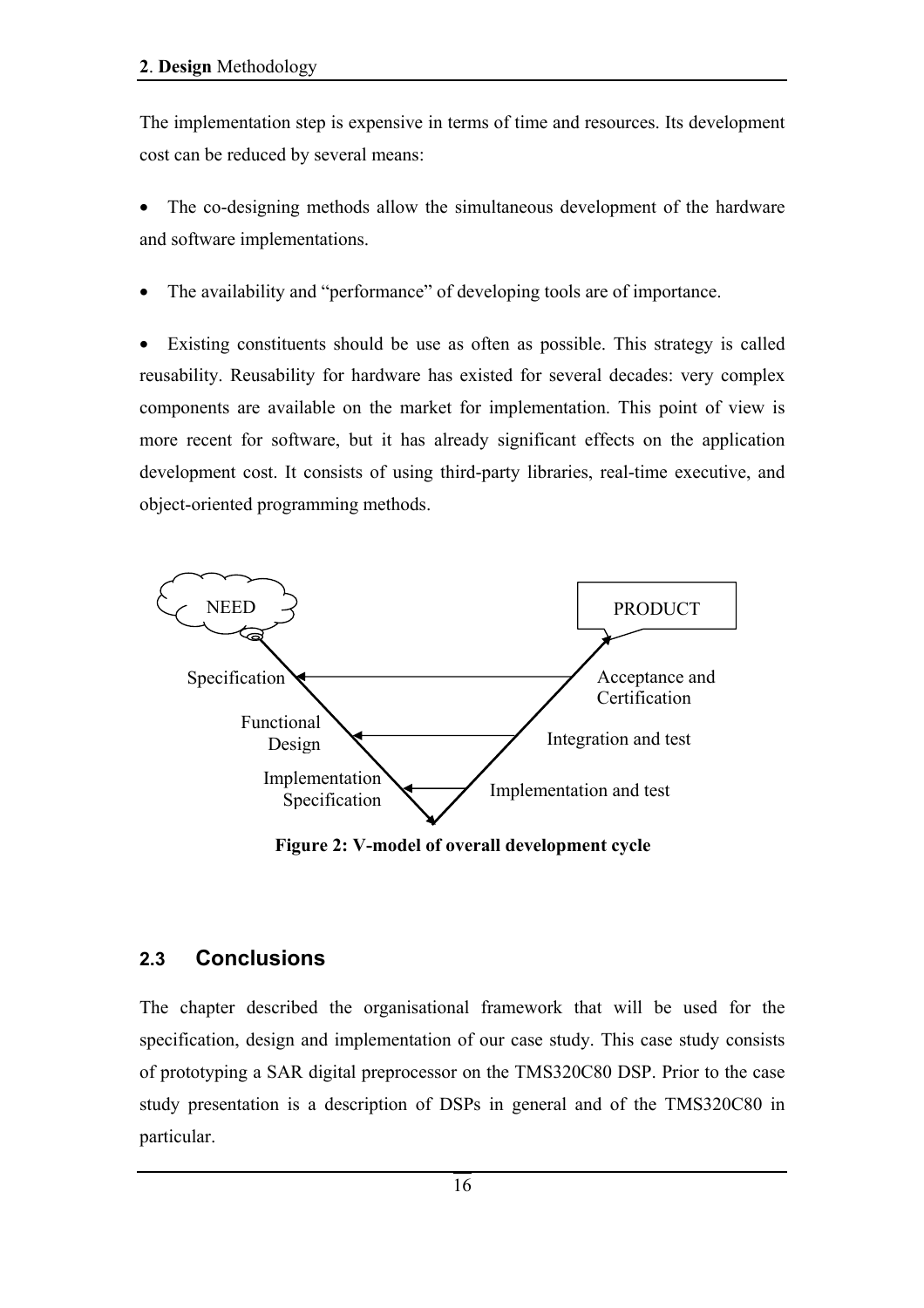#### . **Design** Methodology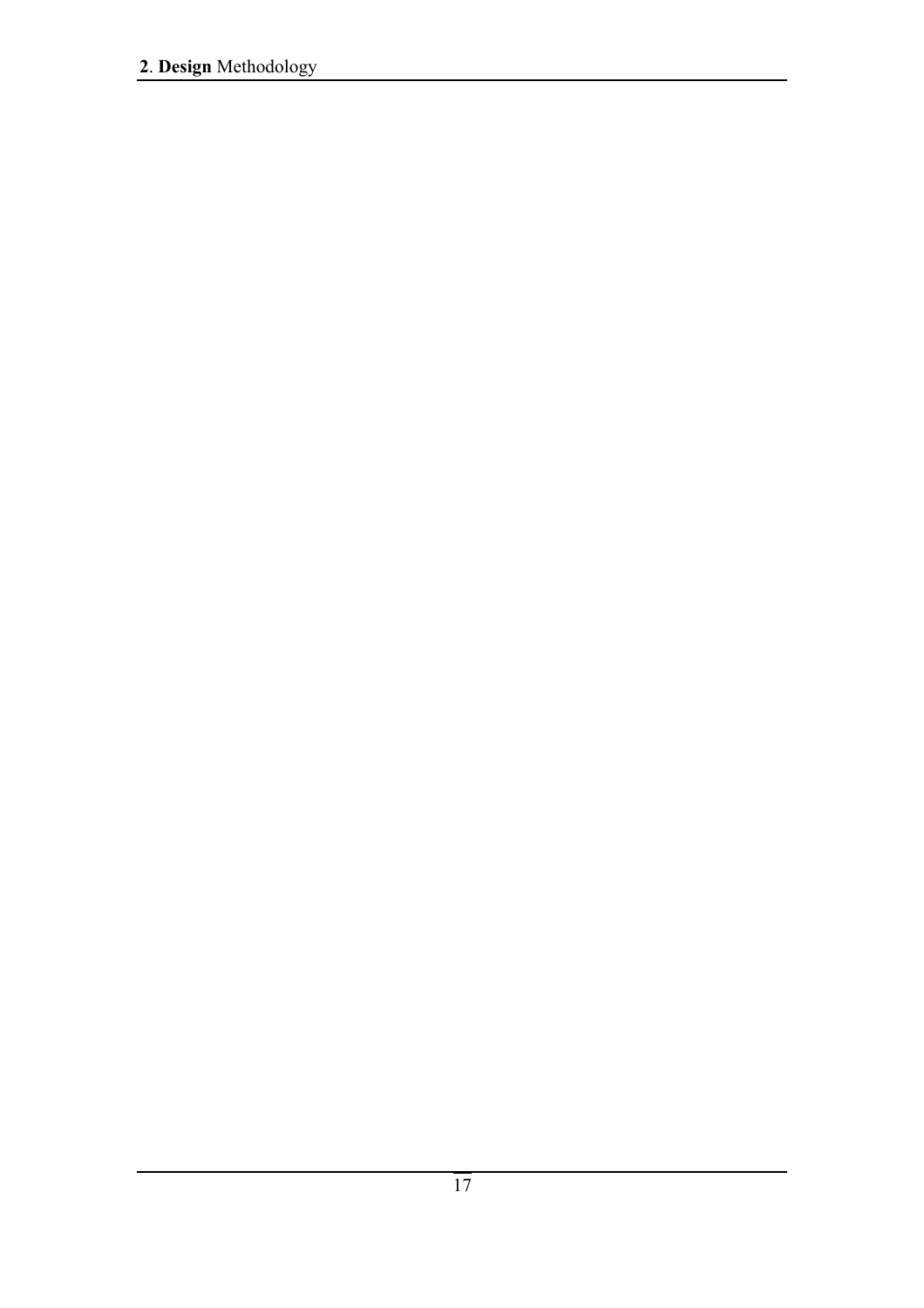## **3. The TMS320C80 DSP**

The chapter is divided into three sections. First, common hardware features in DSP processors are overviewed. This section remains brief, and the reader may refer to [11] and [12] for more detailed information. The second section focuses on the Texas Instruments' TMS320C80 and its features of interest for the development process of the case study. In the third and last section, the hardware and software environment accompanying the TMS320C80 is described in detail.

### **3.1 DSP Architectures: A Brief Overview**

DSP processors are designed to support high-performance, repetitive, and numerically intensive tasks. The two most commonly used signal processing operations are filtering and computing the Fast Fourier Transform. Reducing their time cost has greatly motivated the hardware features commonly found in DSP processors. These features are:

• Multiply-accumulate (MAC) instructions can be performed in a single cycle. In order to do so, an accumulator and a multiplier are integrated together in the data path.

• Several accesses to memory can be performed in a single instruction cycle. The separation of data and program memories and busses characterises the so-called *Harvard architecture* [11] (the Texas Instruments' TMS320C10 uses a classic Harvard architecture)*.*

• Sophisticated address generation units are integrated in DSPs. Modulo-addressing is used to simplify the use of circular buffers (e.g. the Lucent DSP16xxx) and bitreversed addressing, is used to simplify the implementation of certain FFT algorithms (e.g. the Texas Instruments TMS320C5x family).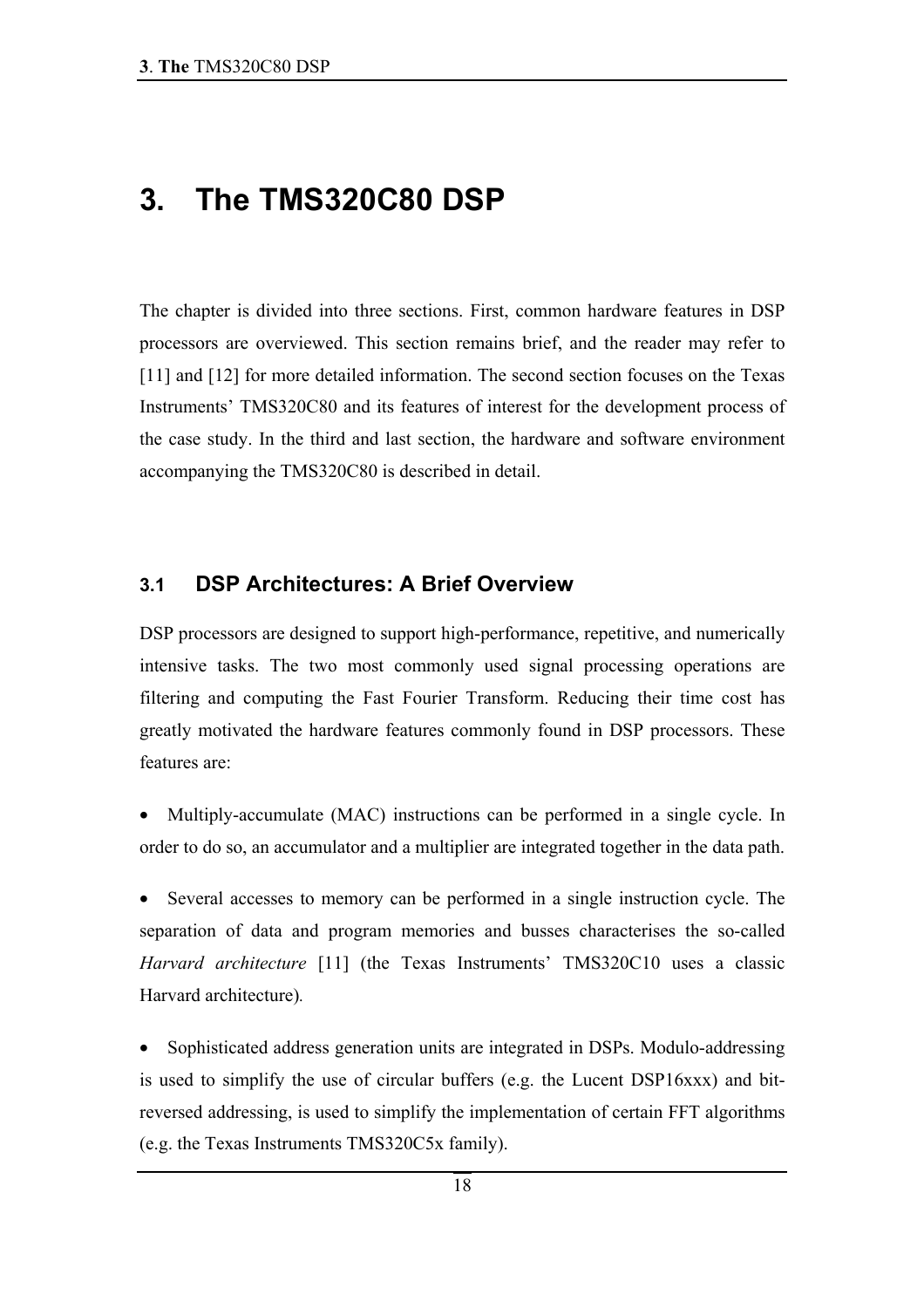• Hardware loops (e.g. the Analog Devices ADSP-21xx family) allow the programmer to implement a *for-next* loop without adding any instruction cycles for updating and testing the loop counter. This feature is very interesting for highly repetitive inner-loops.

The instruction and data caches are generally simpler than the ones used in general-purpose processors.

• Serial/parallel I/O interfaces and specialised I/O handling mechanisms such as low-overhead interrupts and direct memory access (e.g. the Motorola DSP563xx processors provide a six-channel DMA controller).

In addition to these common features, DSPs can add diverse hardware capabilities: strong support for multiprocessor designs (e.g. the Analog Devices ADSP-2106x family), A/D and D/A converters (e.g. the Motorola DSP561xx family), or even microcontroller-like features (e.g. the Motorola's DSP568xxx family) are available today. Moreover, new general-purpose processor architectures, such as the Intel's Pentium and the Integrated Device Technology's R4650, are adding some signal processing capabilities on chip.

Hence, comparing DSPs performance is not an easy task. None of the figures of merit such as MIPS (mega instructions per second), MOPS (mega operations per second), or even MMACS (mega multiply-accumulate instructions per second) can, alone, characterise a DSP. In order to choose the right processor for the job, the system engineer must also compare application needs and DSP capabilities on other factors such as I/O data rate, dynamic range, cost, power consumption, and ease of development, to name a few.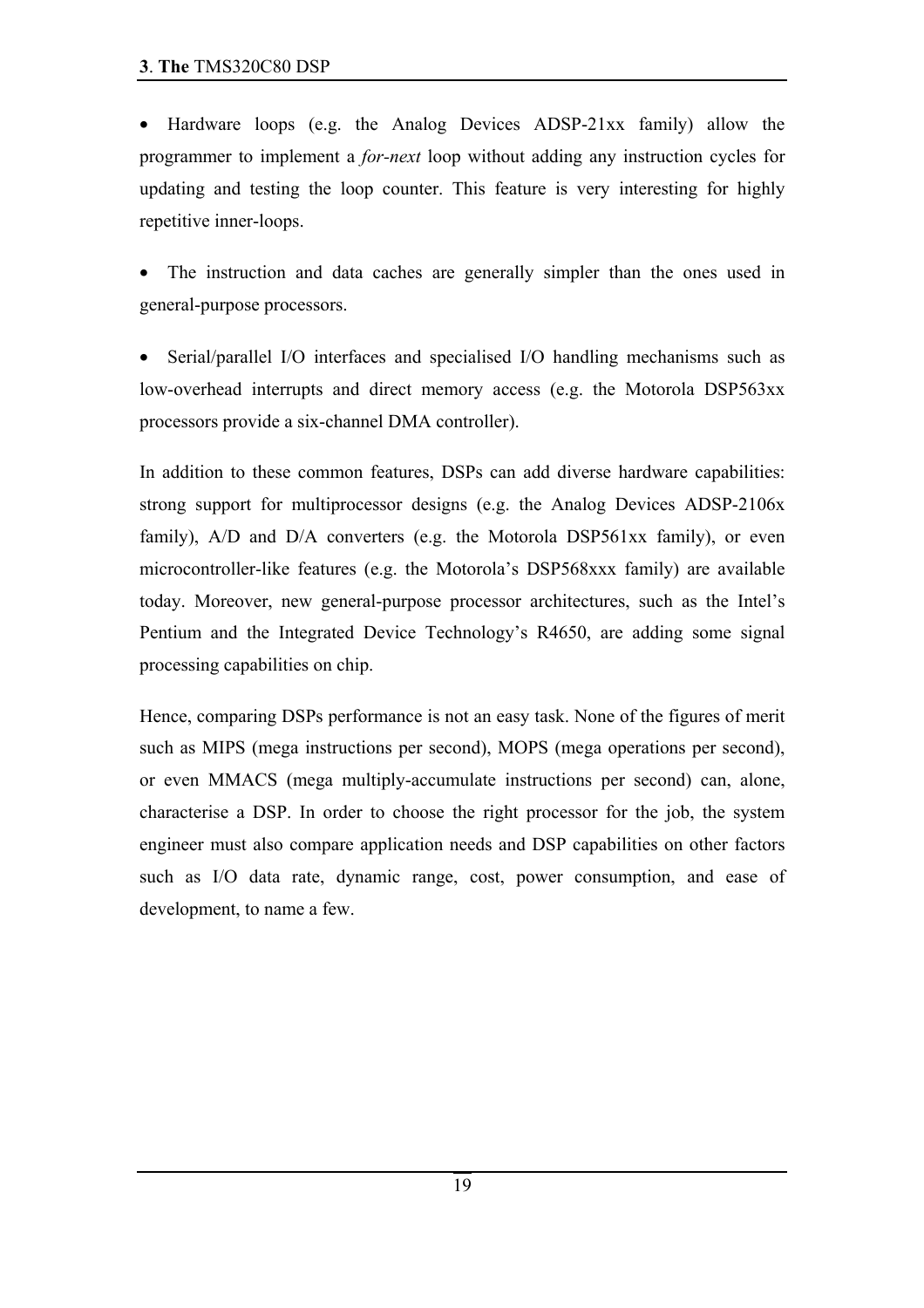$\overline{a}$ 

#### **3.2 The TMS320C80 Architecture**

The TMS320C80 Multimedia Video Processor  $(MVP)^1$  is capable of doing up to 1.6 billion RISC-like operations per second at 40 MHz. The impressive performance of the C80, even 4 years after its launch on the market, is due to the fact that the C80 is actually not one processor, but 5. It contains four parallel processors (PPs) and one master processor (MP) on one chip. In addition, the C80 has an internal Transfer Controller (TC), 50Kbytes of SRAM connected to a crossbar switch, and a Video Controller (VC). Figure 3 shows the architecture of the TMS320C80 [13] (the parts in grey are the "processing elements").



**Figure 3: The C80 Block Diagram** 

The MP is a 32-bit RISC processor, with a floating-point unit [14]. The main function of the MP, besides performing floating-point operations, is to act as a system manager, controlling the four PPs and managing the interfaces to the outside world.

<sup>&</sup>lt;sup>1</sup> The TMS320C80 will be called the C80 all along the dissertation for the sake of convenience.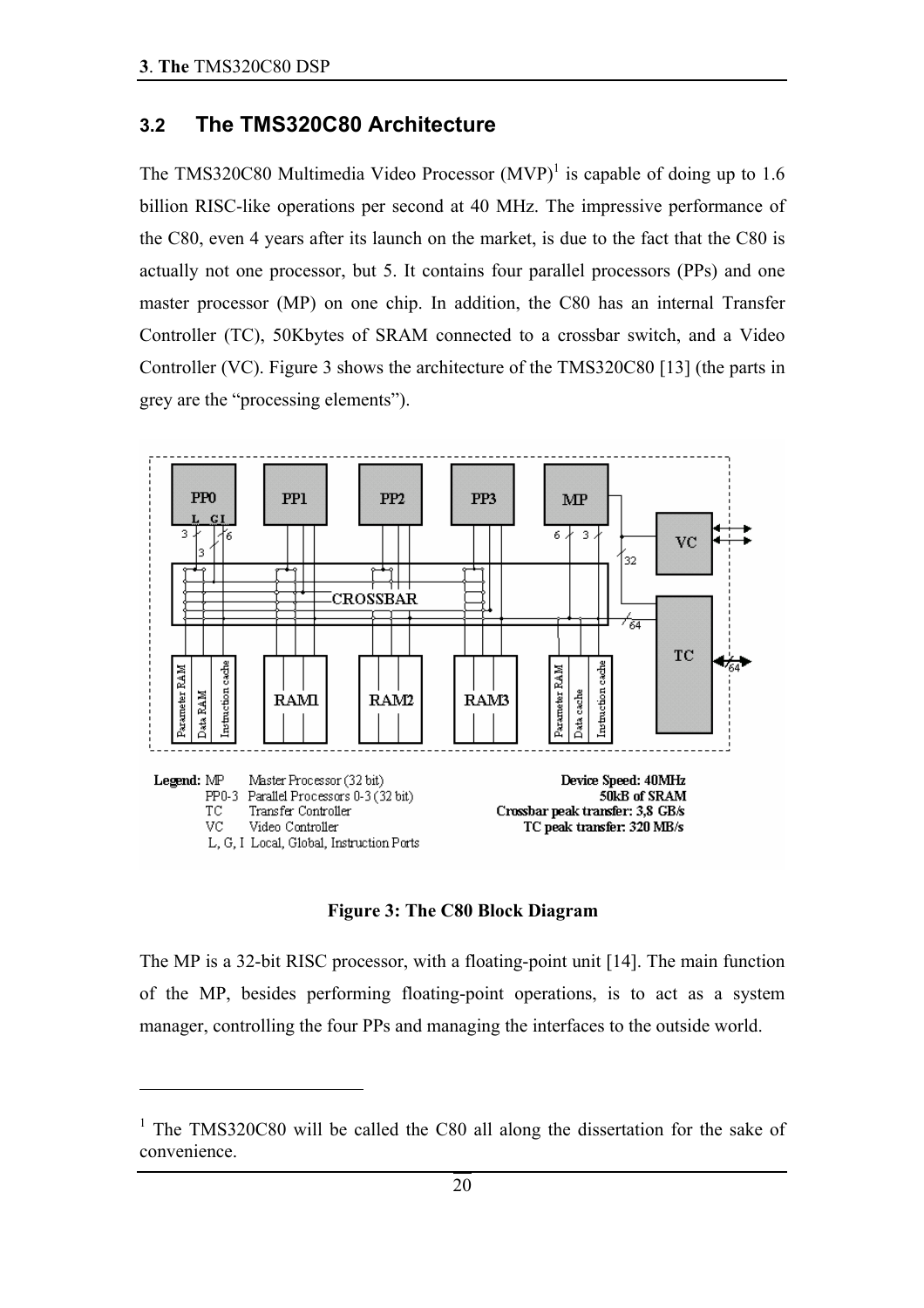The PPs are 32-bit fixed-point DSPs and give to the C80 most of its computational performance [15]. The Very Long Instruction Word (VLIW) technology allows the PPs to perform up to 10 RISC-like operations in each clock cycle. They are generally used to perform fairly simple operations at high speed. Each PP supports up to three nested hardware loops.

Each of the five processors has one instruction cache and execute independently of each other. The processors communicate via shared memory. The C80 contains 50 Kbytes of on-chip memory, divided into 25 blocks of 2 Kbytes. Each of the five processors has five such blocks associated with it. The PPs have one instruction cache, a parameter RAM block, and 3 data RAM blocks. The MP has 2 data cache blocks, two instruction cache blocks and one parameter RAM block.

A crossbar network of switches allows the different processors to access each RAM during each clock cycle, although only one processor can access any block in one clock cycle. The MP is capable of up to two accesses per clock cycle (one instruction fetch and one data/cache read/write), while the PPs are capable of up to three accesses per clock cycles (one instruction fetch, one local data read/write and one global data read/write).

The TC provides the interface between the C80 processors and external memory. It is a very powerful DMA controller, servicing data and cache requests from all five processors. It has a 64-bit interface to the C80's crossbar and a 64-bit interface to the outside world. TC operations involving the data RAMs are usually performed in response to packet transfer request from the MP or PPs. Packet transfers provide a number of different formats and options to allow flexibility in the movement of data. A format of interest for the case study is the dimensioned transfer that allows several two-dimensional patches to be transferred by a single packet transfer [16].

The VC peripheral is of no interest for our case study development process.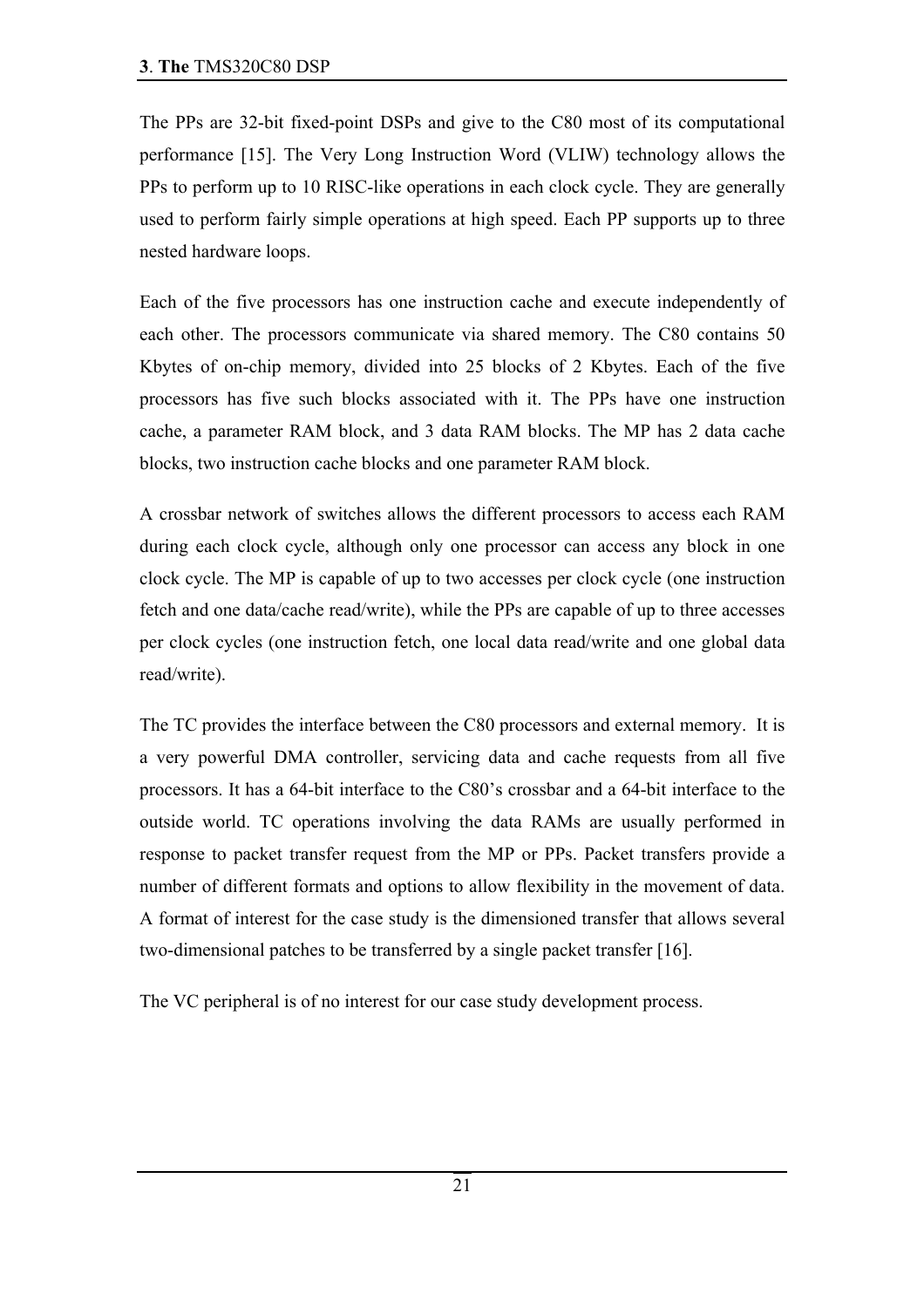#### **3.3 The Programming Environment**

This section presents the hardware and software environment that is used during the implementation step. It includes the software development board, and software tools such as compilers, debuggers and multitasking executive.

#### *3.3.1 The Software Development Board*

The software development board (SDB), in Figure 4 extracted from [17], is a PCI plug-in card. The SDB includes a Windows NT device driver to enable communications between the host and the C80. It contains a 40MHz TMS320C80, 8Mbytes of DRAM and a PCI host interface. In addition, the SDB includes 2 Mbytes of video random-access memory (VRAM), the AD1848 audio CODEC and the Philips chip set video digitizer/decoder.



**Figure 4: TMS320C80 SDB Components**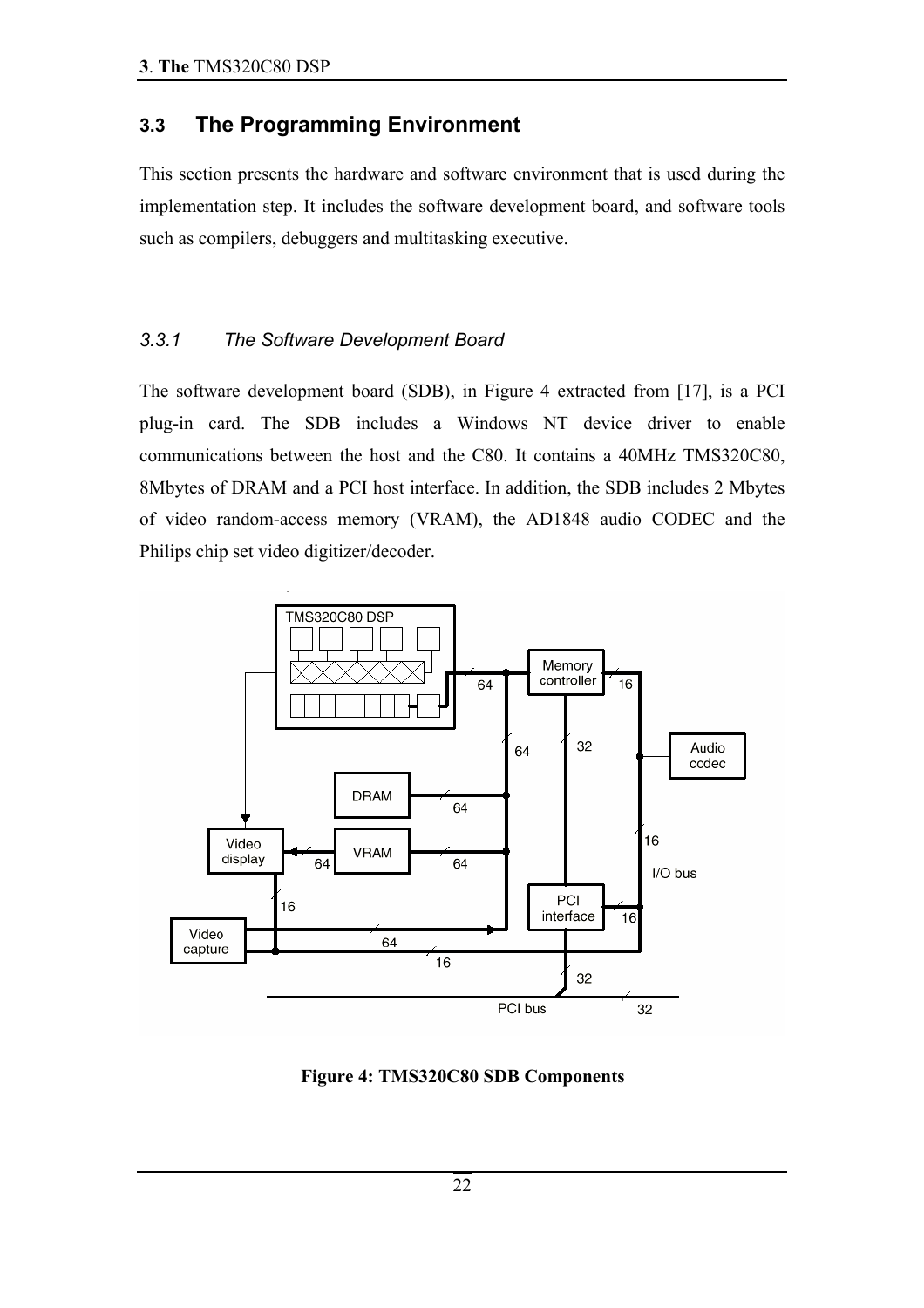#### *3.3.2 The developing tools*

The code generation tools. The code generation tools package contains shell utilities to compile, assemble, and link source files to create an executable object file.

The C80 has two **compilers** - one for the MP, one for the PPs. The former is quite efficient (which is not surprising, as the MP is a RISC processor), the latter not really. Indeed, as DSP architectures are fairly specific, it has always been difficult to develop good C compilers for them.

As a benchmark, a filtering process is implemented on one PP, in both C and Assembly (see Appendix D). It consists of a convolution between a 31-tap filter (8-bit width) and a line of 4K values (8-bit width). It takes, with the assembly code, 1.7 microseconds for a PP to sample one value, 6.9 ms for the entire line. The chart in Figure 5 shows the relative performances of the levels of C optimisation compared to that of the Assembly code. The compiler package includes an optimization program that improves the execution speed by simplifying loops, and rearranging statements and expressions. (Note that the C code should follow certain guidelines if the optimiser is used [18]).



**Figure 5: Perfomance of the PP C Compiler** 

The chart shows that the use of C, even if optimised, instead of Assembly, means sometimes losing as much as a third of the C80 performance.

The code generation tools also contain the **assemblers**, which translate assembly language source code into machine language object files. There are also two types of assemblers, one for the MP one for the PPs.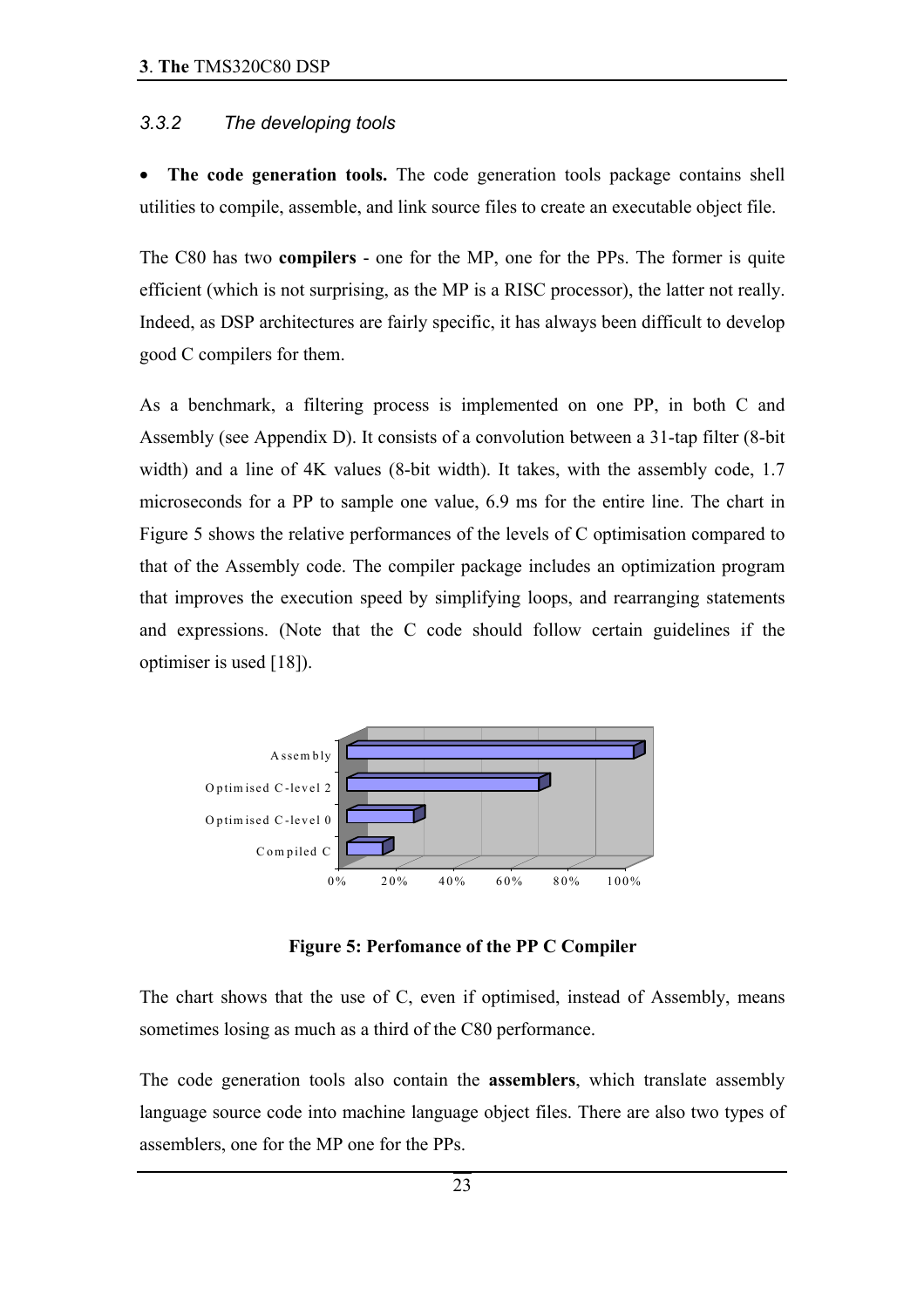The **linker** is the third tool of the code generation package. Its job is to create executable modules by combining the object files.

• **The debuggers:** The C and Assembly source debuggers help the programmer to develop, test, and refine C80 C and Assembly language programs. There are two types of debuggers: one for the MP and one for the PPs. Both types of debuggers use the same DOS interface. Debugging a C80 application that runs on the five processors means running and managing five different DOS windows, a task that can be tricky and time consuming. The use of the parallel debugger manager (pdm), a command shell from which the programmer can invoke and control multiple debuggers, eases debugger management.

• **SDBshell:** SDBshell is a command-line interface that provides a basic set of commands to access memory and registers of the SDB. It is possible with SDBshell to load a C80 executable on the SDB and to read/write from/to the SDB DRAM.

#### *3.3.3 The multitasking executive*

The multitasking executive is an operating system running on the C80's MP. It allows several tasks to run concurrently on the MP. Basically a task is a program element of a software project. To each task is allocated a "virtual processor", i.e. a program counter, a stack memory area and a stack pointer. As with any modern multitasking software, this run-time environment takes care of the whole task management. Thus, the transfer of processor control from one task to the other is transparent to the application software programmer. The multitasking executive context switching is constant, regardless of the number of tasks. It is equal to 114 clock cycles, 2.9 µsec for a 40 MHz device [19]. Note that the multitasking executive is not in strict terms a real-time operating system (RTOS) because not all the functions have a fixed execution time for each operation performed, although most of them do. In addition to the basics of any multitasking software, the multitasking executive provides a software interface through which tasks on the MP issue commands to the PPs. The PP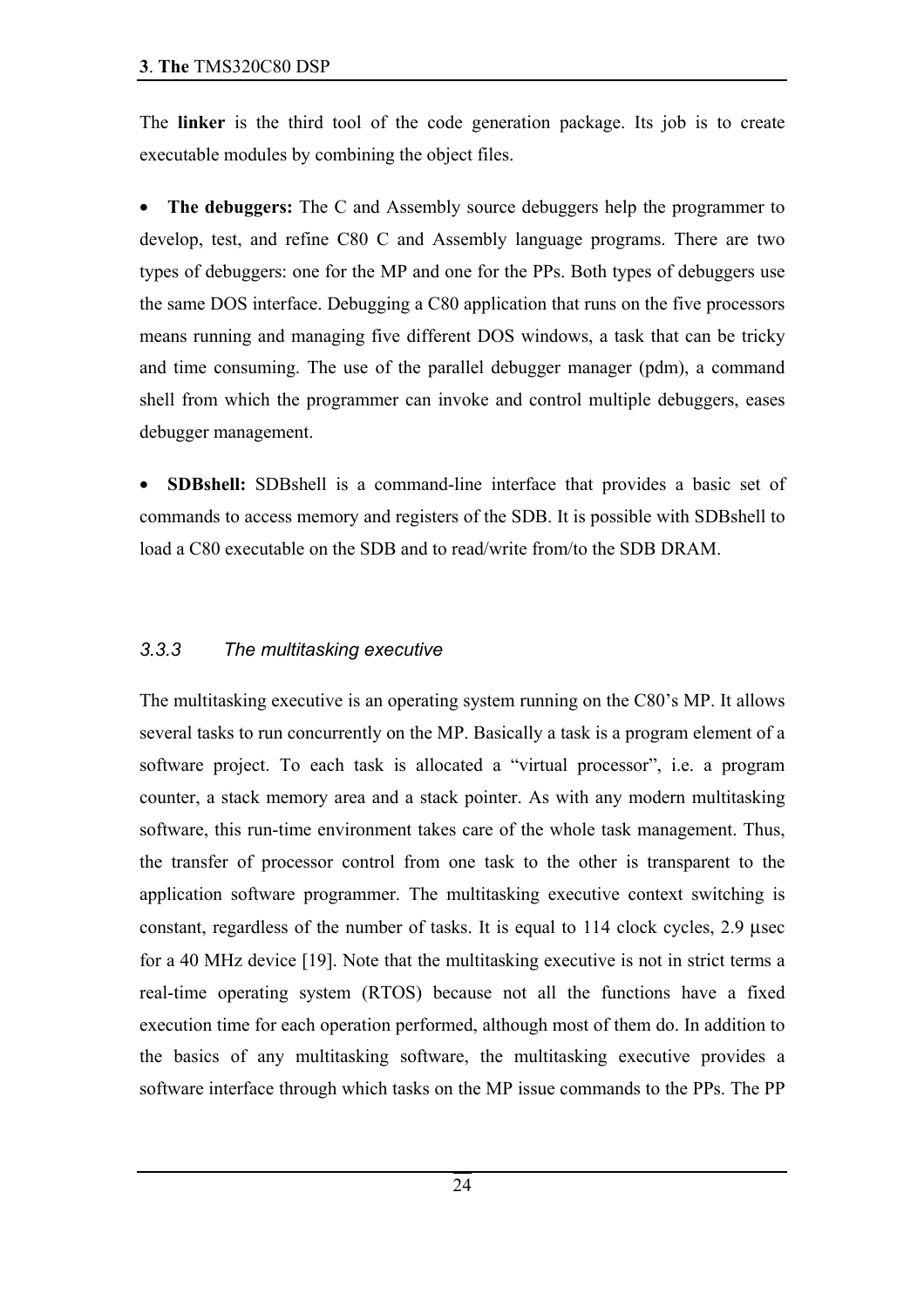code is not in the least affected by the multitasking. Besides, inter-processor communication (IPC) is also facilitated.

### **3.4 Conclusions**

In this chapter, the diversity in DSPs hardware features has been exposed to the reader. Then the C80, the SDB and its software tools have been described. The SDB will be the hardware support for the case study implementation. The following chapter, The Specification Step, describes the first step paving the way for the development of the SAR digital preprocessor.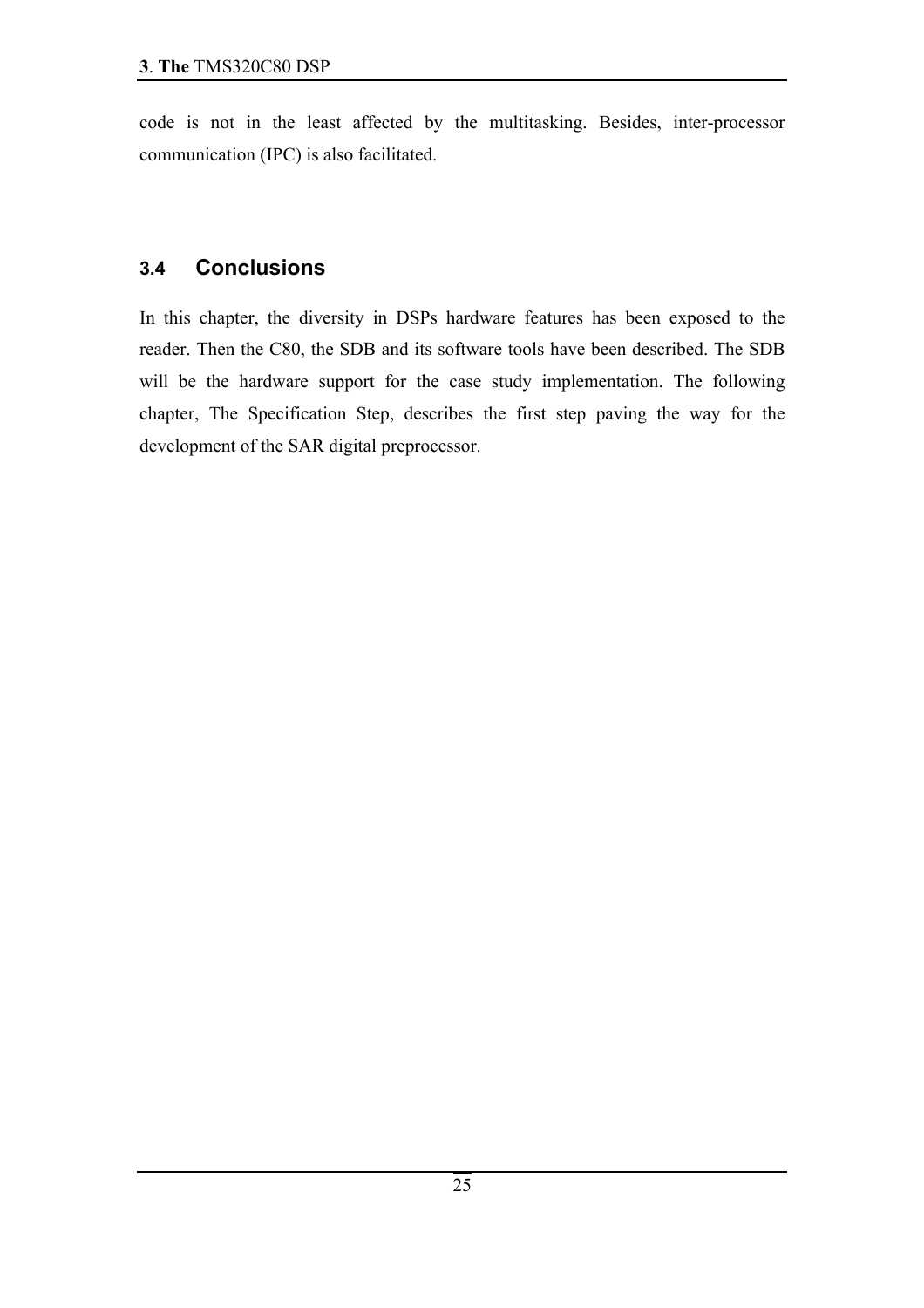## **4. The Specification Step**

This chapter begins the design of the case study. The specification step aims at expressing a top-level and purely external view of the system, starting from the client requirements.

The chapter is structured as follows:

First, basic concepts of Synthetic Aperture Radar (SAR) are introduced. This section only focuses on the background that will be useful for the understanding of the case study: the reader may refer to [25] for a more complete introduction to SAR. Then, the client requirements are described. This is followed by a discussion on the system functional specifications, together with the external inputs and outputs. Finally, the Context Diagram, modelling the system at top-level, is presented.

### **4.1 Radar Background**

#### *4.1.1 SAR concepts*

SAR techniques have been conceived to form high-resolution images of terrain. Figure 6 shows the basics of SAR geometry. The platform, usually an aircraft or a satellite, carries a side-looking radar antenna that illuminates the ground with a series of electromagnetic coded pulses. The along track direction is called the *azimuth* direction, while the distance from the aircraft to a point on the ground is known as the *slant range*.

Once transmitted and received, the signal is split into its **I**n\_phase and **Q**uadrature phase components (the circulator in Figure 7 ensures that the signal follows the correct path during transmission and reception). Following the complex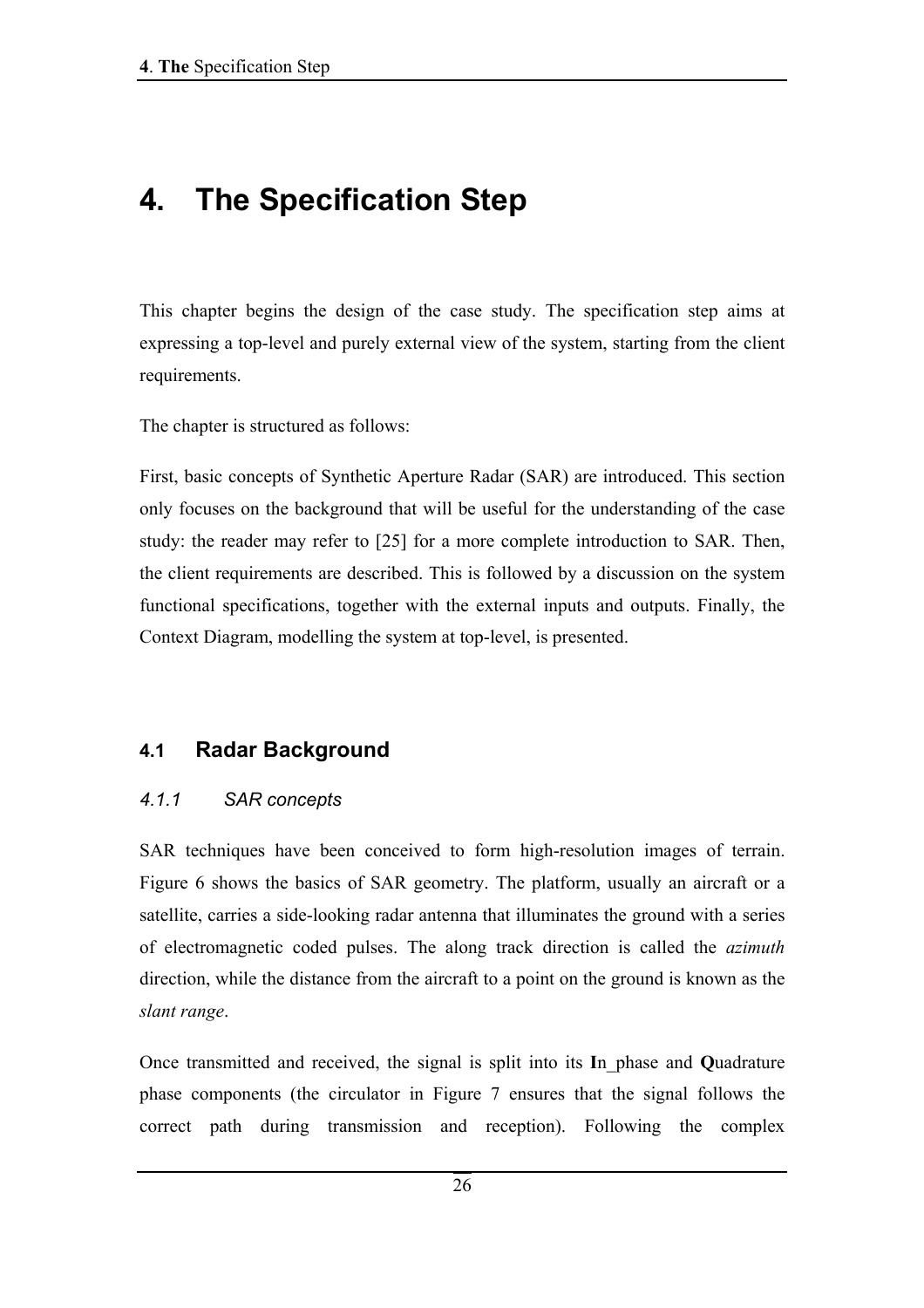demodulation, the pulse is digitised. The data, a complex representation of the sampled pulse in range, is finally stored.



**Figure 6: Simplified SAR geometry, Stripmap mode** 



**Figure 7: SAR Block Diagram**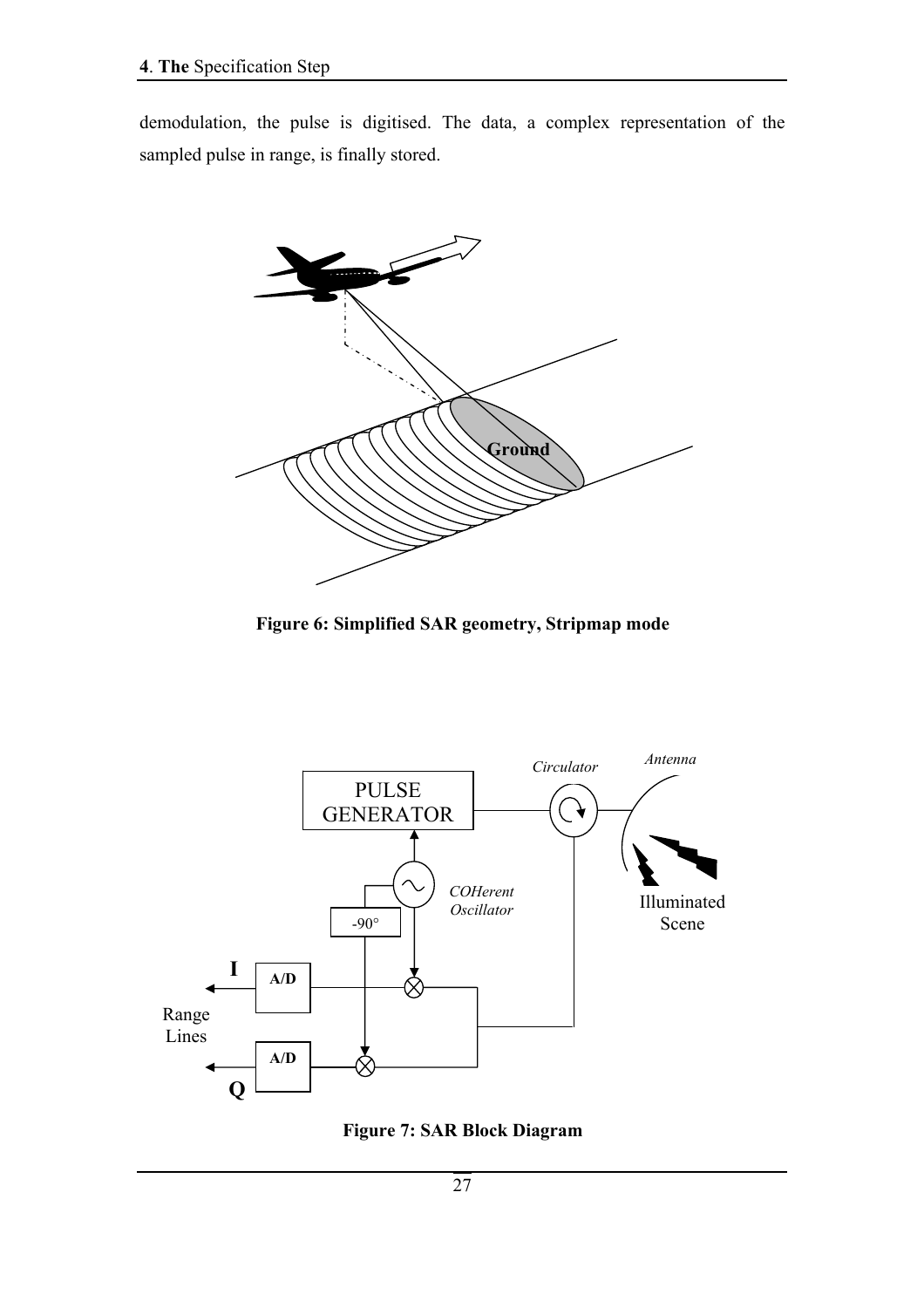Some important SAR parameters are described below:

• Among the parameters of interest in the range direction are the *Pulse Bandwidth, B*, and the *sampling rate,*  $f_{ad}$ . For a monochromatic pulse with length  $\tau_p$ , the bandwidth maybe approximated by:

**Equation 1** 
$$
B \approx \frac{1}{\tau_p}
$$

The Nyquist theorem imposes the sampling rate to be greater than B, or otherwise aliasing would occur and ghost images would appear.

• Among the parameters of interest in the azimuth direction are the *Doppler (or Azimuth) Bandwidth* and the *Pulse Repetition Frequency* (PRF). The latter, whose inverse is the interpulse time (or *Pulse Repetition Interval*, PRI), is usually constant for SAR applications. To derive an expression for the Doppler Bandwidth, we start with the expression for the range to target:

$$
Equation 2 \qquad R(t) = \sqrt{R_0^2 + v^2 t^2}
$$

where 't' is the time axis in the azimuth direction, t being zero at the closest approach (i.e. t can be negative here). 'v' is the speed of the aircraft, and ' $R_0$ ' the closest approach range. The phase of the returned pulse at time t is:

Equation 3 
$$
\theta(t) = \frac{4\pi R(t)}{\lambda}
$$

where  $\lambda$  is the transmitted wavelength. The phase has a hyperbolic curvature as the example in **Error! Reference source not found.** shows. The Doppler frequency (see [21], p.68) is linked with the phase derivative by

**Equation 4** 
$$
f_D(t) = \frac{1}{2\pi} \cdot \frac{d\theta}{dt} = \frac{2}{\lambda} \cdot \frac{dR}{dt}
$$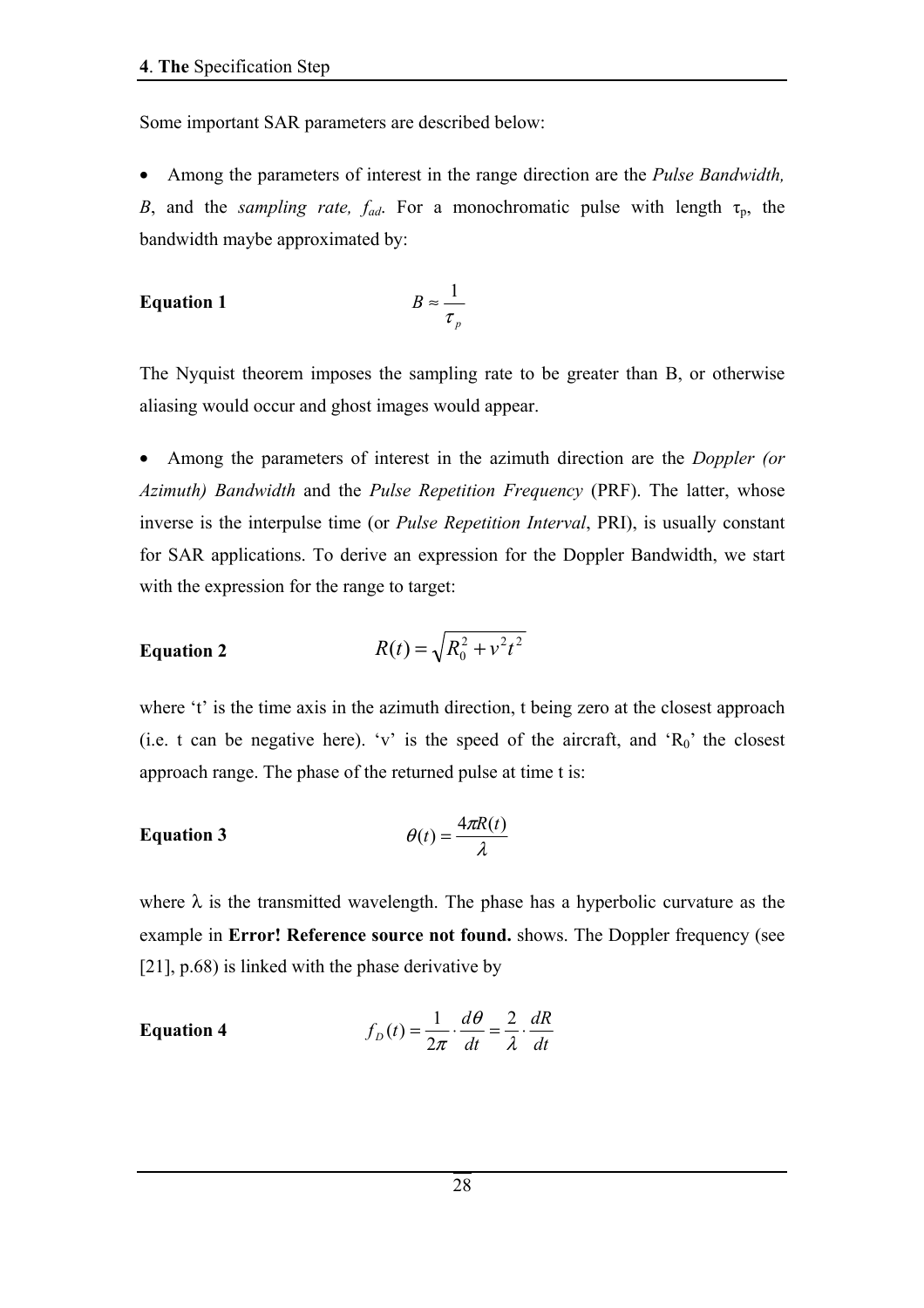By combining Equation 2 and Equation 4 we have:

**Equation 5** 
$$
f_D(t) = \left(\frac{2v}{\lambda}\right) \times sign(t) \times \sqrt{\frac{t^2}{t^2 + \left(\frac{R_0}{v}\right)^2}}
$$

An example of Doppler frequency can be seen in **Error! Reference source not found.**. Note that the curve is not linear: in fact if the azimuth beamwidth were extended, it would converge to the finite values  $\pm 2v/\lambda$ . The range from the minimum to the maximum existing Doppler Frequencies is called the *Doppler Bandwidth, Bd*.

**Equation 6** 
$$
B_d = f_{D_{\text{max}}} - f_{D_{\text{min}}} = f_D(t_{\text{max}}) - f_D(t_{\text{min}})
$$

 $t_{min}$  and  $t_{max}$  are the times where the target enters and leaves the beam. They are given by:

**Equation 7** 
$$
t_{\text{max}} = \frac{R_0 \cdot \tan\left(\frac{\theta_{az}}{2}\right)}{v}
$$
 and  $t_{\text{min}} = -\frac{R_0 \cdot \tan\left(\frac{\theta_{az}}{2}\right)}{v}$ 

where  $\theta_{az}$  is the azimuth beamwidth. By combining Equation 5, Equation 6 and Equation 7, we finally obtain:

#### **Equation 8**

$$
B_d = \frac{4v \cdot \sin\left(\frac{\theta_{az}}{2}\right)}{\lambda}
$$

To satisfy the Nyquist criteria, the PRF must be bigger than  $B_d$ .

In many systems, the image formation is done on a ground station and not in real time. It consists mainly of compressions in range and azimuth. Different methods exist: one of them, the Range/Doppler Algorithm, is briefly described here:

• First, the data is range compressed through a classical method: matched filtering. This consists of correlating the received pulse against the replica of the transmitted pulse: in practice, the operation is often done in the frequency domain for efficiency. The range-compressed data is generally filtered with a "window" which has the property to decrease the sidelobe levels at the expense of spatial resolution. This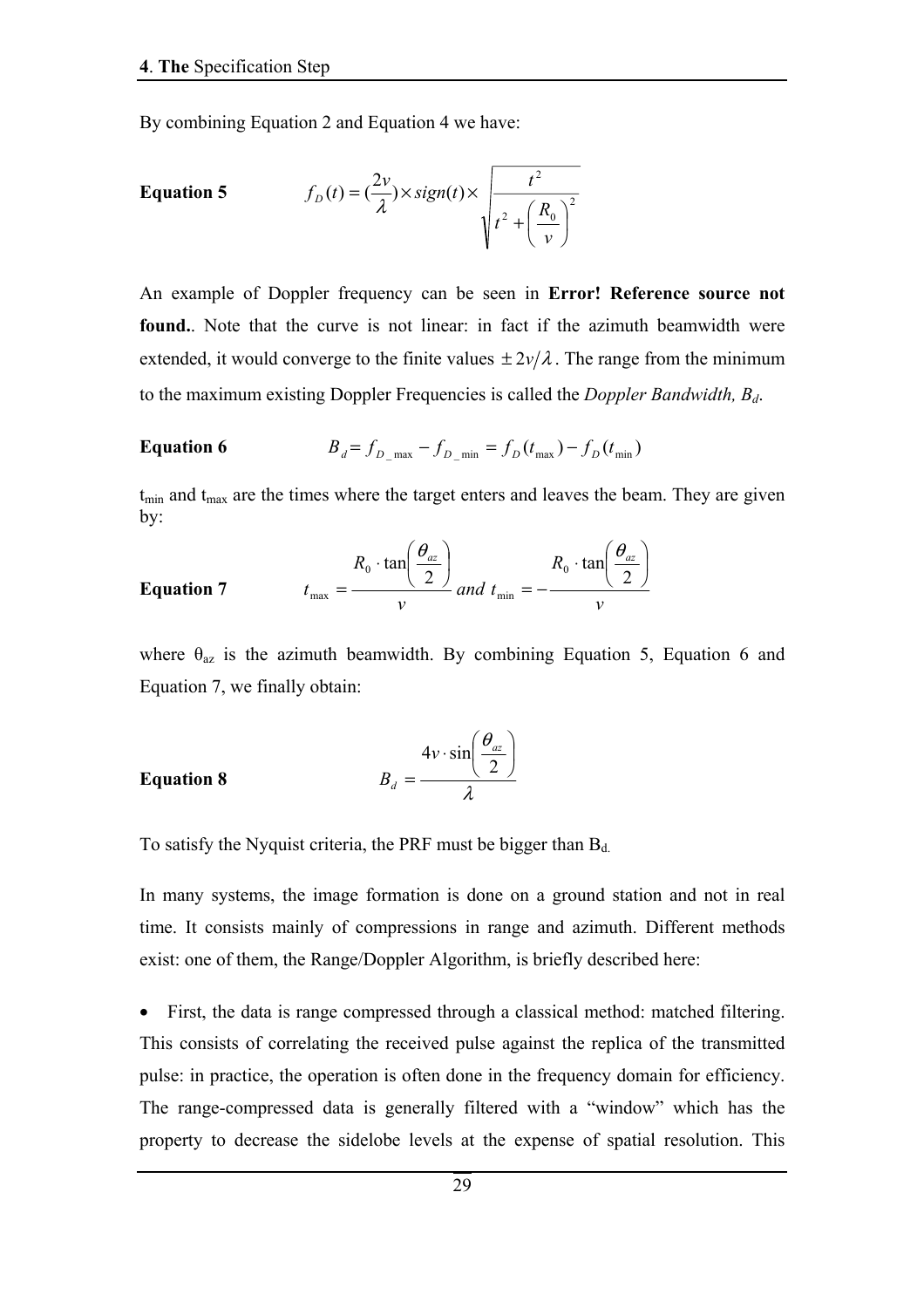resolution is given by:

## **Equation 9**  $\delta r = K_{r_{w}} \frac{c}{2B}$

where c is the speed of light and  $K_r$ <sub>win</sub> is a factor function of the window. A most commonly used window is the Hamming window whose  $K_{r,win}$  is 1.3 [23]. If a resolution of a few meters is to be obtained, a short monochromatic pulse of a few tens of nanoseconds length, or a chirp pulse of a few microseconds length may be used (see [20], §2.4, for chirp pulses).

• After range compression, c*orner turning* and *range curvature correction* must be performed to prepare the data for azimuth compression. The first operation is a simple matrix transposition, the second corrects the effects of the so-called *range curvature*. In fact, for a strip mapping SAR, the range to the target is function of the position of the aircraft in azimuth. Its curvature, the *range curvature*, is hyperbolic and needs to be flattened before azimuth compression with one- dimensional reference function.

• Finally, the *azimuth compression,* the operation that truly distinguishes SAR from other radar, is performed following the range compression principles. Windowing is also performed. The azimuth resolution, without multi-look processing (see next section), is given by:

**Equation 10** 
$$
\delta_{az} = K_{az\_win} \frac{v}{B_d}
$$

K<sub>az win</sub> being the factor function of the widow chosen to filter the data in azimuth. Figure 9 shows the return of a point target before compression, after range compression and after azimuth compression (the parameters for this simulation are in Table 1, except that, for 'aesthetic reasons', the PRF and the azimuth beamwidth have been set respectively to 52 Hz and 13°). In this example, the range curvature spreads the signal over a hundred samples. The range sample spacing here is smaller than the azimuth sample spacing, giving the impression that the target is spread in range.

For more information, Barber in [24] gives an excellent review of the processing involved in digital imaging for SAR.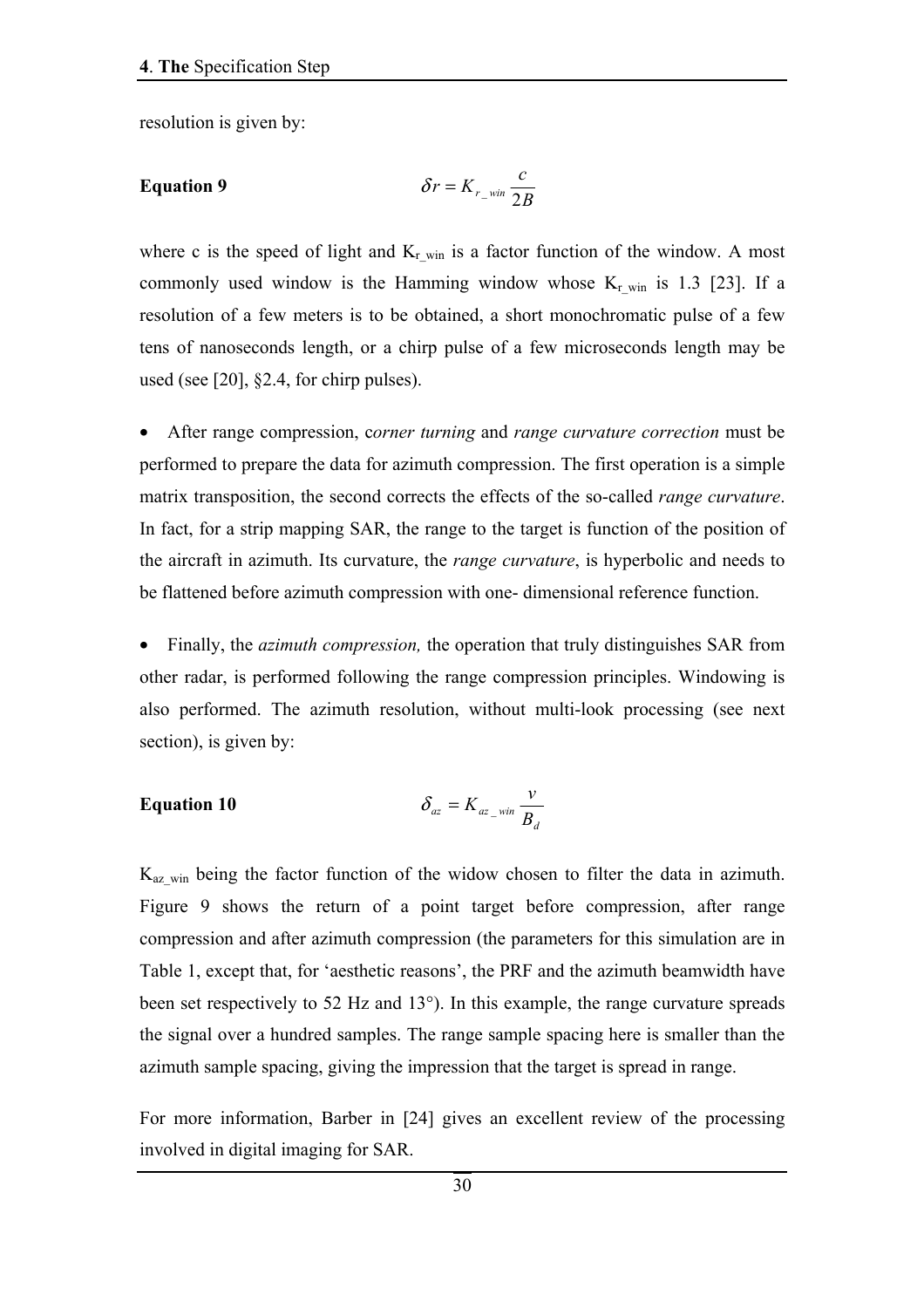

**Figure 8: Phase and Doppler of returns from one point target**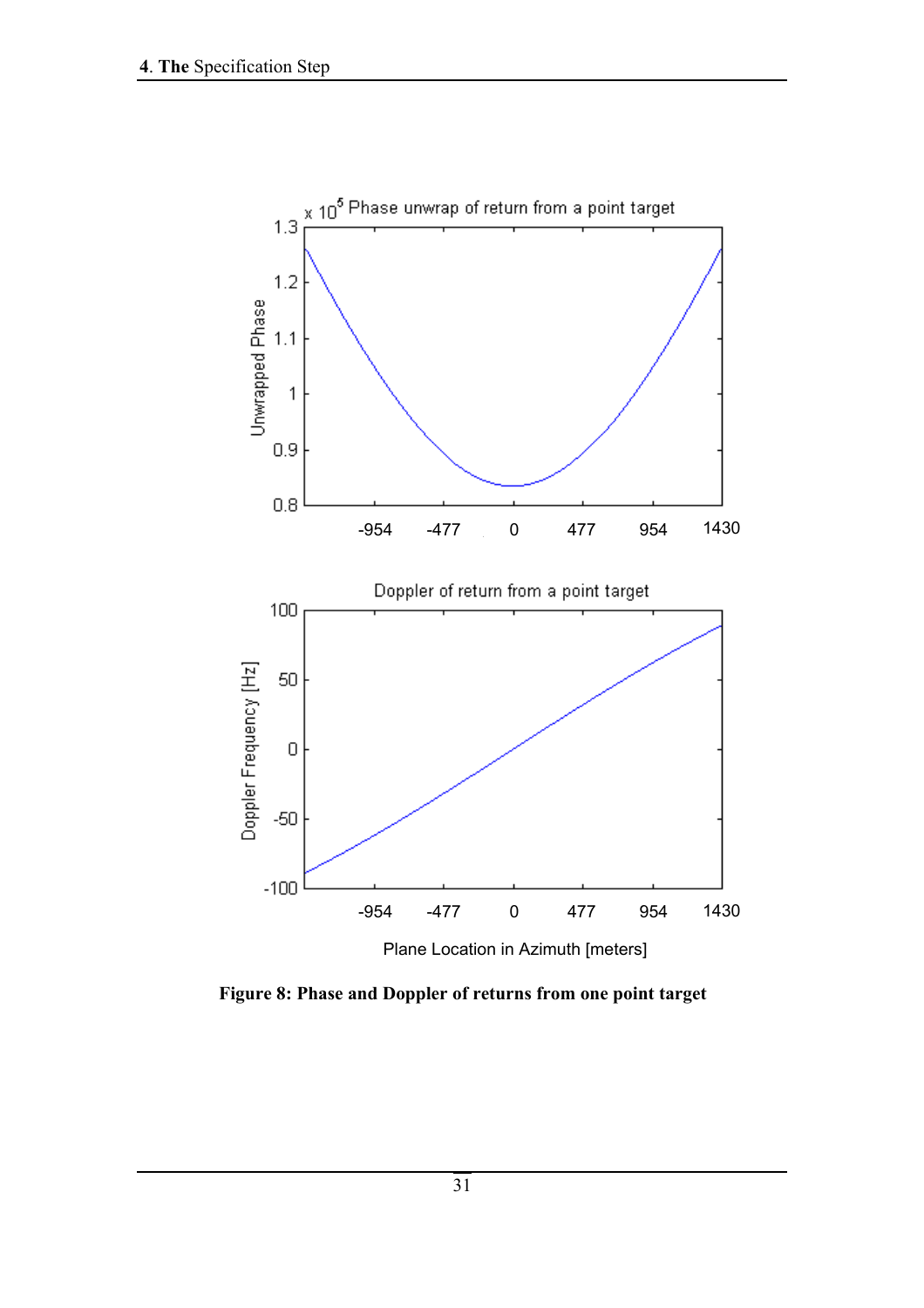

**Figure 9: The Azimuth and Range Compressions**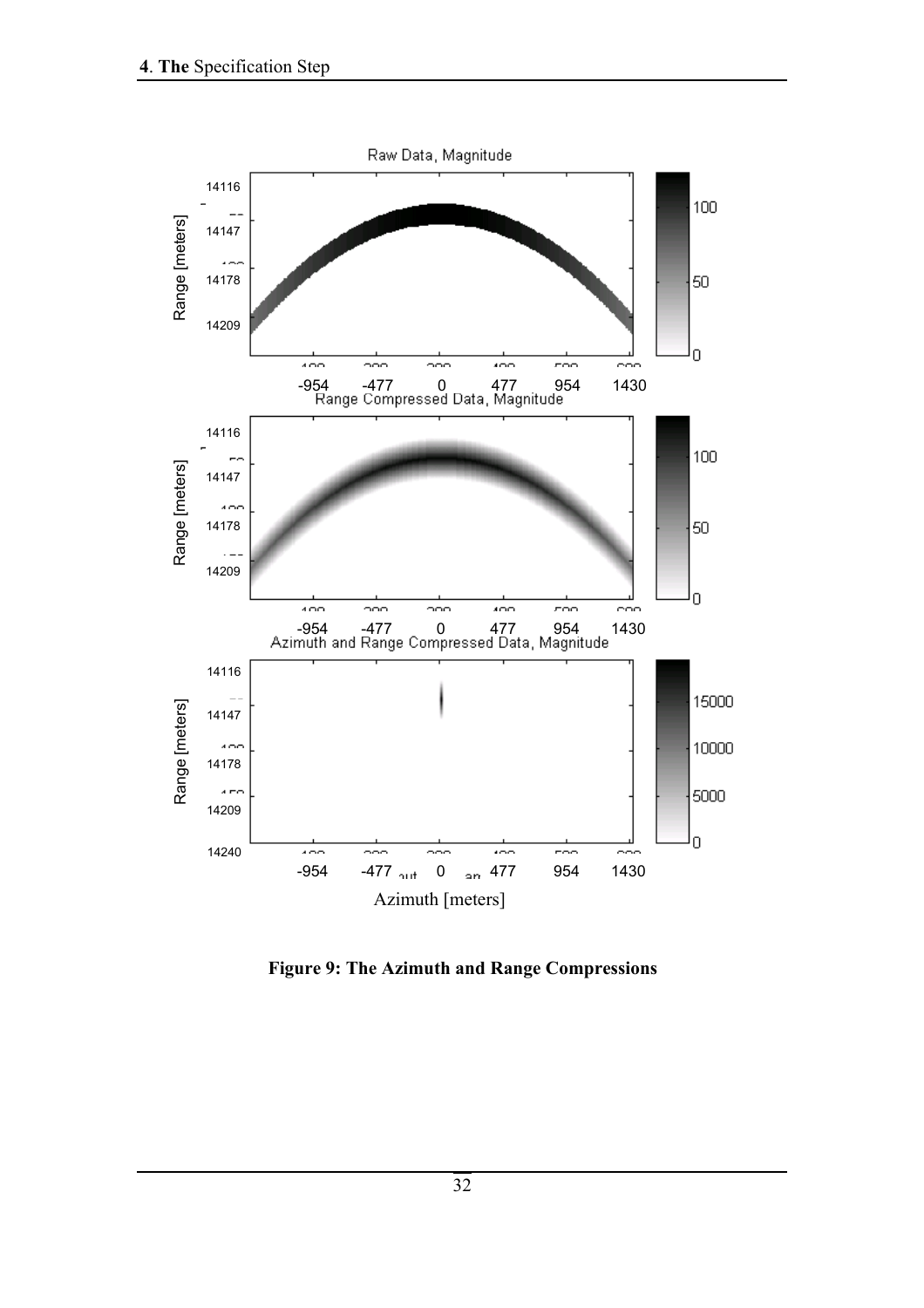## **4.2 Requirements**

The processor is to be designed for the **S**outh **A**frican **S**ynthetic **A**perture **R**adar SASAR 1. This is an airborne VHF SAR system whose principal characteristics are noted in Table 1.

| <b>Transmitted Pulse</b>               | Monochromatic, 88 ns length    |
|----------------------------------------|--------------------------------|
| PRF                                    | Constant, 625 Hz               |
| <b>Carrier Frequency</b>               | <b>VHF, 141 MHz</b>            |
| Azimuth beamwidth                      | $45^\circ$ , Sinc shape        |
| Elevation beamwidth                    | $60^\circ$ , Sinc shape        |
| Beam Direction, azimuth                | Ω°                             |
| Beam Direction (Look angle), elevation | $-30^\circ$                    |
| Platform                               | Boeing, $246 \text{ m.s}^{-1}$ |

**Table 1: Basic SASAR 1 Characteritics** 

The following characteristics are calculated from the ones above (the formulae and calculations are in Appendix A:SAR Parameter Calculations):

**Table 2: Auxilliary SASAR 1 Parameters** 

| <b>Maximum Range Resolution</b>   | 13.2 m          |
|-----------------------------------|-----------------|
| Maximum Doppler Bandwidth         | 180 Hz          |
| <b>Maximum Azimuth Resolution</b> | $1.2 \text{ m}$ |

For SASAR 1, the number of samples per pulse is 2048. The problem is that with such a rate, data storage becomes a problem. As the sampling in range is now fixed, the idea is to reduce the sampled data rate in azimuth (effective PRF), with obviously as little distortion in the data as possible. This is what constitutes the client needs. The following paragraph links the client requirements to the specifications necessary for the functional design step to begin.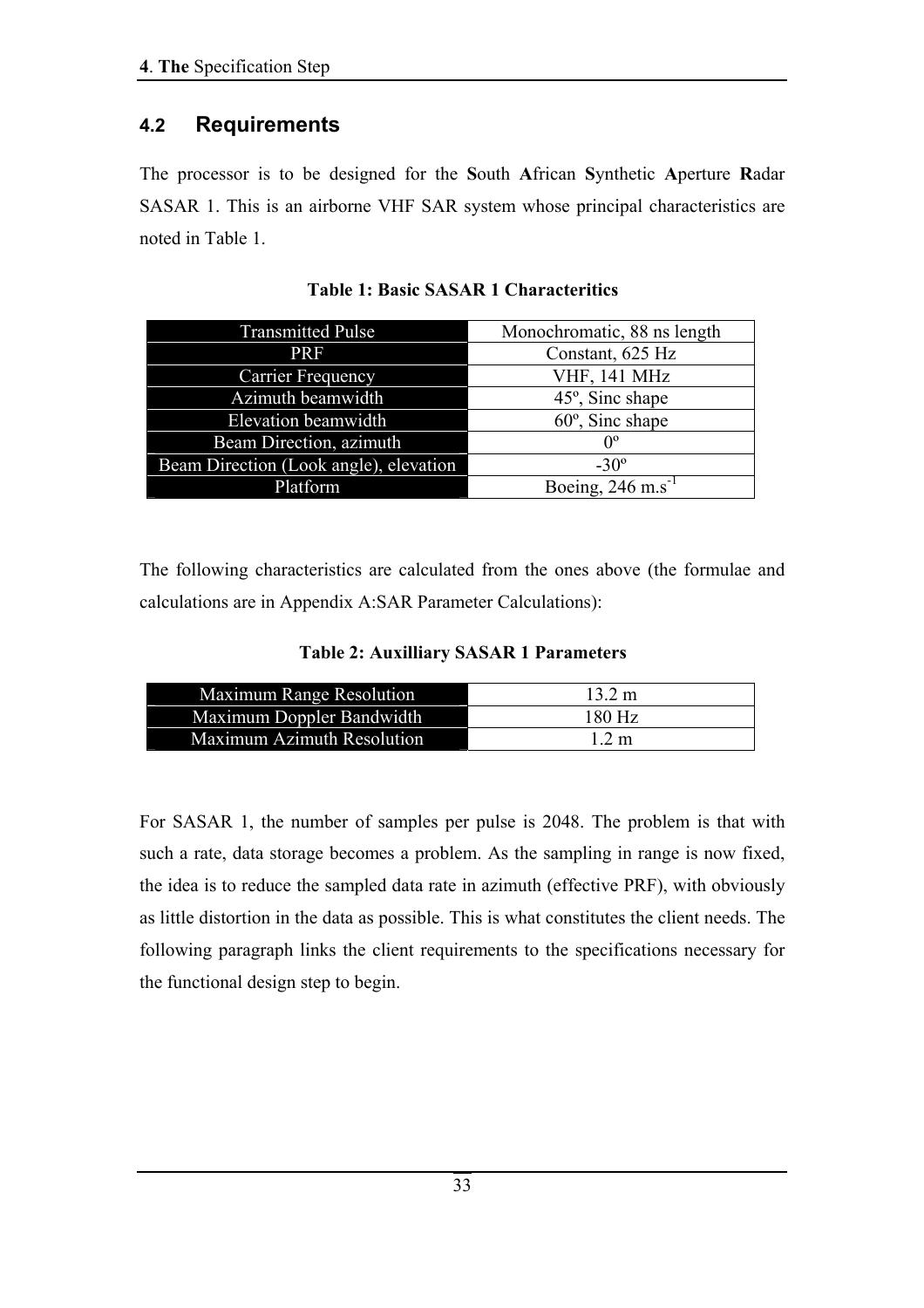## **4.3 From Requirements to Specifications**

A decrease in the PRF forces the Doppler bandwidth to be artificially lowered in order to meet the Nyquist Criteria. Hence, the first step is to establish a limit as to how much the azimuth bandwidth and subsequentally the azimuth resolution can be reduced. The azimuth resolution does not really need to be larger than the range resolution, as it is often desirable to have in an image the same resolution in both the horizontal and vertical directions. Therefore the minimum acceptable azimuth resolution is 13.2 meters. The minimum azimuth bandwidth can now be calculated. However, this calculation must take into account the mentioned concept of *multi-look processing*.

Multi-look processing is a means to reduce image speckle at the expense of spatial resolution. It uses azimuth bandwidth segmentation to create different images whose linear summation will give the desired result (concerning the several issues involved in the process, the reader is referred to [22] §5.2 and [25] §2-6.4). The number of *independent looks* characterises the loss of azimuth resolution in this operation.

There are two independent looks for SASAR 1. The resulting minimum acceptable azimuth bandwidth is 38 Hz. Thus, according Nyquist Sampling Criteria ([26] p.87), the effective PRF has to be greater than 38Hz. The easiest way of bringing the PRF down would be to sub-sample the collected data. Here, the sub-sample factor is chosen to be 12, so that the effective PRF would be 52 Hz. It is chosen quite above 38 Hz in order to allow filtering and windowing to occur without any risk of aliasing. More important, a 52 Hz rate satisfies the client requirement of being able to store the data without overload.

The Preprocessor to be designed is placed after range compression (the range compression on SASAR 1 is done in hardware), after the A/Ds, and just before data storage.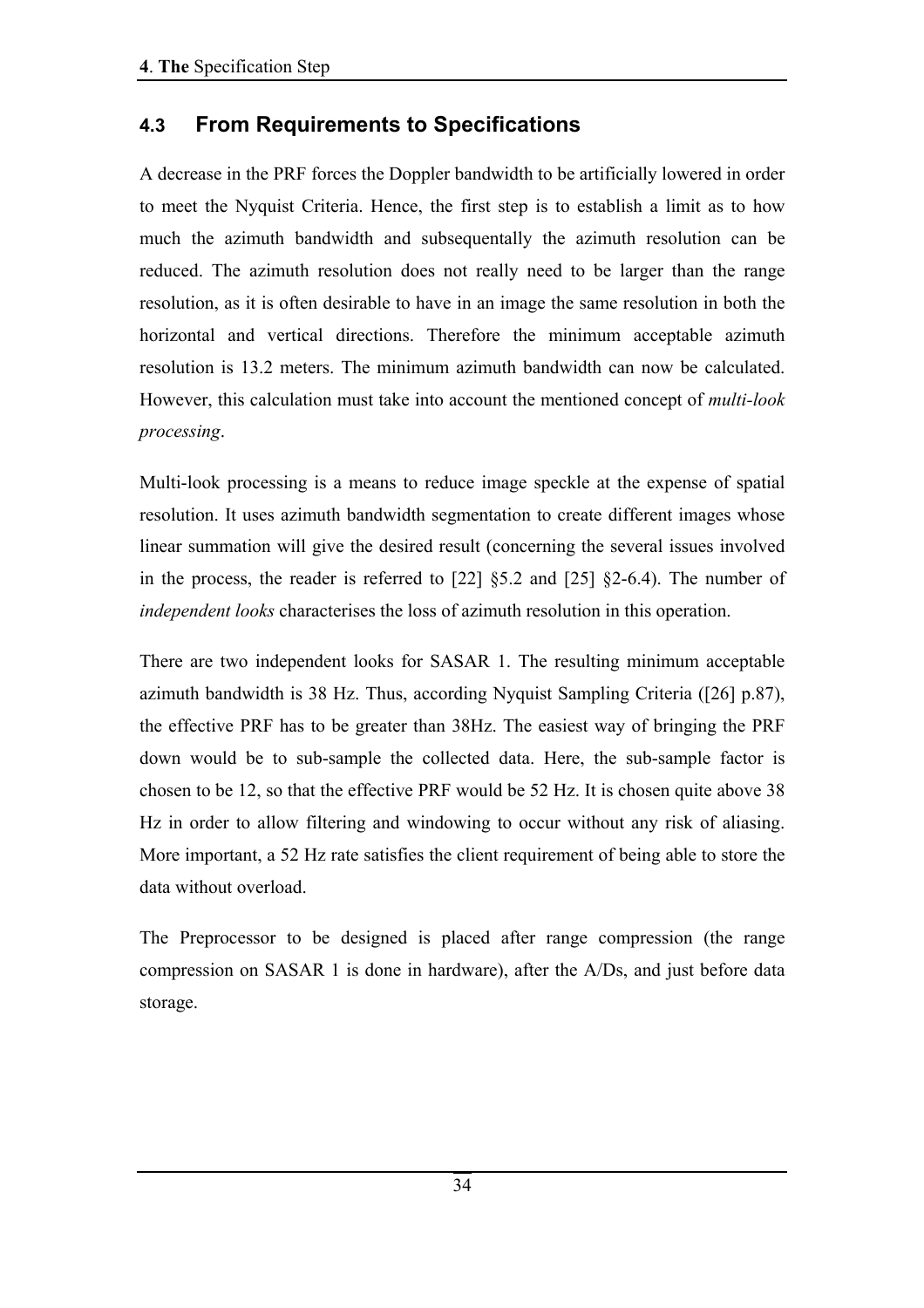# **4.4 Conclusion : Top-Level Description Model**

The simplistic Context Diagram and the specifications derived from the client requirements (of operational, functional and technical nature) are presented in this section. They completely model the system at top level.



**Figure 10: The Context Diagram** 

The operational specifications are:

• The Preprocessor input data arrives in packets of 2048 complex values at a rate of 625 Hz. The Quadrature and In-phase components of the complex value are each 8-bit wide (dynamic range of the two A/Ds).

• The Preprocessor output data exits the system by packets of 2048 complex values at rate of 52 Hz. The Quadrature and In-phase components of the complex value are each 8-bit wide.

Functional wise, the Preprocessor's job is to insure that aliasing does not occur while sub-sampling the input data by twelve in azimuth.

Finally, the technical specifications stipulate to use, if possible, the TMS320C80 SDB for implementing the Preprocessor.

Some comments on the system to be designed are presented below:

As reader might have noticed, even if the received data arrives against a single physical dimension, the time, they are always represented in a two-dimensional space (see Figure 9). The two axes are the range or *fast time* axis, and the azimuth, or *slow time* axis. The Preprocessor's job will be to process and sub-sample in the slow time axis, so one can already see that this will be our major real-time issue during the implementation.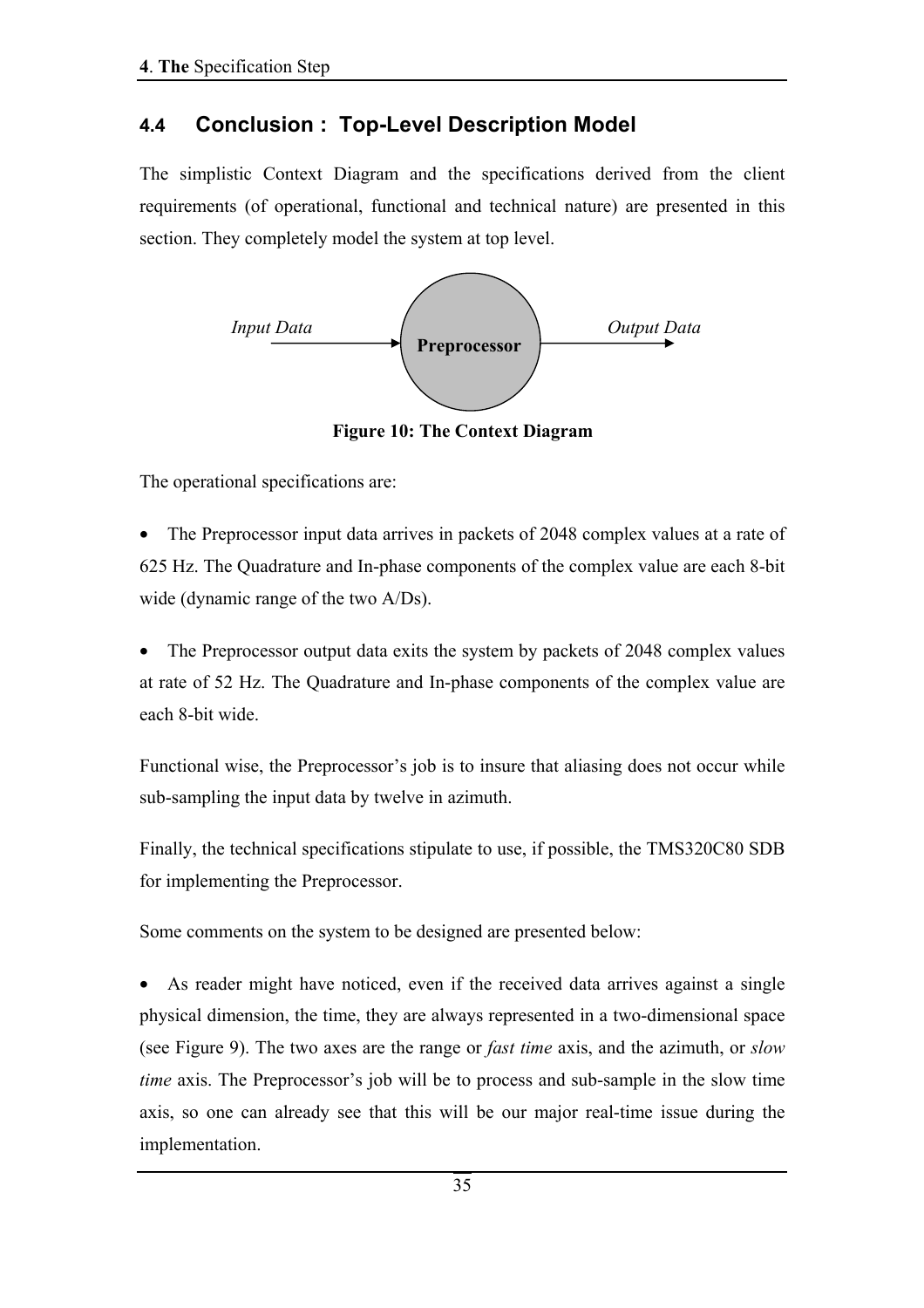• The Preprocessor latency is not important here. Actually it does not really matter if there are a few seconds between the moment the data is received by the antenna and the moment the same data is stored in memory. However, the throughput of the system is important: the Preprocessor must be able to handle the job at the desired rate in any situation, or else data loss will occur.

The system top-level specifications have been exposed now. However, no internal solution has been provided yet. This is going to be the focus of the next chapter, which will describe, in a hardware-independent way, the internal functional and behavioural models of the system.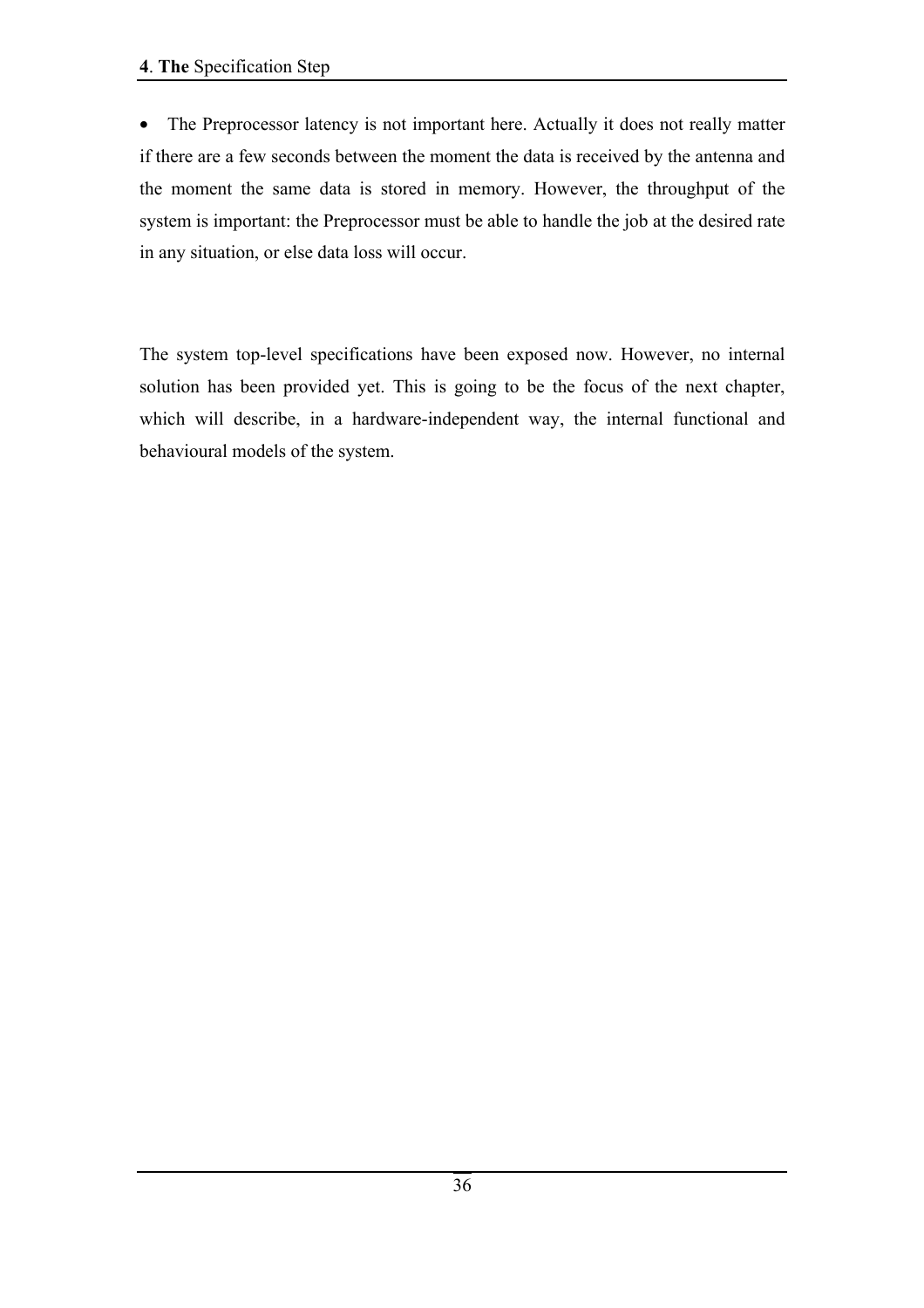# **5. The Functional Design Step**

The first decomposition of the design is deduced from the client specification analysis. In fact, in our case, two rough decompositions are first proposed, then analysed and finally compared. During this comparison, we will describe why a **F**inite **I**mpulse **R**esponse filter will be needed, and we will give some FIR design techniques. Then, after choosing the 'best' model of the two, successive refinements will be carried out. The characterisation of the internal variables and of the events will be part of the refinements. The functions that are updating these variables are then deduced, together with the behaviour of each function. Finally, the DFD and the Flow Charts, modelling the system at functional level, are drawn.

At one point of the design, the algorithm is validated through simulation. The latter is implemented with C programs running under Linux and with Matlab functions. It will help us to choose the filter and the created output results will serve as a reference during the verification of the implementation.

## **5.1 Proposed Models**

Two models are proposed here:

• The single stage model simply combines a low-pass filter and a sub-sample process. Sub-sampling in azimuth brings the PRF down to a value close to the desired one. The chosen sub-sampling factor is twelve, so the final PRF is approximately 52 Hz. But as the azimuth (or Doppler) bandwidth of the system (180 Hz) is bigger than the desired final PRF, sub-sampling only will introduce aliasing effects. A traditional low-pass filter, reducing the azimuth signal bandwidth to a value less than 52 Hz (but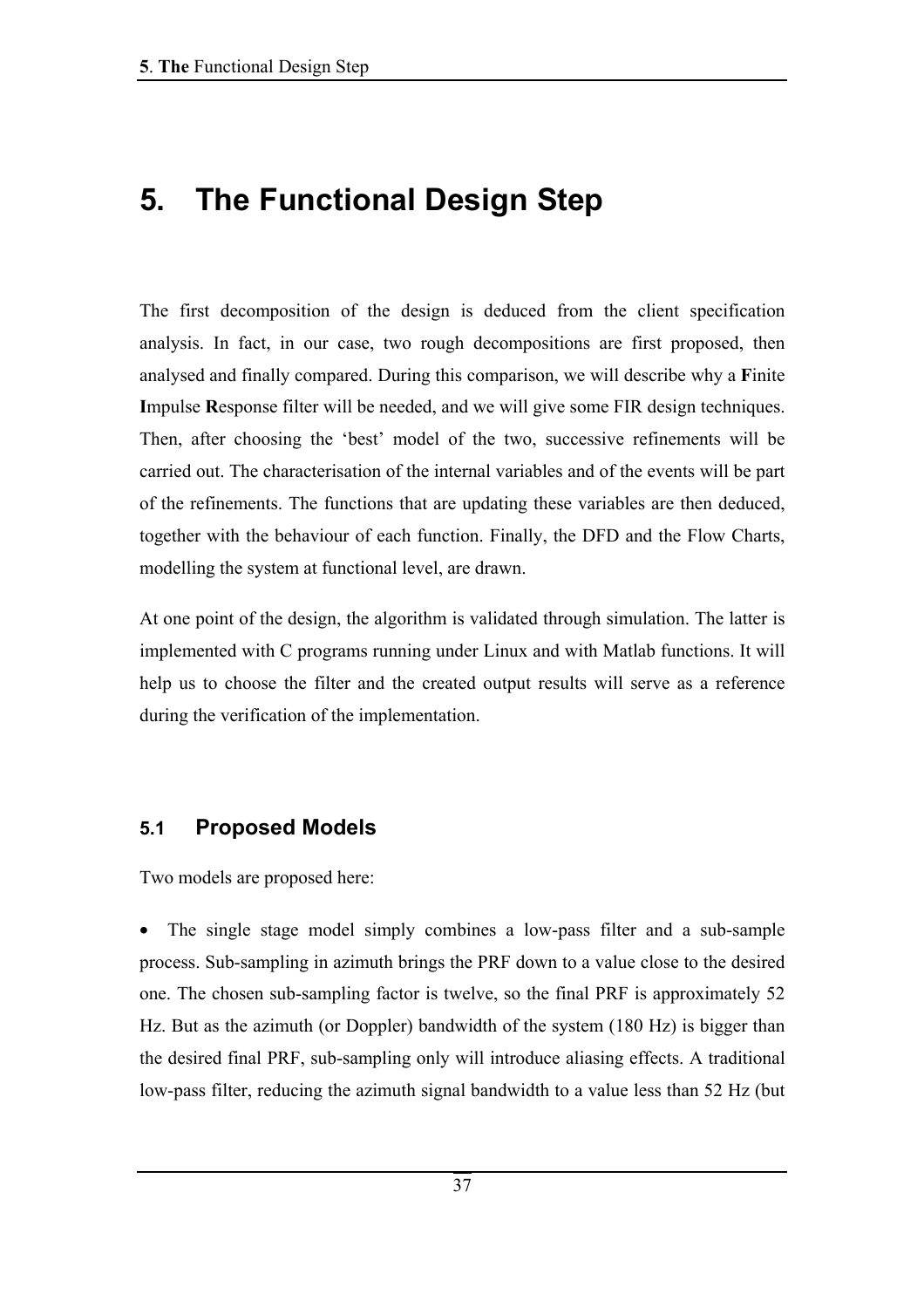greater than 38 Hz), is then combined with the sub-sampling process. In this case, aliasing effects (i.e. ghosts images) are avoided.



**Figure 11: single-stage model** 

• The dual stage model is a combination of an averaging block (**the Presummer**) and a filtering block (**the Prefilter**). As the maximum azimuth bandwidth of the signal is 180Hz and the sampling frequency 625 Hz, it is possible to sub-sample directly the signal in azimuth by three (i.e. take one value out of three), leading to an effective PRF of 625/3=208.33Hz. Sub-sampling by four would have introduced aliasing (the effective PRF would be 157Hz). But in fact, instead of simply subsampling, the dual stage method proposes an averaging solution: the latter offers a signal to noise ratio improvement.

But presumming alone does not fulfil the client requirements. Therefore, in order to obtain the required effective PRF, a combination "low-pass filter/sub-sampler", whose behaviour is similar to the single stage model behaviour, is cascaded after the Presummer. With a sub-sampling factor of four for the second block of the dual stage model, the overall dual stage model throughput is the same than the single stage model one.

Please refer to Appendix A, in the *Presummer/Prefilter operations* section, for calculation details.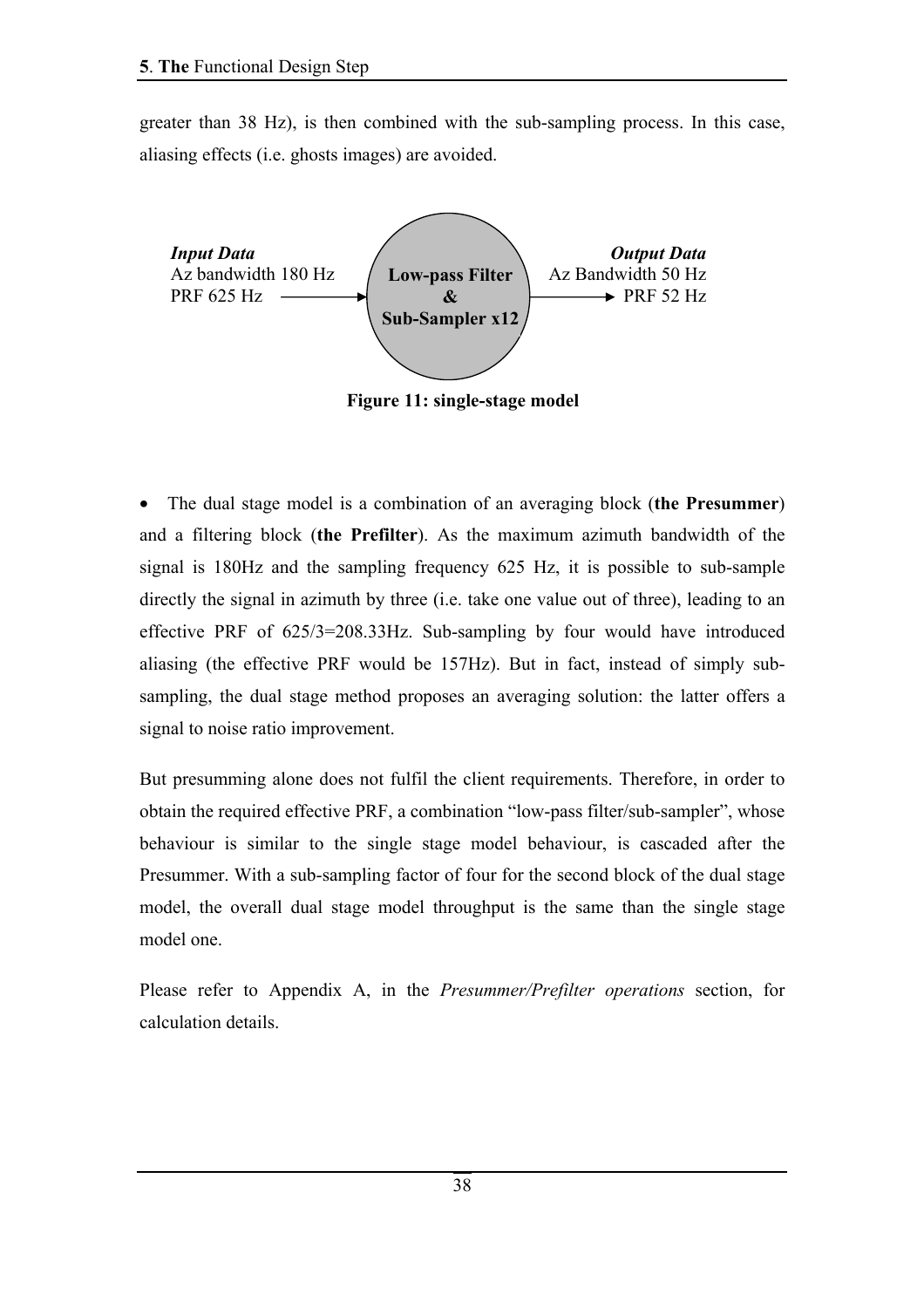

Both models fulfil the client requirements: they must be analysed in more depth and be compared so that one of them could be chosen for the Implementation step. However, before proceeding with the analysis, a discussion on FIR filtering is warranted.

## **5.2 Filter Design**

A study applicable to both models is described below, explaining why linear-phase FIR filters are the best numerical low-pass filters for our application and describing how to calculate FIR filter coefficients.

### *5.2.1 The phase aspect*

As the image formation from raw SAR data needs accurate phase measurements, the ideal filter should have a zero-phase response in the desired frequency band. But zerophase filters do not exist, for any "real life" system has to be causal (see [26], p.204). Therefore, some phase distortions are inevitable: in our situation, a linear-phase response would be the best, as this results in only a translation of the SAR image, without degrading the focusing performance. A linear phase response is indeed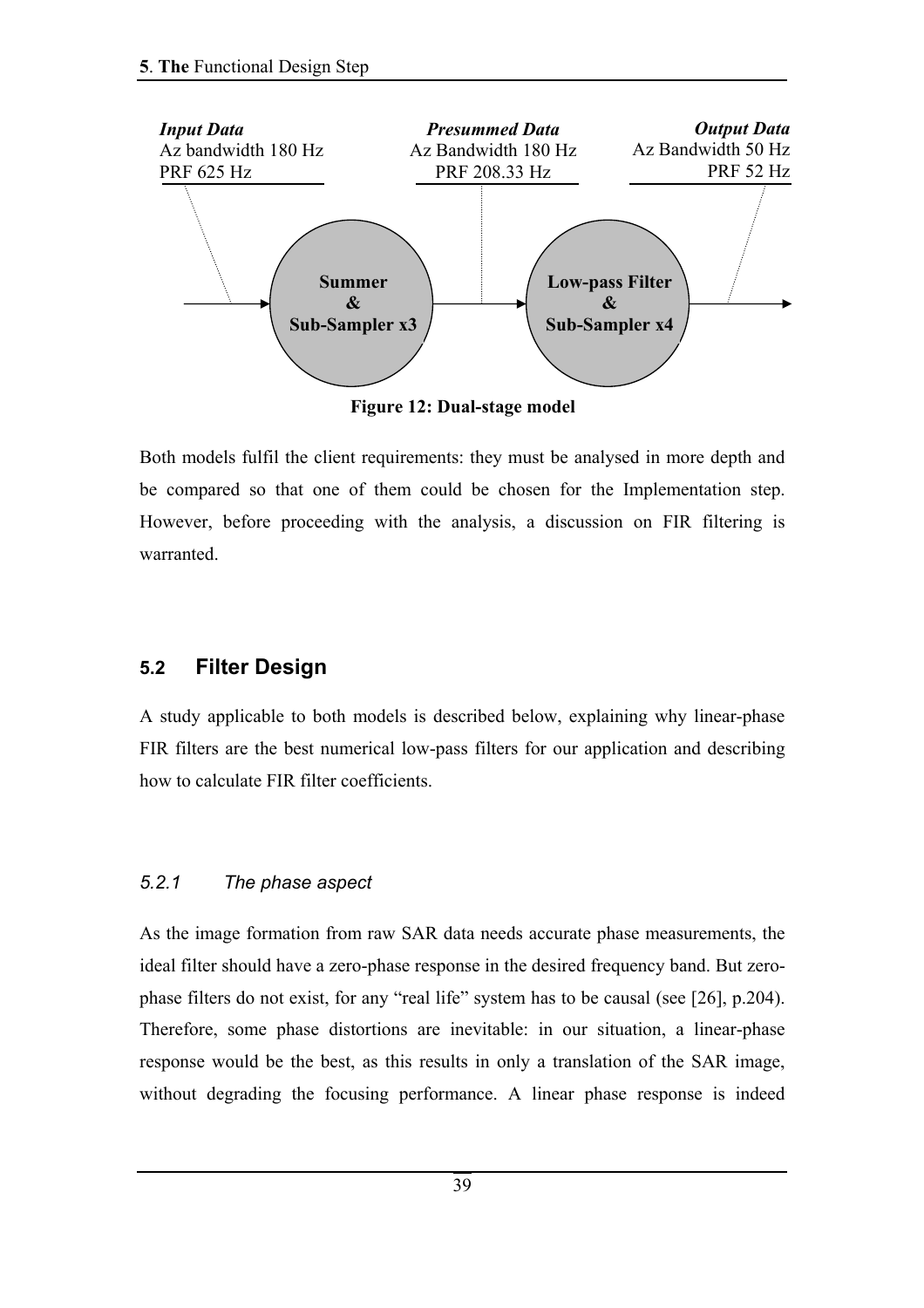similar to a delay in time domain, and as the system latency is not really a problem, the delay distortions can be considered as inconsequential.

The whole digital filter family is made up of two subsets: the **I**nfinite **I**mpulse **R**esponse (IIR) filters and the **F**inite **I**mpulse **R**esponse (FIR) filters. Only the latter can have an ideal linear-phase response. The operation of a FIR filter may be expressed as:

**Equation 11** 
$$
y(n) = x(n) \otimes h(n) = \sum_{n=0}^{N-1} x(n) \times h(N-n-1)
$$

where h is the filter to be designed, x the input of the filter, y the output, N the filter length (or filter number of taps) and n the representation of the sampled time.

The linear phase constraint imposes to the low pass filter to be symmetrical i.e.  $h(n) = h(N-1-n)$  (see [26], p.251).

#### *5.2.2 Coefficient calculation*

The calculation of the FIR filter coefficients may be done via numerous design methods. In brief, one can say that the finite number of coefficients in a low-pass FIR filter introduces two side effects in the frequency domain. First, the cut-off frequency slope is far from infinite and second, the passband and stopband are not flat. The more these side effects have to be reduced, the longer the filter required. Similarly, if the filter length is set, the design of the "best filter" often consists of finding a good balance between ripples (band flatness) and width of the transition band.

There are two popular approaches for designing FIR filters. The first is the windowing method: very intuitive, it applies a window on the ideal desired time response in order to obtain a finite number of coefficient [26] §7.4. Windowing often gives good results but the method is empirical and does not offer individual control over the approximation errors in the different bands. The Kaiser window and the Hamming window are among the most commonly used windows.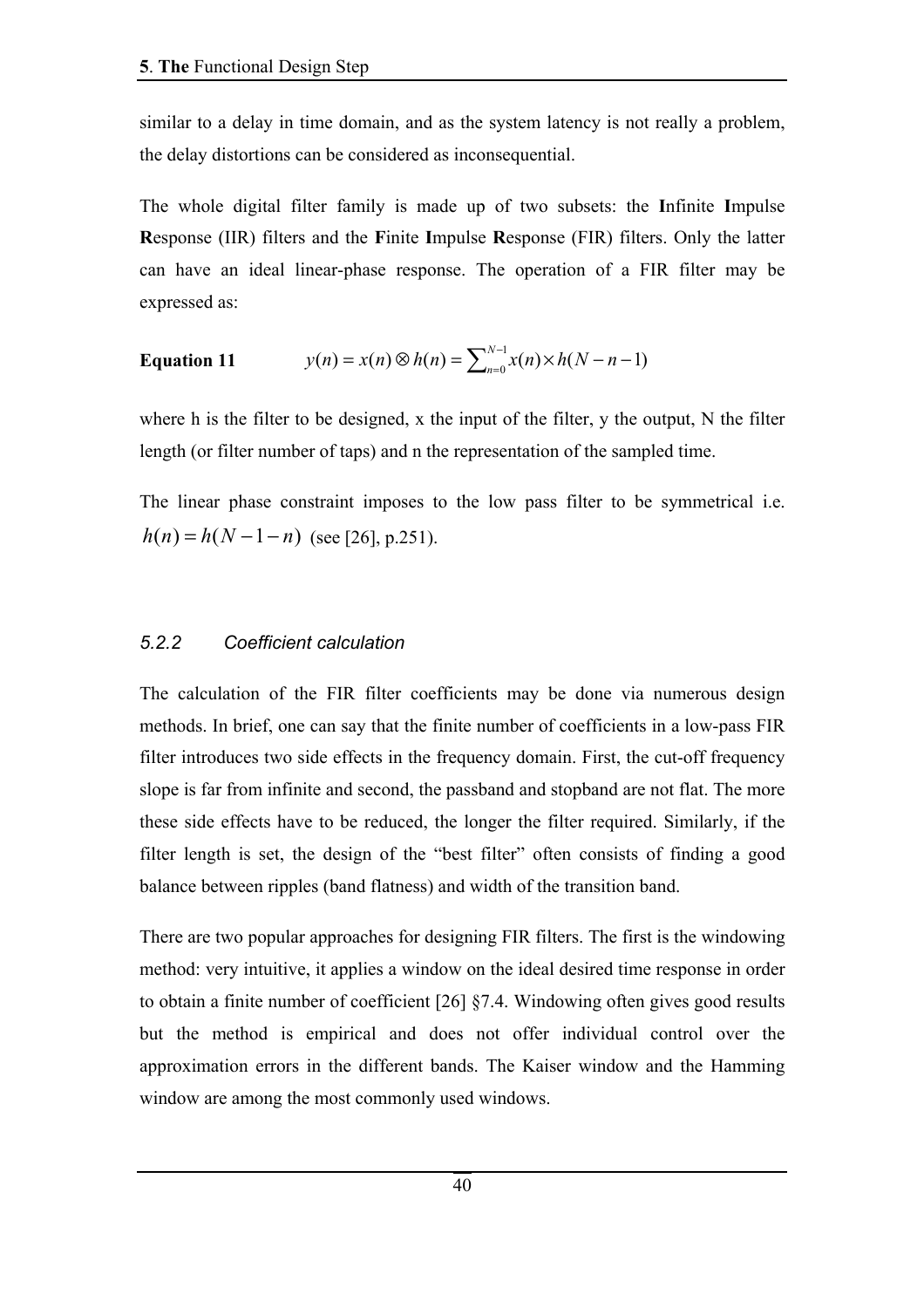The second approach uses "optimum" techniques. The idea is to minimise the error between the desired frequency response and the real-value amplitudes in the frequency domain. Two definitions of the approximation error exist: the weighted integral square error (or  $L_2$ ) and the weighted Chebyshev error [28].

Algorithmic techniques and today's computational performances are the reasons why the "optimum design" is achievable. Among today's common algorithms are the linear Parks-McClellan or the Remez exchange algorithm [27].

## *5.2.3 Filter designing tools*

The calculation of filter coefficients is greatly facilitated by today's designing tools. Four commercial or academic tools are:

• **Rice University** Matlab programs: The Rice University Digital Signal Processing Group has developed a set of Matlab routines for some optimum techniques, one concerning the Constrained Least Mean Square Method [28]. The programs are available at http://www-dsp.rice.edu/software.

• The **Matlab Signal Processing toolbox** contains some FIR Filter design routines, using both windowing and optimum techniques.

• **Qed**: developed by Synopsys and part of the COSSAP package. Qed is a complete software tool, with a friendly user interface. It is, among other things, possible to visualise the filter step response, zeros and poles, group delay, etc…

**ScopeFIR**. This shareware, similar to Qed (although less complete), has been developed by Iowegian International Corporation and is available at http://www.iowegian.com.

Four parameters are required by these software tools: The stopband and passband edge frequencies (some programs would simply require a cut-off frequency), and the stopband and passband ripples.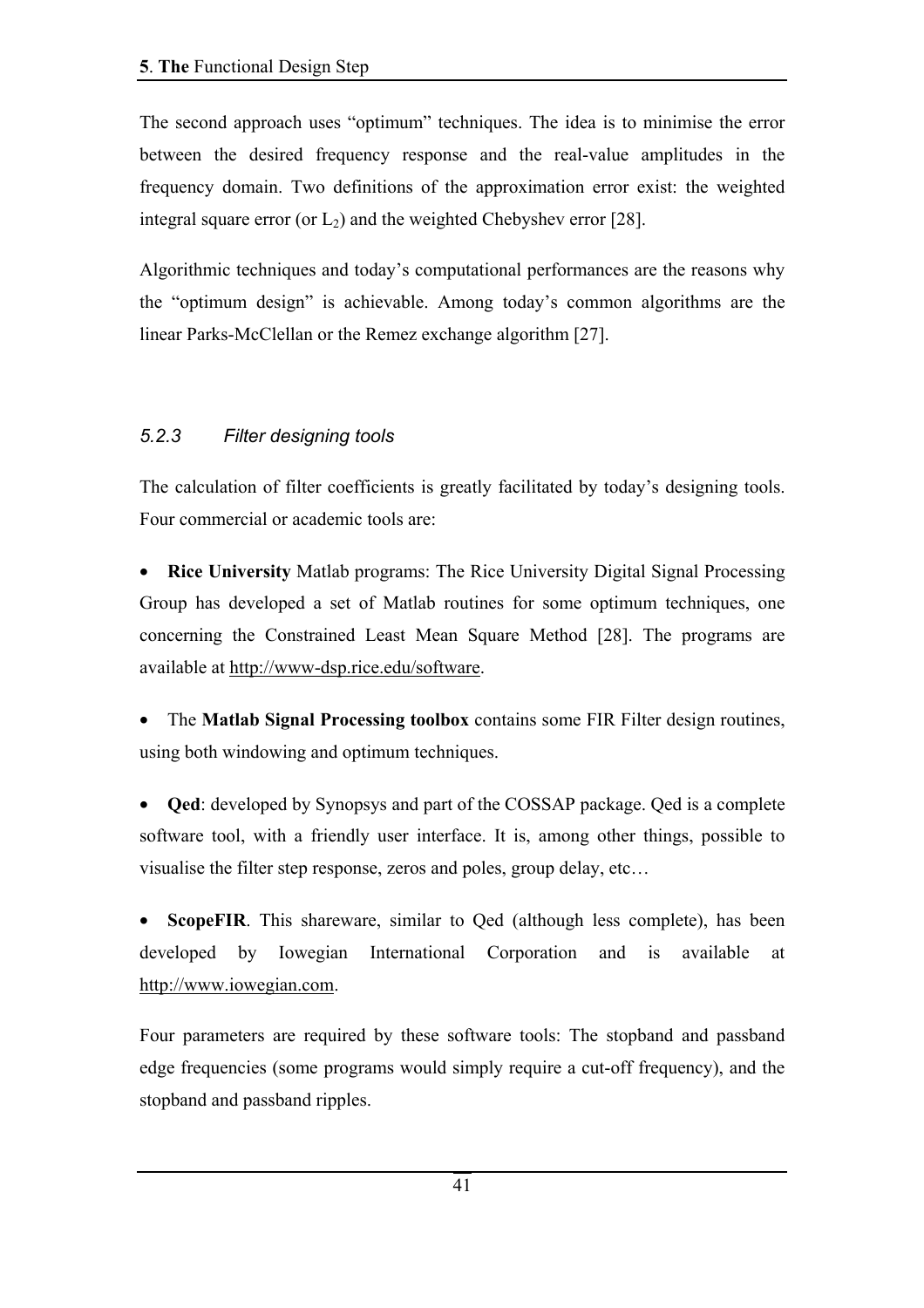#### *5.2.4 Filter quantisation effects*

As the data is 8-bit wide, it is first natural to consider using coefficients with the same width, since this would permit the use of fixed-point hardware devices and would facilitate the implementation stage. Unfortunately, all the software tools presented above return floating-point coefficient filters. A float-to-signed-char quantisation would then be required and the impact of this on the magnitude response in the frequency domain must be evaluated. Figure 13 shows the frequency response of a filter, designed for the dual stage model, before and after quantisation. The difference in the passband and the transition band is not visible. In the stopband, the magnitude difference is of a maximum of 3 dB around -40 dB. The 8-bit quantisation can therefore be considered as acceptable for the application.



**Figure 13: Visualising the effects of quantisation**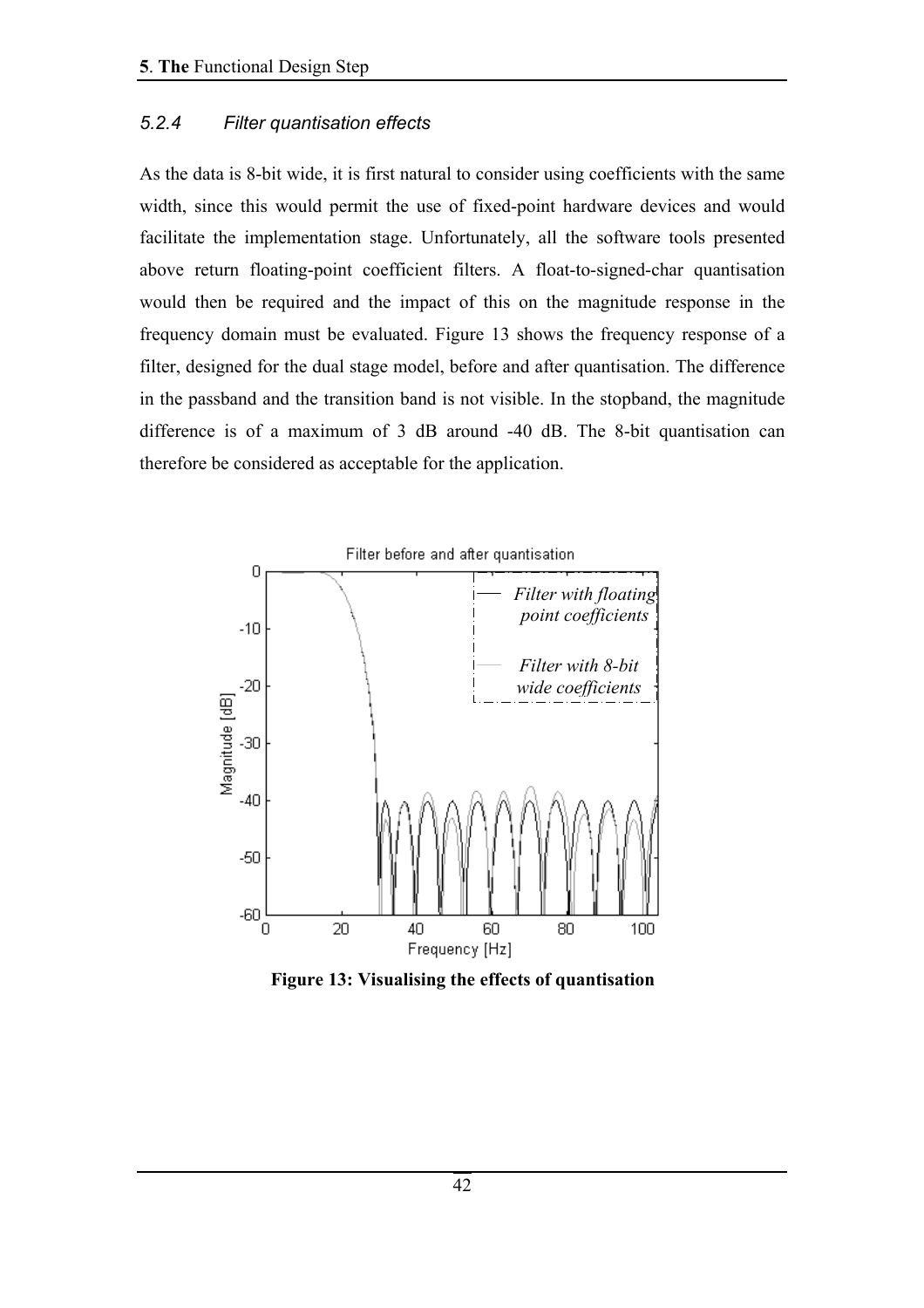## **5.3 Analysing models algorithm**

#### *5.3.1 The Presummer/Prefilter frequency response*

The dual stage model consists of the Presummer cascaded with the Prefilter. Both blocks contribute to the dual-stage model frequency response. Figure 14 shows the frequency response of the Presummer, the Prefilter, and the resulting dual stage model (recall that the model response for frequencies higher than 90Hz is not interesting as the highest data frequency component 90 Hz). The frequency cut-off is set to 22 Hz (a bit less than half the bandwidth, so that the cut-off slope effect, see 5.2.2, can be compensated). As the Presummer frequency response is close to the unity, the dualstage model frequency response and Prefilter frequency response are very similar. The only small noticeable difference is that the stopband ripples are reduced. The theoretical shortcut taken previously saying that the Presummer by three is not more than a sub-sampling process improving the signal to noise ratio (Section 5.1) is therefore quite a good approximation (A larger presum value would give more noticeable difference).



**Figure 14: Dual-stage model intermediate and global frequency responses**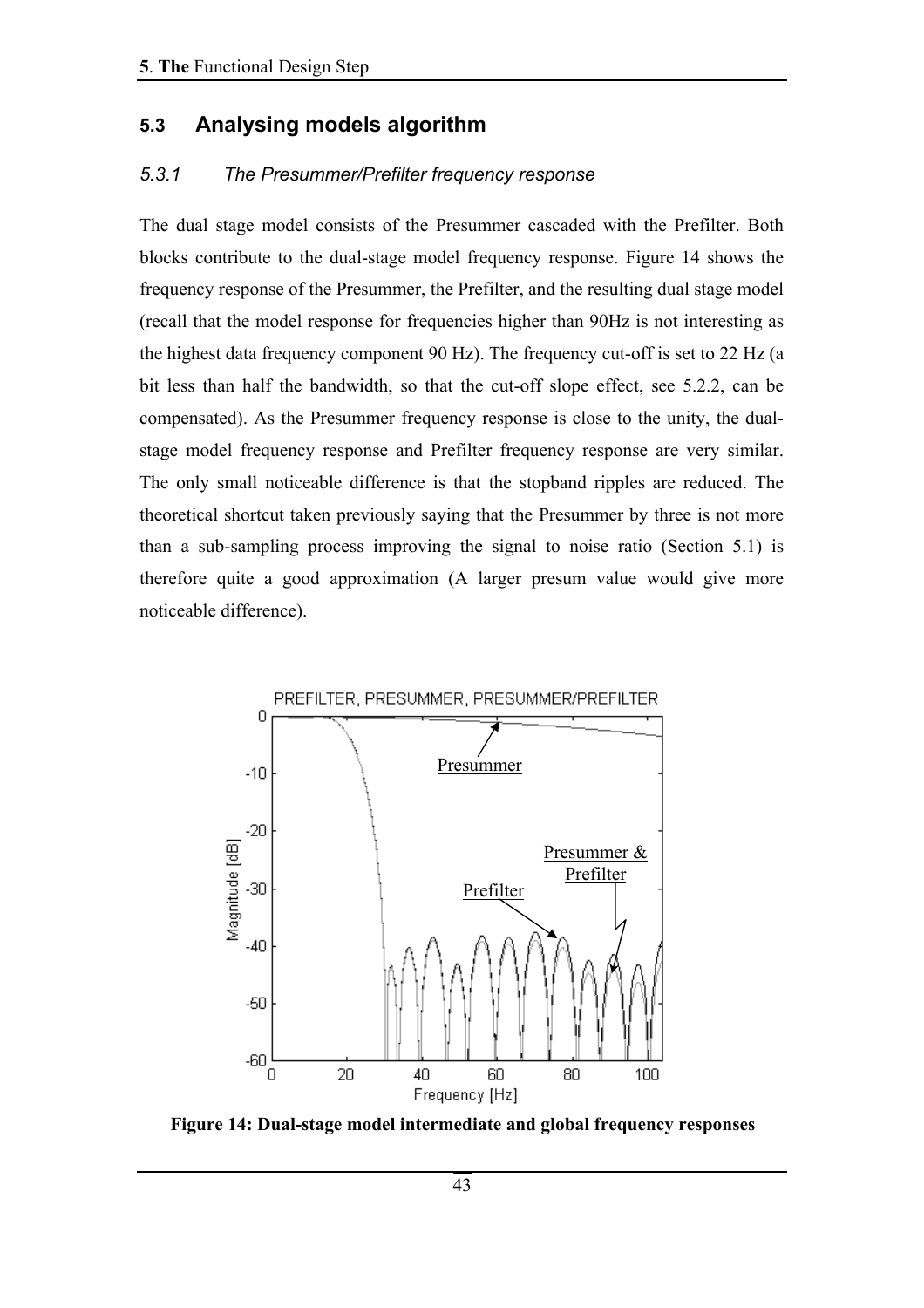#### *5.3.2 Comparing the model frequency responses of both models*

In this section, we have chosen a 31-tap low-pass FIR filter fulfilling the dual-stage model Prefilter requirements (the filter has not been chosen completely arbitrarily: it is actually 'RICE31', whose coefficients are present in Appendix B: The FIR Filters). In the single stage solution, the filter, in order to have the same characteristics as the Presummer-Prefilter frequency response, would have to be approximately 81-taps wide ('RICE81', see Appendix B). The comparison between the model frequency responses for both models is now possible. We can see from Figure 15 that the difference is minimal: in the passband and transition band, the performance of the two models is very similar. In the stopband, the peak levels are nearly the same, around - 40 dB; the integrated sidelobe levels (i.e. the integrated sidelobes over the integrated main lobe) are also similar, around -53 dB. This frequency performance offers no clear better solution. For implementation, an important parameter is the complexity of each algorithm. An approximate calculation of the complexity of each model is examined next.



**Figure 15: The Single (Grey) and Dual-Stage Model Frequency Responses**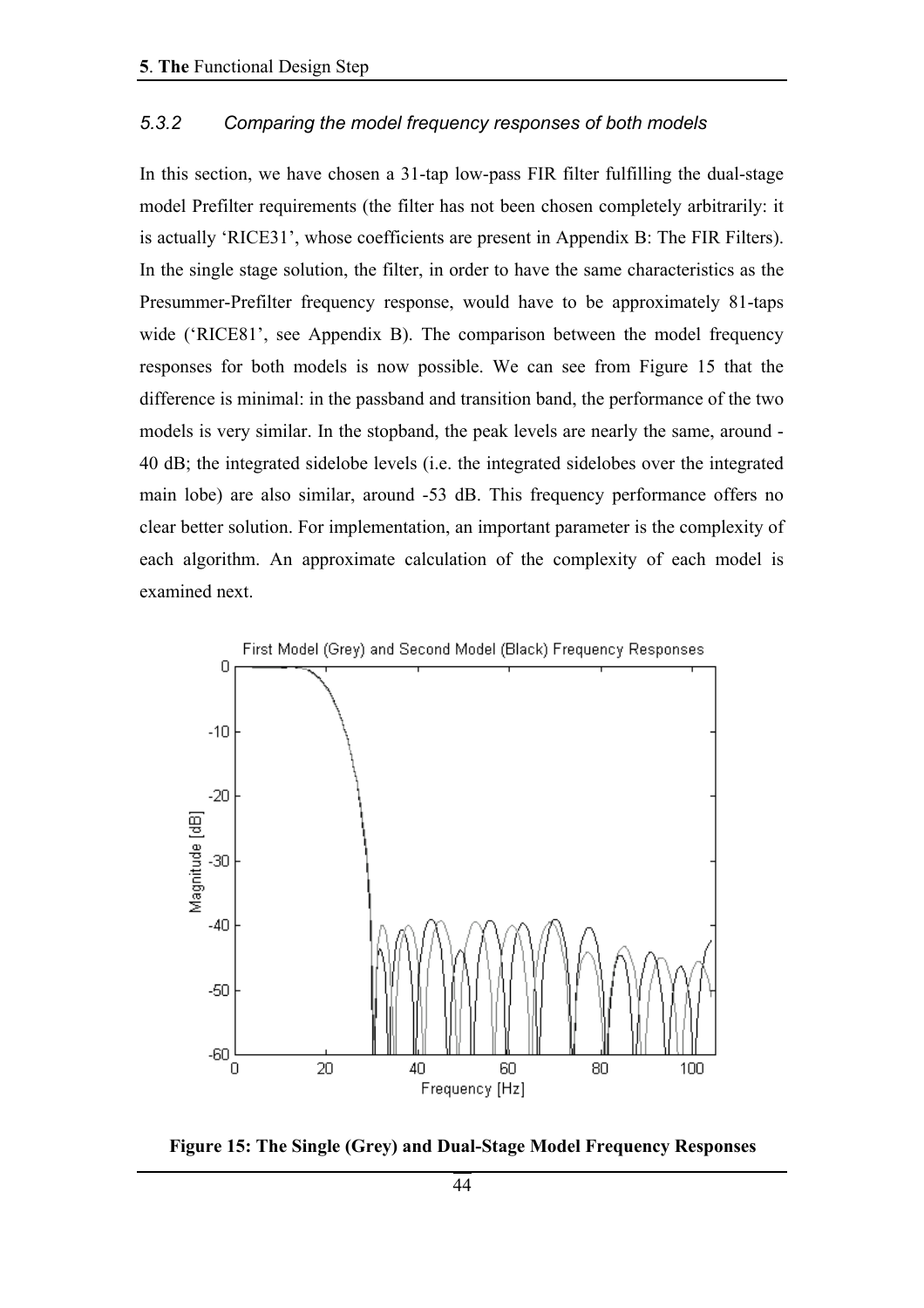#### *5.3.3 Refining the Presummer and Prefilter models*

The calculation of the algorithm complexities requires that the models be refined.

In the single stage model case, the sub-sampler is logically placed after the low-pass filter, since no aliasing should occur during the sub-sampling stage. The low-pass filter would produce one range line at a rate of 625 range lines per second and the subsampler would simply keep one line out of 12. However, it is wasteful to produce 12 range lines when only one is useful (Note that the latter statement is only true because we are not using an IIR filter, but a system that does not contain any feedback). Moreover, merging the two blocks is very intuitive and simple. The filter would wait until twelve new input range lines are available. Then it would produce one range line and wait for twelve other range lines to come, etc… By proceeding as such, we are saving a huge amount of processing time while producing exactly the same results as before.

The dual stage model is refined following the same principles: in the Presummer, the averaging process and the sub-sampler are merged while in the Prefilter, the low-pass filter and its associate sub-sampler are also merged in a similar manner to the refinement of the single stage model.

## *5.3.4 Comparing both model algorithm complexity*

This refinement allows us now to compare the algorithms of both approximated models. The calculation remains simplistic as the hardware is still unspecified at this stage: the comparison is only done on the number of mathematical operations used for producing one value. The filters used for the calculation are the ones used in 5.3.2.

|                             | Number of multiplication | Number of additions |
|-----------------------------|--------------------------|---------------------|
| "One filter" ( $Ist$ model) |                          |                     |
| Presummer/Prefilter         | $0 + 31$                 | $2*4 + 30$          |

| <b>Table 3: Both Model Algorithm Complexities</b> |  |
|---------------------------------------------------|--|
|---------------------------------------------------|--|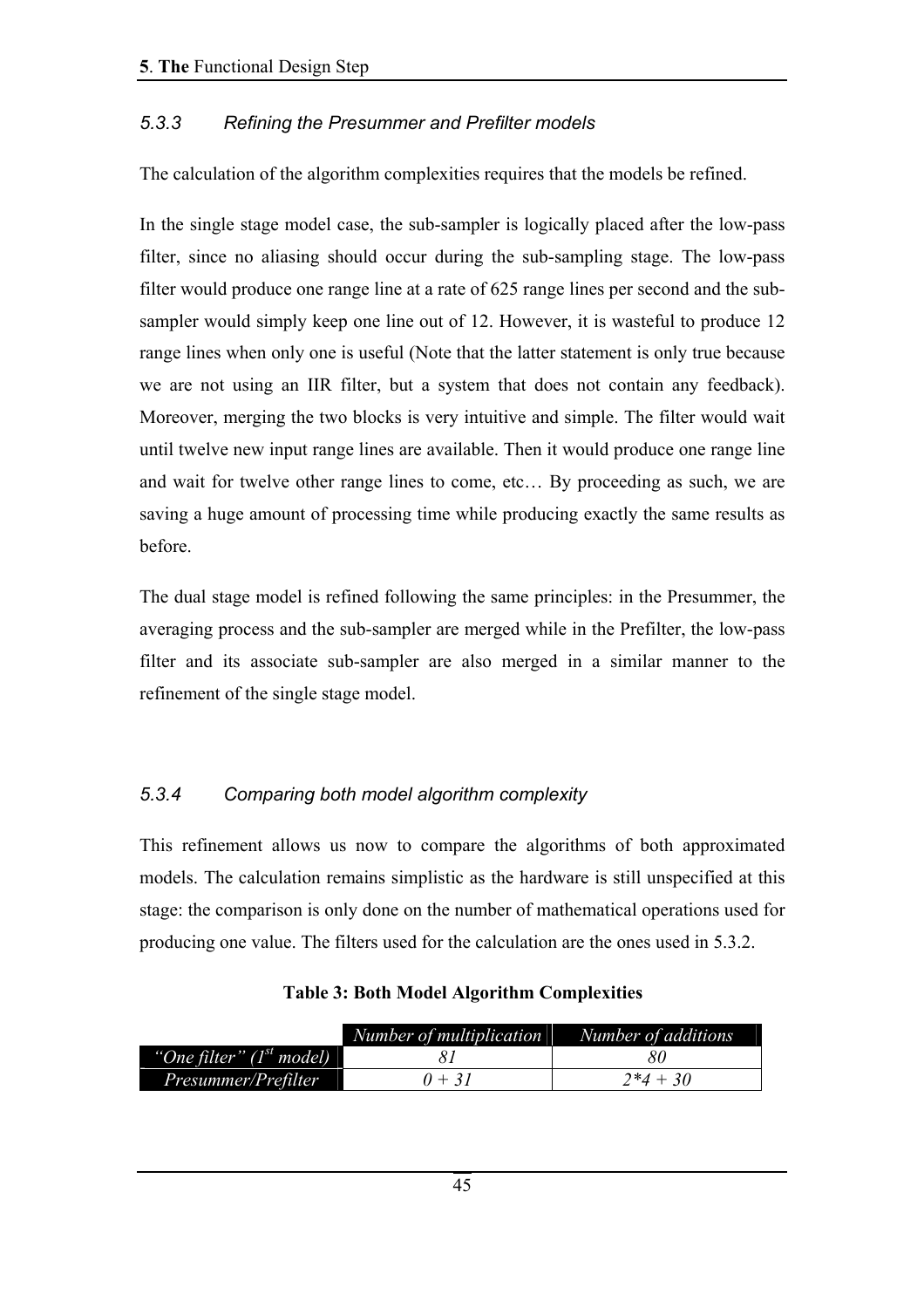The Presummer-Prefilter (dual stage) solution uses less than half of the mathematical operators used by the single stage filter solution.

The figures above should be interpreted with care. It is not said here that if both models were implemented on the same hardware device, the single stage model would be twice slower than the dual stage model. There are too many unknown parameters to do a proper relative comparison (e.g. the timing overhead due to internal communication latencies, which are probably bigger for the dual stage model, cannot be approximated without a strong understanding of the hardware and eventually the operating system used). But despite that, the "data processing" nature of the system and the important difference between the algorithm complexities of both models motivate our belief that the dual stage model implementation will be the fastest.

The Presummer-Prefilter is then chosen to be the model to implement.

## **5.4 Algorithm validation: simulating the Preprocessor**

### *5.4.1 The simulation set-up*

The chosen model low-pass filter remains to be designed. Choosing the "best" filter by simply visualising its frequency response is very subjective: no one really knows when parameters such as transition band width and ripple levels are good or wellbalanced enough. Therefore, in order to have a better knowledge of the quality of the filter, a simulation was set up. The latter consists of the following steps:

• The input data is created with SARSIM2, a radar simulator written by Rolf Lengenfelder[29]. The SARSIM2 radar and platform (i.e. the aircraft) parameters follow the SASAR1 specifications. The target is a point located at a ground range of 10 kms from the platform; the input data is range compressed. The full script file for SARSIM2 is in Appendix C: The Simulation. The resulting data is a 2048×29765 (Range×Azimuth) matrix of complex values. Each Q and I part of the latter is represented by an unsigned character.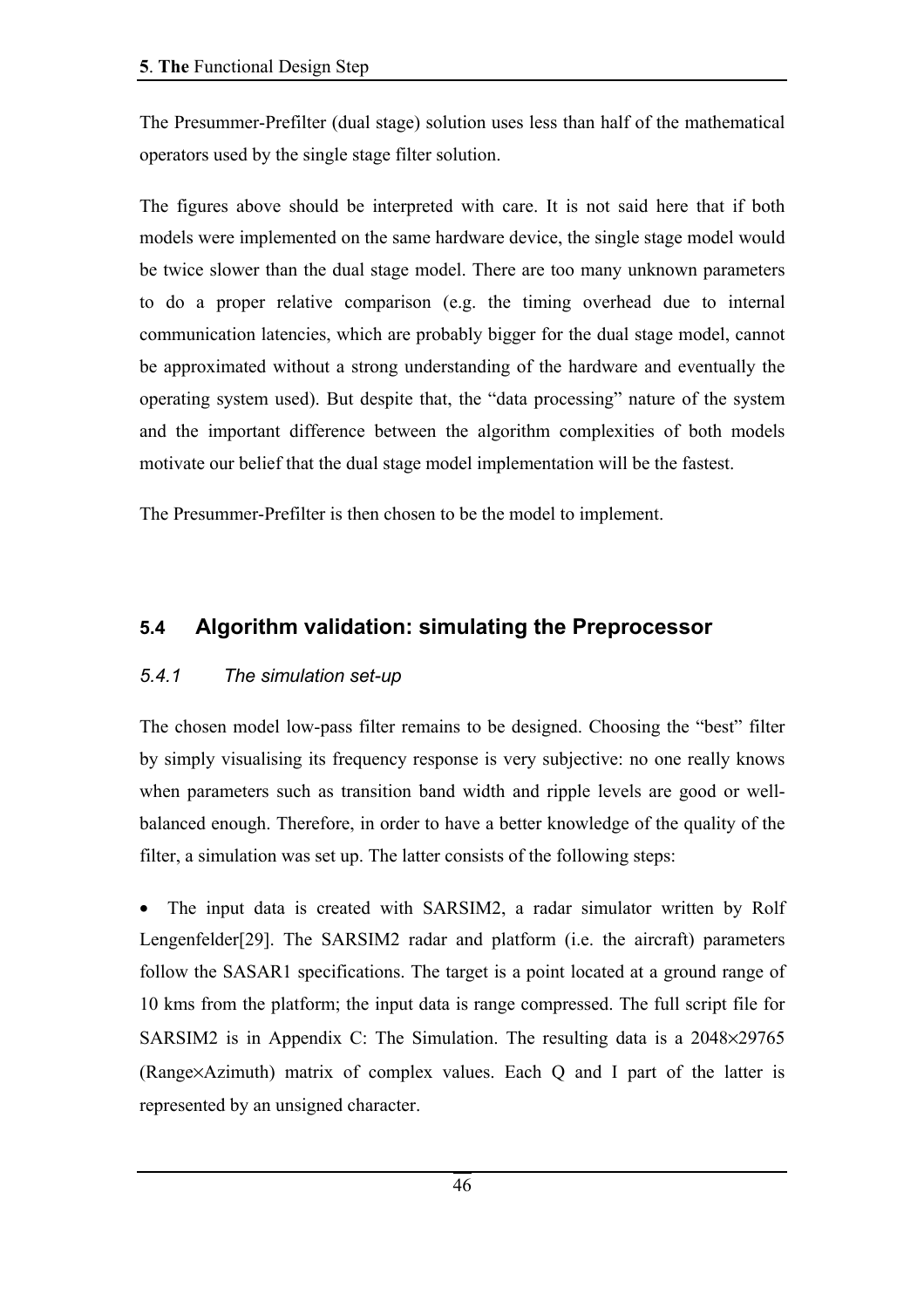• The input data is then presummed and prefiltered. But before this operation, the data matrix (range line vs. azimuth line) must be transposed, or corner turned, as the filtering process is done in the azimuth direction. In addition, the Presummer and the Prefilter must work on signed data, so the 128 offset must be removed prior to any processing. Here, existing C routines have been used: all of them were written by Jasper Horrell[30].

• Also required for the evaluation is a Reference matrix whereby the client requirements are ideally and artificially fulfilled. SARSIM2 is again used for the purpose. The PRF is brought down to 52 Hz, and the azimuth beam width is narrowed down to 13 degrees, so that PRF and Doppler bandwidth respect the Nyquist criterion. The other SARSIM2 parameters remain the same as the ones used for the input data creation. But some processing remains to be done, as the antenna gain pattern, a sinc function, leaves us with undesired returns outside the 13 degrees beam width. A Matlab routine was written to read the SARSIM2 file, corner turn the matrix, and set these undesired returns down to zero (The number of range lines within the new beam width has been calculated in Appendix A).

• The Filtered and the Reference magnitude matrices are subtracted. Prior to the subtraction operation, both matrices are normalised and interpolated in range and azimuth (the interpolation factor was chosen to be 2 to prevent aliasing when moving from a complex matrix to its magnitude). The "difference" matrix absolute integration, called from now on the *Integrated Noise*, will be our chosen criterion for the best filter selection. This information extraction is done under Matlab (See Appendix C).

### *5.4.2 The simulation results*

In the next paragraphs, the results obtained with the simulation are discussed.

• Figure 16 shows the relevant 128 range bins in the raw data matrix after corner turning. The grey colour scale, ranging from white (lowest value) to black, represents the magnitude of the signal. The range curvature here is quite severe (approximately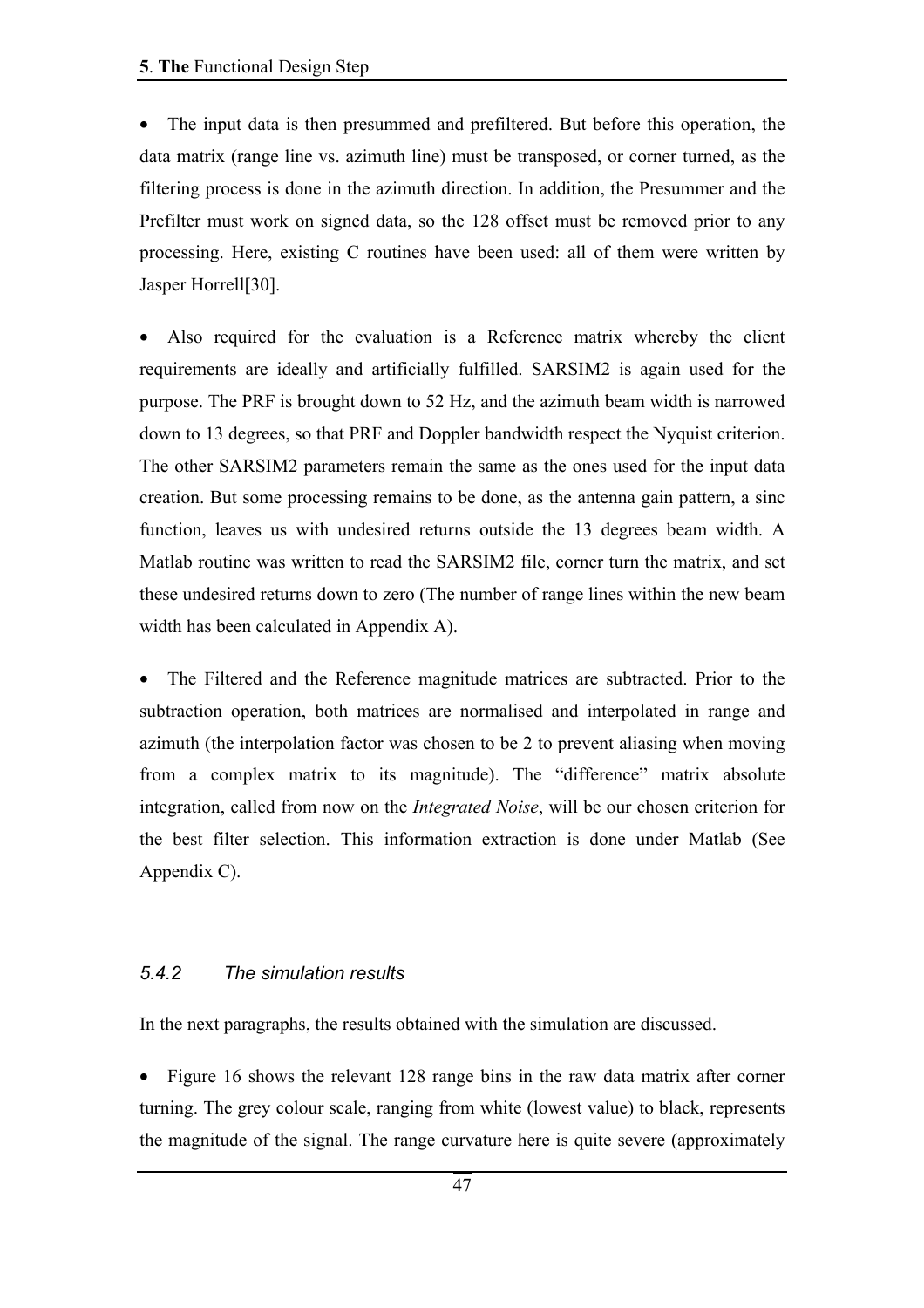100 range bins). This affects the preprocessing as the latter has been conceived with the hypothesis that the pulse returns are sitting in the same range bin. The simulation should be able to show precisely what the effects of the range curvature on the preprocessing are.

The overall shape of the graph shows bigger magnitude values when approaching the middle azimuth sample. On close inspection, the darkest spots do not appear in the middle, but are actually located in the areas where the returns are migrating from one range line to the other. The global shape can easily be explained. The varying parameters on which depends the magnitude of a pulse return are the distance to the target and the antenna gain pattern. They both contribute to strengthen the closest approach points. The darkest spots are due to sampling in the range direction. Already range-compressed, the continuous signal for each range line would be a triangular function (correlation between two rectangular shapes). Figure 17 shows the sampling of two slightly displaced triangular functions, the range sampling rate being, as in the simulation, barely above the Nyquist rate. For the most common case, the left one, the triangular function is represented by two relatively equivalent samples. In the image then, two points would appear in the range line. In some cases however, as the right chart is showing, the pulse would be represented mainly by one sample approaching the maximum value of the triangular function, the other samples being a lot weaker. In these cases one very dark spot would appear on the image.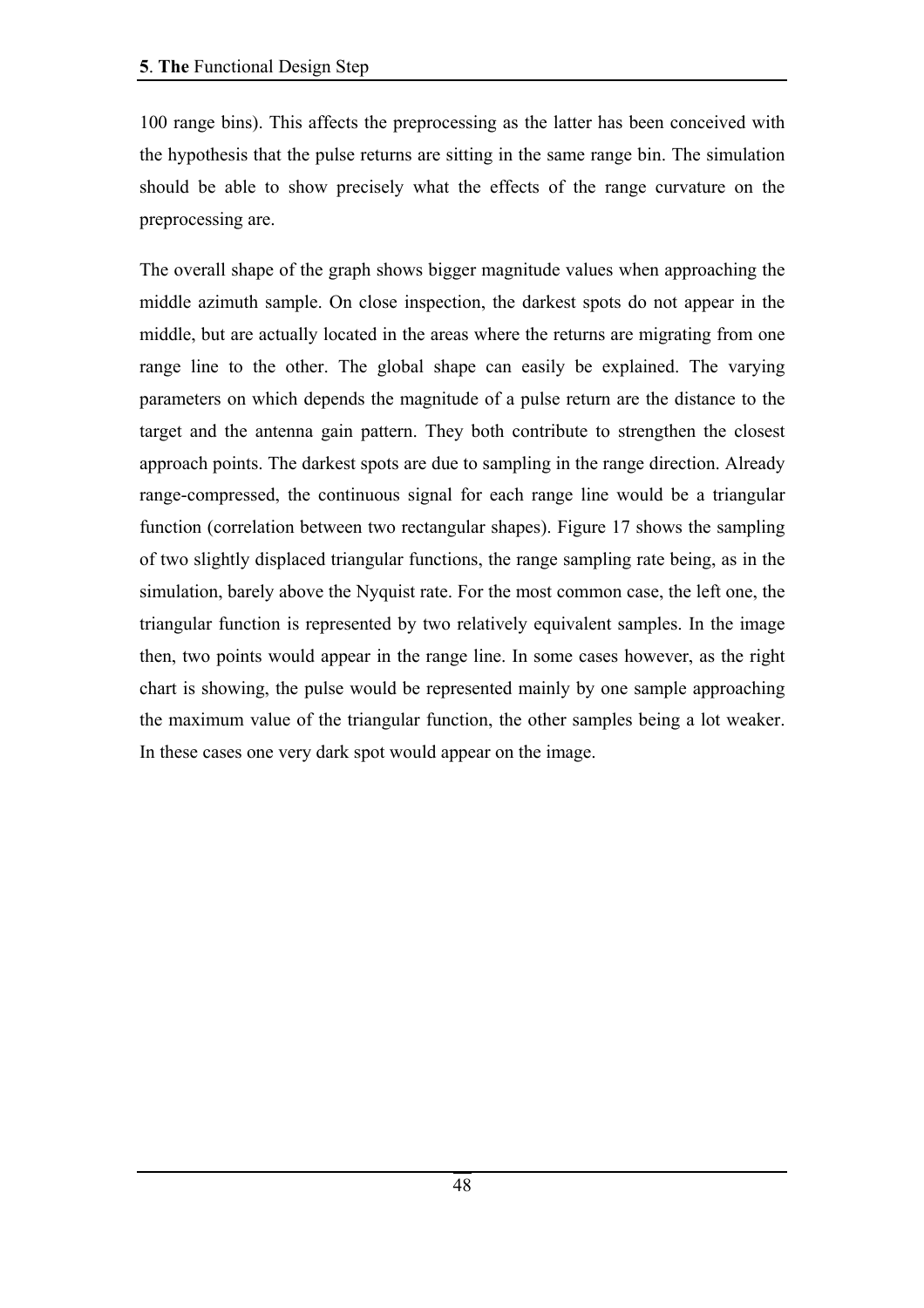

**Figure 16: Raw Data, Magnitude** 



**Figure 17: Two situations in range sampling** 

• Figure 18 shows the magnitude of the data after preprocessing using the filter 'RICE31' ('RICE31', filter used in Figure 13, **Error! Reference source not found.**, and Figure 15, is described in Appendix B). As expected, low pass filtering consists of artificially narrowing down the azimuth beam width: this is due to the fact that the low-frequency components of the spectrum sit on the central region of the graph, i.e. around the closest approach point.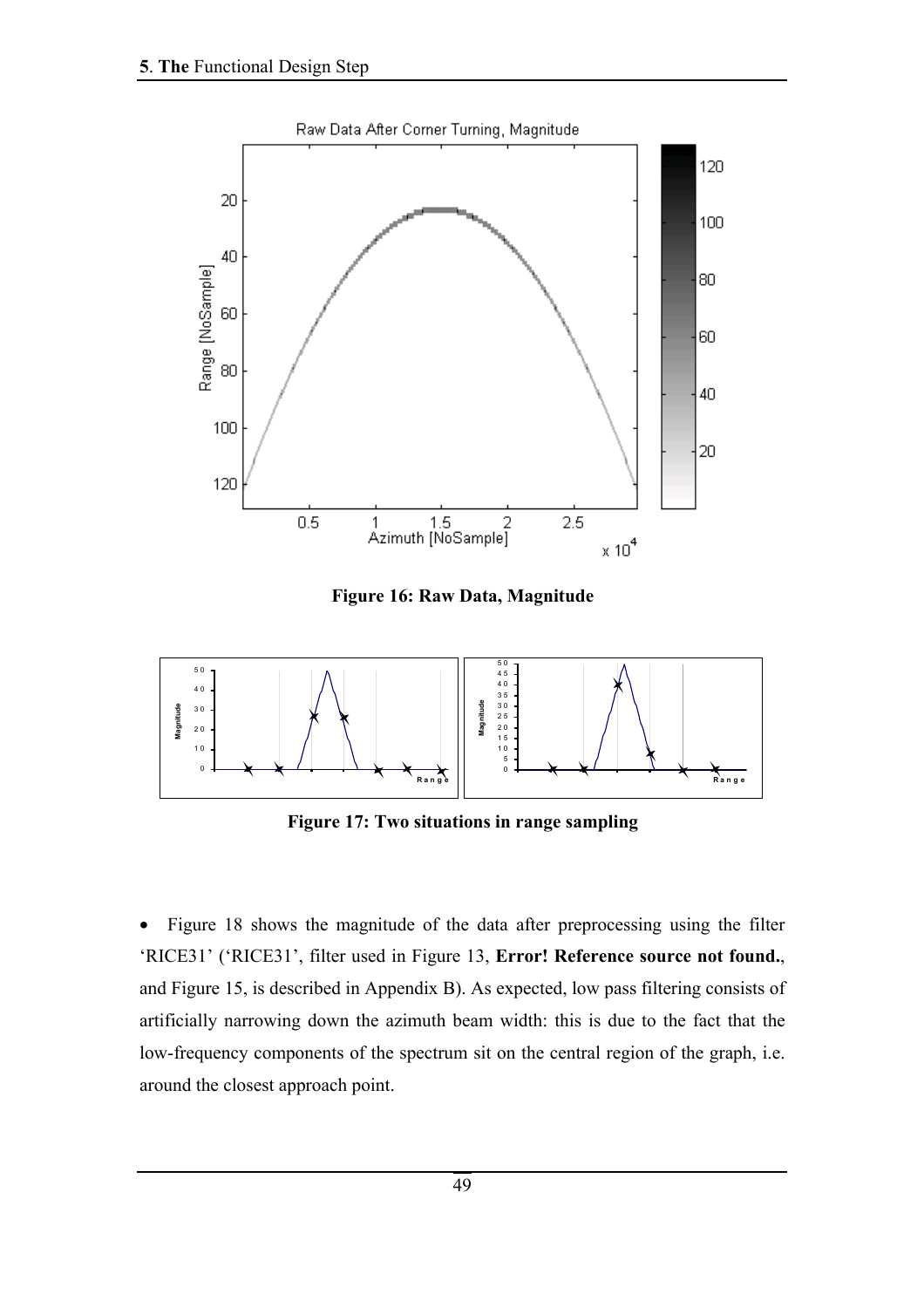• The Reference matrix, Figure 19, looks pretty similar. The only "visual" difference is the presence, in the filtered data of Figure 18 outside the narrow beam width, of small residues. The latter quantification will serve as the criterion for the choice of our best filter.

• The Integrated Noise is calculated. This process is repeated over for a series of filters that are described in Appendix B. The best result is obtained for the filter 'RICE31', a 31-taps filter designed with a Matlab program developed by Rice University [28]. The other results, normalised with the 'RICE31' filter and converted into dBs, are presented in Table 4.



**Figure 18: Simulation with Filter RICE31**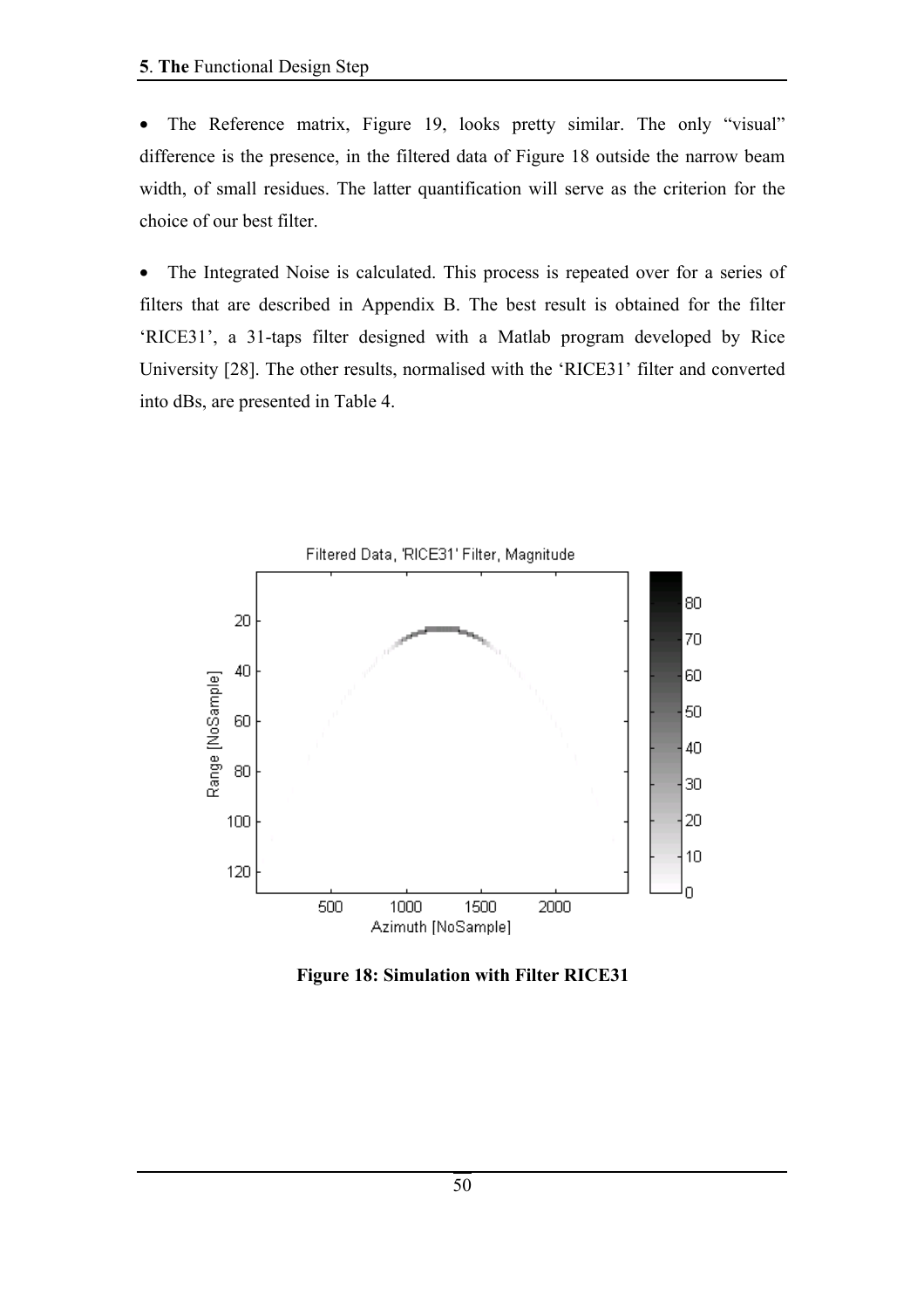

**Figure 19: Reference Matrix** 

| <b>FILTERS</b>           | <b>COMBO</b> | $HAM15$ $HAM31$ | RECT31 RICE31 | <i>RICE63</i> |
|--------------------------|--------------|-----------------|---------------|---------------|
| Integrated<br>Noise (dB) | 0.57         |                 |               | .66           |

The first thing to note is that apart from the 'COMBO' and the 'RECT31' filter, the results are pretty similar. The 'COMBO' filter is a simple filter whose four coefficients have unit values. Associating the 'COMBO' filter with the Presummer by three is equivalent of averaging and sub-sampling by twelve. Both the 'COMBO' and the 'RECT31' filters (a 31-taps filter designed with a rectangular window) have very high level sidelobes, which is the reason why the Integrated Noise result is not good. Among the 31-taps filter, the expected hierarchy is respected: the choice could have been done just on the look of the frequency responses. The major "surprise" is the 63 taps filter result: 'RICE63', whose frequency response looks the "best", does give a poorer result than 'RICE31'.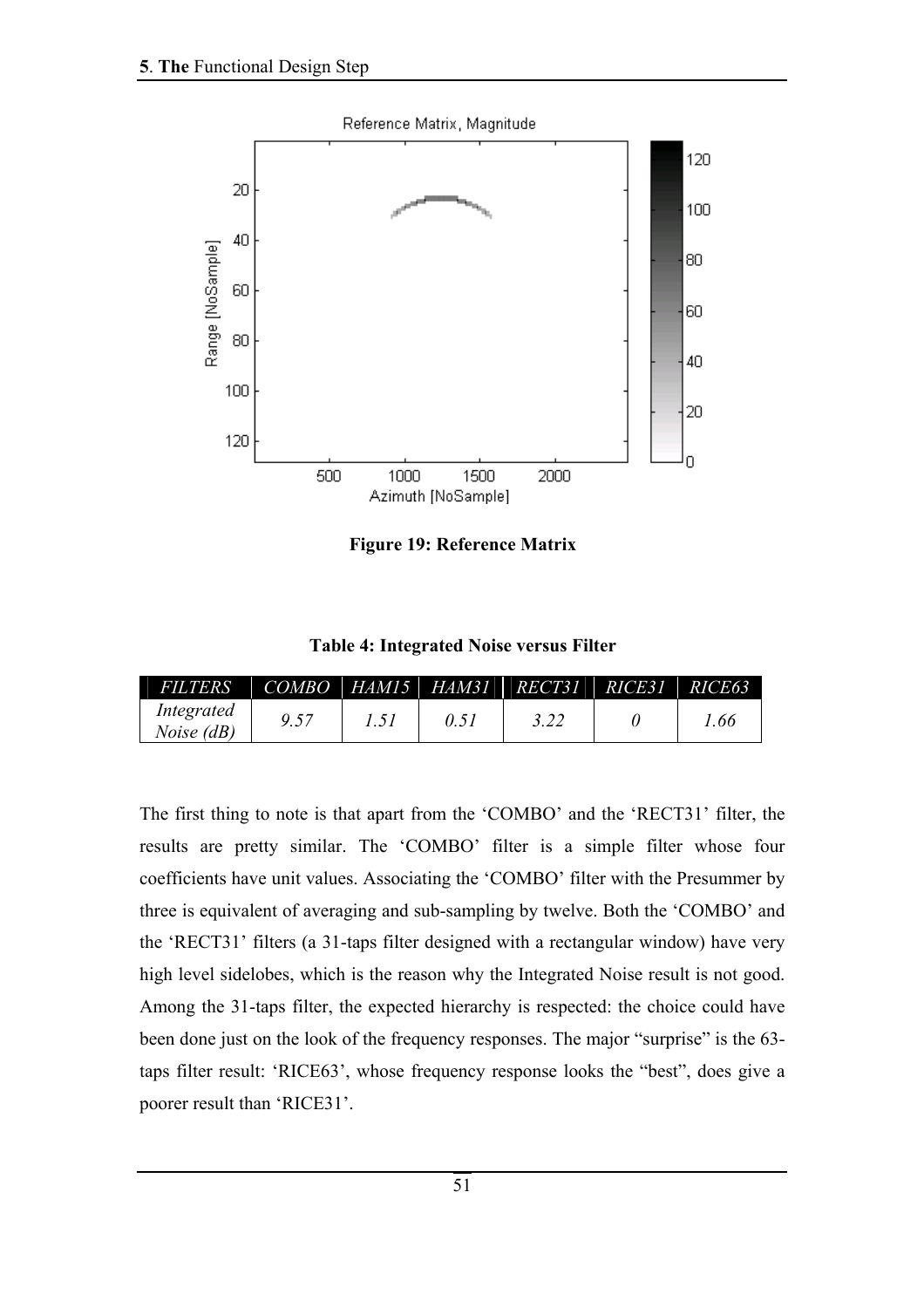The proposed explanation for this result is described here. Let us imagine a vector of 100 values, containing a rectangular shape of 20 values in its middle. Figure 20 shows the signal filtered by 'RICE31' and 'RICE63'. After the convolution the rectangular signal is spread onto N-1 more samples, N being the filter length. This spreading occurs not just one time in our case study but twice in a hundred of range bins (see Figure 16). These side effects are all contributing to the increase of the Integrated Noise. Up to 31 taps, they have been counterbalanced by the filter frequency response improvement. A 63-tap filter is already too long.

It can be noted that the 15 taps filter does not give such bad results: so if the application happens to run too slowly, the use of 'HAM15' in the dual stage model could be considered to save processing time. But for the moment, 'RICE31' is the chosen filter.



**Figure 20: Filtering Side effects with a 31-tap (left) and a 63-tap filter** 

The complete validation of the model still requires a comparison between the filtered result and the ideal one. Figure 21 shows two sets of data that are fully focused, i.e. the range curvature and azimuth compression processes described in 4.1.1 are applied (the C routines were written by J.Horrell [30]). In the first graph, the point target return is not filtered before azimuth compression. In the second graph, the data is Presummed, Prefiltered (with 'RICE31'), and azimuth compressed (Note that, in order to have a better picture, all the points in Figure 21 that had a value less than –60 dB were set down to –Infinity). Visually, the two results are very similar. When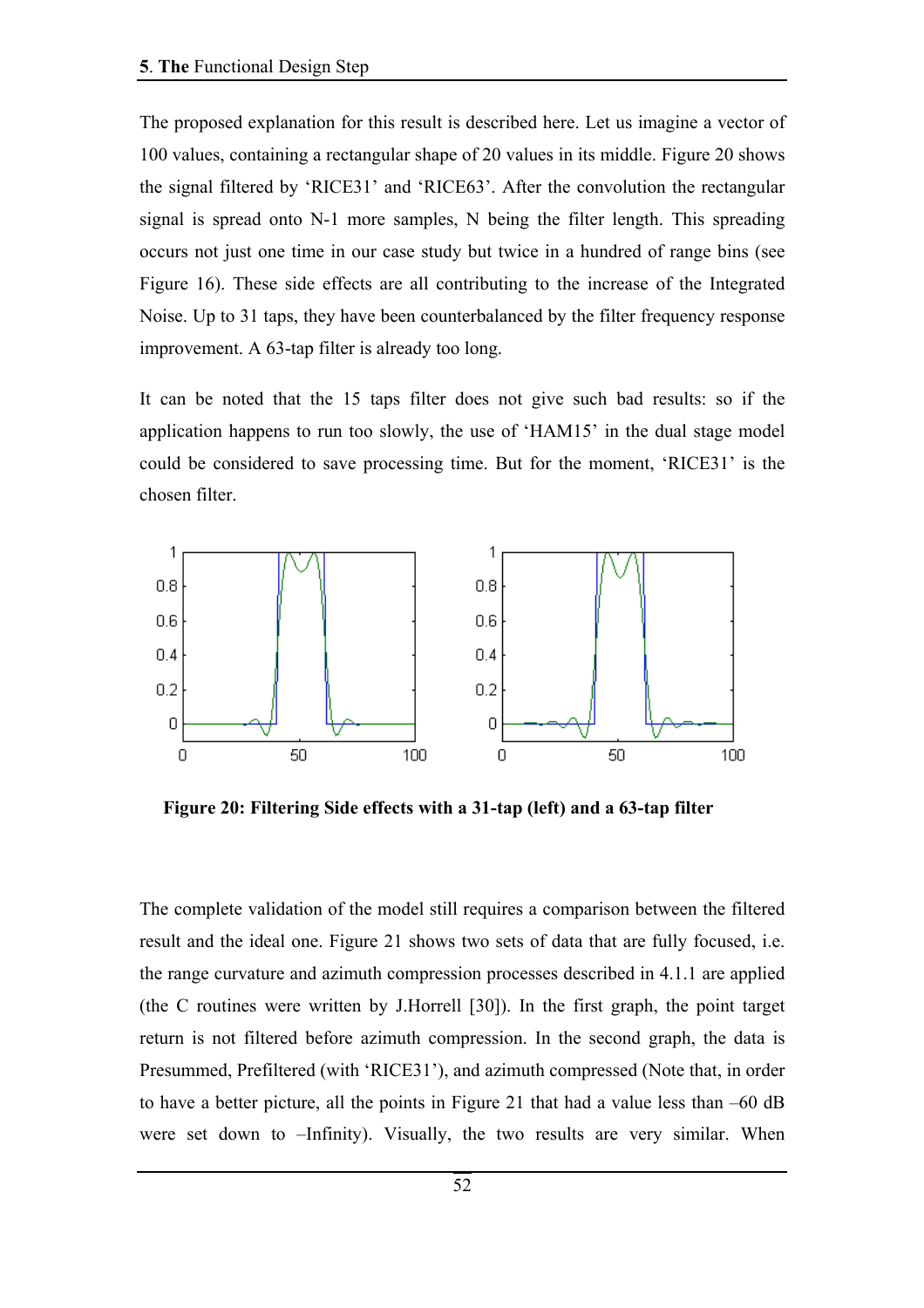comparing only the azimuth line containing the maximum return of each graph, the results are again the same. This comparison shows that, despite a severe range curvature, filtering along the azimuth line does not cause strong changes in the focused image. This is true only if the filter is not too long and if its frequency response is correct. As an example, Figure 22 shows the consequences of the use of an overall Presummer by twelve. The high sidelobes creates aliasing and, although weak, some ghost returns appear in the image.

The simulation has been important to validate the model. It has also provided a filter and quantified the effects of range curvature when filtering. Finally it has created the input and output data that will be used during the implementation step.



**Figure 21: Focused Non Filtered and Filtered ('RICE31') Returns**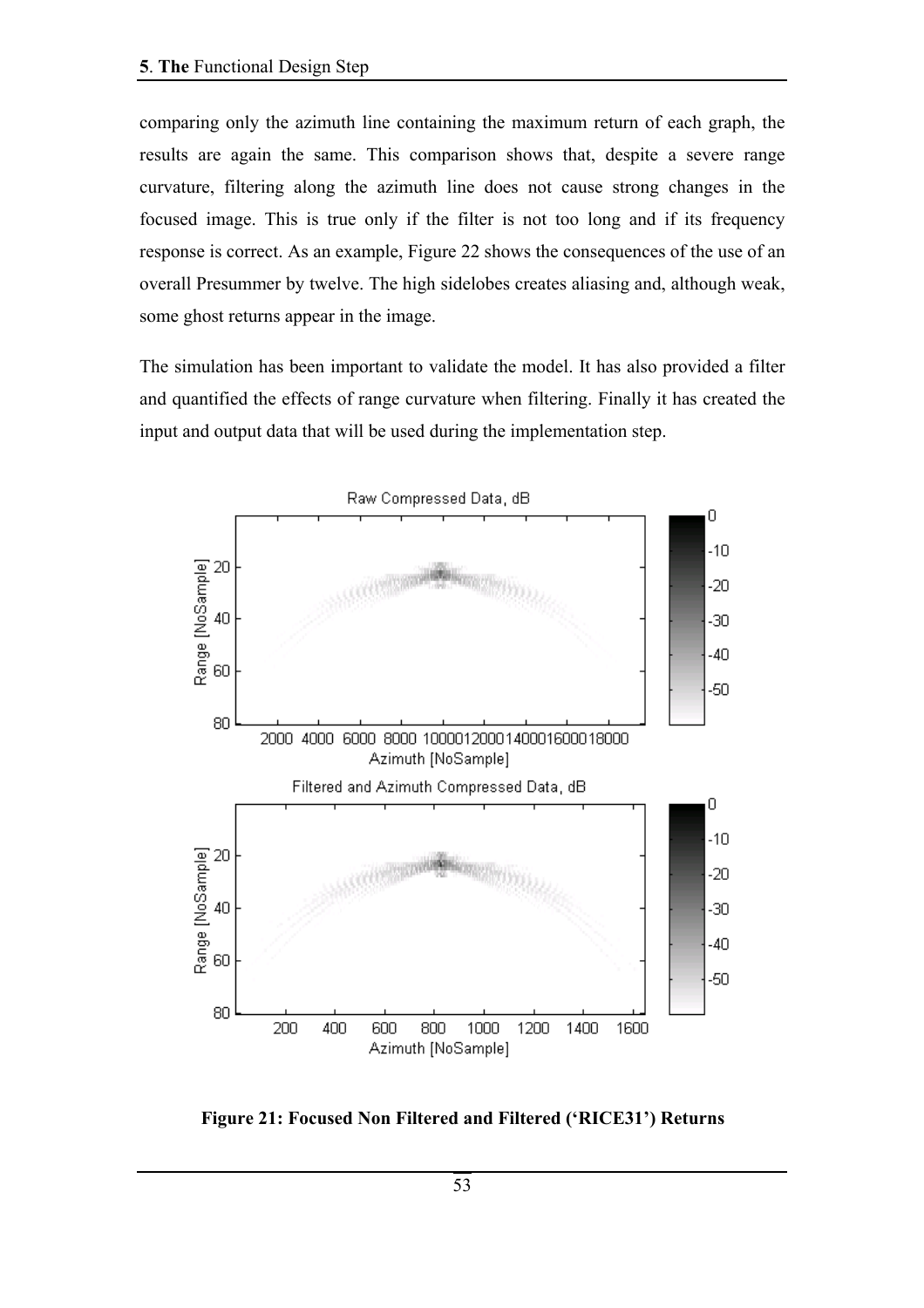

**Figure 22: Filtered and Azimuth Compressed Data, COMBO filter** 

#### **5.5 Model Refinements**

The data width and real time considerations, proposed in this section, are necessary to the elaboration of the system functional modelling.

#### *5.5.1 The data width consideration*

The Presummer is adding three 8-bit data to form the output. Considering that the input data is using the full 8-bit scale, the number of possible values that the output can take is  $2^8 \times 3$ . So, if scaling and precision loss are to be avoided, the output must be at least 10-bit wide. If the storage capacity cannot handle this memory overhead, a divider by 3 must be put after the averaging function. It would add some timing overhead and would introduce a loss in data precision (e.g. if the input is a unit impulse, the output without the divider would produce three ones, while the output with the divider, and the 8-bit cast, would produce only zeros). For the Prefilter, the output range is  $2^8 \times 3 \times \sum_{i=1}^{\infty}$ *N i h i*  $\sum_{i=1}^{\infty} |h(i)|$ , with  $\sum_{i=1}^{\infty}$ = *N i h i* 1  $(i)$  = 867 for 'RICE31'. So, after the convolution, the data must be at least 20-bit wide. In order to have an 8-bit output stream (a client requirement) and a maximum achievable dynamic range, the data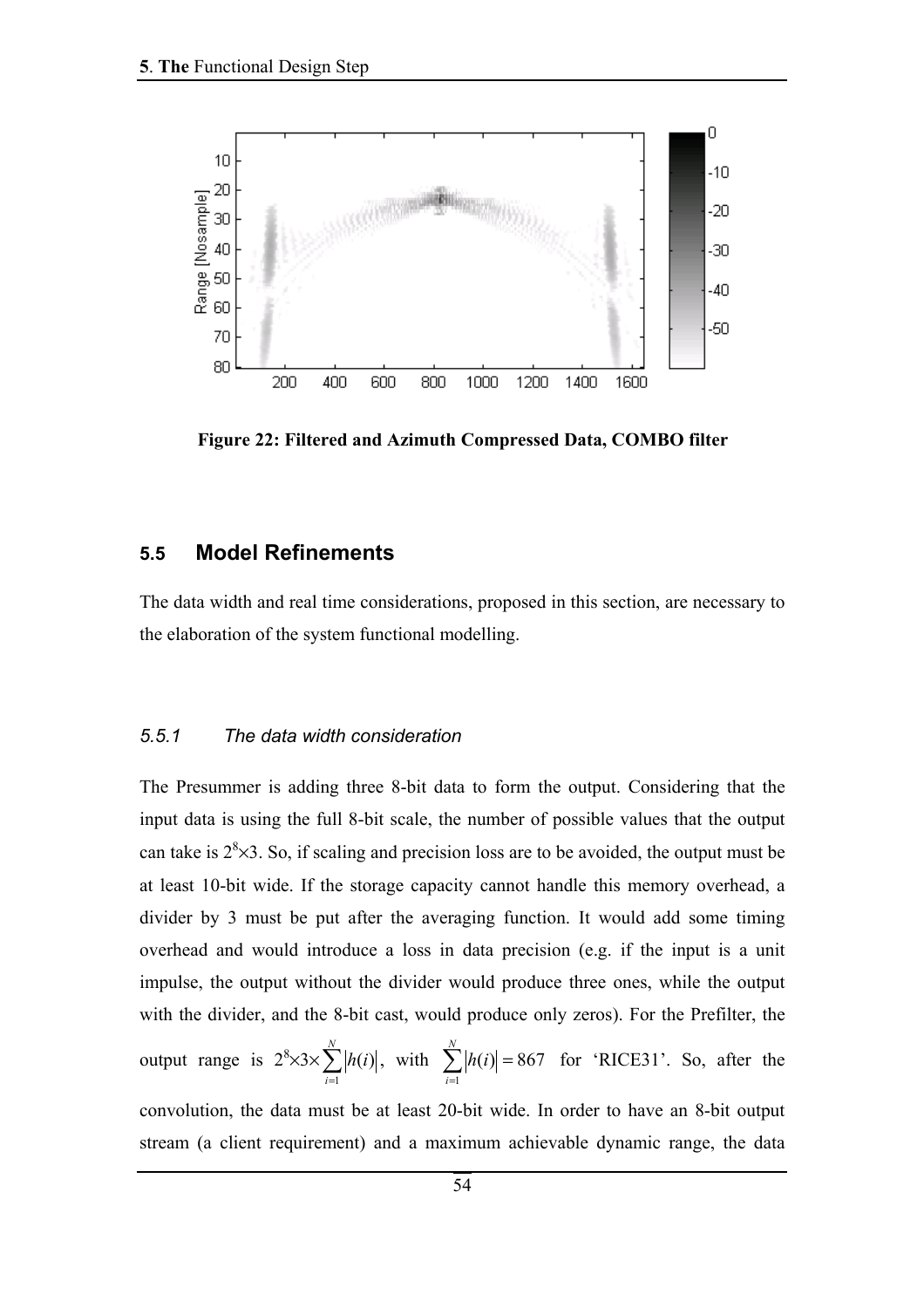must be divided by 3×867=2601 before truncation. This results in an inevitable precision loss which consequences have already been taken into account during the simulation (i.e. in the simulation, the precision loss after Presumming is null, and its only after the Prefiltering that the data is truncated down to 8-bit values).

### *5.5.2 The real-time consideration*

The main consideration that will be discussed in this section is how to implement the corner turning into a real time process. The corner turning simply transposes the data matrix to facilitate the filtering operation. However, in real-time, the data is received and processed continuously. As an example, the Presummer needs to wait until after the first 2 range lines and the first value of the third range line arrive before producing the first output value. Thus, data storage facilities will be needed within the system. For the Prefilter to work, 31 presummed ranges lines must also be temporary stored. Note that the dual stage model, already preferred in 5.3.4, is also advantageous when the amount of data to store is considered.

## **5.6 Conclusion: Functional-level Description Model**

In order to model the system, two types of diagrams are used: DFD and Flow Charts. The DFD is modelling the functional structure of the system while the Flow Charts are describing the elementary bubble-functions of the DFD.

The DFD at functional level is in Figure 23. The transfer of the input data to the first storage facility is performed by a function that we named the Receiver. This Receiver then signals the Presummer, through *Event1,* that new data have arrived at *Data\_Store1*. Similarly, the Presummer is sending its results to *Data\_Store2* and signalling the event to the Prefilter through *Event2*. *Event1* and *Event2* are the means of synchronisation between the blocks. Practically, these events could be control signals in hardware or task messages in software. The final scaling operation is incorporated in the Prefilter. The self-explanatory Flow Charts in Figure 24 and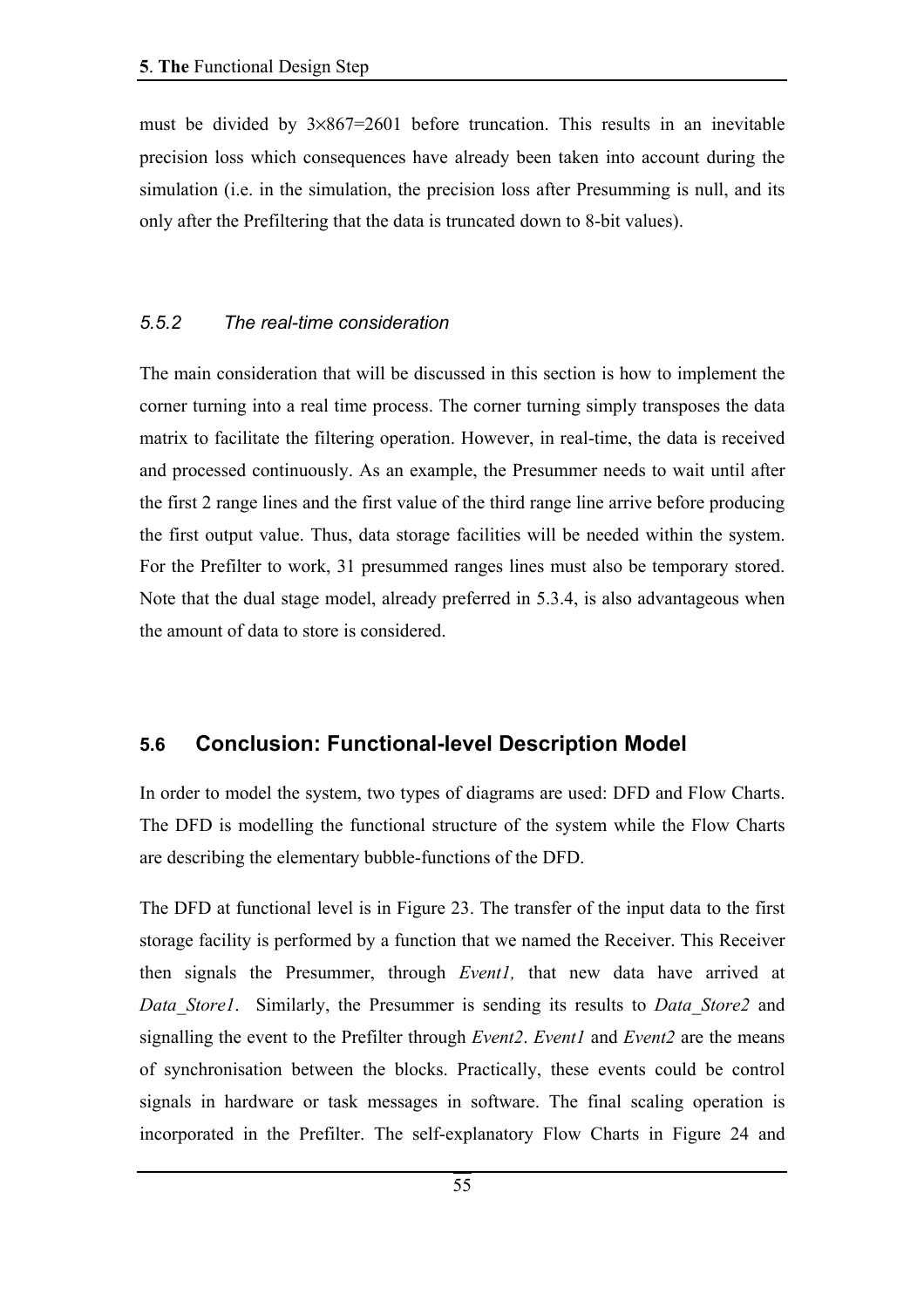Figure 25 provide the dynamic behavioural modelling for the two Presummer and Prefilter functions (the Receiver function is trivial at this level).

In this chapter, the system internal model has been decomposed, and the deduced algorithm has been tested and validated. Finally, the functional modelling has been exposed. However, the model description is very general, as the hardware is still not specified. In the next chapter, the physical support for the application will be verified and the hardware-dependent refinements will be described.



**Figure 23: Data Flow Diagram, Functional Level**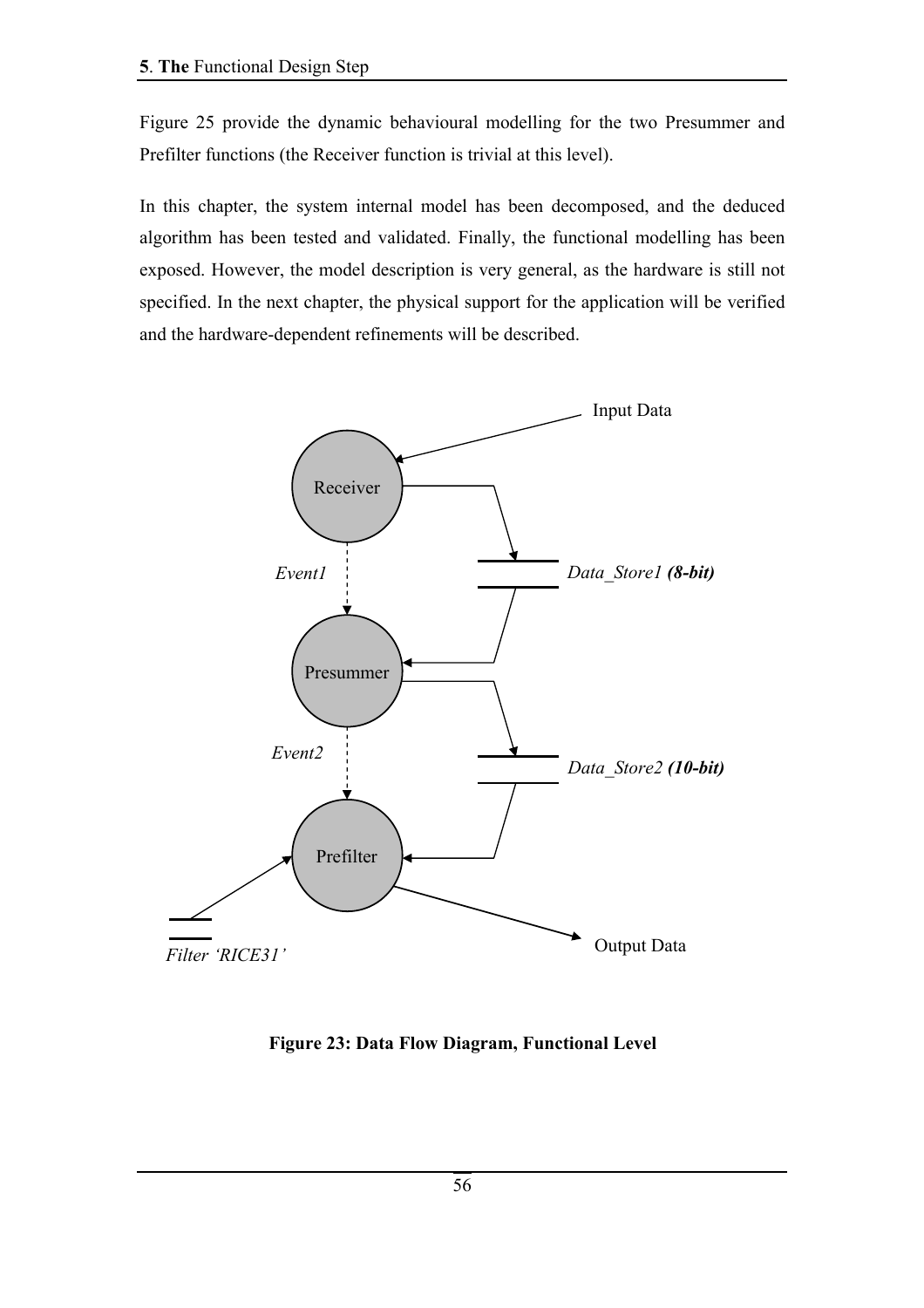

**Figure 24: Presummer Flow Chart** 



**Figure 25: Prefilter Flow Chart**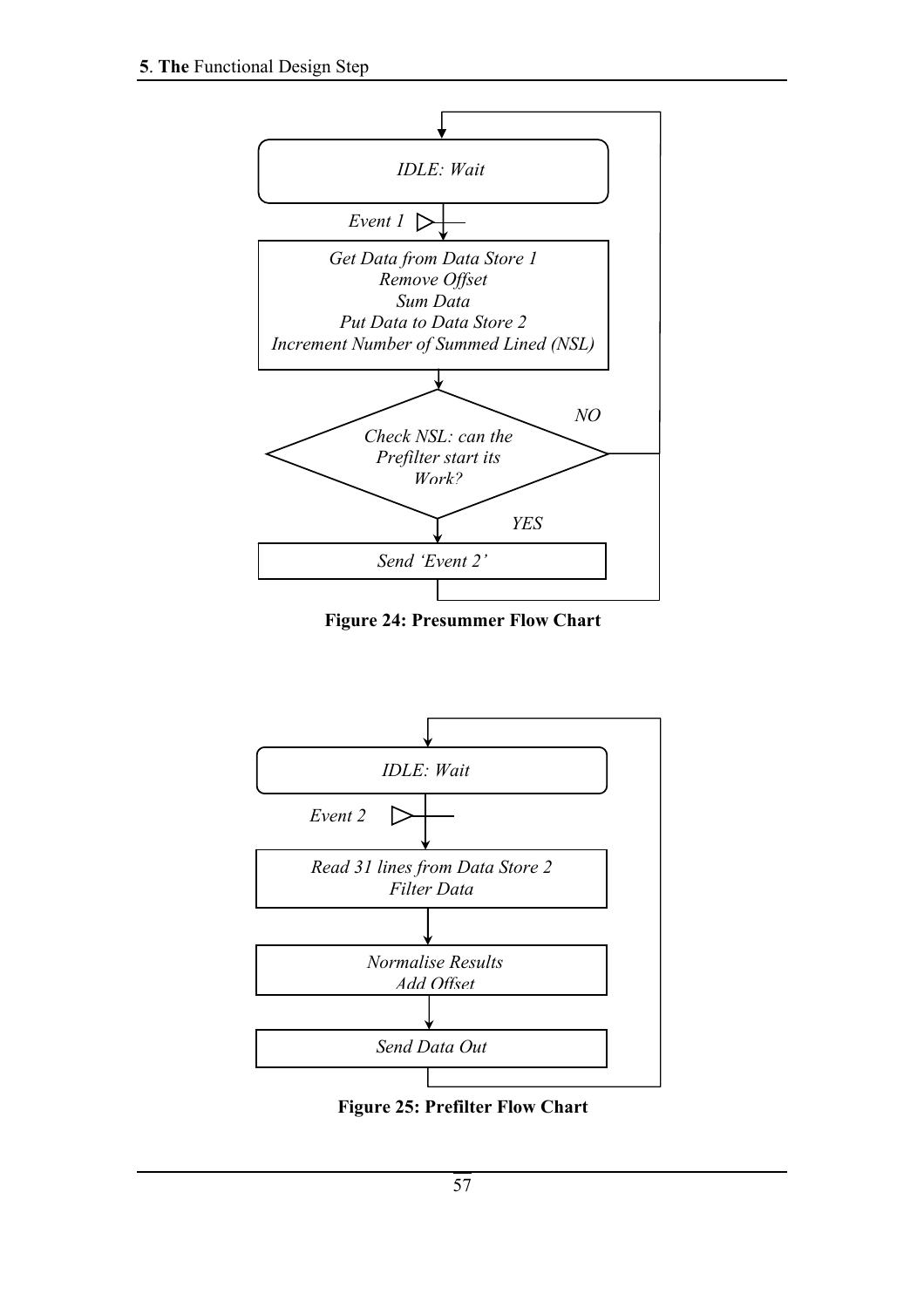# **6. The Implementation Definition Step**

The aim of the implementation definition step chapter is to define the Preprocessor completely at "executive" level, starting from the functional model of the previous chapter. The chapter is structured as follows:

First, the use of the C80 SDB as the hardware support is justified. All the different technical choices are exposed: the use of C, the multitasking executive, the memory organisation, the transfer models, the means of communication and the test bench. Following this, the refinements leading to the software code are described. Finally, the DFD, the timing diagram and the Flow Charts, modelling the system at task level, are drawn.

## **6.1 The different design choices**

## *6.1.1 Choosing the C80*

The C80's SDB capacities are compared against the application specifications on the following points:

• **Data width.** The C80 can support the data width requirements: 8-bit and 16-bit operations are possible. The fixed-point nature of the device will not cause any data loss if 16-bit data is used during the prefiltering stage.

• **Storage capacity**. The C80 internal memory capacity, although quite big when compared to other DSPs, cannot handle the storage of many range lines at a time. Therefore, at each stage of the process, i.e. before and after the Presummer and the Prefilter, the data has to transfer from/to external memory to/from internal memory. The SDB external memory (8 Mbytes of DRAM) can support the application needs.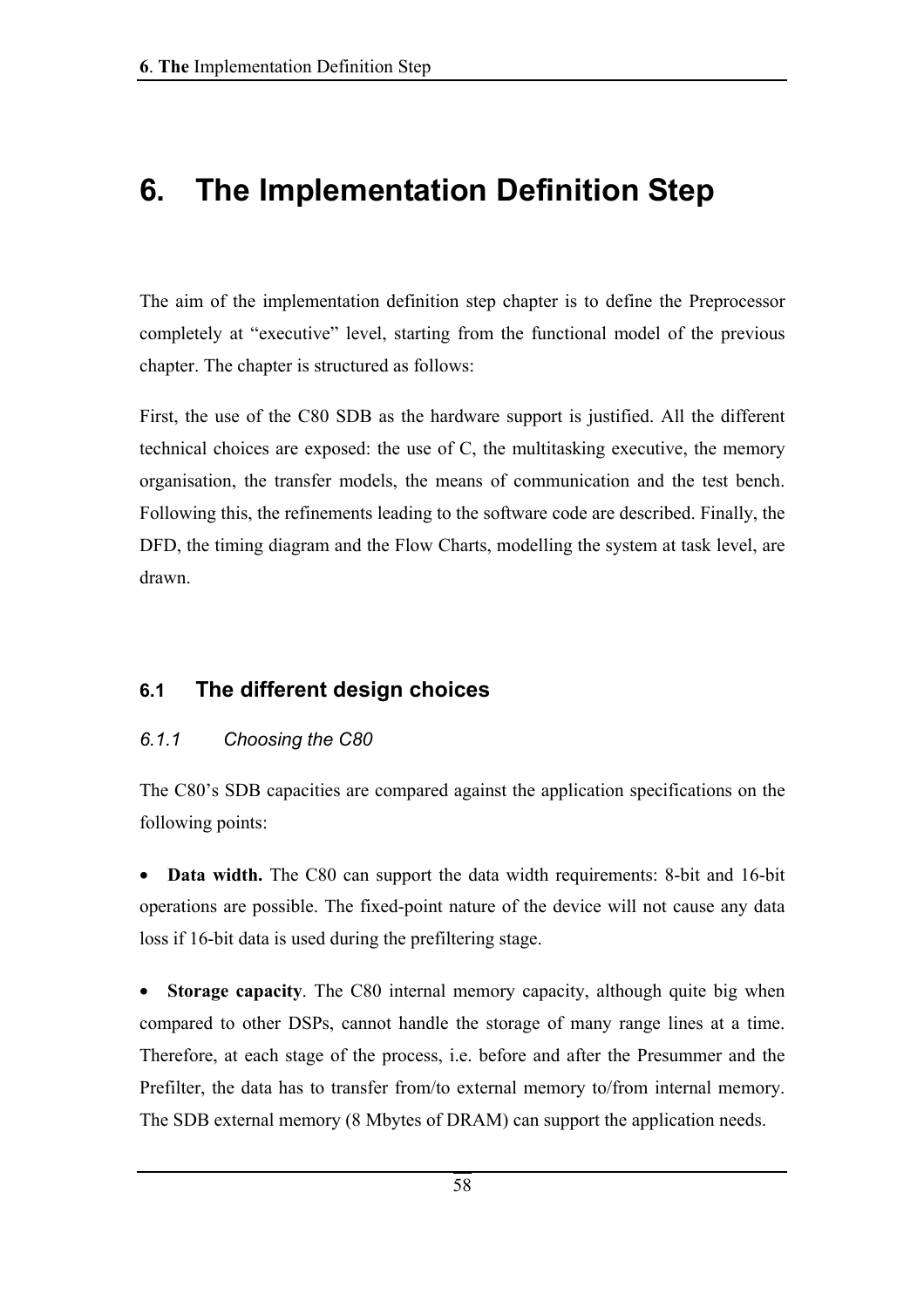• **Speed Requirements.** The best way to prove that the C80 is able to fulfil the processing speed requirements is to directly write its most time consuming part, i.e. the two averaging (presumming) and convolution (prefiltering) inner loops. These inner loops are targeted for the PPs (see next section). The first program to be written, *'average c'* (18 lines of code), removes the 128 offset to the unsigned 8-bit data located in an internal buffer and averages them. The second program, '*convol\_c'* (25 lines of code), convolves the 16-bit data located in an internal buffer with 'RICE31', divides each result by 2601, inserts the 128 offset back and scales the output down to 8-bit. The *convol\_c* program, compiled with an optimisation level 2, takes 4.11 microseconds to process one value, and would therefore take 16.86 milliseconds to process one presummed range line. This value is close to the client requirements (19.2 milliseconds), but assigning the prefiltering work to two PPs instead of one would virtually divide the overall time to process one presummed range line by two. The averaging function performance in terms of speed is strongly under the client requirements (1.09 versus 4.8 milliseconds)*.*

• **Data Transfer.** The time spent for transferring data is also estimated. There is at least, for each line produced, twelve input and 31 presummed range lines to be read, four presummed and one prefilted range line to be stored. With a transfer rate of two and three clock cycles for a write and read operation respectively, and with a 64-bit wide data bus, the minimum time required for transfer is 3 milliseconds. This result, compared against the 19.2 milliseconds PRI, indicates sufficient performance. Note that the total amount of time necessary for processing and transferring the data is not the sum of the two individual times: recall that the C80's TC, in charge of the transfer, and the PPs are working independently.

After having compared the different client requirements with the C80 capabilities, it has been decided to use the DSP and its board as the hardware platform for the case study.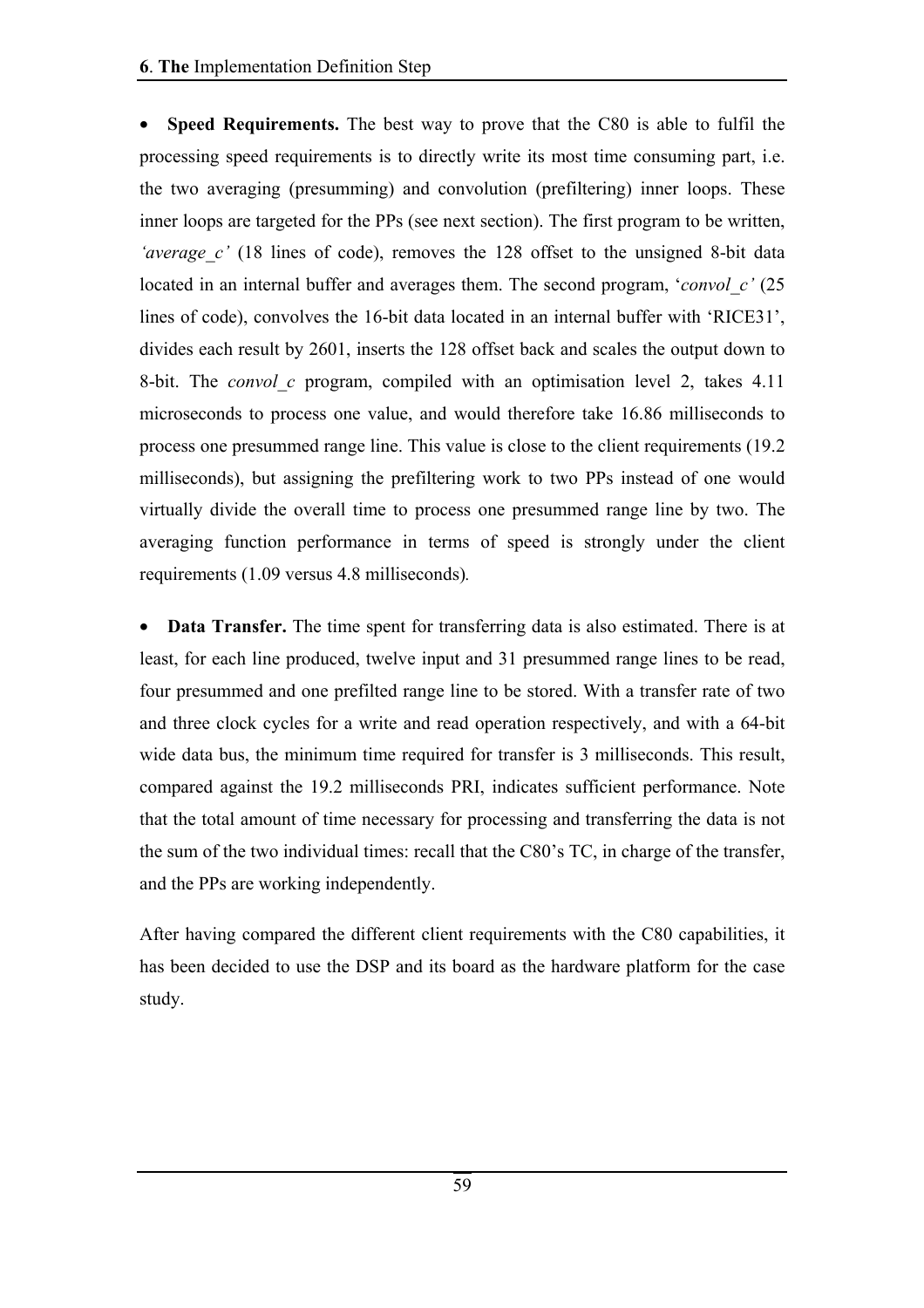## *6.1.2 The appropriate use of the C80's resources*

The TC, the MP, and the PPs are the main "active" C80 resources. They will be used in a classical way for the application, i.e.:

• The MP will have to supervise the PPs work and formulate the data transfer requests to the TC.

- The PPs will have to perform the "time consuming" part of the work: the convolution and the averaging inner loops. In the light of the inner loops timing results, one PP is assigned for the presumming work, two for the prefiltering.
- The TC will issue the data transfer requests.

The work assigned to the processing elements, in particular the work assigned to the MP, will be described in more details all along the following sections.

## *6.1.3 C language and Assembler*

The advantages of using the C language instead of native Assembly are the following:

- Increase of programmer productivity
- **Maintainability**
- Portability of the code

But Assembly remains useful for time-critical performance, as the PP compiler performance study in 3.3.2 has shown. Thus, even thought the program will be first written in C, with the use of the optimiser, one must bear in mind that some computing time could be save by writing inner loops, such as the convolution used for prefiltering, in Assembly.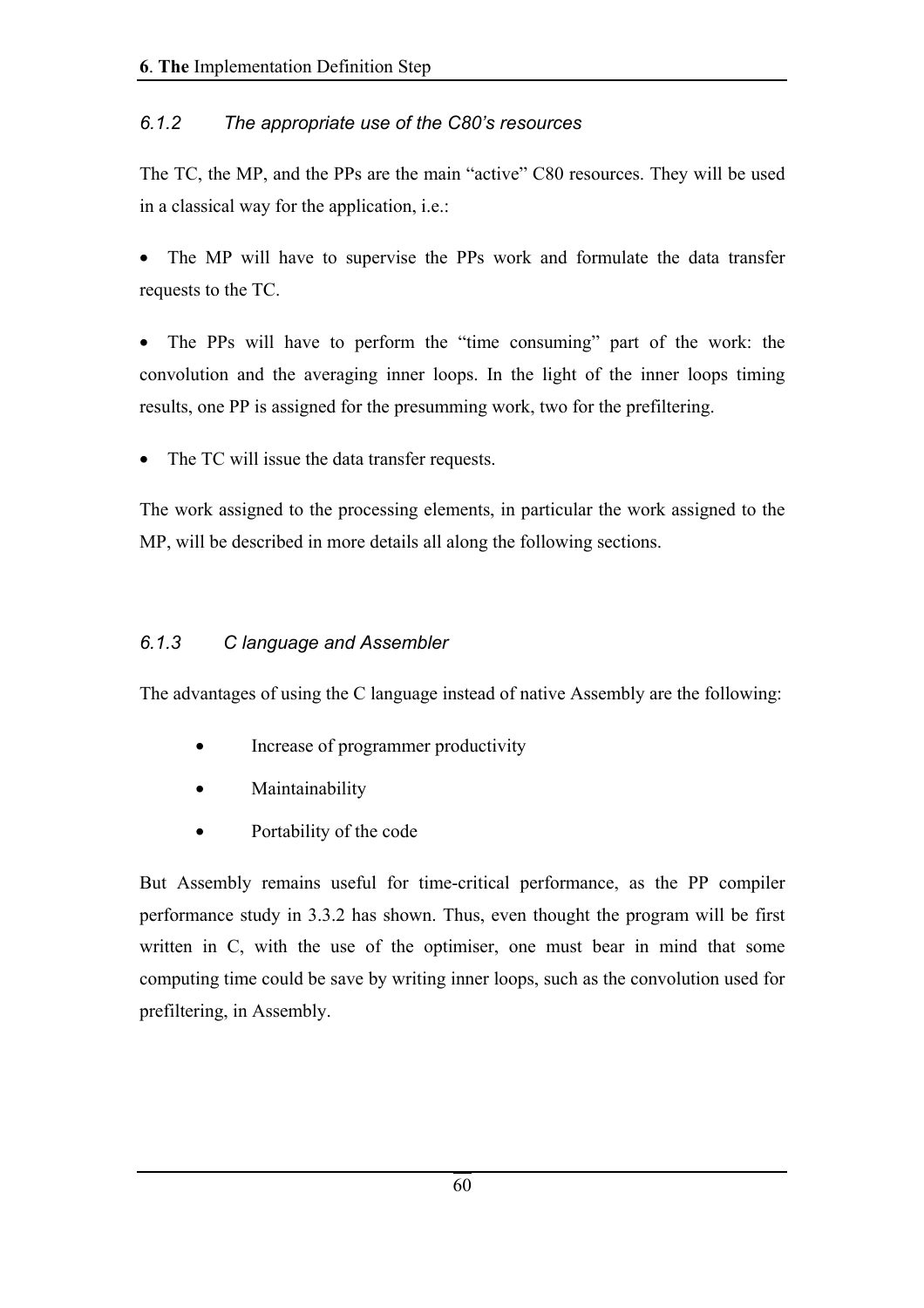### *6.1.4 The multitasking executive*

The use of multitasking executive is quite appropriate for our application: the Presummer and the Prefilter can be written and verified independently. Moreover, they can be easily pipelined with the help of the multitasking executive (pipelining helps to increase the system throughput).

Using the multitasking executive encourages the programmer to write the most of the code under the MP (Recall that the multitasking executive only runs on the MP). For example let us consider the transfer requests case. A PP cannot run concurrent tasks, so if it is issuing a transfer request whose completion is necessary for the continuation of the sequential code it can do nothing but wait for the data to arrive. On the contrary, if a task under the MP is waiting for data transfer completion, the multitasking executive kernel automatically switches to another task, so the MP is fully used and time is not wasted. Therefore, we will leave only the very few compute-intensive parts to be done by the PPs, while writing most of the code under the MP (Presummer and Prefilter synchronisation, data transfer management and PP supervision).

## *6.1.5 Memory organisation*

**Static Allocation**. The internal and external memory spaces are shared between the 5 processors, which simplifies the programming model. However, this can lead to memory contention and data security problems. Therefore, static allocation has been chosen. In that case, the memory spaces are disjointed (this is the so-called *mutual exclusion* concept. For more information, please refer to [31]) and allocated at compile time i.e. the different data, code and variable storage spaces are defined statically in the "include files" and at link stage.

**Program Memory.** The classical approach is to leave the program code in off-chip memory: this would not lead to excessive timing overhead as the C80's processors, i.e. the MP and the four PPs, have each 2Kbytes of instruction cache.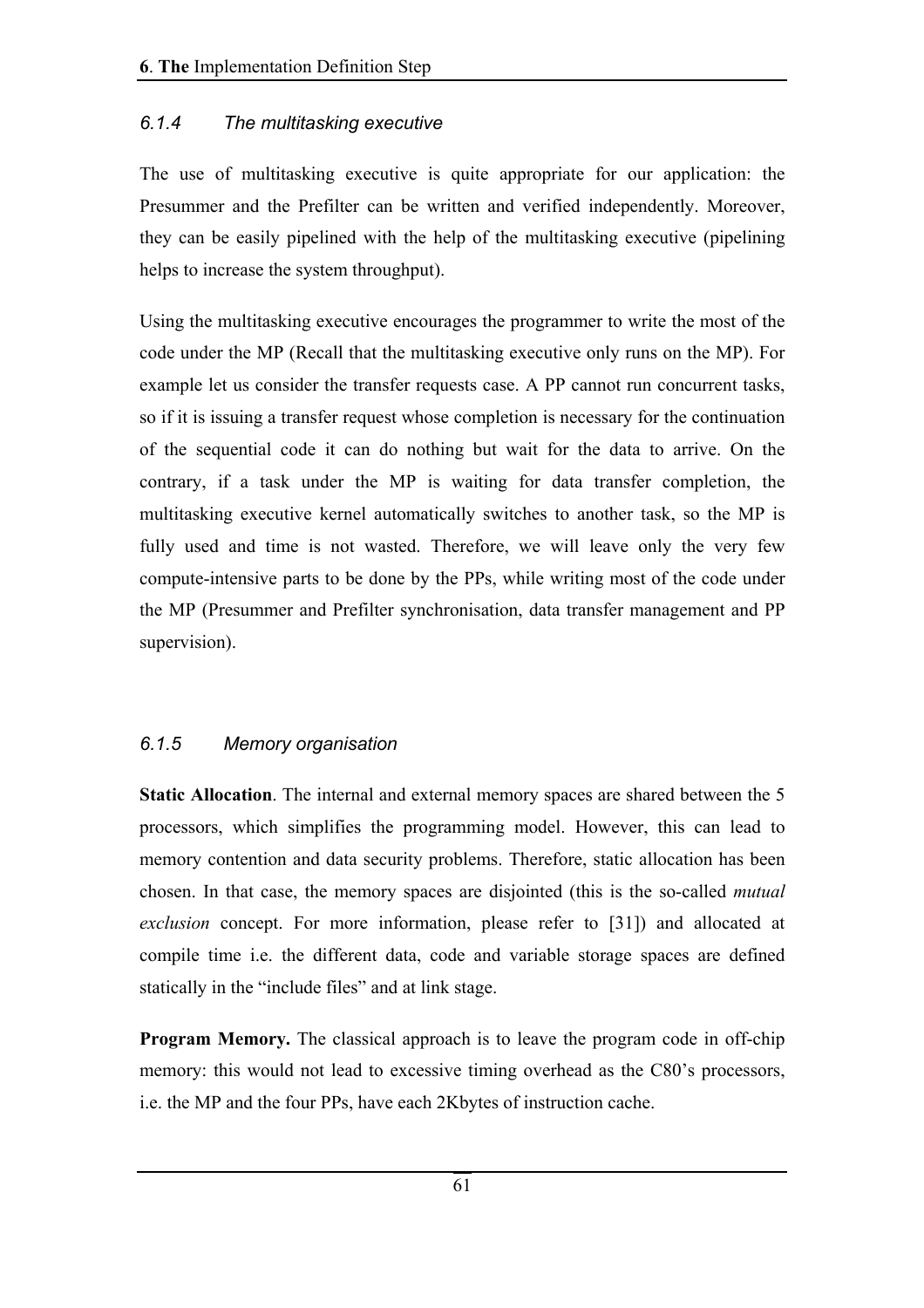**Data Memory**. Most of the internal memory should be dedicated to the buffers used for processing data. For the PPs, the program global and static variables together with the stack are also allocated in internal memory. For the MP, on the contrary, these variables are allocated in external memory: the timing loss should not be excessive, as the MP possesses 2Kbytes of data cache.

#### *6.1.6 Single and Double Transfer Models*

Double transfer and single transfer models are two solutions for processing data that resides in off-chip memory:

• The single transfer model (STM), very common in the DSP world, consists of (i) transferring a block of data from off-chip memory to an on-chip buffer, (ii) computing the data, and (iii) sending them back to off-chip memory. The STM is repeated as many times as necessary.

• The double transfer model (DTM) uses two internal buffers (see [15], §12-23). While the first one is processed, the C80's TC "discharges" and "recharges" the other one. Then, the buffers are swapped, the first one assigned to the TC, the second one to the PP. Figure 26 shows the repeat of the double buffering process over N times. After initialisation, while the block number N-1 is processed, the block number N-2 is transferred out and the block N transferred in.



*The grey parts are non-available space times* 

**Figure 26: The Data Blocks Filtering Steps (number 1 to N) versus Time.**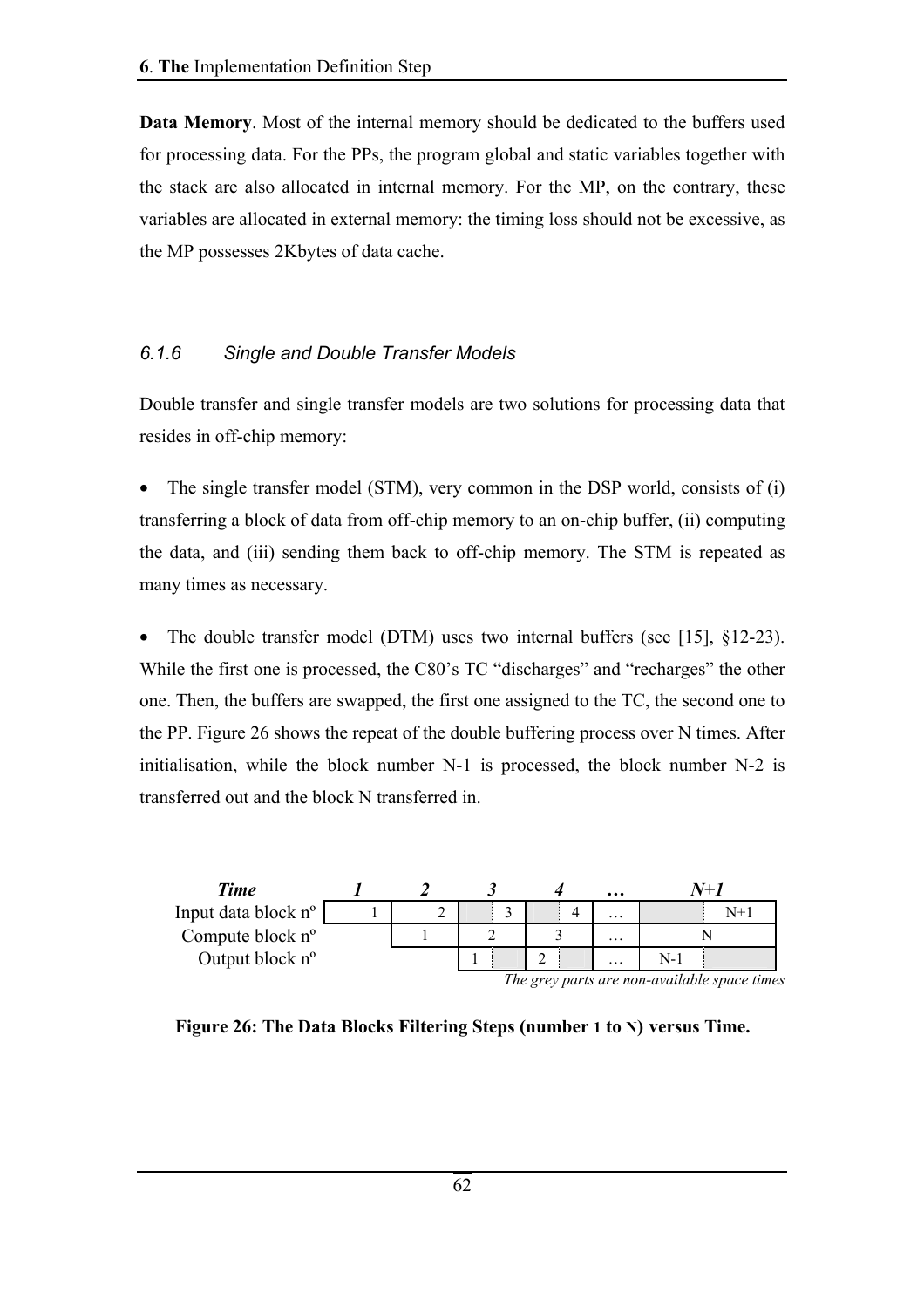Neither of these two methods is, on first inspection, preferred: on one hand, if the STM were used, the processing element(s) would do nothing during the transfer stage, which is a loss of computational time for the C80. On the other hand, it is not certain that the DTM is efficient when implemented under the MP. Indeed, multitasking and double buffering force one to split the Presummer or the Prefilter functions into three small tasks: one for transferring the data in, one for computing the data, and one for transferring the data out. Therefore, a timing overhead due to inter-task communication and task context switching is observed.

So the two methods for both the Prefilter and the Presummer are implemented. The timing results and the proposed explanation for them are in Chapter 7. For clarity reasons, only one design is presented during this chapter: the Presummer using the STM and the Prefilter using the DTM.

### *6.1.7 Means of communication*

The inter-task communications are of two sorts:

• Data communications are done via shared memory: in that case, the program modelling is eased. However, a particular care should be put on avoiding memory contention: static allocation and mutual exclusion should be applied as often as possible.

• Inter-task synchronisation is done via semaphores and signals: they are part of the multitasking executive means of inter-task communication, and are the "low-cost" alternatives to ports and messages. If the Presummer task wants to signal the Prefilter task that new data has been presummed, it invokes the 'TaskSignalSema(*Semaphore\_name*)' function, with the Presummer task invoking 'TaskWaitSema(*Semaphore\_name*)' to ensure that this data is available or to wait otherwise. The semaphores are also the links task-TC and task-PP.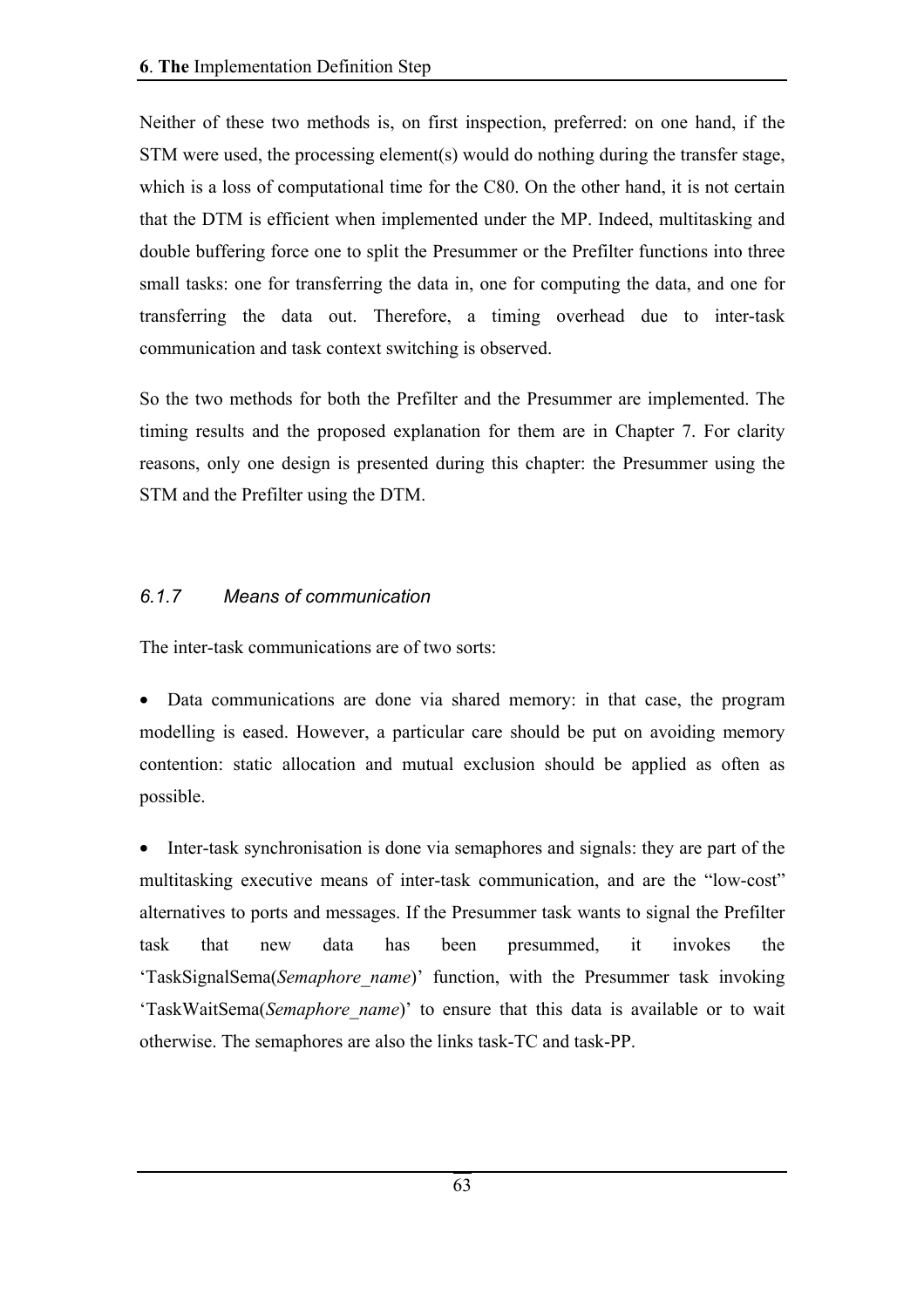## *6.1.8 The test bench*

The test bench must be designed together with the case study itself since verification of the design must be done. The SDB does not offer an adequate peripheral for implementing the test bench with the help of an external device. Therefore, it has been decided to implement the test bench with the SDB external memory and the C80 resources. This requires that two tasks be added to the case study: the *Input task* reads the input data from a specific external memory bank while the *Output task* stores the output data also in external memory. The executive-level Input task replaces the *Receiver,* bubble-function declared at functional level (section 5.6).

The Input and Output tasks can be fused, for speed efficiency, respectively with the Presummer and the Prefilter tasks. For the moment we decide to keep input and output tasks separate from the others so that the core part of the Preprocessor is not affected by the decision that our test bench resides on board. Moreover, the program gains in clarity by doing such.

## **6.2 Refining the model**

## *6.2.1 External memory assignments*

The data must be temporarily stored in external buffers before presumming and prefiltering. The corresponding structure and size of these buffers is as follows:

• The Presummer input buffer is a double buffer whose structure is based on the principles described in 6.1.6. It can contain six 8-bit range lines (24 Kbytes) so that the Presummer can work on three of them while the Input task "charges" the three other ones. The buffer, whose structure is shown in Figure 27, is called the *Input-Presummer Double Buffer.* It corresponds to 'Data Store 1', the storage facility drawn in the Functional level DFD page56.

• The Prefilter input buffer is a circular buffer containing 60 16-bit range lines (480) Kbytes). The Prefilter can work on the last available 31 ranges lines, while the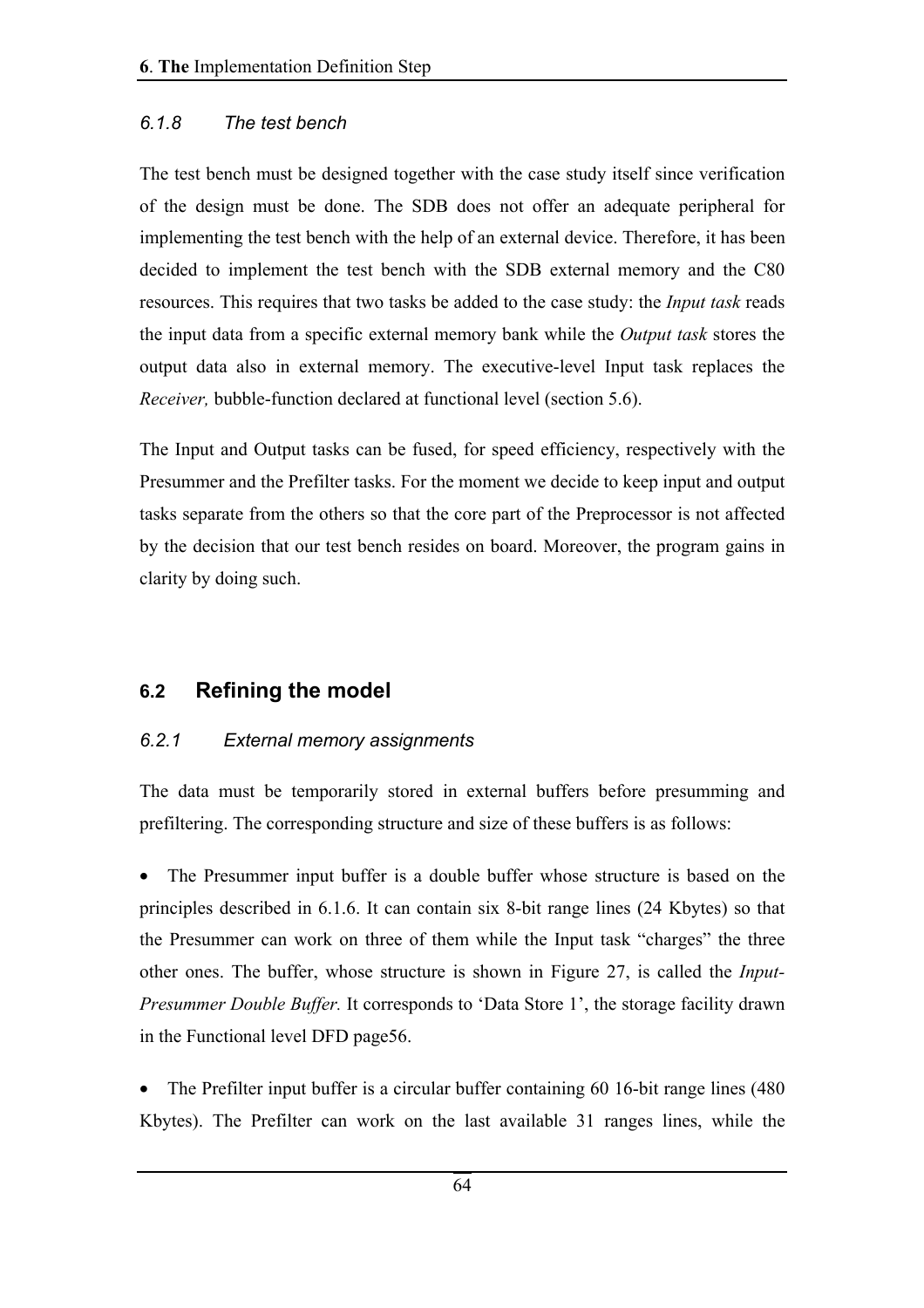Presummer task "charges" four new presummed lines. If a 60-line buffer has been chosen instead of a smaller 35-line buffer, it is because some extra memory was available off-chip. This buffer, whose structure is in Figure 28, is called the *Presummer-Prefilter Circular Buffer.* It corresponds to 'Data Store 2', the storage facility drawn in the Functional level DFD page 56.

• The Prefilter output buffer is a double buffer containing two 8-bit range lines (8) Kbytes) that links the Prefilter and the Output tasks. This buffer, whose structure is very similar to the *Input-Presummer Double Buffer*, is called the *Prefilter-Output Double Buffer.* This buffer doesn't appear in the functional model: it results from our desire to keep test bench and 'core' tasks independent.

| 2048 range bins |                                       |                |           |                   |                                     |             |
|-----------------|---------------------------------------|----------------|-----------|-------------------|-------------------------------------|-------------|
|                 | 1 Byte                                |                |           |                   |                                     |             |
| $I_{1-1}$       | $I_{Q_{1-1}}$                         | $I_{1-2}$      | $\ddotsc$ | $I_{1-2048}$      | $I_{Q1-2048}$                       |             |
| $I_{12-1}$      | $I_{\underline{\hspace{1pt}}}Q_{2-1}$ | $I_{2-2}$      | $\ddotsc$ | $I_{2-2048}$      | $I_{Q_{2-2048}}$                    |             |
| $I_{13-1}$      | $I_{Q_{3-1}}$                         | $I_{3-2}$      | $\ddotsc$ | $I_{13-2048}$     | $I_{\underline{\text{}}Q_{3-2048}}$ | range lines |
| $I_{-}I_{4-1}$  | $I_{Q_{4-1}}$                         | $I_{4-2}$      | $\ddotsc$ | $I_{4-2048}$      | $I_{\_\_4-2048}$                    | $2*3$       |
| $I_{I5-1}$      | $I_{Q_{5-1}}$                         | $I_{5-2}$      |           | $I_{.}I_{5-2048}$ | $I_{Q5-2048}$                       |             |
| $I_{-}I_{6-1}$  | $I_{Q_{6-1}}$                         | $I_{-}I_{6-2}$ | $\ddotsc$ | $I_{6-2048}$      | $I_{Q_{6-2048}}$                    |             |

The prefix "I\_" attached to the variable signifies input data; the "I" or "Q" symbols mean In phase or Quadrature component; the first index is the range line number, the second the range bin number.

#### **Figure 27: The Input-Presummer Double Buffer.**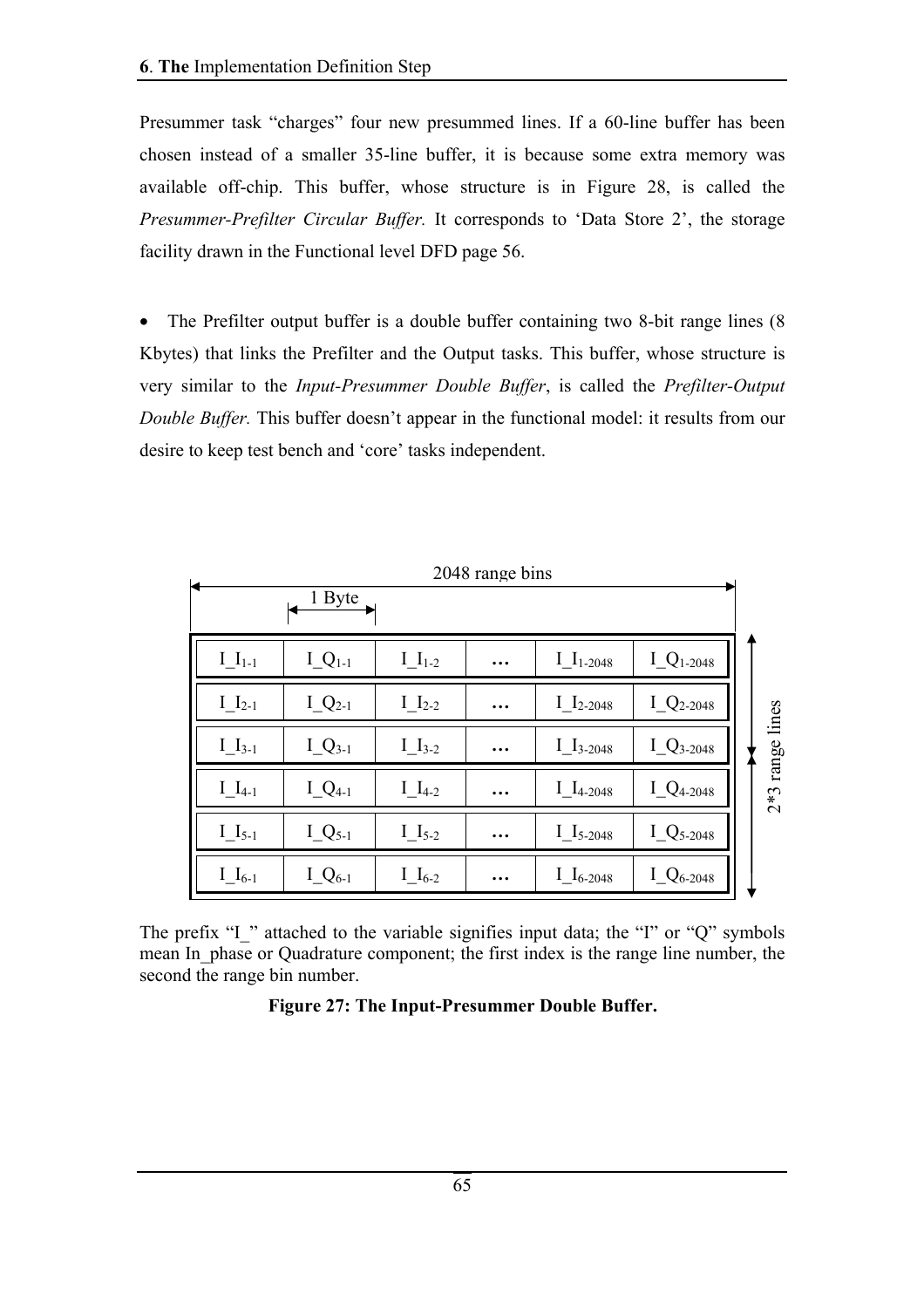

The prefix "P" attached to the variable signifies presummed data; the "I" or "Q" symbols mean In phase or Quadrature component; the first index is the range line number, the second the range bin number.

#### **Figure 28: The Presummer-Prefilter Circular Buffer**

The other off-chip banks are the following:

- *The Filter Bank.* The filter coefficients reside here at start up.
- *The Input Bank.* The input data resides here at start up.

• *The Output Buffer*. The output task stores the data here so that verification can be done (it is possible with the SBD tools to read the off-chip memory after a program has finished running).

• *The Timing Buffer.* Information such as speed results is stored here at run-time.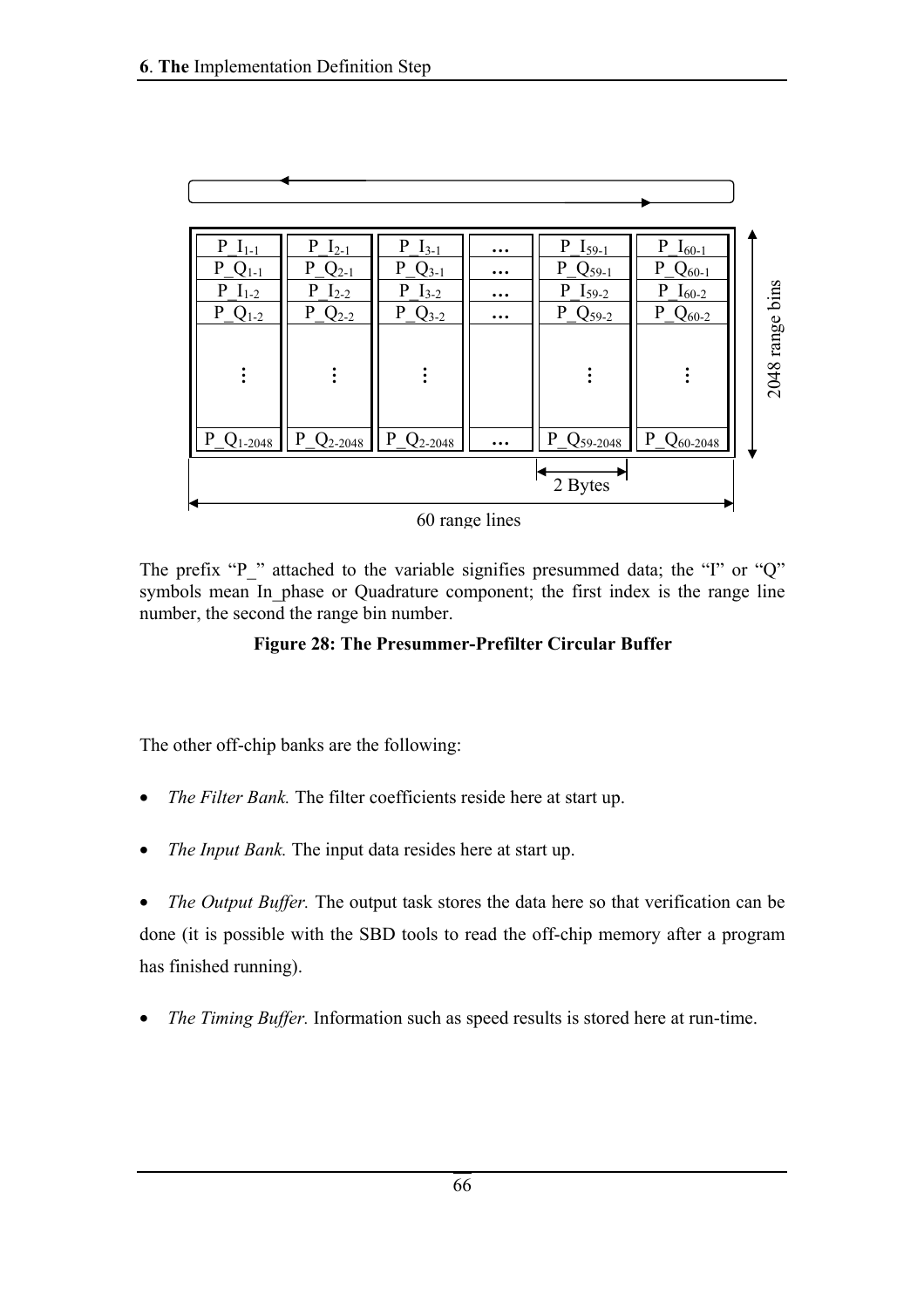#### *6.2.2 Internal memory assignments*

The corresponding structure and size of the internal buffers reserved for the Presumming and Prefiltering tasks is as follows:

• The *Internal Presummer Single Buffer* contains three eighths of a range line, i.e. 1536 Bytes. The memory organisation is as follows: the three values to be summed together are in consecutive memory addresses, thus allowing the averaging function to work faster. Recall that the data is not in this order when arriving from the A/Ds: it is corner turned. This corner turning is done "on the fly" thanks to the TC capabilities. The buffer organisation can be seen in Figure 29.

• Four blocks of nearly four kilobytes (3968 Bytes) each are dedicated to the Prefilter work. Two buffers are used at a time for the filtering and two for the transfer (Recall that the DTM described in 6.1.6 is applied to the prefiltering work). The organisation of one of these four buffers, called *Internal Prefilter Double Buffers*, can be seen in Figure 30.

| $I_{1-1}$      | $I_{12-1}$                | $I_{13-1}$        |
|----------------|---------------------------|-------------------|
| $I_{Q_{1-1}}$  | $I_{\underline{Q_{2-1}}}$ | $I_{Q_{3-1}}$     |
| $I_{1-2}$      | $I_{2-2}$                 | $I_{3-2}$         |
| $I_{.}Q_{1-2}$ | $I_{\_\_Q_{2-2}}$         | $I_{\_\_Q_{3-2}}$ |
|                |                           |                   |
| $Q_{1-256}$    | $Q_{2-256}$               | $Q_{3-256}$       |

**Figure 29: The Internal Presummer Single Buffer**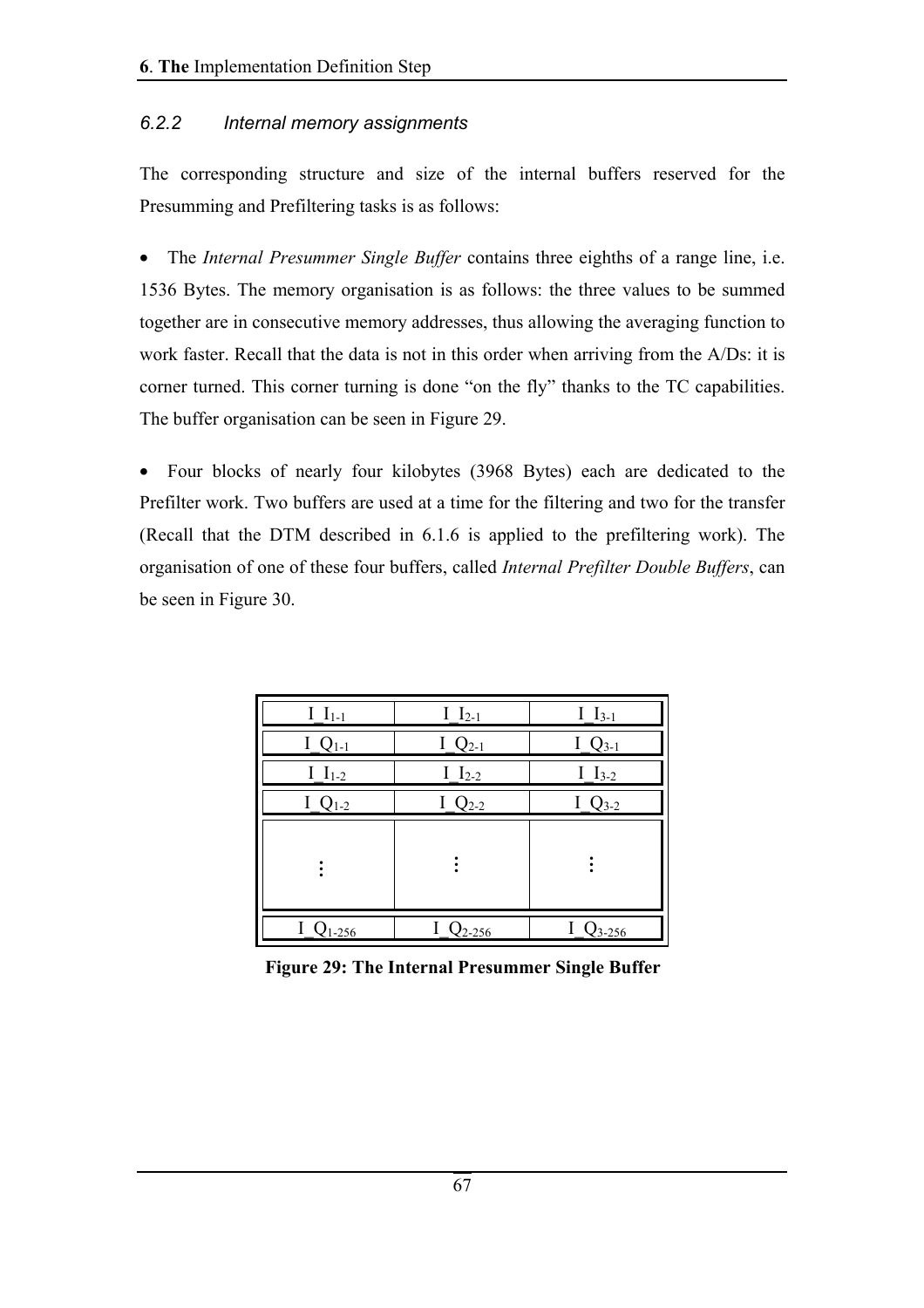| $P_{I-1}$          | $P_{12-1}$     | $P_{13-1}$       | $\cdots$                | $P_{131-1}$       |
|--------------------|----------------|------------------|-------------------------|-------------------|
| <b>P</b> $Q_{1-1}$ | $Q_{2-1}$      | P<br>$Q_{3-1}$   | $\cdots$                | P<br>$Q_{31-1}$   |
| $P_{1-2}$          | $P_{12-2}$     | $P_{13-2}$       | $\cdots$                | $P_{131-2}$       |
| P<br>$Q_{1-2}$     | P<br>$Q_{2-2}$ | P<br>$Q_{3-2}$   | $\cdots$                | P<br>$Q_{31-2}$   |
|                    |                |                  |                         |                   |
| P<br>$21 - 256$    | $Q_{2-256}$    | P<br>$Q_{3-256}$ | $\bullet\bullet\bullet$ | D<br>$Q_{31-256}$ |

**Figure 30: One of the four Internal Prefilter Buffers** 

The filter 'RICE31' is also copied on-chip. Actually, it is copied twice so that the two PPs used for Prefiltering can work in complete independence: recall that the crossbar can answer in one clock cycle to on-chip memory access requests from all the PPs as long as the memory addresses are in different blocks (see 3.3.2).

## *6.2.3 Tasks refining*

The application is split into seven tasks that are briefly described here:

• The *Input task* stores the data it receives (in our case it reads it form an off-chip data bank, the *Input Buffer*) to the *Input-Presummer Double Buffer*.

• The *Presummer* task reads the data from the *Input-Presummer Double Buffer,*  averages them and stores the results in the *Presummer-Prefilter Circular Buffer*. In order to do so, the Presumming task uses PP2 (Parallel Processor number 2) and the *Internal Presummer Single Buffer* resources.

• The *Input Prefilter* transfers data from the *Presummer-Prefilter Circular Buffer* to the two *Internal Presummer Double Buffers*. The *Prefilter* task is issuing requests for PP0 and PP1 to filter the data. The *Output Prefilter* task transfers the data from the *Internal Presummer Double Buffers* to the *Prefilter-Output Double Buffer.* There are two reasons why the Prefilter function is split into three different tasks. Firstly, the independence between transfers and computation must be maintained for the double buffering model to work. Secondly, the data input and output transfers are also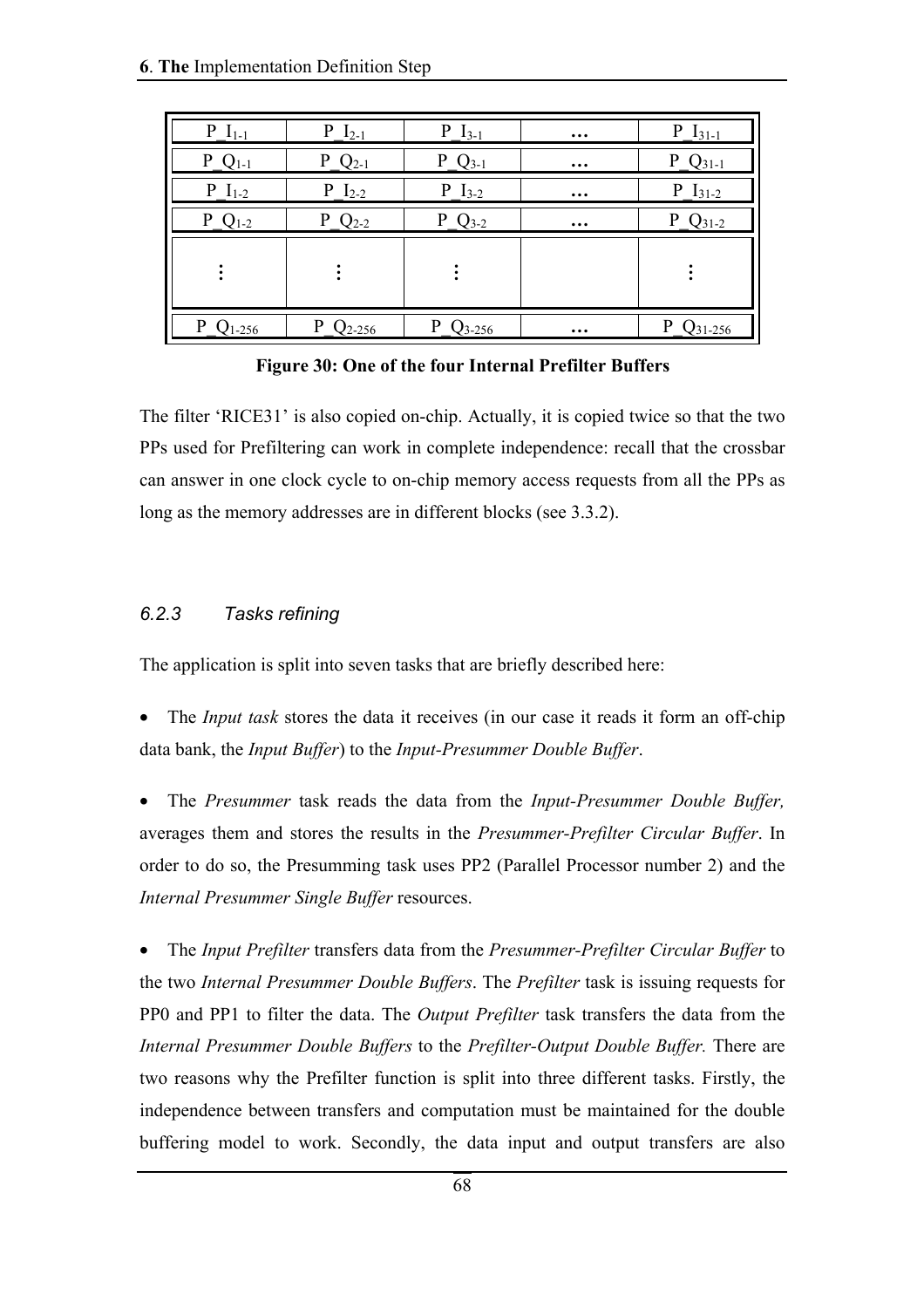separated into two tasks in order to facilitate the code writing: updating the data pointers and writing the code for the start up cases is particularly complicated when input and output data transfers are combined in one task.

• The *Output* task reads the data from the *Prefilter-Output Double Buffer* and stores them to the *Output Buffer*.

• The *Main* task is the starting point of the program. It loads up the multitasking executive, initialises the semaphores (see next) and launches the six tasks declared above. Once this is done, the Main task does nothing but stay in an endless loop.

#### *6.2.4 Semaphores*

Here are the different semaphores used for the application:

• Two semaphores perform the synchronisation between the Input task and the Presummer task. The first one, *ESumFull,* is here to ensure the Presummer that three new lines have arrived (it is preferable for the Input, and not the Presummer, task to count the number of lines arriving so that the latency resulting from inter-task communication is minimised). The second semaphore, *ESumEmpty*, signals that the Presummer task has finished the processing the set of input lines, so that the Input task can replace them. ESumFull and ESumEmpty are the detailed 'Event1', present in the functional level DFD, page 56.

• In the same manner *ECirNewLine* and *ECirLineUsed* are linking Presummer and Prefilter tasks. These are the detailed 'Event2', present in the functional-level DFD.

• Three semaphores synchronise the three tasks in charge of the presumming. *FiltEndIn* signals the Prefilter task that the data has arrived, *FiltEndProcess* signals the Output Prefilter task that the data has been processed and *FiltEndOut* signals the Input Prefilter task that the processed data has been transferred. No memory contention should occur with the implementation of these three semaphores.

• *EFiltedFull* and *EFiltedEmpty* link the Output Prefilter task with the Output task.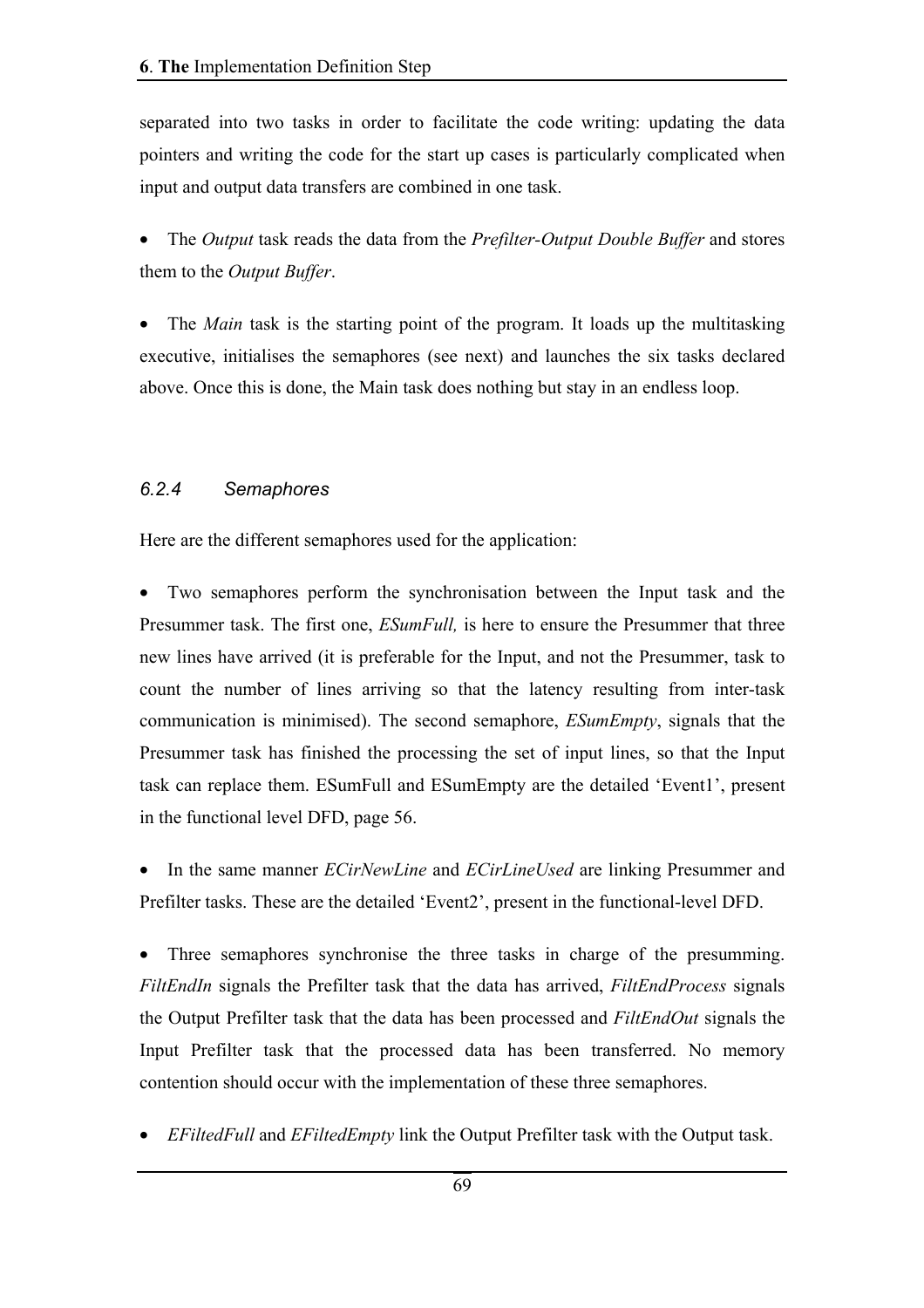#### *6.2.5 The PP programs*

Four sequential functions are dedicated to run on the PPs:

• **Presumming functions:** The function *ppSum* is simply an interface between the MP-resident Presummer task and the *average c* inner loop. *average c*, the function described in 6.1.1, is working on the *Internal Presummer Single Buffer*.

• **Prefiltering functions:** *ppFilt* is interfacing the MP-resident Prefilter task with the other PP function written for the PPs, i.e. *convol\_c*: the convolution inner loop described in 6.1.1 is working on the *Internal Prefilter Double Buffer.*

## **6.3 Conclusion: The Executive-Level Description Model.**

The system is modelled with three different diagrams that complement each other: the DFD (functional view), the Timing Diagram and the Flow Charts (behavioural view). The executive view is the C80 SDB block diagram, in Figure 4 page 22.

The DFD is separated into two parts for more clarity. The first part, shown in Figure 31, gives a general view of the system at task level. It summarises the implementation choices discussed in the previous sections. The second part, drawn in Figure 32, shows the data relationship between the MP Presummer and Prefilter tasks and the PP corresponding "slave" programmes. When the MP requests the PP to run a program, it does it via a command buffer (e.g. *SumCmdBuf*). The MP waits for the PP to signal that it finishes the job via a semaphore (e.g. *PPSumEnd*). These means of communications don't appear in the PP code, as the choice of whether using the multitasking executive or not is completely transparent to the PP.

The wait and process states of each task as a function of time are drawn in the Task Timing Diagram, Figure 33. This diagram offers only a simplified version of the real case. For example, the Input and the Presummer task execution times are chosen to be the same so that no time is wasted waiting for the other task to complete its work. The real case, as we will see in the next chapter, is far more complicated.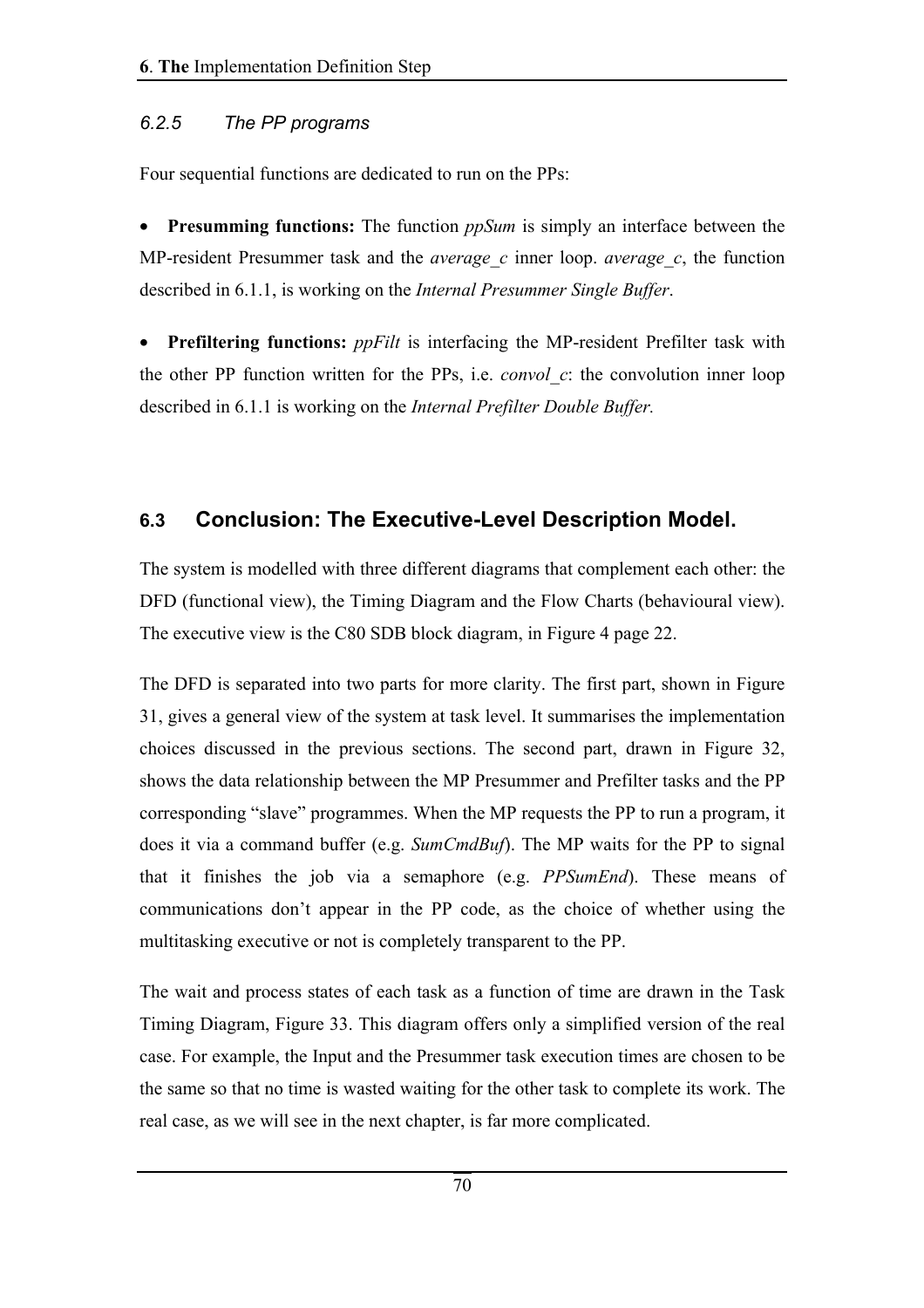The Flow Charts complete the application modelling. They describe the sequential behaviour of the bubble-tasks present in the DFD. The four Flow Charts representing only the Presummer and the Prefilter are drawn in pages 75-78. Semaphores linking the TC and the tasks have been added, as well as the semaphores linking some MP tasks to PP functions (e.g. the *InSumReq* and the *PPSumEnd* semaphores in Figure 34). These diagrams are detailed enough so that the transition to C code is merely a matter of transcription.

In this chapter, the application has been detailed down to its lowest interesting level, the task level. The design is complete at this stage: the next step, described in the next chapter, consists of implementing the Preprocessor, and verifying its performance in terms of speed.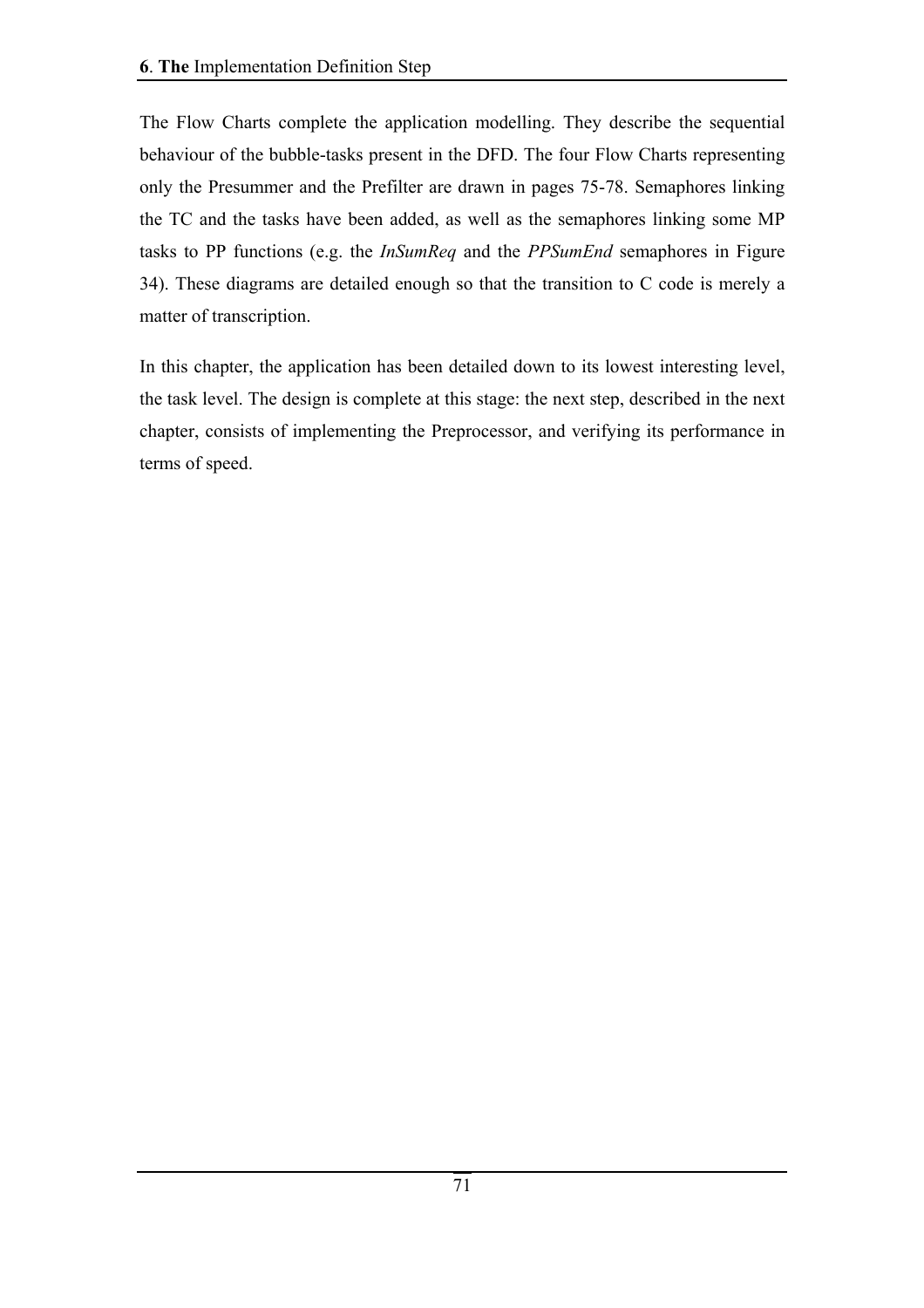

**Figure 31: DFD, Task Level**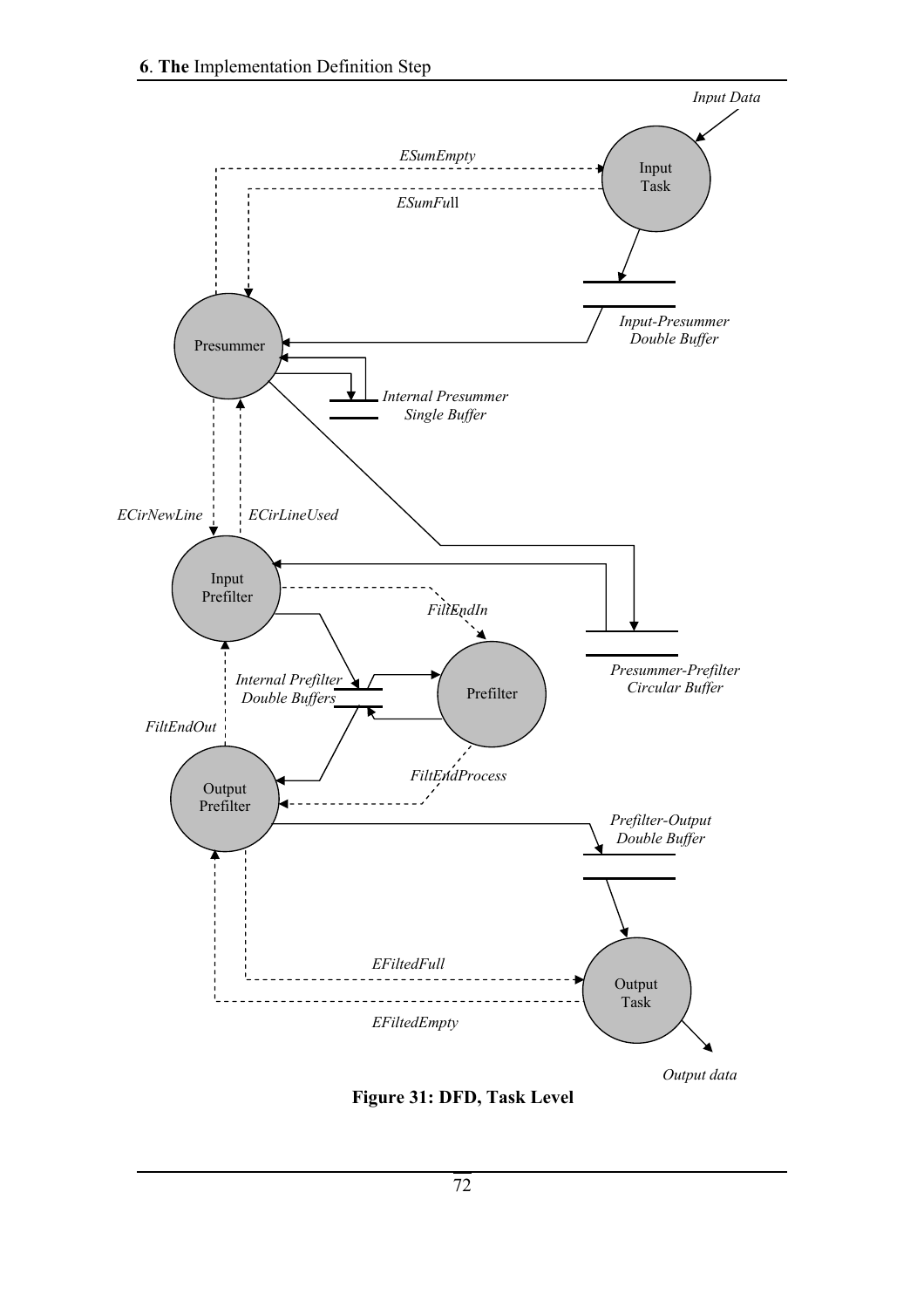

**Figure 32: DFD, MP-PPs level**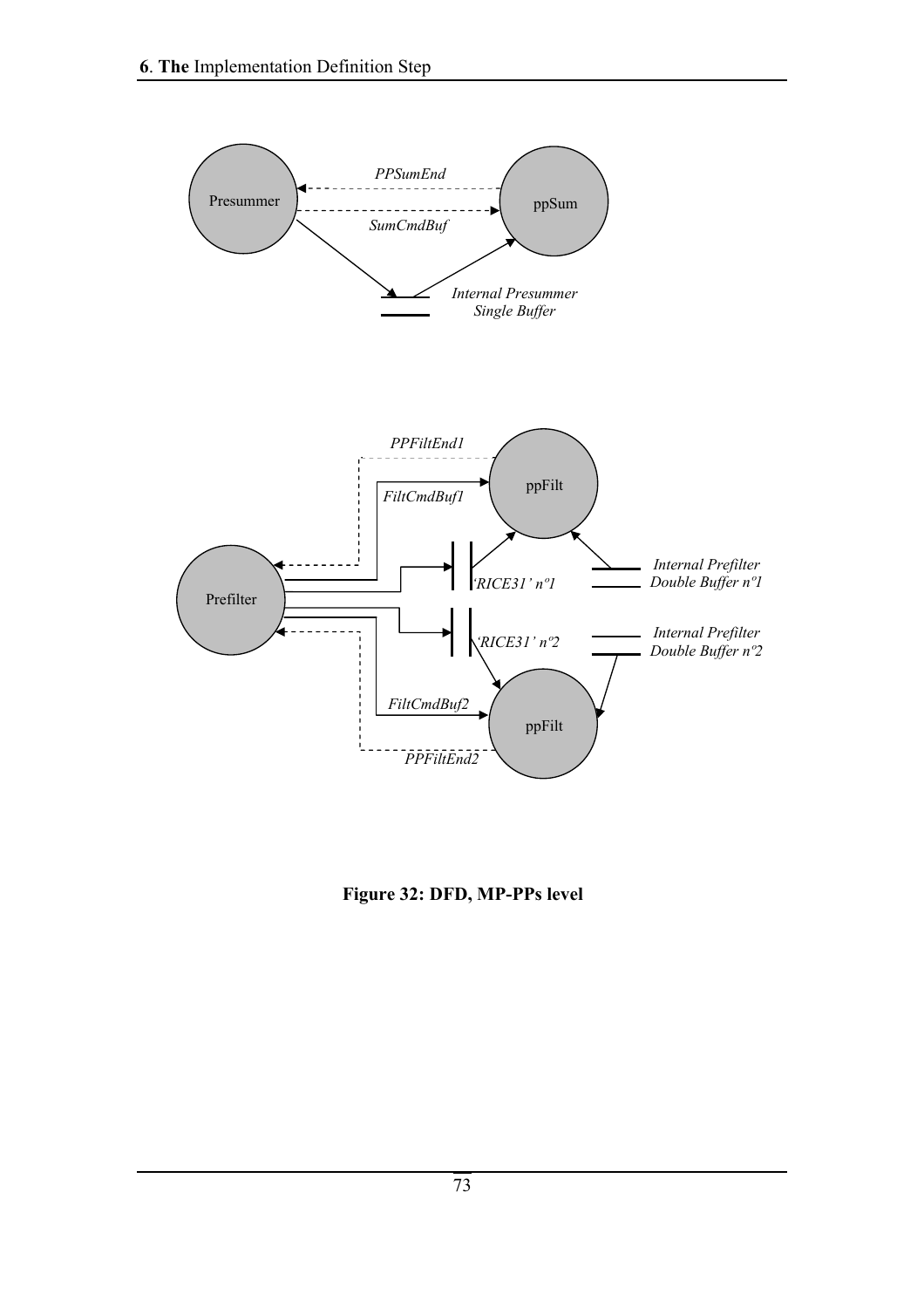

**Figure 33: The Task Timing Diagram**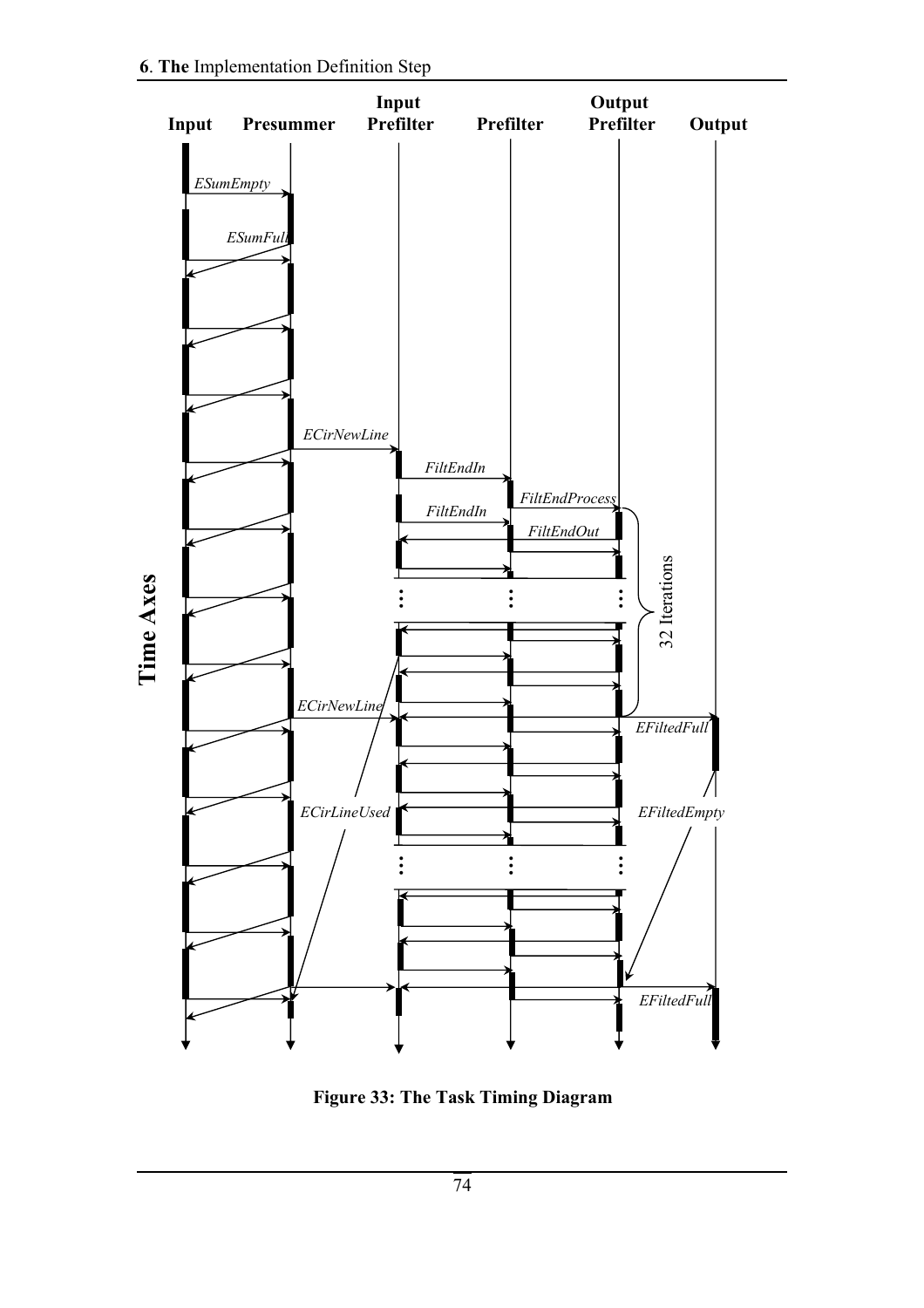

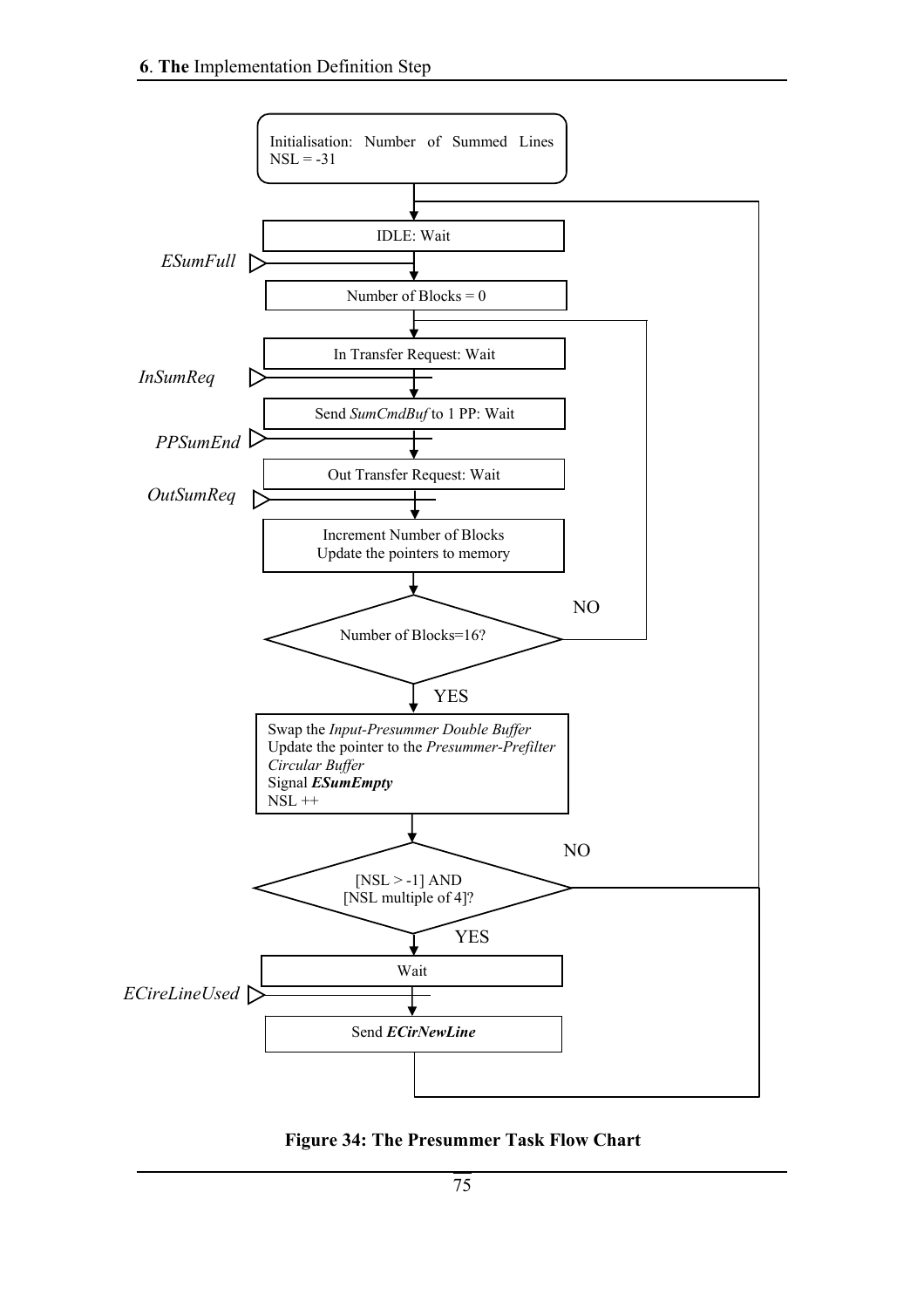

**Figure 35: The Input Prefilter Task Flow Chart**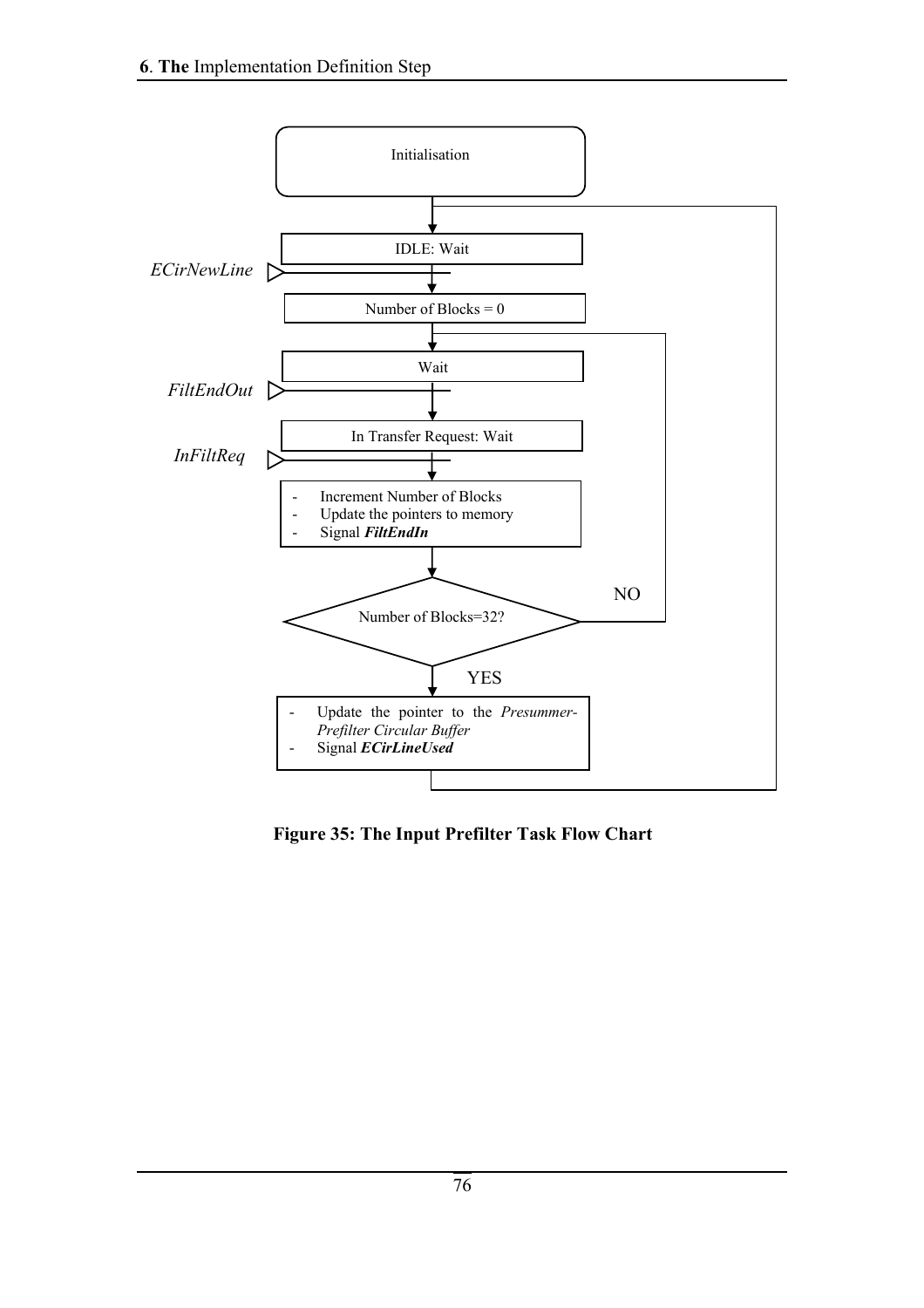

**Figure 36: The Prefilter Task Flow Chart**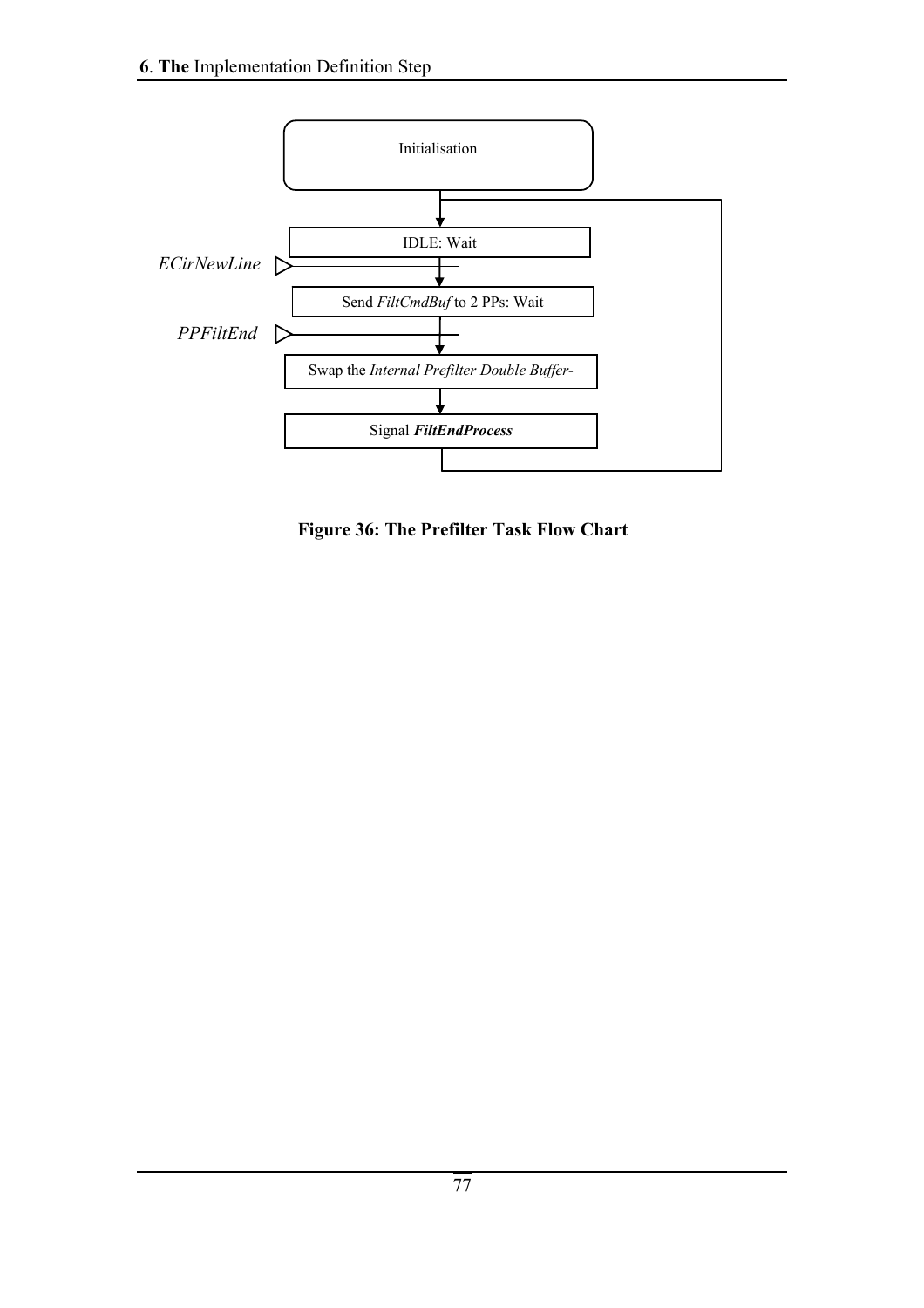

**Figure 37: The Output Prefilter Task Flow Chart**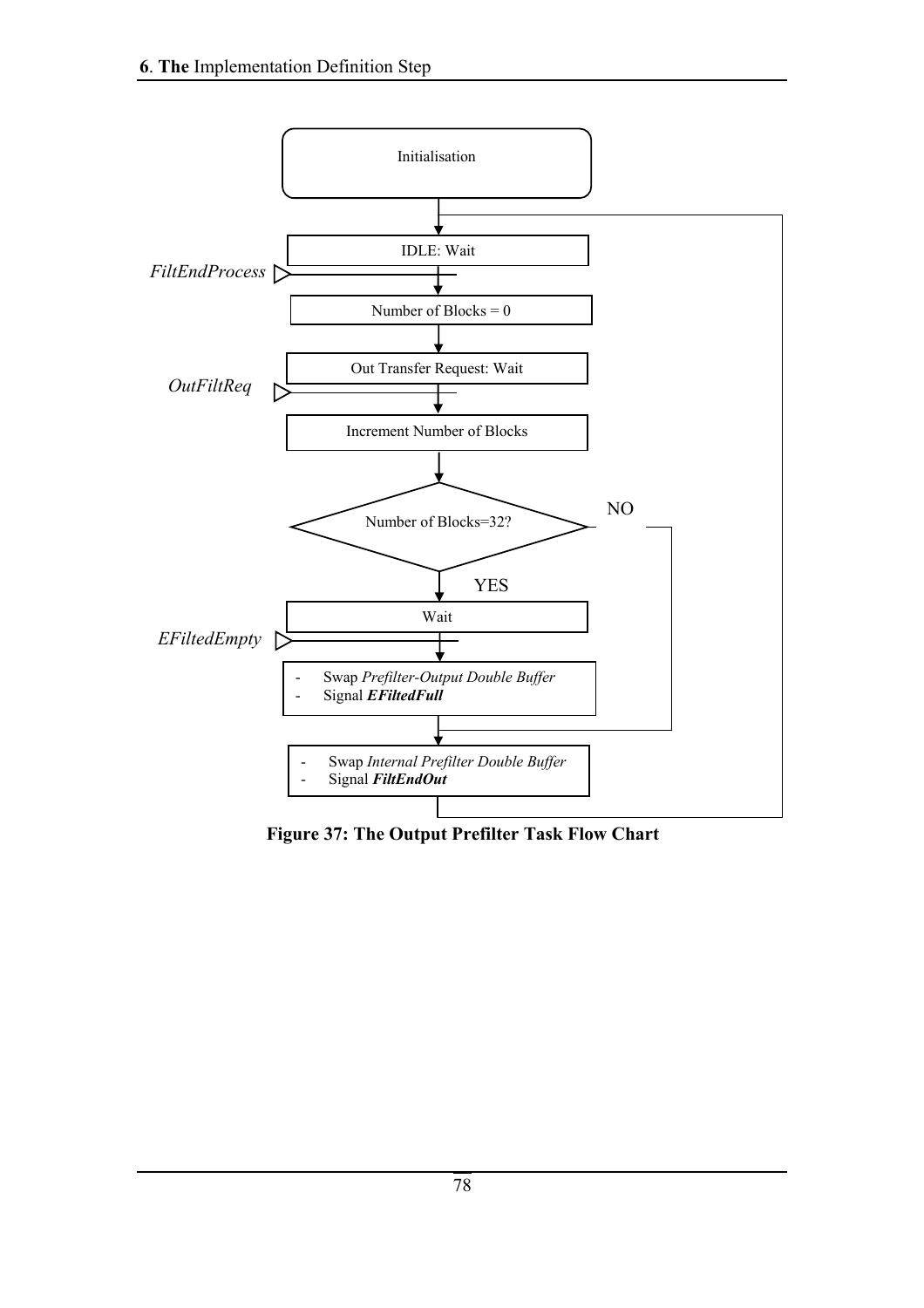# **7. The Implementation Step**

The implementation step chapter ends the Preprocessor development work: it describes the means utilised for implementing, debugging and verifying the case study. Section 7.2 describes the inter-linked implementation and verification process. Then, the measured results are given in section 7.3 and analysed in section 7.4. This section concludes on how the code could be further optimised.

Prior to this, the following section explains why four different versions of the Preprocessor are to be written. The section also describes what are the principal characteristics of these different codes.

### **7.1 The Four Implementations**

There are design orientations whose costs in terms of speed are difficult to "predict": one must then carry on with the code writing and calculate the speed performances *a posteriori*. If the speed results are unsatisfying, alternative design choices must be made and the source code must be re-written. The transfer models described in section 6.1.6 illustrate the above. As the efficiency of these models in terms of speed is not known, it is decided to write the four codes combining STM and DTM for both the Presummer and the Prefilter. A brief description of the four implementations follows:

**The DD implementation.** DTM for both the Presummer (internal RAM size: 2∗0.75 kilobytes) and the Prefilter (internal RAM size: 2∗3.88 kilobytes). There are in total 9 tasks composing the Preprocessor code: the Main, the Input, the Input-Presummer, the Presummer, the Output-Presummer, the Input-Prefilter, the Prefilter, the Output-Prefilter, and the Output tasks.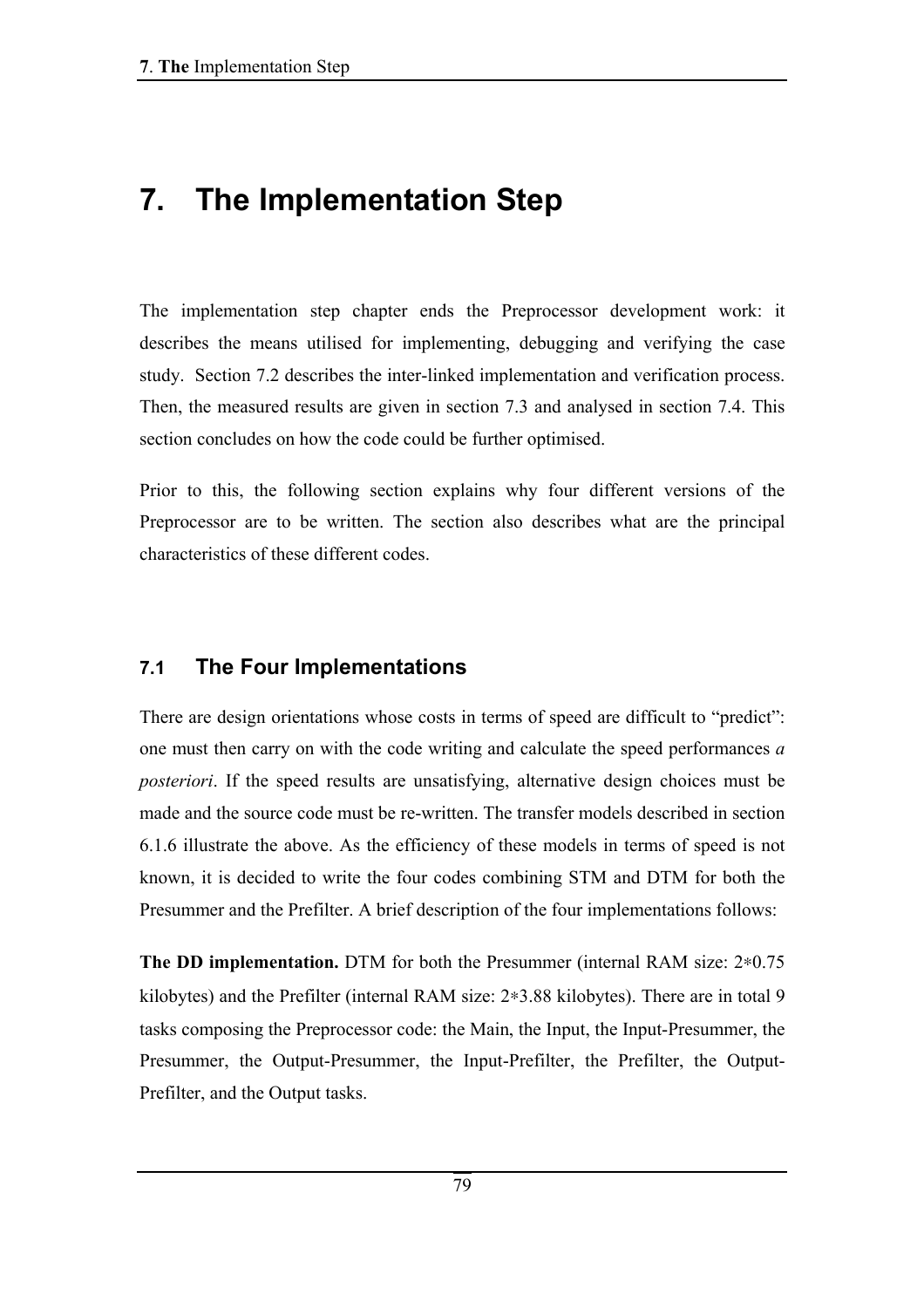**The SS implementation.** STM for both the Presummer (internal RAM size: 1∗1.5 kilobytes) and the Prefilter (internal RAM size: 1∗7.76 kilobytes). There are in total 5 tasks composing the Preprocessor code: the Main, the Input, the Presummer, the Prefilter, and the Output tasks.

**The SD implementation.** STM for the Presummer (internal RAM size: 1∗1.5 kilobytes) and DTM for the Prefilter (internal RAM size: 2∗3.88 kilobytes). This is the design described in the previous chapter (seven tasks).

**The DS implementation.** DTM for the Presummer (internal RAM size: 2∗0.75 kilobytes) and STM for the Prefilter (internal RAM size: 1∗7.76 kilobytes). There are in total 7 tasks composing the Preprocessor code: the Main, the Input, the Input-Presummer, the Presummer, the Output-Presummer, the Prefilter, and the Output tasks.

### **7.2 Implementation and Functional Verification**

First, only one version, the SD, is selected to be entirely written and tested. The work consists then of writing and debugging one by one the SD tasks. Two comments on the Main task follow:

• The Main function assigns a 'priority' value to each of the task it creates (the priority value determines the task scheduling, see [32]). For the moment, the same priority is attributed to each eight tasks so that the MP resource can be shared in a round-robin fashion.

• All the tasks are written following the same pattern: *Wait Semaphore 1-Do Work-Signal Semaphore 2.* This concept leads to robust behaviour since none of the functions is able to start a new cycle without 'acknowledgement'. But it raises an issue: how to start the process if every task waits. The multitasking executive's answer to the problem is the possibility to assign an initial count to each semaphore (a semaphore can be seen as a shared variable that gets incremented when signalled and decremented when received). For example, as the Input task does not have to wait the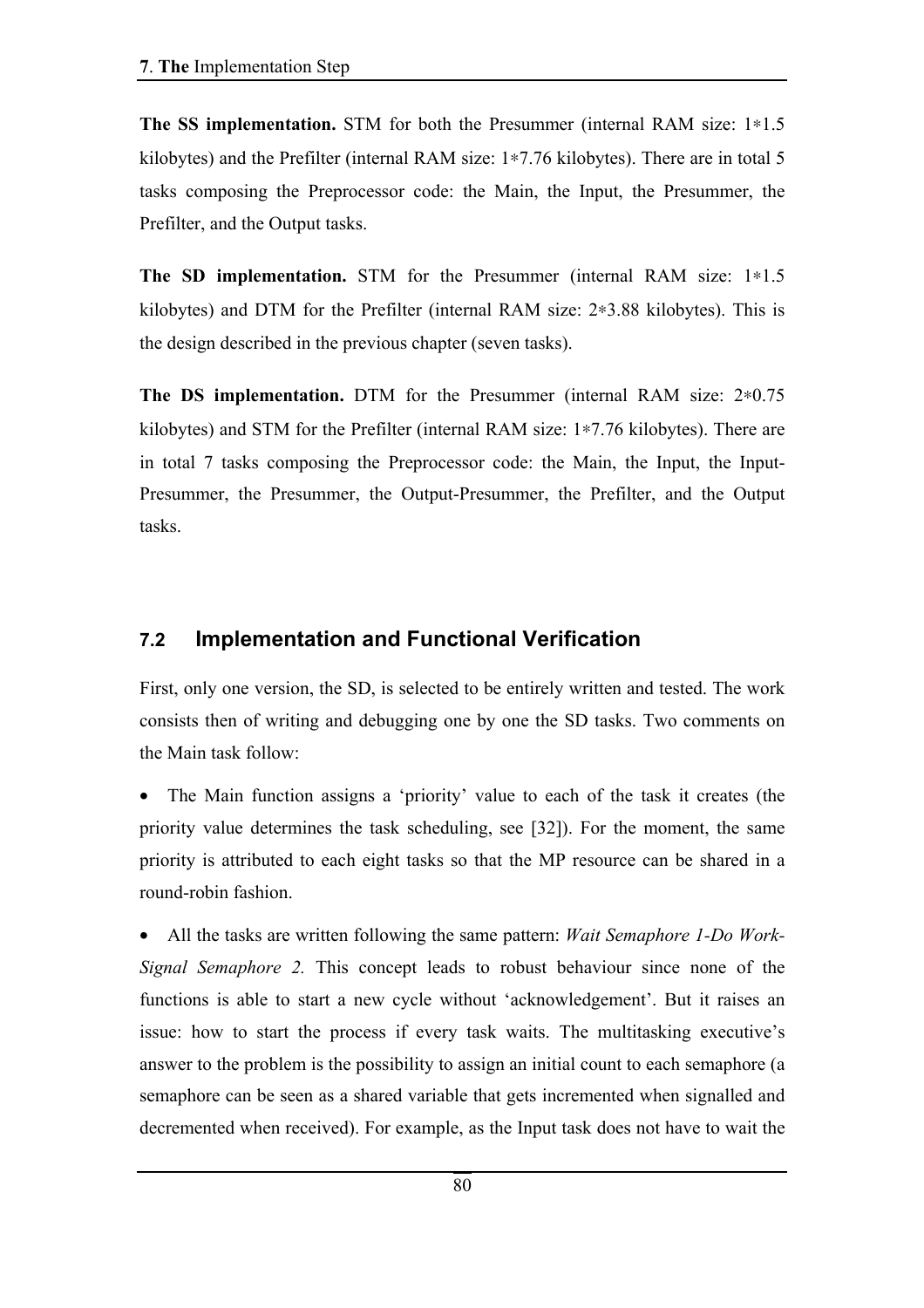first two times to fill the *Input-Presummer Double Buffer*, the *ESumEmpty*  semaphore's count is initialised at two.

The other tasks can be easily deduced from the DFD and the Flow Charts page 72 to page 78.

The debugger tool described in 3.3.2 is used during the early stages of the development, when individual task behaviours or inner loops are to be tested. Here, a short set of 21 'friendly looking' range lines in loop is used as input data (the simulated data set contains too many zeros for the inner memory reading at debugging to be useful).

The verification of the entire application is quite difficult with the debugger. In addition to the unfriendly character of the graphic interfaces (there is one DOS window for each processor), the co-ordination between the MP and the PPs is not perfect when debugging. For example, it is impossible to launch from the MP debugger a command to the same PP twice.

This is the reason why the overall functionality verification is carried out using the SDBshell tool. Once this program is launched from the host computer, the following operations are performed: first, the input data is "manually" stored at a specific address in external memory (*Input Bank*). It corresponds to a 1024-lines block of the data that served in the system simulation, page 46 (this is due to the limited amount of available space in the SDB DRAM). Following the input storage, the C80 program is executed. Finally, the Output Buffer is read. The resulting 78 range lines are compared with the simulation results.

Once the SD is completely checked and verified, the same work is performed for the DD, SS, and DS implementations.

#### **7.3 Speed Verification**

The output throughputs are measured as follows: the Output task code is slightly modified: now, in addition to the described jobs, the program stores the register TCOUNT (in the Timing Buffer) each time a range line is produced. TCOUNT is the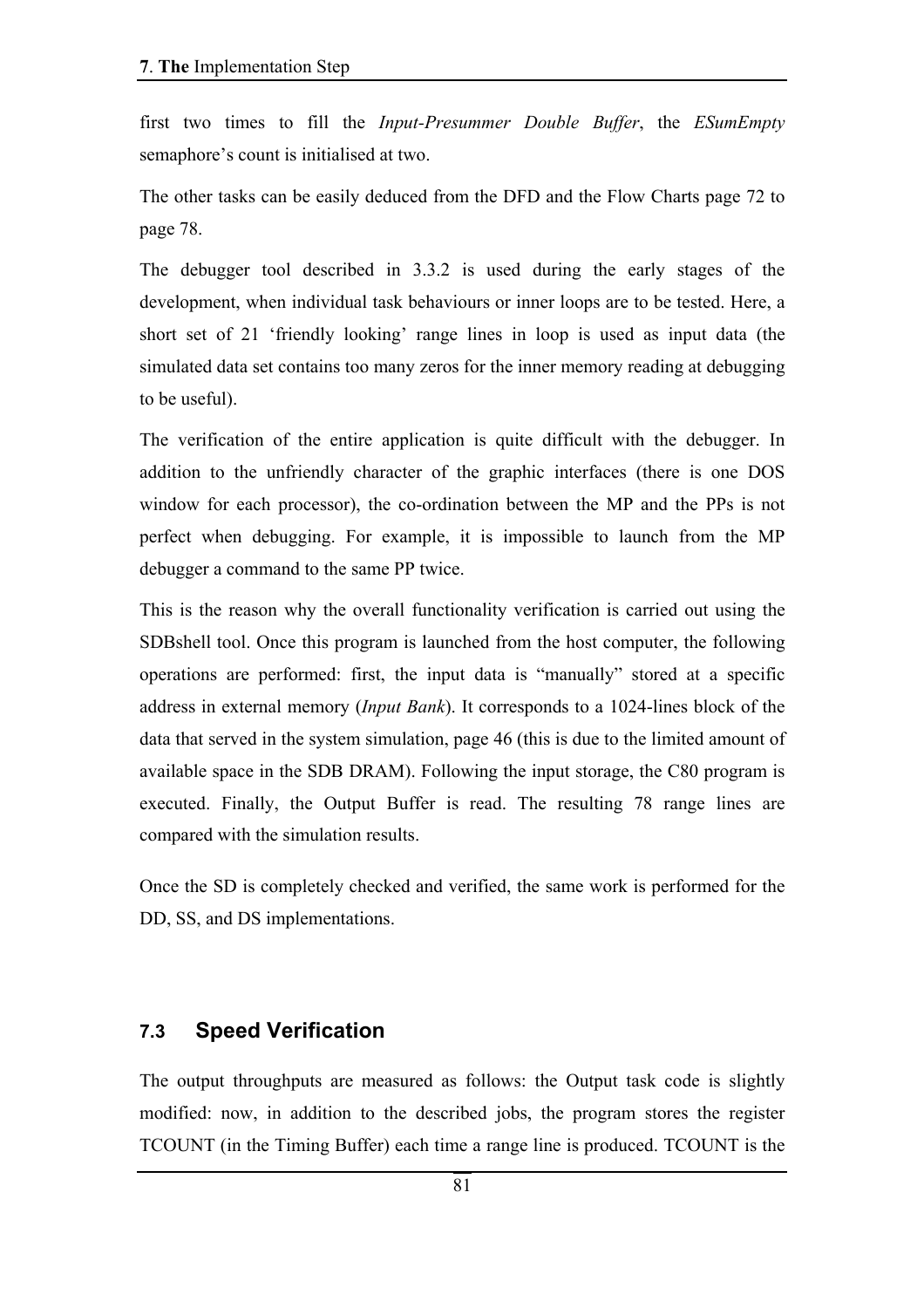current 32-bit value of the timer (decrements by one at each clock cycles). Following the execution of the design, the Timing Buffer is read using SDBshell. The Presummer throughputs are measured following the same principles. These two maximum throughputs measured for each implementation are below.

|                          | Presummer Throughput | Output Throughput |
|--------------------------|----------------------|-------------------|
| <b>DD</b> Implementation | 3.8 milliseconds     | 15.2 milliseconds |
| SS Implementation        | 5.2 milliseconds     | 11.7 milliseconds |
| <b>SD</b> Implementation | 2.8 milliseconds     | 10.1 milliseconds |
| <b>DS</b> Implementation | 5.9 milliseconds     | 13.5 milliseconds |

**Table 5: The Four Implementation Throughputs** 

The four implementations satisfy the client requirements of having their output throughputs better than 19.2 milliseconds. However, the SS and the DS implementations do not fulfil the requirements of having the presummed throughput better than 4.8 milliseconds. On close inspection, the SS (respectively DS) implementation throughput is most of the time at 2.2 milliseconds (respectively 2.5): the jumps to 5.2 milliseconds (respectively 5.9) occur one time out of four, when the Prefilter task(s) start(s) to process new range lines. The excessive jumps show that the Prefilter work does not "spread" over the four Presummer cycles. The results above show us that using a DTM for both the Presummer and the Prefilter is not really efficient either.

Three propositions for the figures in Table 5 follow:

• By increasing the number of tasks, the overhead due to task context switching is likely to increase.

• The lack of pipelining creates moments when data transfers bottleneck the MP and the PPs. The Prefilter needs more time to transfer and process its data block than the Presummer does in any of the proposed implementation. Therefore, a bottleneck on the Prefilter is likely to create more timing overhead than a bottleneck on the Presummer.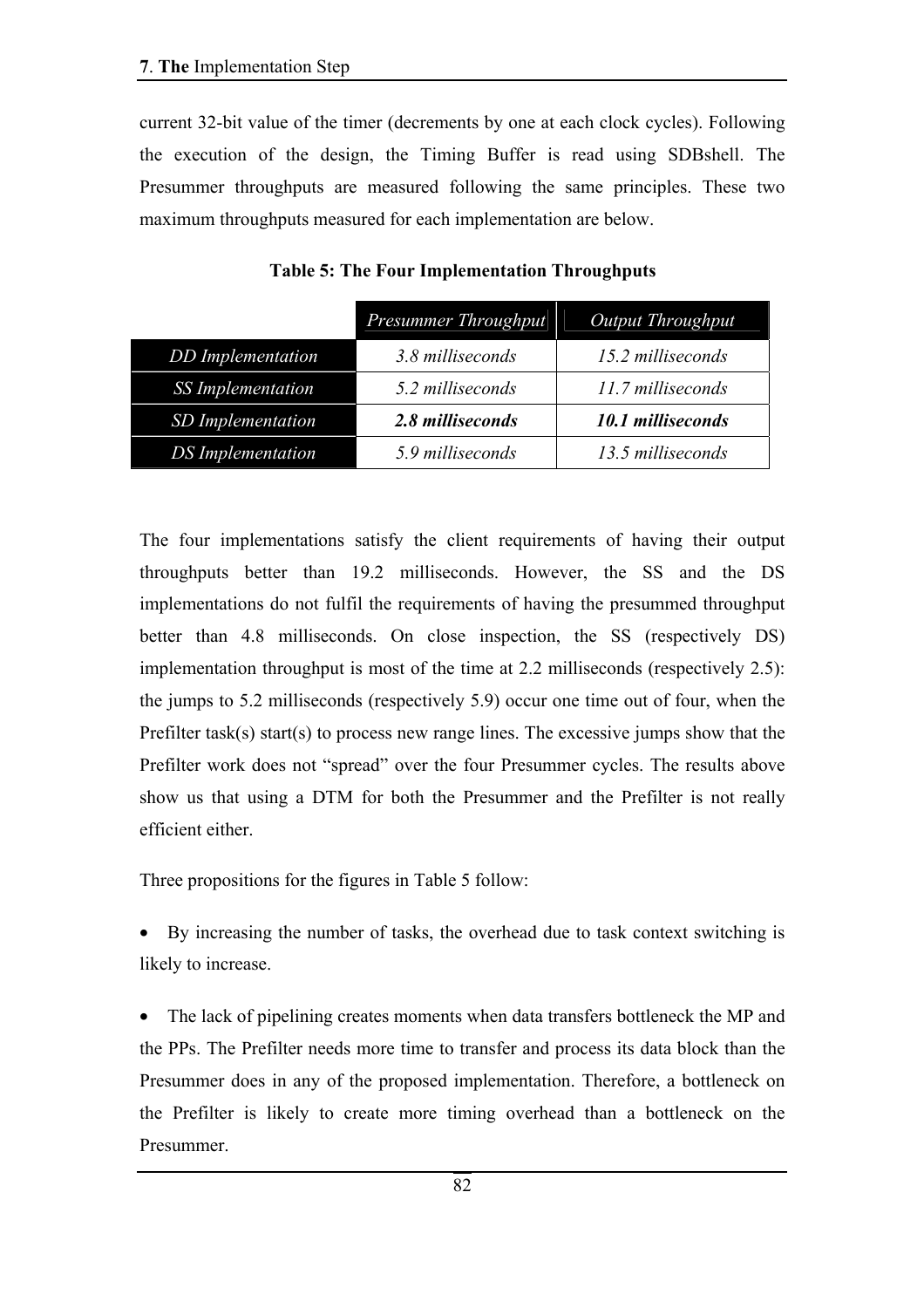• The imbalance between the Presummer and the Prefilter number of internal loops also affect the timing results. This proposition is illustrated through the comparison between the SD and DS implementations (They both have the same number of tasks, so proposition one does not apply). In order to produce one output line, the DS implementation goes trough (16∗4) 64 presumming and 16 prefiltering "transfer on chip-process-transfer off chip" type loops. As a consequence, the Presummer waits and signals are more numerous than the Prefilter ones. Therefore, situations whereby the multitasking core has to test 5 or 6 tasks before founding one available are not scarce (Recall that a wait causes the core to switch tasks and that the tasks share the MP in a round-robin fashion). On the contrary, the SD implementation is perfectly balanced, going trough 32 presumming and 32 prefiltering loops per output line production. In that case, the multitasking core switches more regularly from presumming to prefiltering: the timing overhead due to task context switching is then shortened.

It is very difficult if not impossible to calculate precisely context task switching timing overheads. For instance, the states of the TC as a function of time can not be perfectly evaluated (e.g. the TC performs unpredictable tasks such as data instruction loads), so it is difficult to know for how long a task would wait for data transfer. This is the reason why these propositions remain rough and do not offer any quantitative answers.

### **7.4 Chosen Design Speed Analysis**

The SD implementation is preferred to the others because it offers the best timing results and that its code is simpler than the only other implementation that fulfil the client requirements, i.e. the DD implementation. The SD implementation has been fully described in the previous chapter.

The evolution of the Presummer and the Prefilter throughputs over time are plotted in Figure 38 and Figure 39. These evolutions can be explained as follows: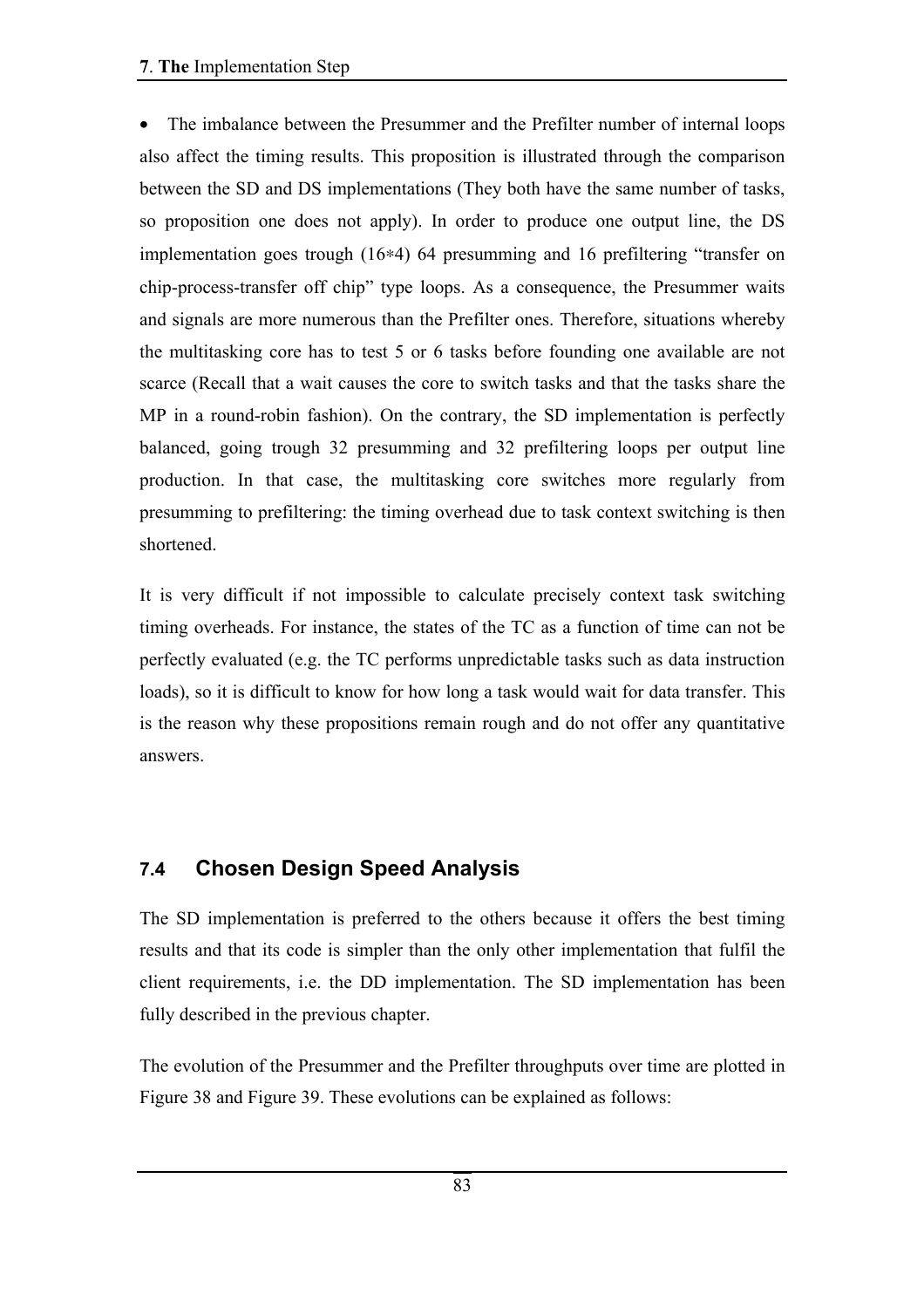• The Prefilter does not perform while the first 31 presummed lines are produced. This causes the first 30 presummed throughput rates to level at 1.85 milliseconds.

• The Prefilter starts a new job every fourth presummed line. This causes the regularly spaced jumps of approximately 0.2 milliseconds in the presummed throughput graph.

• The Prefilter sometimes needs to wrap around the *Presummer-Prefilter Circular Buffer* to collect the 31 lines to be processed. In that case, the on-chip data transfer requests double, overloading by such the C80 work. This explains the square aspect of the output throughput graph and the steps that can be seen every 30 lines in the presumming throughput graph.

The maximum output throughput overloads the convolution timing complexity by 10 to 16 %, a reasonable result. Another speed result is of interest: the design, with the average and convolution inner loops deactivated, has a maximum output throughput of 9.8 milliseconds. Therefore, if the design were to run faster, the rewriting of the PP codes would not be, alone, satisfying: the MP tasks would have also to be reshaped. An idea would use Assembly for the inner loops and fuse the Input task with the Presummer task and the Output task with the Output Prefilter tasks. Unfortunately, both transformations would cause the code to be less readable.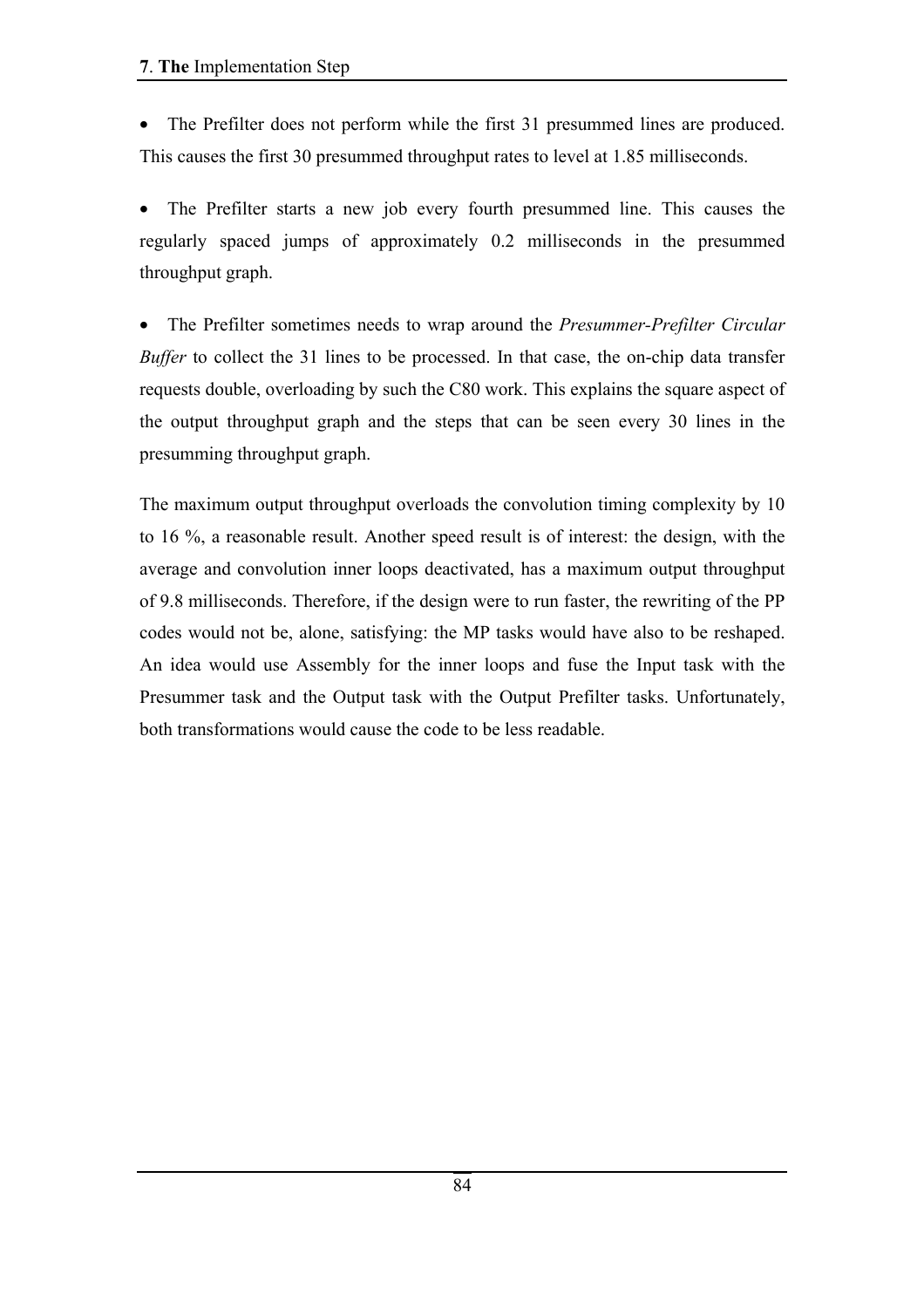

**Figure 38: The Presummer Throughput, SD Implementation** 



**Figure 39: The Output Throughput, SD Implementation**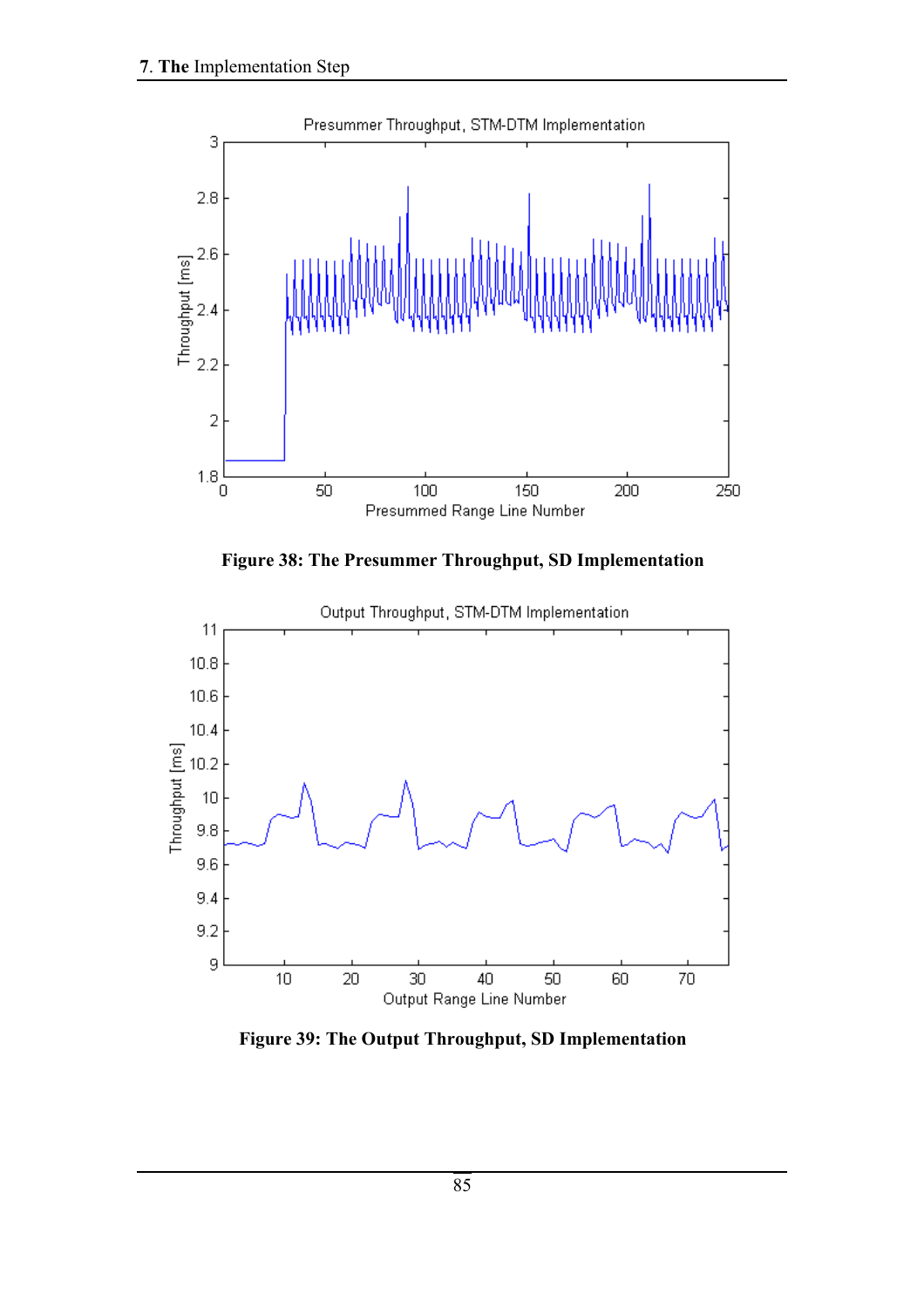### **7.5 Conclusions**

In this chapter, the implementation has been verified and the speed checked against the client requirements. The SD implementation offers a successful version of the Preprocessor targeted for the C80 (The C codes are in Appendix D). However, an indepth analyse of these timing results has been quite difficult because the ideal tools for time performance analysis, e.g. a profiler, were not available.

This concludes our work on the development of the Preprocessor. The following chapter will draw general conclusions on the advantages and limitations of using a top-down approach to designing.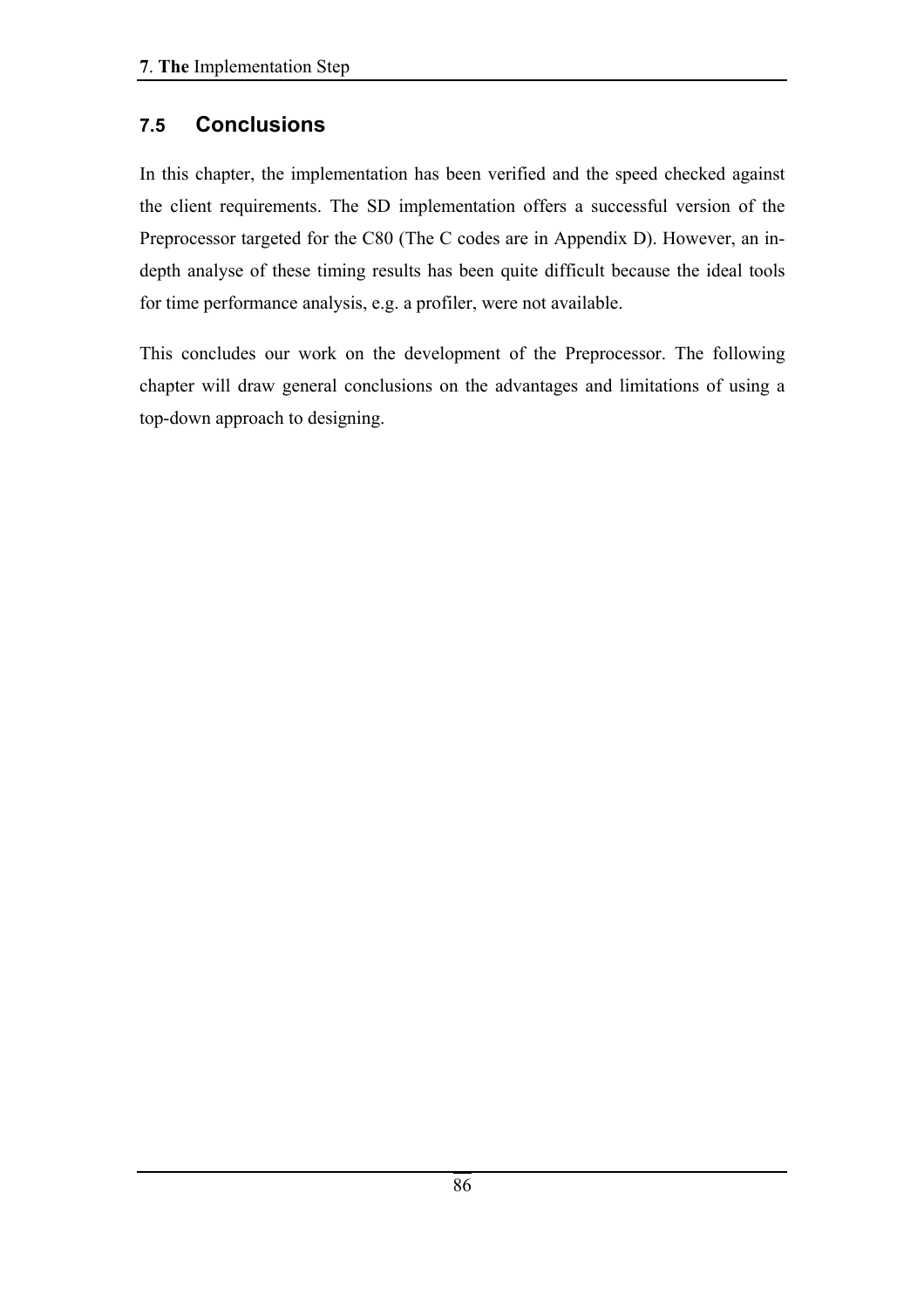## **8. Conclusions and Recommendations**

The following paragraphs summarise the remarks on the methodology and the methods used during the development of the Preprocessor. In addition, the FPGA implementation of the preprocessor attempted by Grant Carter [2] and the C80 implementation described above are briefly compared.

Calvez's methodology was described in Chapter 2 in a rather simplistic way (some may even say naïve). Indeed, a pure top-down approach for designing is unrealistic. The example of the inner loops illustrates the matter: they had been implemented at the early stages of the implementation definition step so that their resulting timing complexity measurement could ease the mapping of the functional DFD to the SDB. Equally, using hardware components or software libraries (i.e. using reusability methods) in order to reduce the implementation cost can cause some changes in the trade-offs made during the functional design phase. Thus, some FPGA's FIR Filter VHDL (**V**ery **H**igh Speed Integrated Circuit Hardware **D**escription **L**anguage) models can only have their number of taps equals to powers of two [2]. So, in practise, bottom-up principles are applied along the development process.

But using a 'globally' top-down approach for specifying and designing DSP systems has undoubtedly its advantages. One of them is that it increases the work at design level and forces the designer to think about the solution at first in a hardwareindependent way: in that case, the designer is likely to produce more reusable specifications and general solutions. Increasing the work at design level also means enforces the algorithm validation step: in our case study, using a rather short filter to obtain better results was rather a counter-intuitive concept. Hence, if the simulation results were not at our disposition, the designer would have been tempted to increase the filter length regarding the timing results, degrading by such the performance of the system.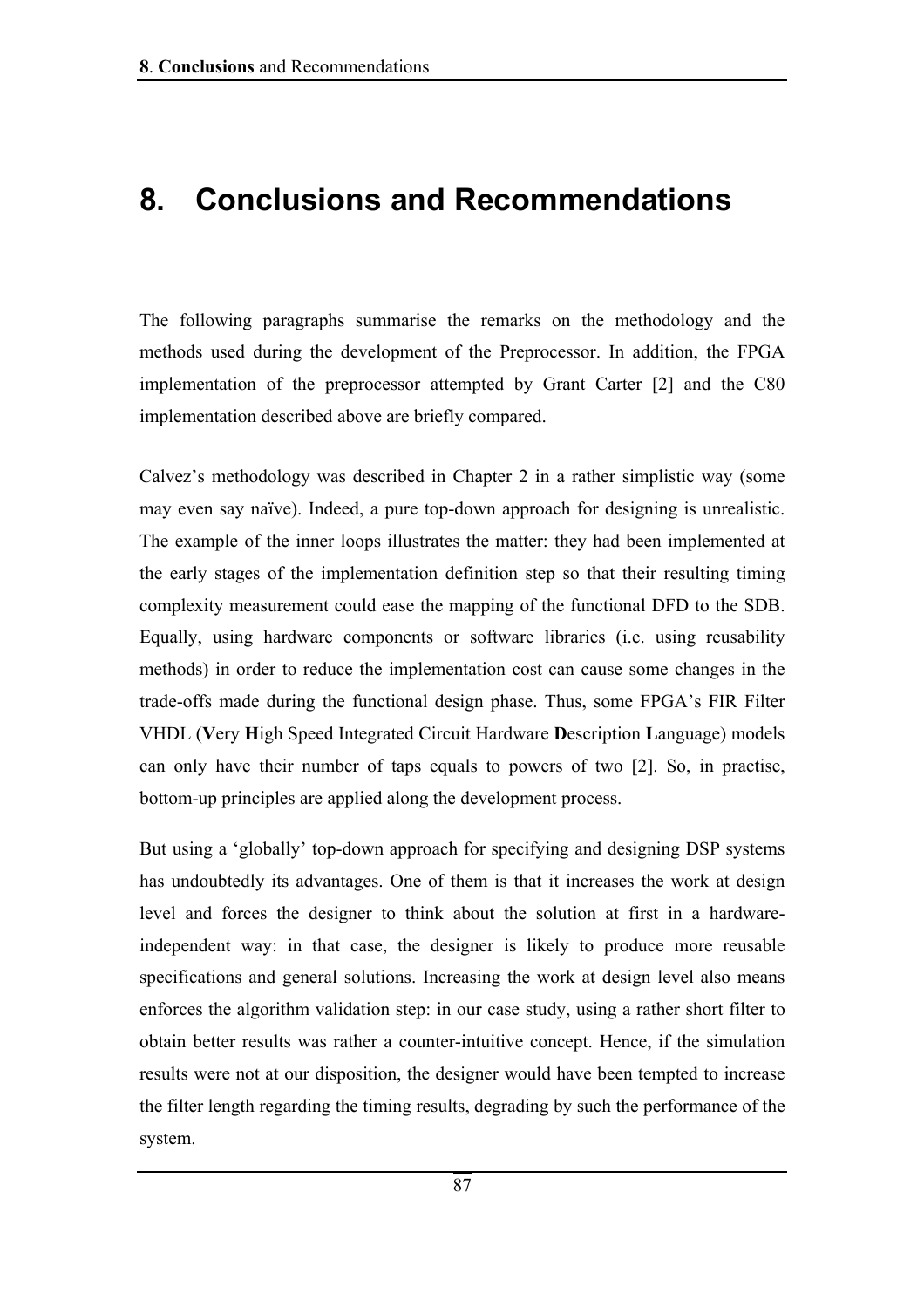Another advantage is that the methodology facilitates project organisation and management: development of complex digital signal processing systems can be assigned to different engineers. This is particularly interesting because different development steps require different skills. Indeed, coming back to the Preprocessor example, the specification step was conducted with some SAR background; the functional design step required digital signal processing skills; knowledge on DSPs, RTOS and parallelism were needed during the implementation definition step; C programming and debugging skills were necessary during the implementation step.

Means to reduce the development time cost, especially during implementation, have been described in Chapter 2. An assessment on their use and their efficiency follows:

• **Co-design methods** have not been used in the case study: indeed, the entire hardware support was a COTS product and was part of the technical specifications.

• **Reusability** has been proved to be useful when the decision was made to implement four versions of the application, see 7.1. Indeed, whereas the first version (The SD version) took 11 man-days to implement and verify (the learning curves and all the previous steps are excluded from the timing count), the second and the third (DD and SS) took only two man-days. The development time cost has been reduced mainly thanks to the multitasking executive that helped the modularization of the software program. The fourth version took less than an hour to implement, as the work consisted only of assembling already existing tasks. The use of existing software functions has also greatly speeded up the functional design simulation. But, generally speaking, the creation of software 'components' or libraries must be carefully managed: highly robust functions must be implemented, and, very important, changes must be strictly controlled and documented.

**Developing tools**: The tools used during the development process of the Preprocessor are the following: Mathcad (specification step), Matlab (functional design step), the multitasking executive (implementation definition step), the compilers, the debuggers, SDBshell, C and Hexadecimal editors (implementation step). No profiler was available: it would be interesting for future work to get hold of the TMS320C80 simulator and see if the included profiler would help optimising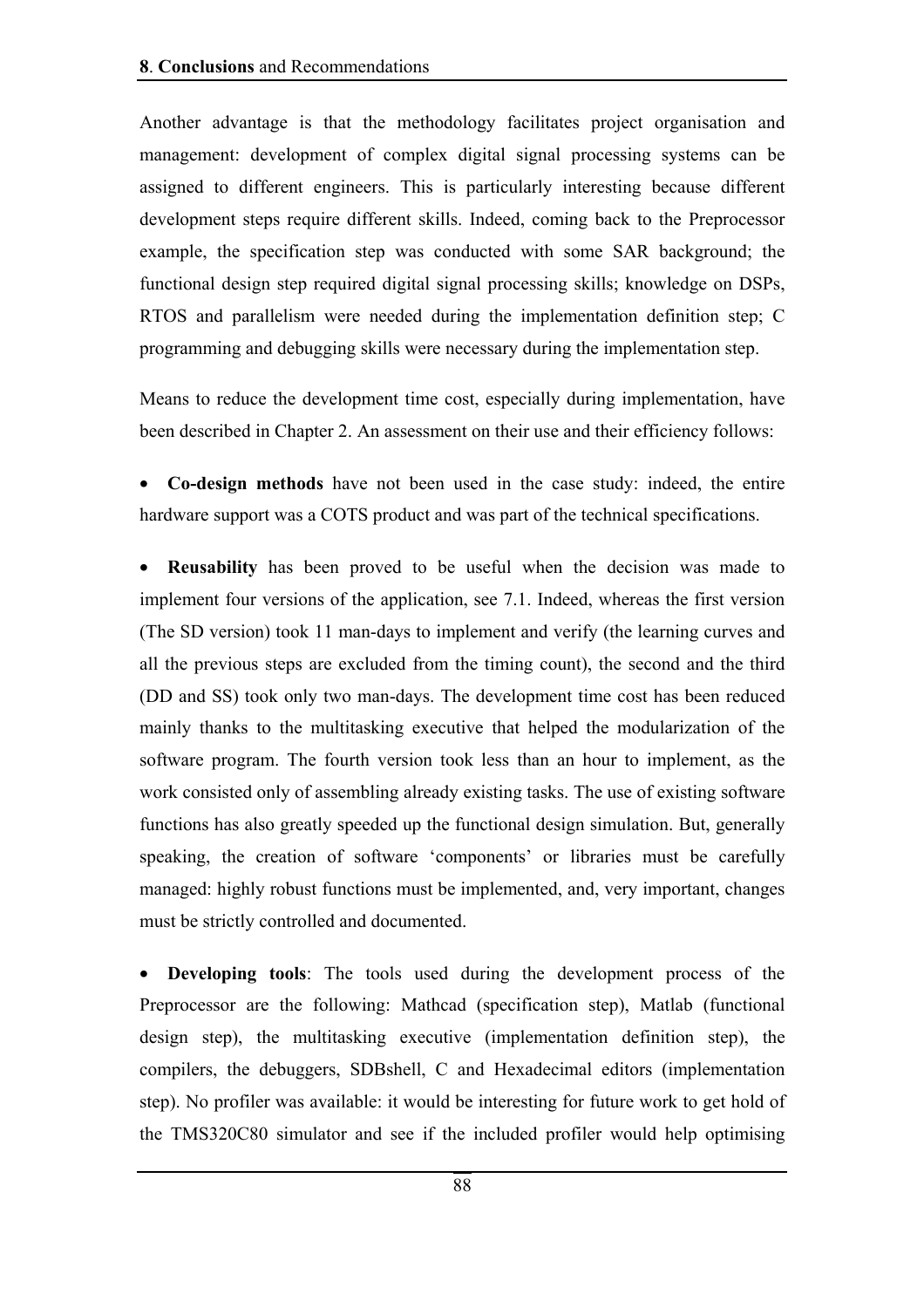systems speed performance.

Using C as the programming language definitely increased the programmer productivity. The multitasking executive also helped a great deal in the transition from functional to executive model. But both of them have a time cost that cannot be precisely evaluated. This constitutes the main drawback of using a general-purpose DSP with a high-level language and an operating system. This means that algorithm complexity must be evaluated at functional design level and that the DSP must be chosen with speed and memory capabilities largely superior to the algorithm complexity evaluation. In our case, the ratio between the assembly coded prefiltering inner loop and the actual program execution time is approximately one to three.

Some comparisons have been carried out with Grant Carter's implementation of the same Preprocessor on a FPGA [2]. The specification and functional design steps lead to similar results, but major differences exist in the hardware-dependent design. One of them is the use, for the FPGA implementation, of two overall loops, or state machines, in order to control the sequence of operations in the Prefilter and in the Presummer. These state machines do not appear in the DSP design: a DSP naturally delivers a sequential interpretation of the code, while, coupled with a RTOS, concurrency can be performed as well. Another big difference is that the DSP design works globally on data blocks (reducing by such TC bottlenecks and task communication overload) while the FPGA design works on data values (reducing by such the amount of registers to produce). Generally speaking, the implementation of a system in an FPGA implies working at a less abstract level than the mapping of a functional design onto a DSP. As a result, the FPGA is more dedicated to the application, leading to possible reduction of hardware cost.

Despite these differences, the design community expresses a strong will to homogenise the development process. The creation of ambitious, third-generation software package such as COSSAP (developed by Synopsis), or Ptolemy (developed by the University of California Berkeley, see [33]), illustrates this. These design tools offer not only the possibility to simulate the drawn system, but they also claim the possibility of automatically generating appropriate codes for the desired target(s). The investigation of such packages could be an interesting extension to this thesis.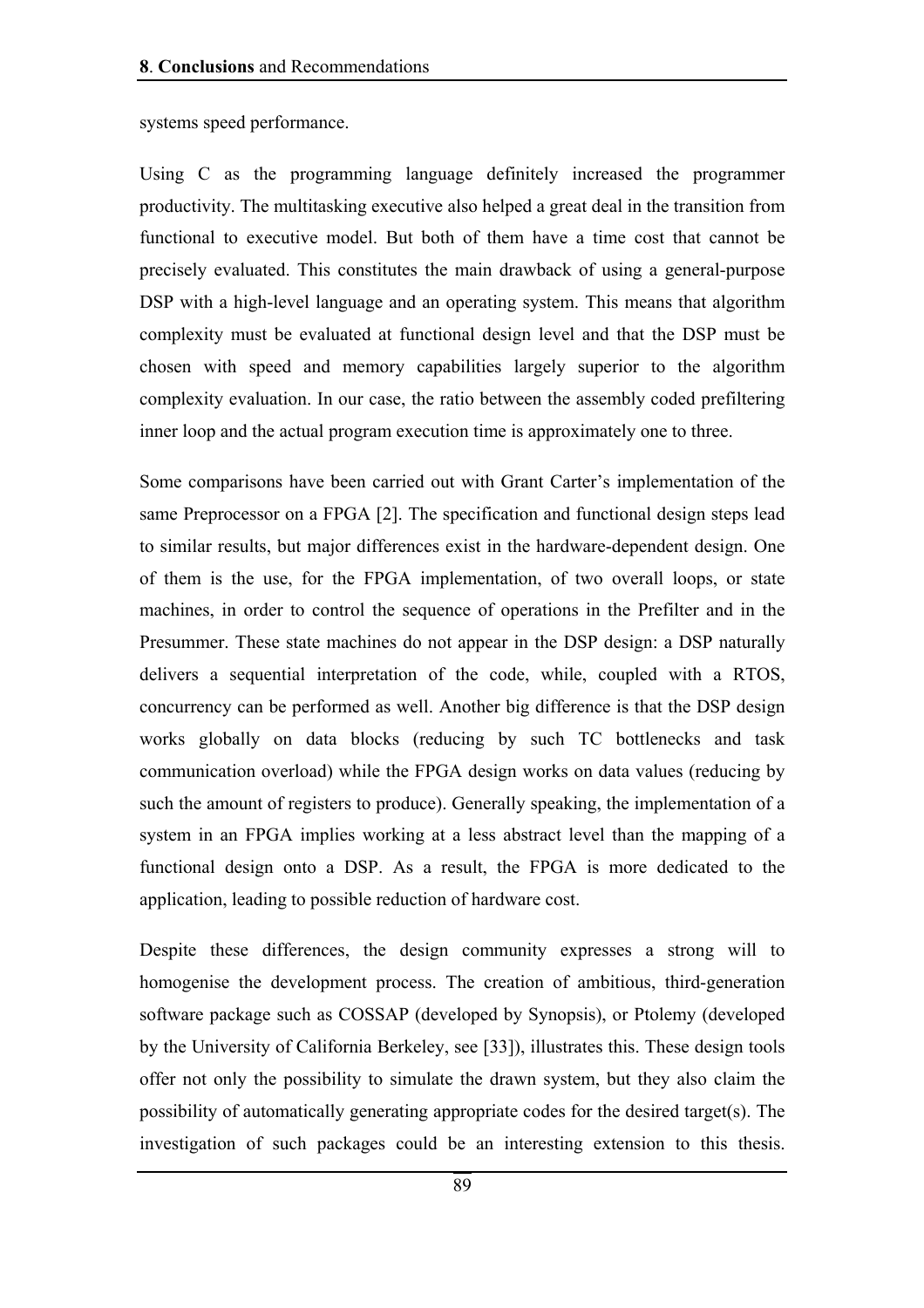## **Appendix A. SAR Parameter Calculations**

This appendix contains the preliminary MathCAD calculations derived from the basic SA-SAR characteristics. These results are mostly utilised during the algorithm simulation in the functional design step. This MathCAD file can also be found on the enclosed CD-ROM, under the specification directory.

#### **Constant values**

c  $= 3.10^8 \cdot \text{m} \cdot \text{sec}^{-1}$ 

#### **==================================================================== SA-SAR characteristics**

f 141 MHz . **(VHF-System) Client(C): Frequency band**  $\lambda := \frac{c}{\lambda}$  = 2.128 $m$  **Result(R): Wavelength** f  $λ = 2.128$  m  $v := 246$ ·m·sec<sup>-1</sup> **C: The radar is mounted on a boeing** h boeing  $\frac{1}{2}$  h boeing  $\frac{1}{2}$  h boeing  $\frac{1}{2}$  $\theta_{.97}$  = 45 deg ... **C: Azimuth Beamwidth C: Elevation Beamwidth C: Look Angle C: Pulse Repetition Frequency (PRF) C: Pulse length**  $\theta_{\text{el}}$  = 30 deg  $\theta$  look = 30 deg  $PRF = 625 \cdot Hz$  $\tau := 88.10^{-9}$  sec.  $B_{d}$  $4 \cdot v \cdot \sin \left( \frac{\theta}{2} a z \right)$ 2 .  $\frac{1}{\lambda}$  B<sub>d</sub> = 176.983°Hz **!! R:Doppler Bandwidth**  $\delta$  slant range  $=$   $\frac{c \cdot \tau}{2}$  $\delta$  slant range = 13.2 m **!! R: Range Resolution ====================================================================**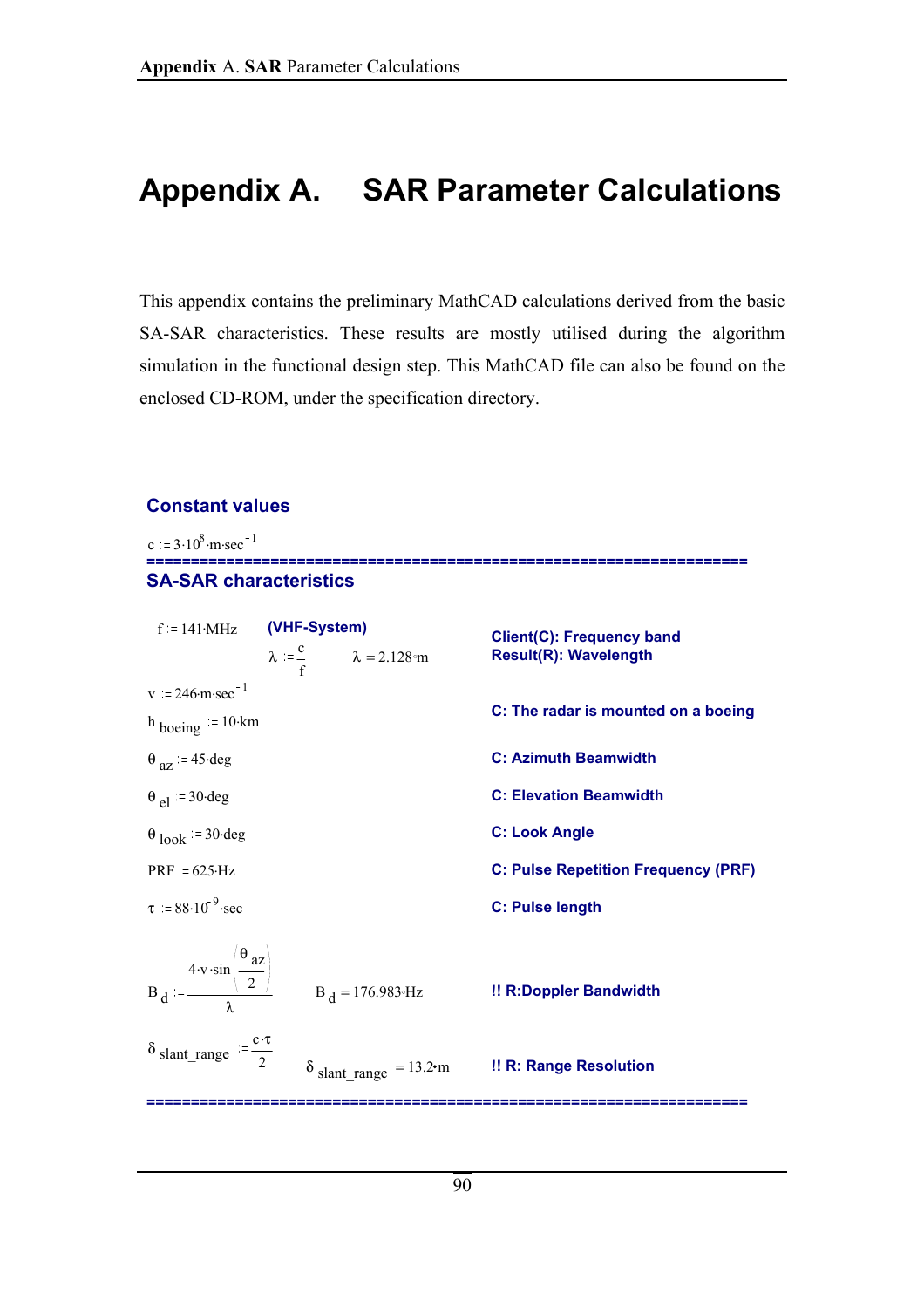#### **GEOMETRY**





**Figure: SAR Geometry**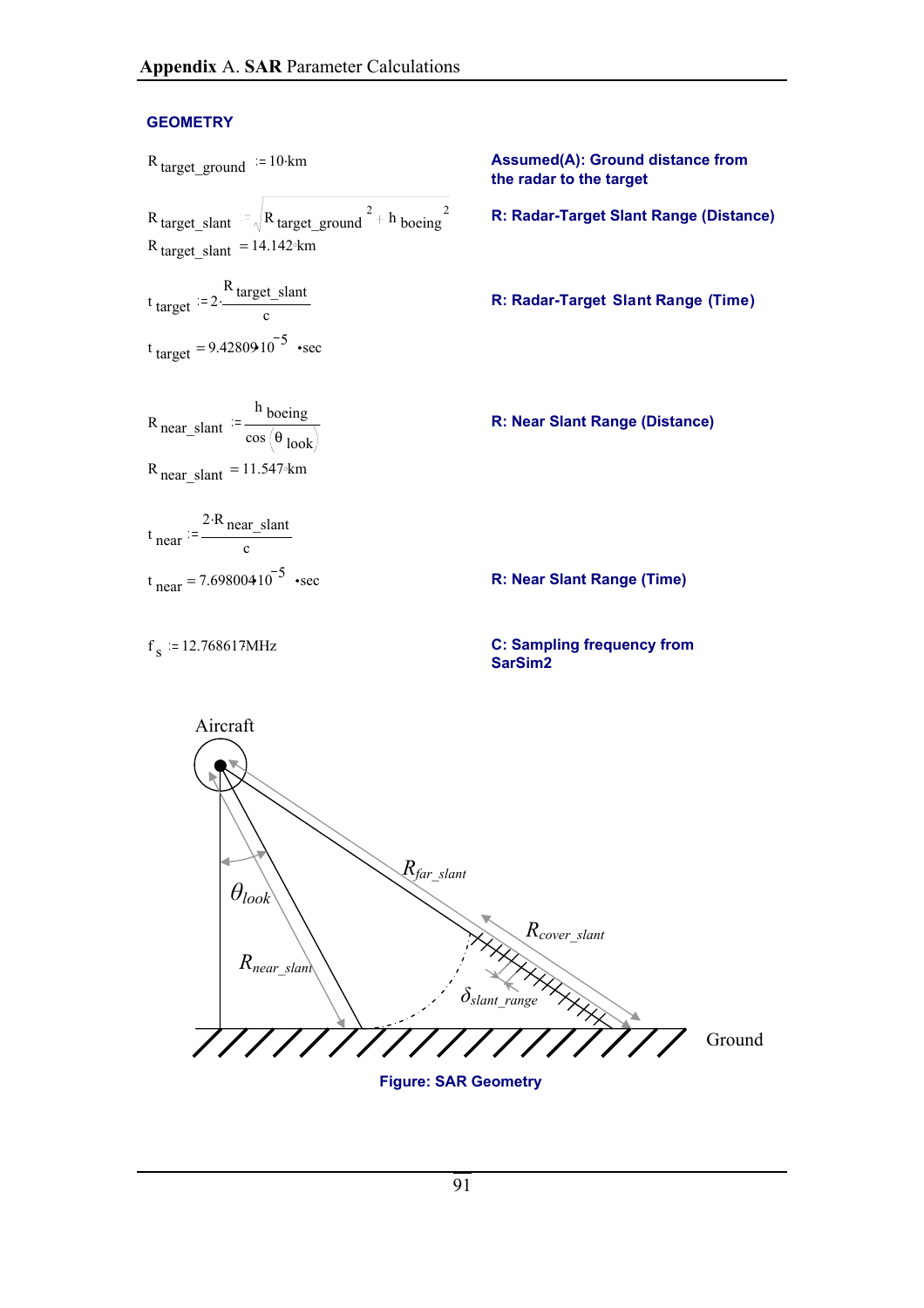$$
N_{range} := 2048
$$
\nC: Number of range bins  
\nR<sub>cover\_s</sub>slant := N<sub>range</sub> ∂ slant\_range R: ground coverage, in range  
\nR<sub>cover\_s</sub>slant = 27.034\*km  
\nR<sub>far\_s</sub>slant := R<sub>cover\_s</sub>slant + R<sub>near\_s</sub>slant  
\n
$$
T_i := \frac{2 \cdot R_{target_s} \cdot \text{slant} \cdot \text{tan} \left(\frac{\theta_{az}}{2}\right)}{v}
$$
\nT<sub>i</sub> = 47.625 sec  
\nR: Illumination time  
\n
$$
T_i := N_i = PRF \cdot T_i
$$
\nCONCLUSION.  
\nThe SARSIM2 simulation "boundary" are :  
\nin azimuth - $\frac{T_i}{2}$  and  $\frac{T_i}{2}$   
\nin range R<sub>near\_s</sub>slant and R<sub>far\_s</sub>slant  
\nRemark. For the Linux simulation purposes the data matrix has been cut out:  
\nThe first sample is the range bin nb 200

$$
t_{\text{near}} + \frac{200}{f_s} = 9.26434410^{-5}
$$
 **•**sec

**===================================================================**

#### **PRESUMMER / PREFILTER OPERATIONS**

K 
$$
_{\text{win}} := 0.89
$$
  
\n $\delta_{\text{az}} := K_{\text{win}} \cdot \frac{v}{B_d}$   
\n $\delta_{\text{az}} = 1.237 \text{ m}$  **!! R: Azimuth Resolution**  
\nNb  $\text{Sum} := 3$   
\n $\frac{\text{PRF}}{\text{Nb Sum}} = 208.333 \text{ Hz}$   
\nNb  $\text{film}$   
\n $\text{SRF}_{\text{new}} := \frac{\text{PRF}}{\text{Nb sum}} \cdot \text{SRF}_{\text{filter}} + 4$   
\n $\text{PRF}_{\text{new}} = 52.083 \text{ Hz}$   
\nR: New PRF after  
\nPresumming and Prefiltering

**Calculation of the new azimuth bandwidth / resolution, after filtering and sub-sampling. Let the new azimuth resolution linked to the range resolution**

$$
\delta_{az} := \frac{\delta_{\text{slant\_range}}}{2}
$$
 The factor 2 characteristics  
the loss of resolution due to 2 independent looks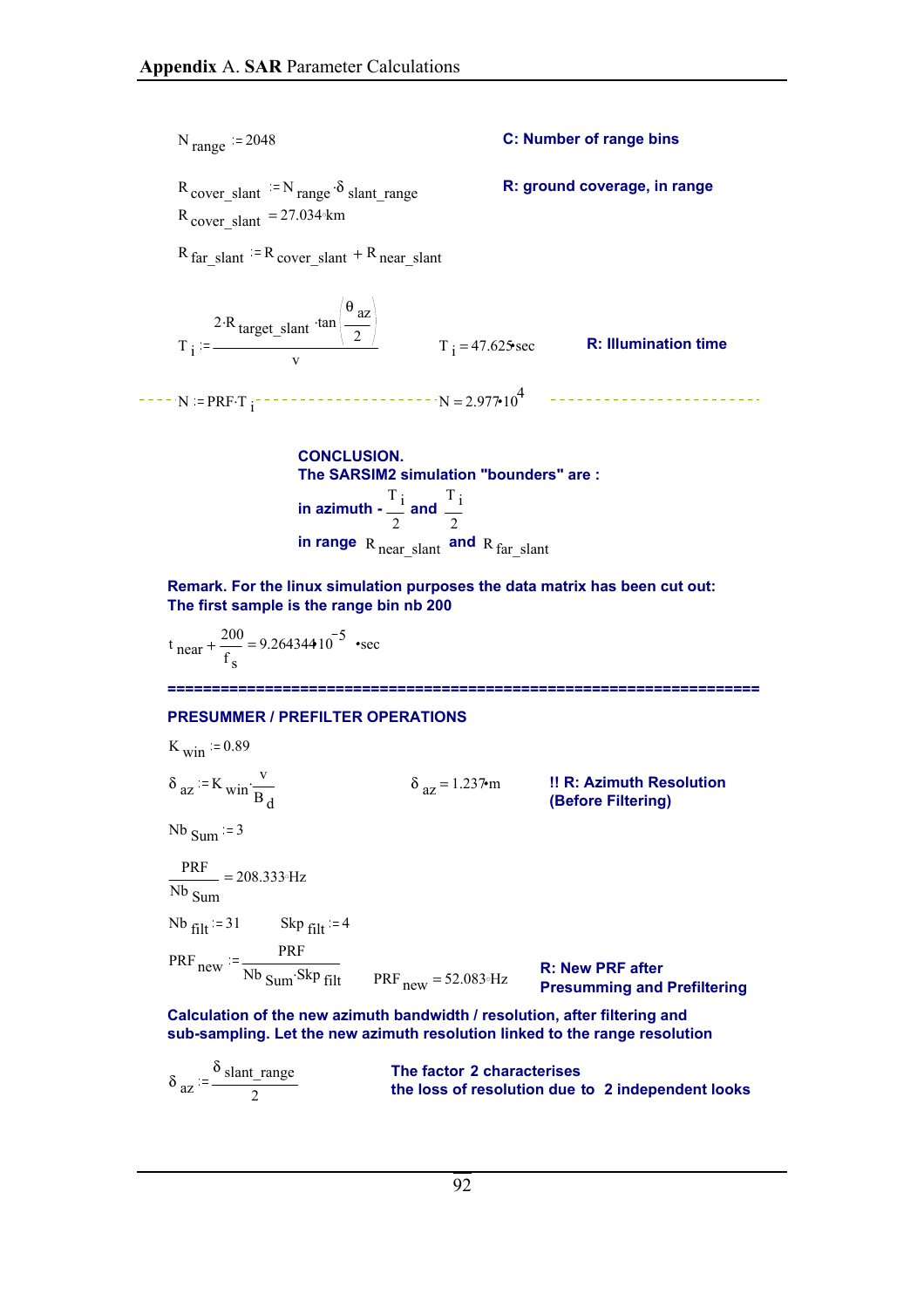nB d := K 
$$
\sin \frac{v}{\delta_{az}}
$$
  
\n11 R: Minimum Acceptable  
\n $11 \text{ R: Minimum Acceptable}$   
\n $11 \text{ R: Minimum Acceptable}$   
\n $11 \text{ R: Minimum Acceptable}$   
\n $11 \text{ R: Minimum Acceptable}$   
\n $11 \text{ R: Minimum Acceptable}$   
\n $11 \text{ R: Minimum Acceptable}$   
\n $11 \text{ R: Number of the Points with lie on the same first range line}$   
\n $11 \text{ R: Number of the Points with lie on the same first range line}$   
\n $11 \text{ R: Number of target, and the sum of the same first range line}$   
\n $11 \text{ R: Number of target, and the sum of the same first range line}$   
\n $11 \text{ R: Number of } 3 \text{ and the sum of the same right, and the sum of the same right, and the sum of the same right, and the sum of the same right, and the sum of the same right, and the sum of the same right, and the sum of the same right, and the sum of the same right, and the sum of the same right, and the sum of the same right, and the sum of the same right, and the sum of the same right, and the sum of the same right, and the sum of the same right, and the sum of the same right, and the sum of the same right, and the sum of the same right, and the sum of the same right, and the sum of the same right, and the sum of the same right, and the sum of the same right, and the sum of the same right, and the sum of the same right, and the sum of the same right, and the sum of the same right, and the sum of the same right, and the sum of the same right, and the sum of the same right, and the sum of the same right, and the sum of the same right, and the sum of the same right, and the sum of the same right, and the sum of the same right, and the sum of the same right, and the sum of the same right, and the sum of the same right, and the sum of the same right, and the sum of the same right, and the sum of the same right, and the sum of the same right, and the sum of the same right, and the sum of the same right, and the sum of the same right, and the sum of the same right, and the sum of the same right, and the sum of the same right, and the sum of the same right, and the sum of the same right, and the sum of the same right, and the sum of the same right, and the sum of the same right, and the sum of the same right, and the sum of the same right, and the sum of the same right, and the sum of the same right, and the sum of the same right, and the sum of the same right, and the sum of the same right, and the sum of the same right, and the sum of the same right, and the sum of the$ 

**bigger than 258 because we will never have more than 258 points in the same range line, i.e. 258 points to convolve with the filter.**

#### **====================================================================**

#### **With a 52 Hz Bandwidth, what would be the new Ilumination time and the number of samples in azimuth ?**

**We have :**

nB 
$$
d := 52
$$
 Hz  
\nn $\theta_{az} := 2 \cdot \operatorname{asin} \left( \frac{nB}{4 \cdot v} \frac{d \cdot \lambda}{4 \cdot v} \right)$   $n\theta_{az} = 12.912 \cdot \operatorname{deg}$   
\n $nT_i := \frac{2 \cdot R \text{ target\_slant} \cdot \tan \left( \frac{n\theta_{az}}{2} \right)}{v}$   $nT_i = 13.01 \cdot \sec$  R: Illumination time

 $N := nPRF \cdot nT_i$   $N = 676.529$ 

**====================================================================**

**END**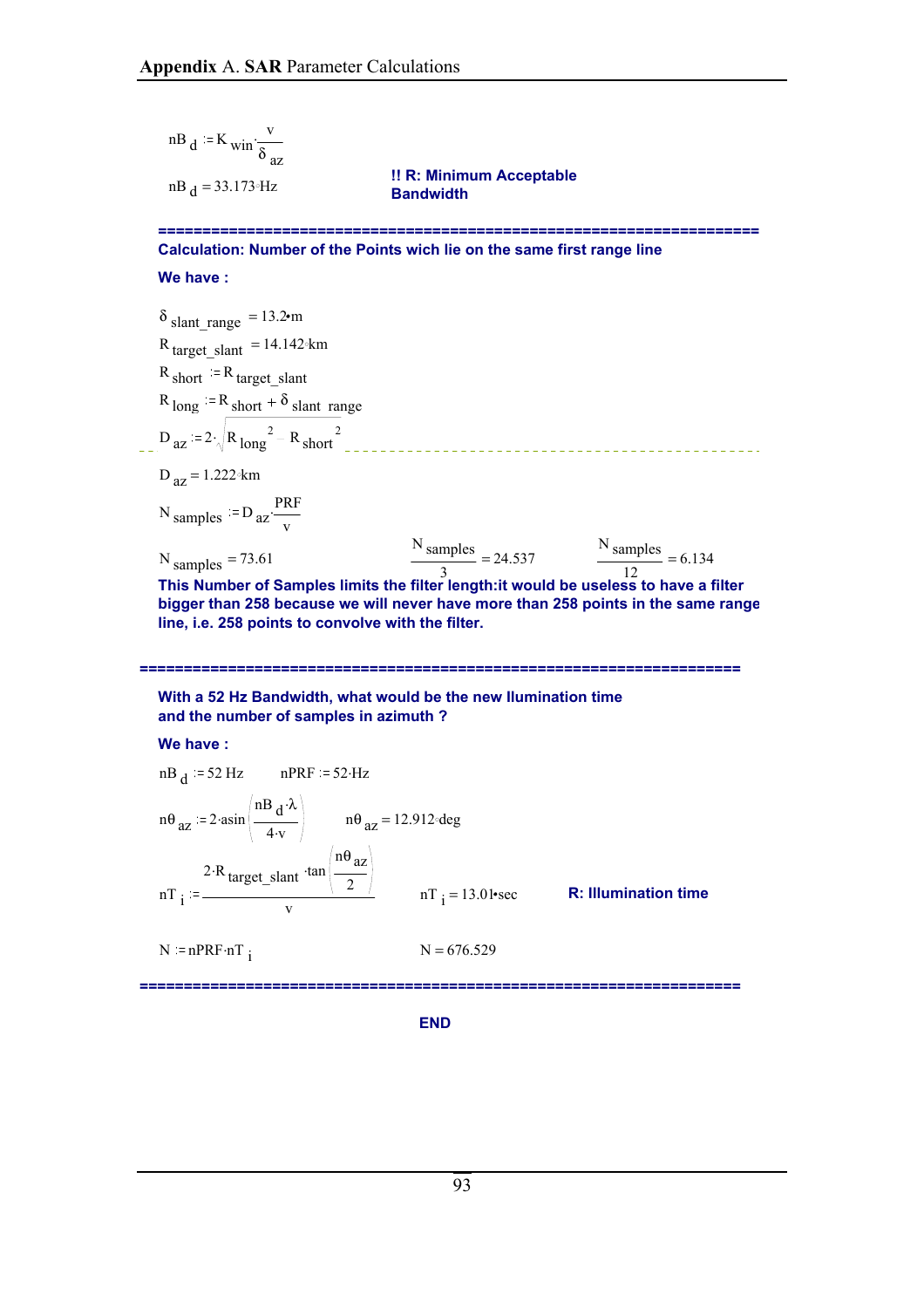# **Appendix B. The FIR Filters**

This appendix describes the characteristics of the different FIR filter utilised in the functional design step chapter. The filters are:

• COMBO: the simplest filter, consisting of three unit coefficients.

• HAM15: this filter has been designed using a Hamming window. The program used, called 'fir1', is part of the signal processing toolbox under Matlab. The frequency cut-off is set at 22 Hz for a 208.33 sampling frequency. The required number of coefficients is 15.

• HAM31: this filter has been designed with fir1, a Hamming window, a 22 Hz frequency cut-off (208.33 sampling frequency), and a required number of taps equal to 31.

• RECT31: This filter has been designed with fir1, a rectangular window, a 22 Hz frequency cut-off (208.33 sampling frequency) and a required number of taps equal to 31.

• RICE31: This filter has been designed with cl2lp. Cl2lp is a Matlab program developed by Rice University (the program can be found at http://www-dsp.rice.edu): it uses constraint least square optimum techniques (see [28]). The cut-off frequency is 22 Hz; the required stop band and passband ripples are at 1 per cent (or -40 dB); the number of coefficients is 31.

RICE63: This filter uses the same program and parameters than above, except that the number of coefficients is 63.

RICE81: This filter has been designed for comparing single-stage and dual-stage models at functional design level. The sampling frequency is 625 Hz, and the number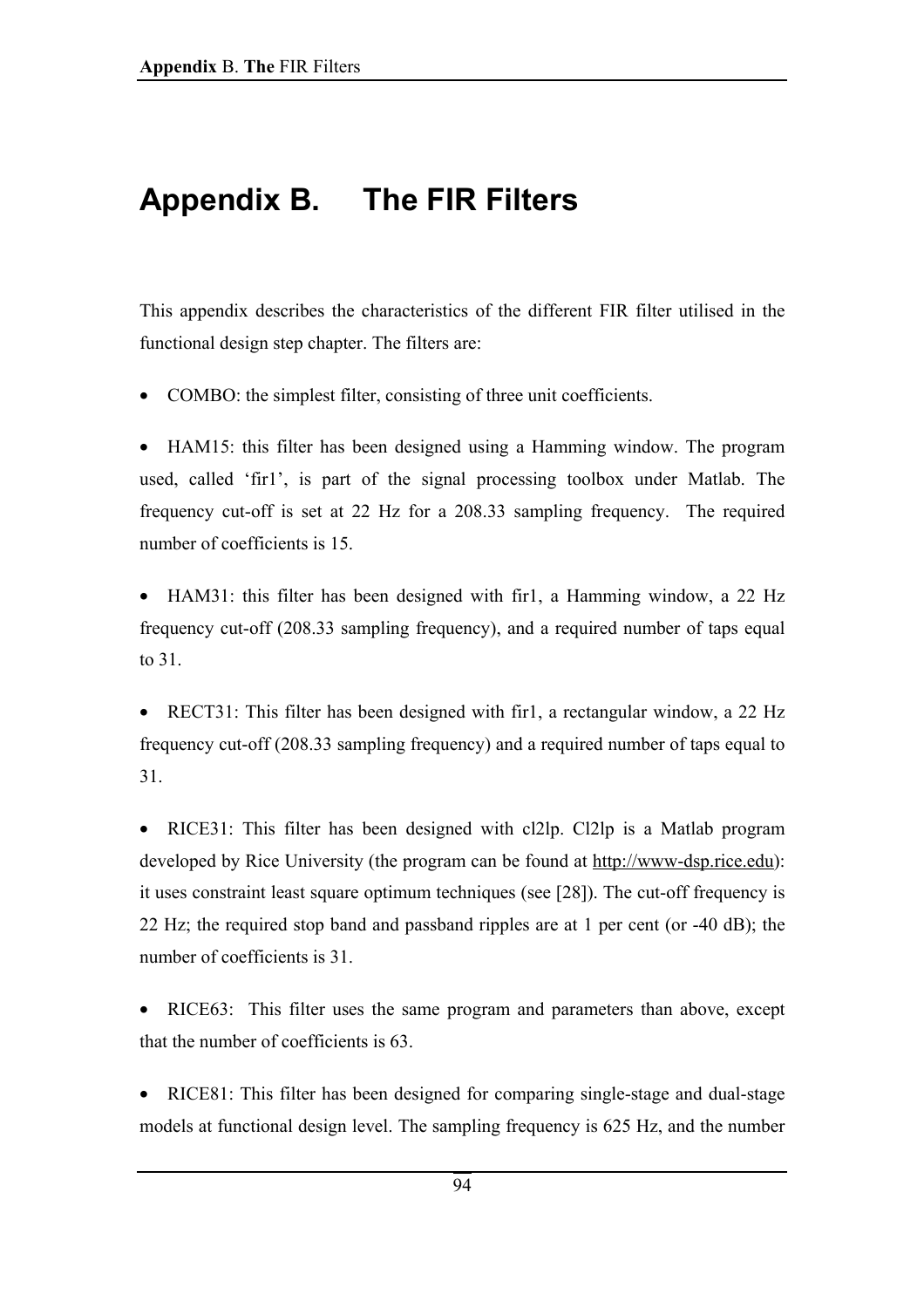of coefficients 81. The other parameters are equivalent to the ones used for creating RICE31.

The time and frequency responses of each filter are plotted in the next pages. The filter coefficients can be found on the enclosed CD-ROM, under the simulation/filters directory.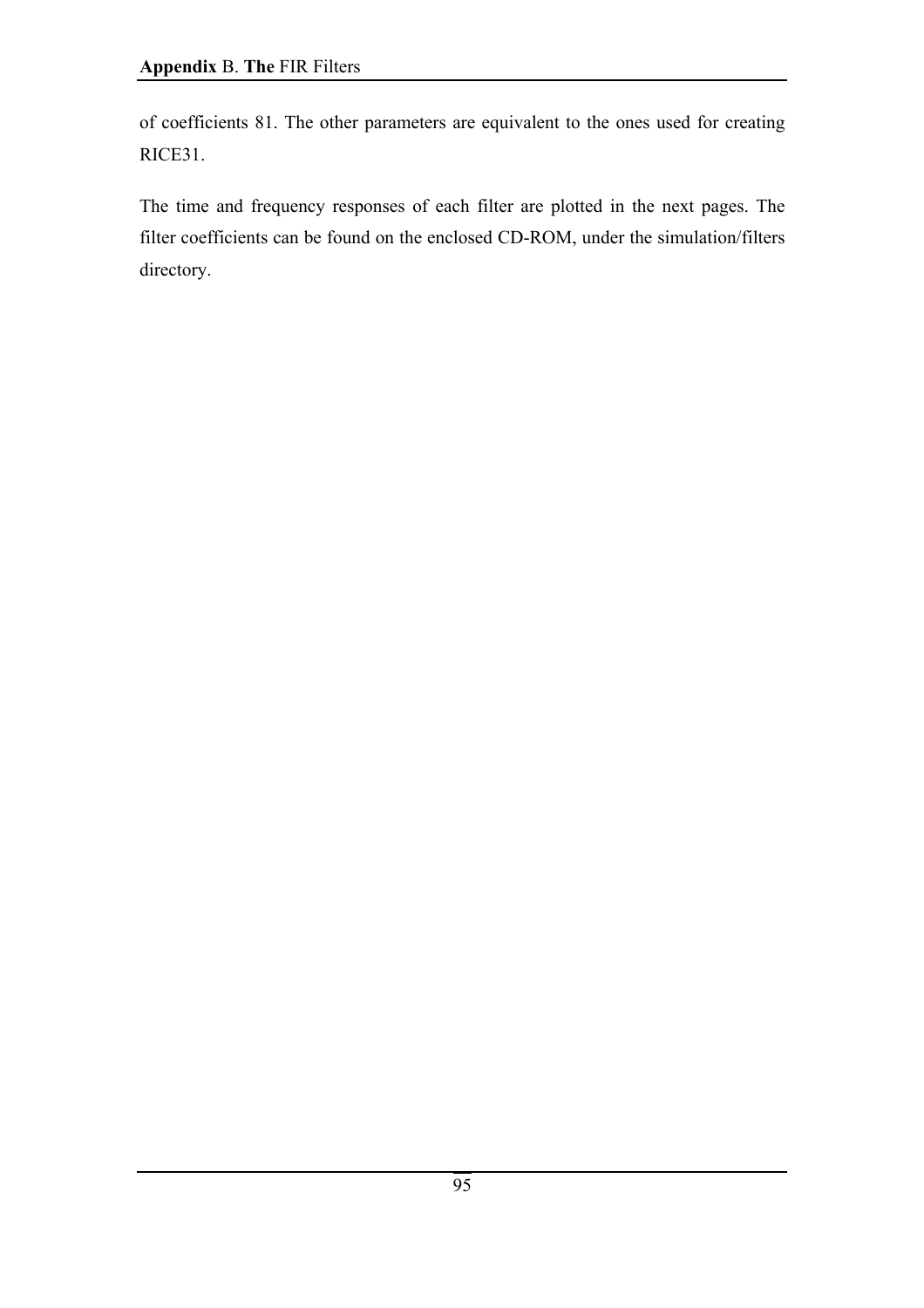





**Figure 41: 'COMBO' Filter Frequency Response** 

96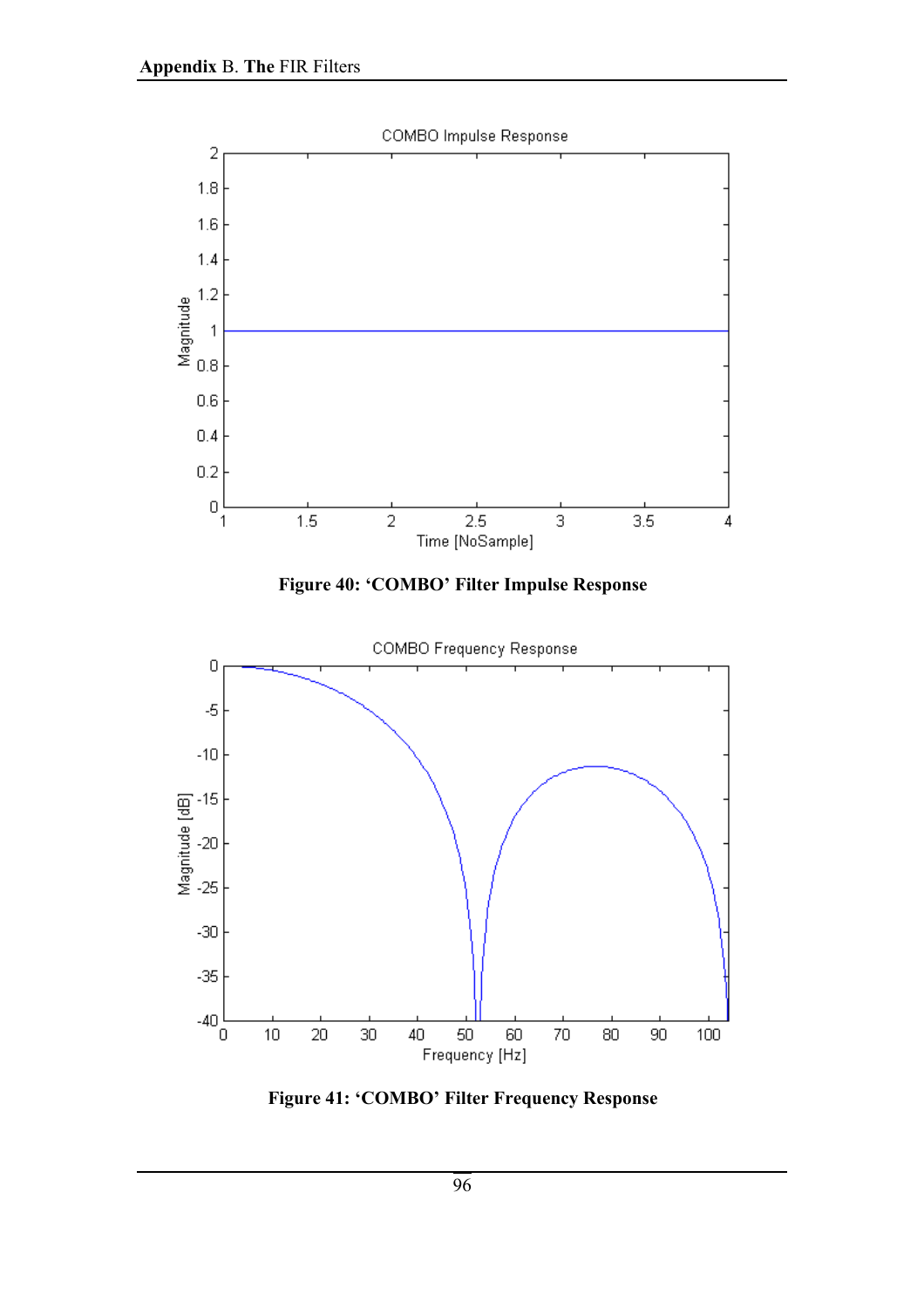

**Figure 42: 'HAM15' Filter Impulse Response** 



**Figure 43: 'HAM15' Filter Frequency Response**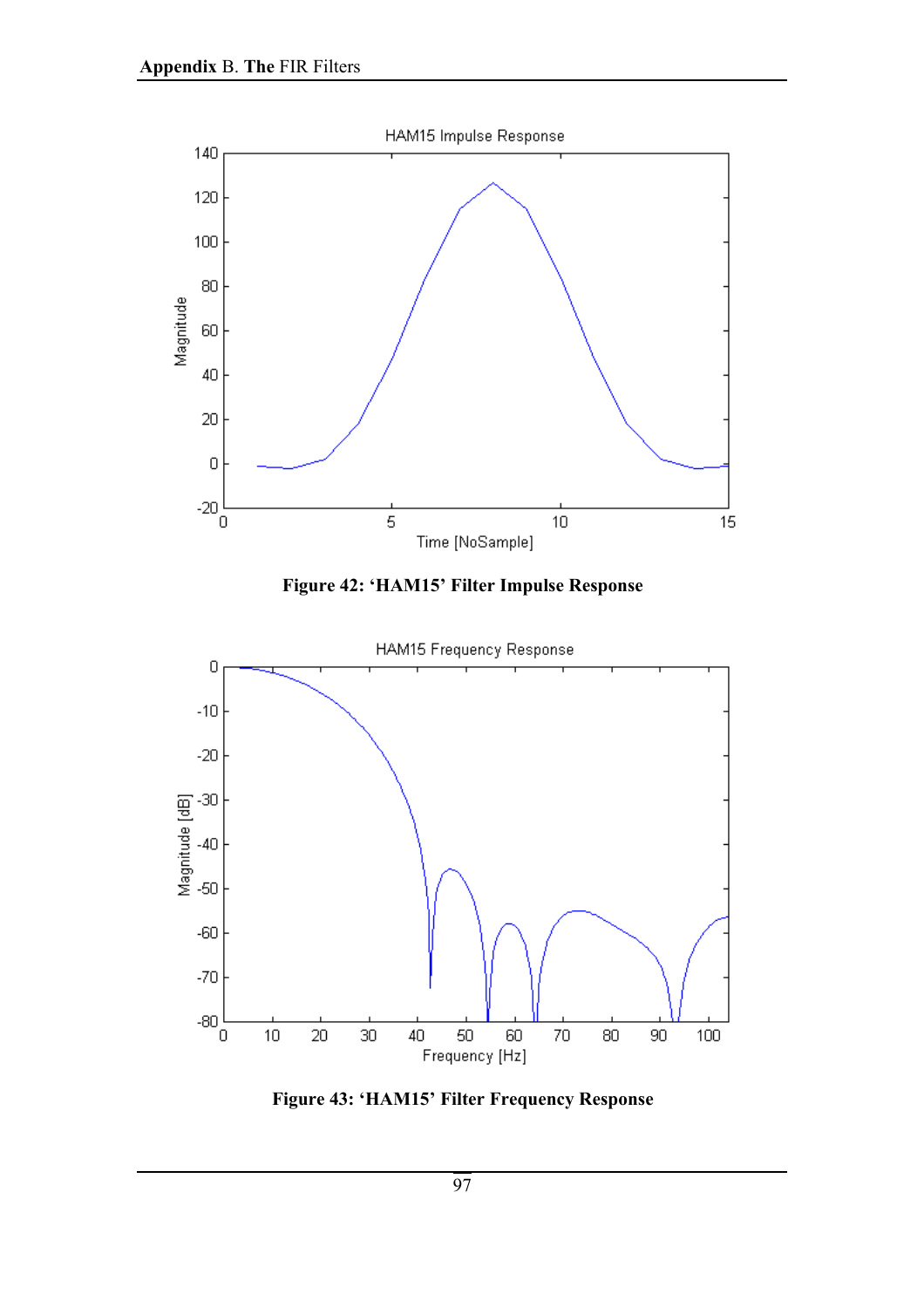





**Figure 45: 'HAM31' Filter Frequency Response**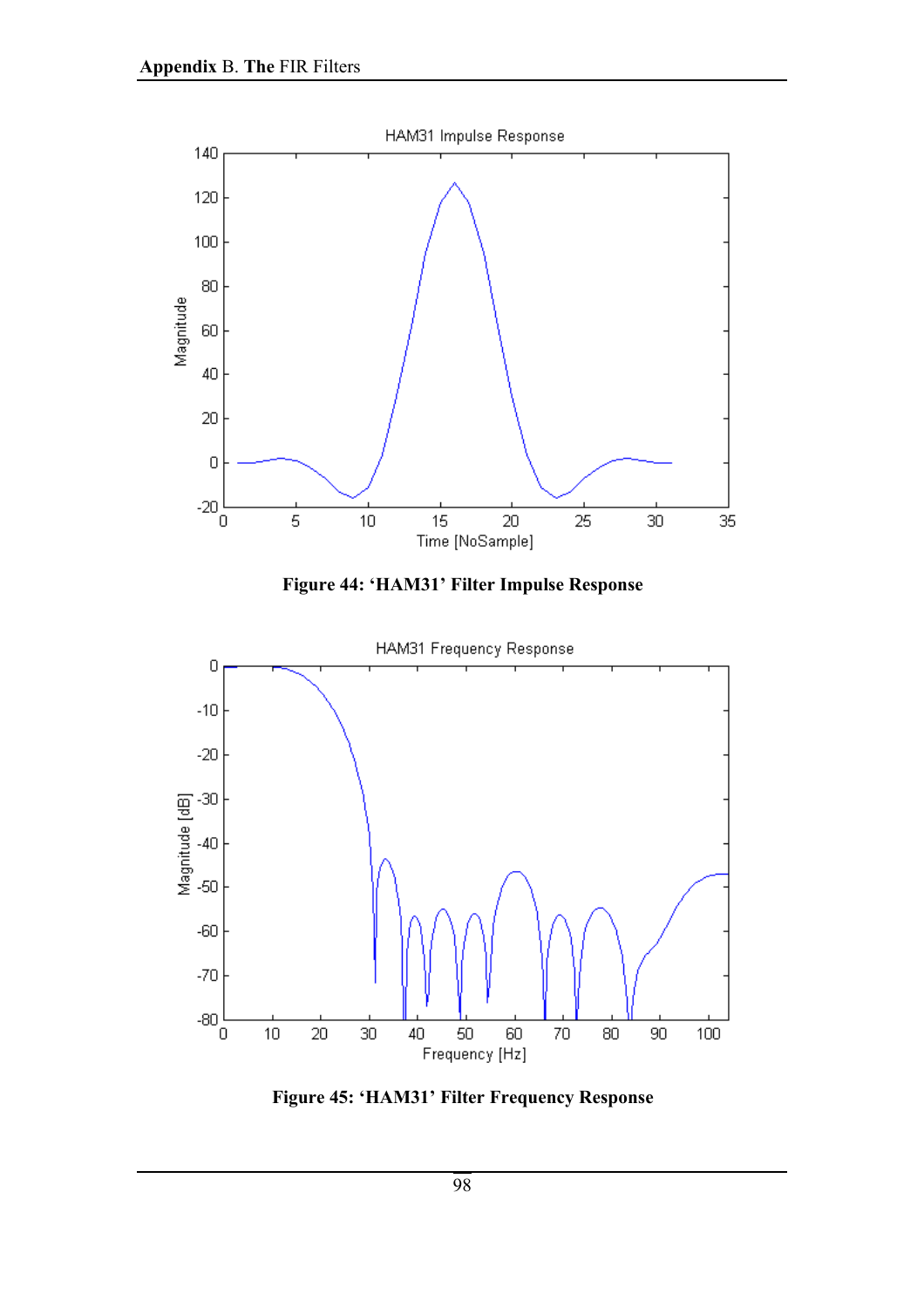





**Figure 47: 'RECT31' Filter Frequency Response**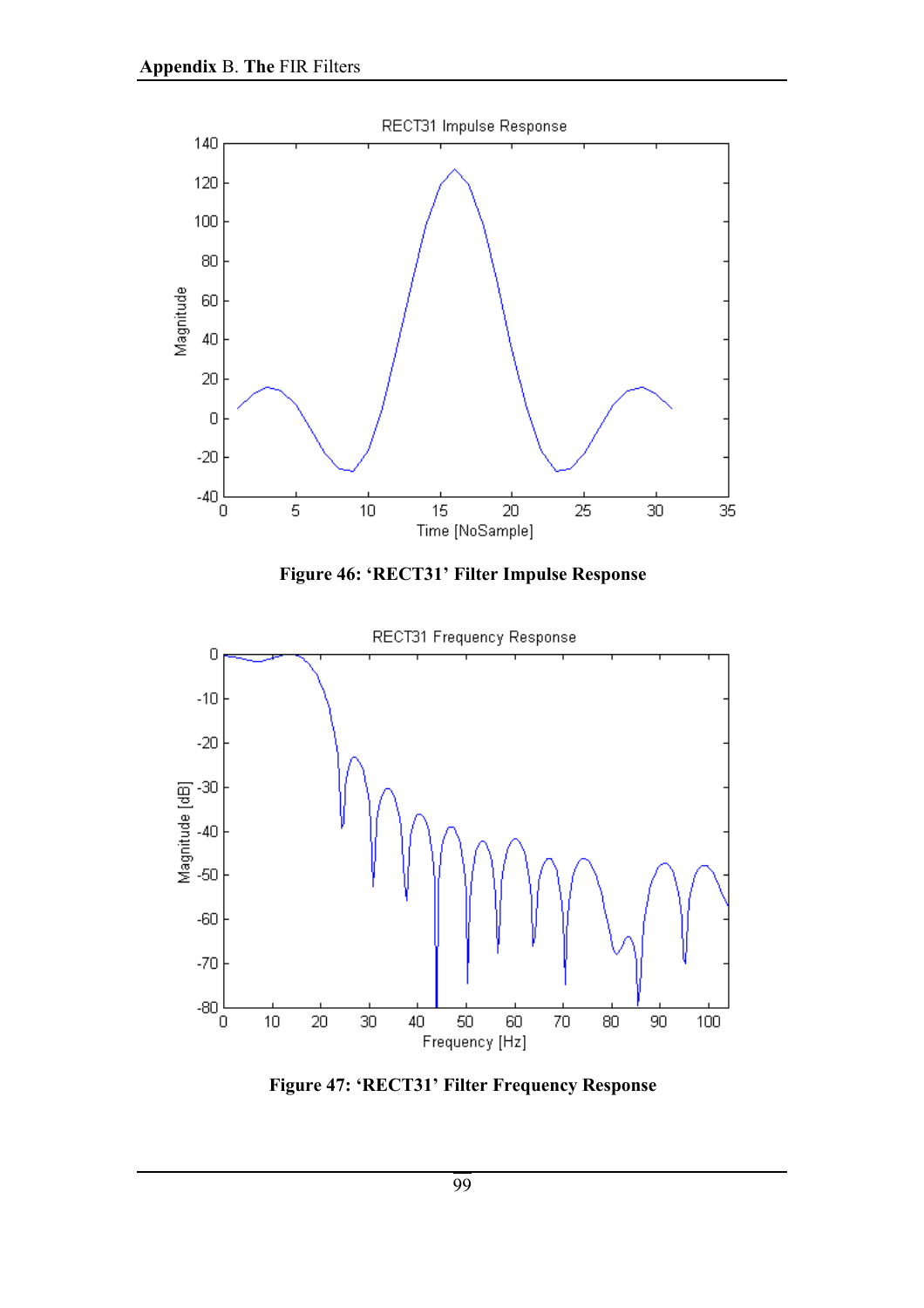

**Figure 48: 'RICE31' Filter Impulse Response** 



**Figure 49: 'RICE31' Filter Frequency Response**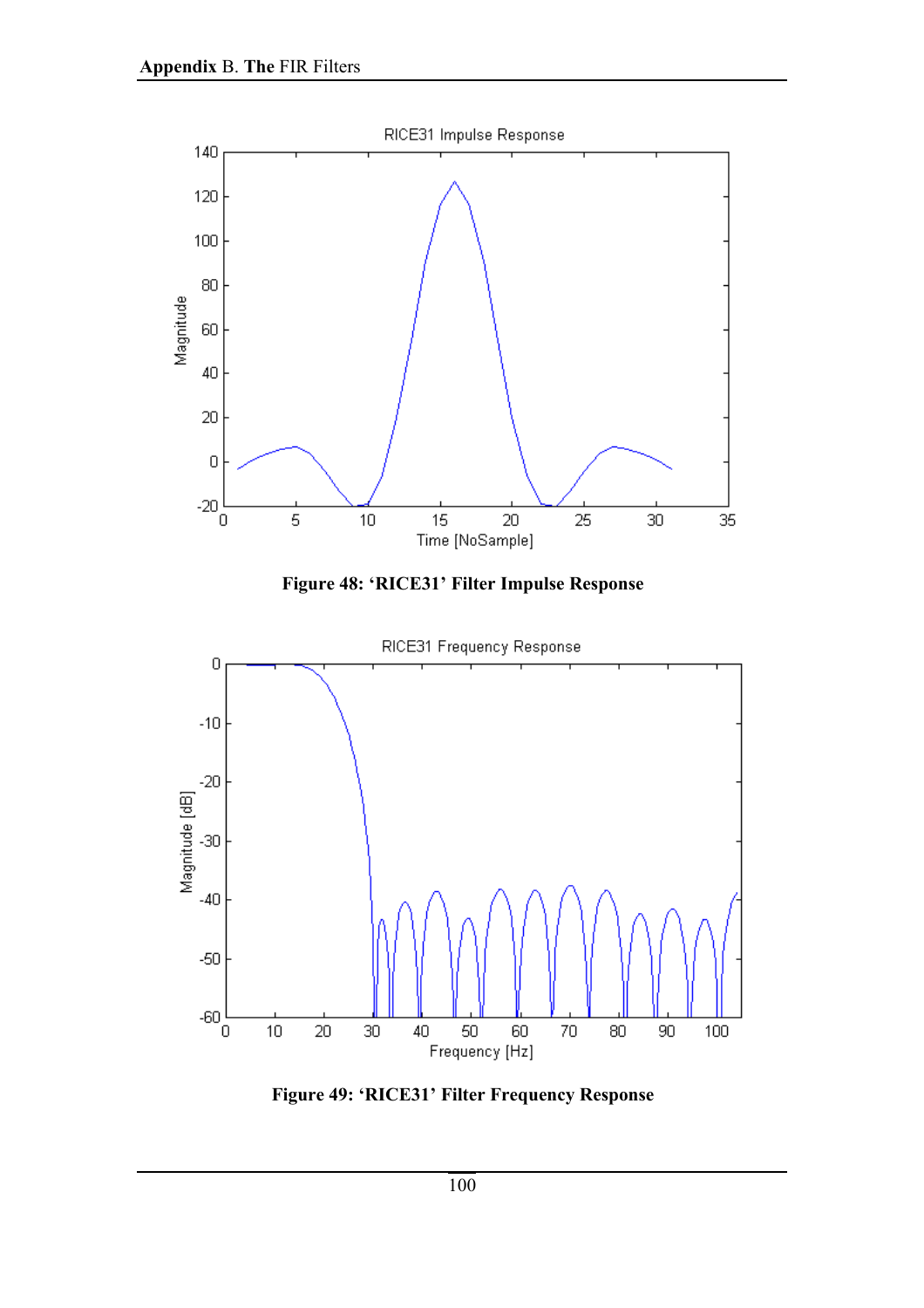

**Figure 50: 'RICE63' Filter Impulse Response** 



**Figure 51: 'RICE63' Filter Frequency Response**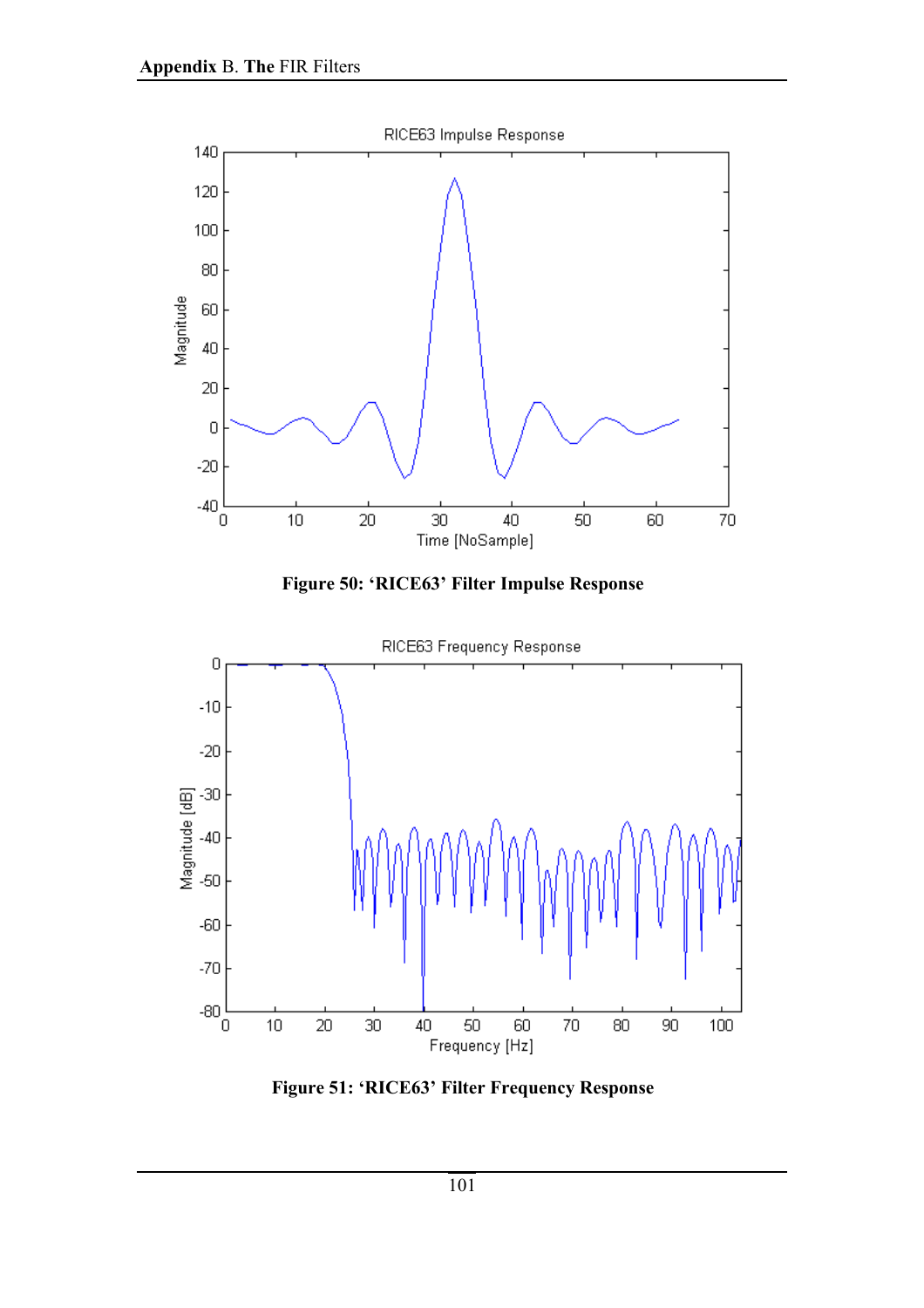





**Figure 53: 'RICE81' Filter Frequency Response**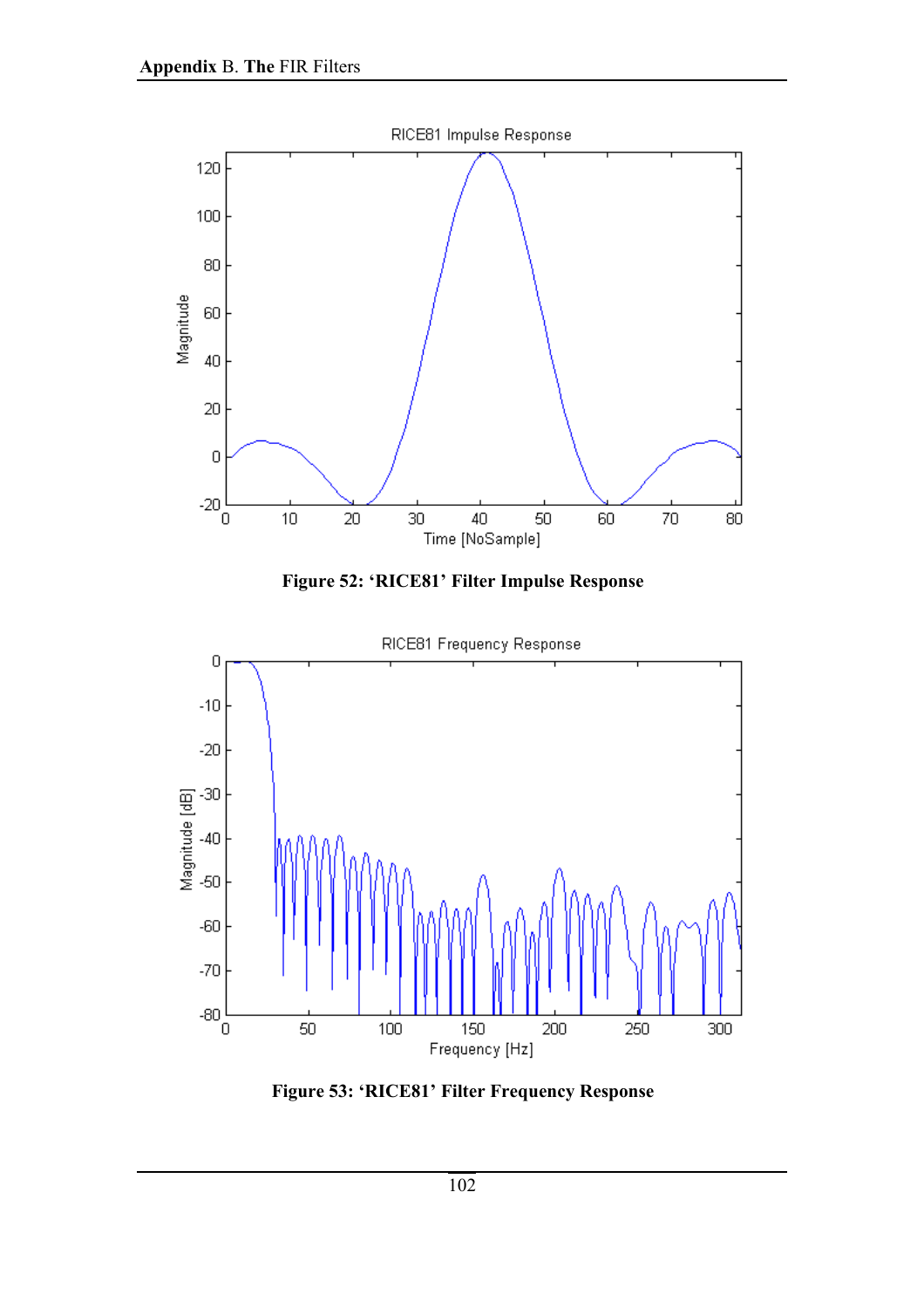# **Appendix C. The Simulation**

The different data files and scripts created during the simulation of the functional design (see 5.4.1) are on the enclosed CD-ROM, under the *simulation* directory (Note that the programs written by Horrell [30] and Lengenfelder [29] and used during the simulation are not on the CD-ROM). This directory is structured as follows:



#### **C.1 The** *raw&presum* **directory**

This directory contains the input, the presummed and the azimuth compressed data files (see 5.4.1). The associate script files are also here.

- *sarsim raw.scr*: SARSIM2 script for the creation of the input data matrix.
- *raw.bin*: Input data matrix. Size: 116 Mbytes (2048 columns, 29765 lines and unsigned char complex values).
- *corner.bin*: Corner turned input data. Size: 116 Mbytes (29765 columns, 2048 lines and unsigned char complex values).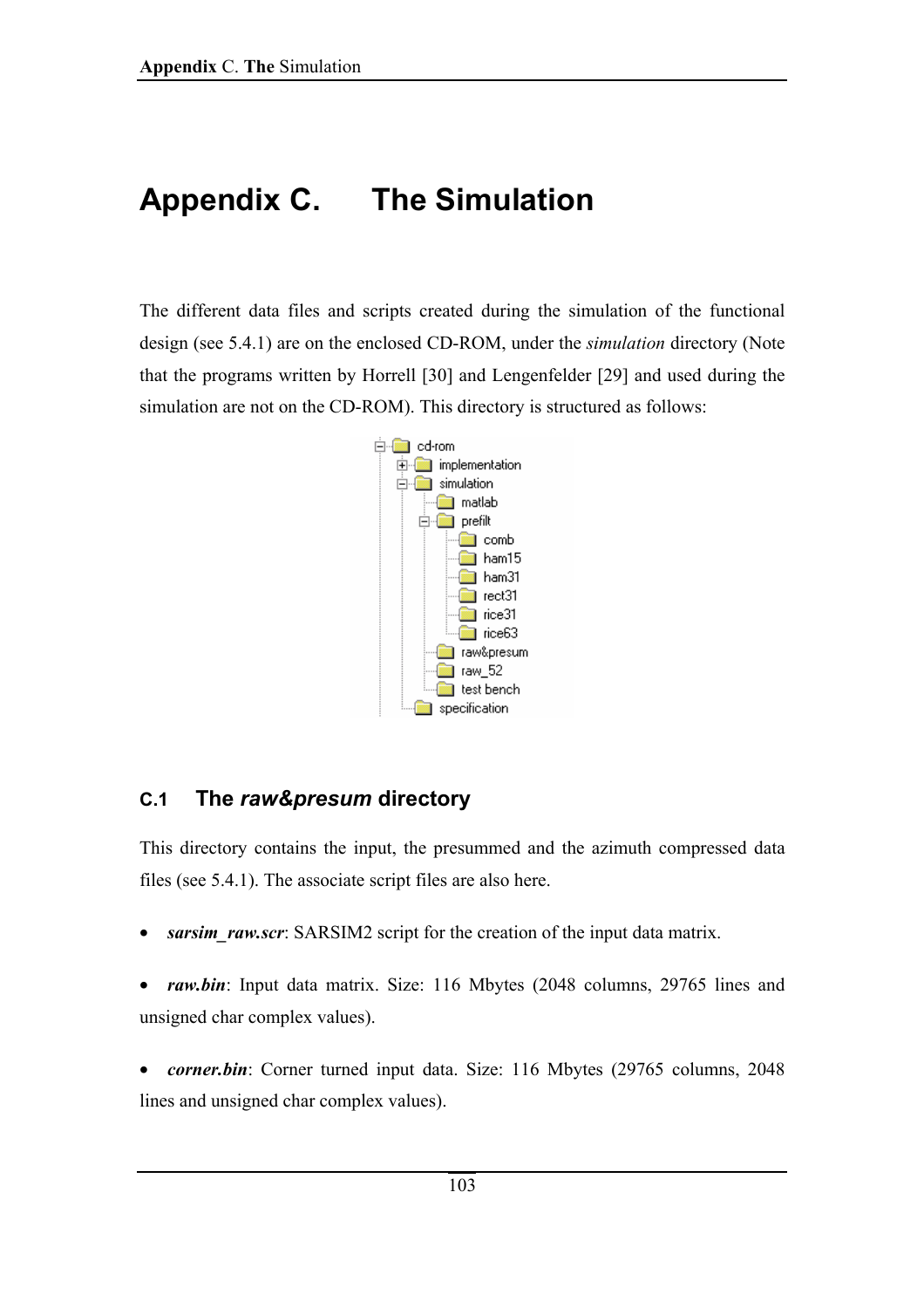• *bcorner.bin*: Block extracted from corner turned matrix. The block extraction process was not mentioned in 5.4.1. It consists of extracting the relevant 128 range bins that contains non-zero values. This has been done for saving memory and processing time. The *bcorner.bin* file will feed the simulated Presummer, but also the azimuth compression process. Size: 7.2 Mbytes (29765 columns, 128 lines and unsigned char complex values).

- *presum.scr*: Script for the Presummer function.
- *summed.flt*: Presummed *bcorner.bin*. Size: 4.8 Mbytes (9922 columns, 128 lines, floating complex values).
- *azccorn.scr*: Script for the azimuth compression function.

• *azccorn.flt*: Azimuth compressed *bcorner.bin*. Size: 29 Mbytes (29765 columns, 128 lines, floating point complex values).

## **C.2 The** *prefilt* **directory**

The Prefilter operation is performed for each of the filters described in the previous appendix. Each of the *comb, ham15, ham31, rect31, rice31, rice63* directories contains the following files:

- *filt.txt*, *fir1.txt*, or *cl2lp.txt*: Filter coefficients file.
- *prefilt.scr*: Script for the Prefilter function.

• *filted.bin*: Prefiltered *summed.flt.* Size: 620 Kbytes (2481 columns, 128 lines, unsigned char complex values).

• *azcfilt.scr*: Script for azimuth compression.

• *azcfilt.flt*: Azimuth compressed *filted.bin.* Size: 2.4 Mbytes (2481 columns, 128 lines, floating point complex values).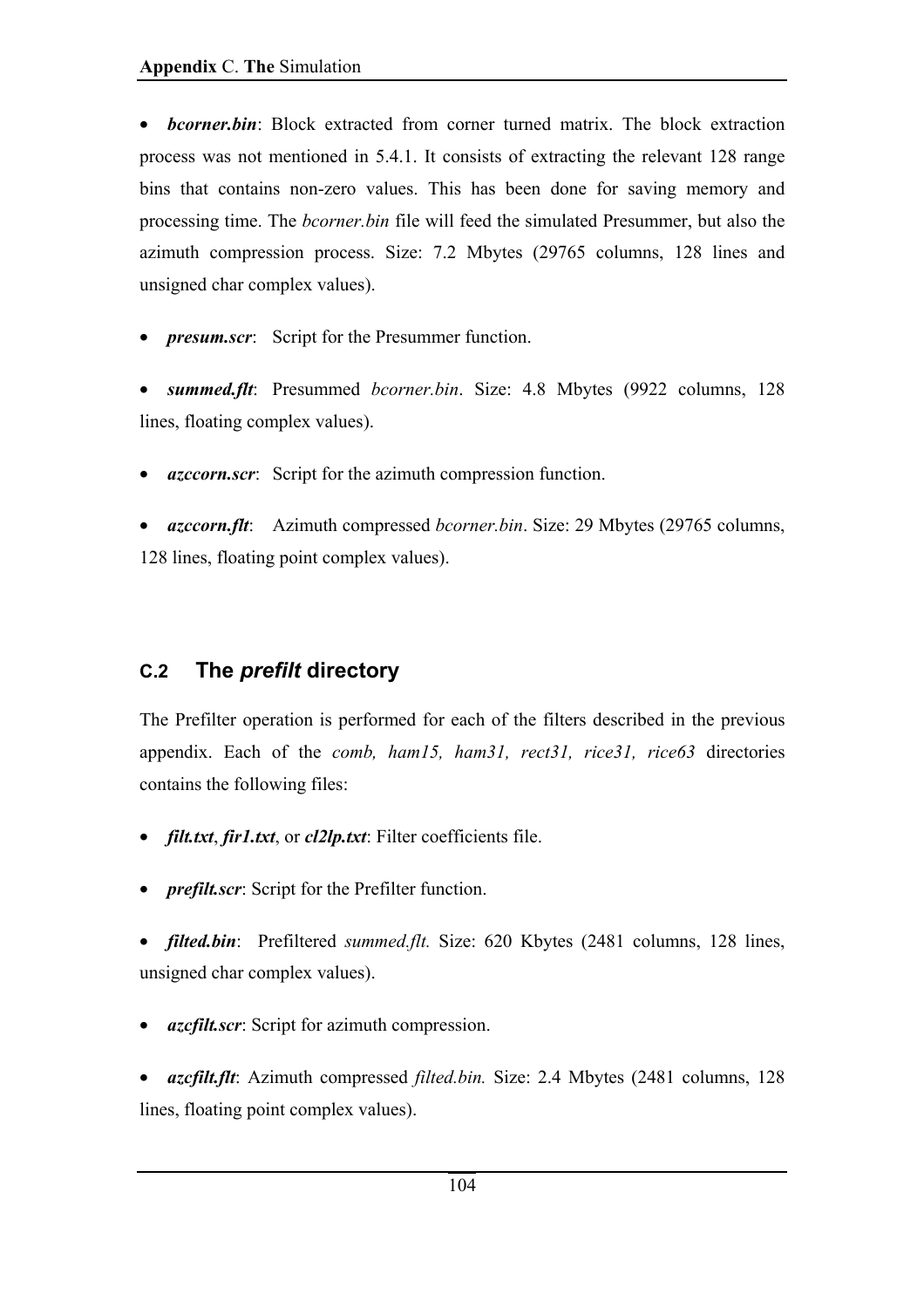## **C.3 The** *raw\_52* **directory**

This directory contains the different files involved in the creation of reference matrix, see 5.4.1.

sarsim 52.scr: SARSIM2 script for the creation of the new raw data matrix.

*raw* 52.bin: Raw data matrix. Size: 9.7 Mbytes (2048 columns, 2481 lines and unsigned char complex values).

• *corner.bin*: Corner turned raw matrix. Size: 9.7 Mbytes (2481 columns, 2048 lines and unsigned char complex values).

• *bcorner***.bin**: Block extracted from corner turned matrix. This is the so-called Reference matrix. Size: 620 Kbytes (2481 columns, 128 lines and unsigned char complex values).

# **C.4 The** *matlab* **directory**

Each of the *filted.bin* under the prefilter directory is compared with the Reference matrix *bcorner.bin*. This comparison is done with the help of the following Matlab functions:

• *get reference*: this function simply reads the file *bcorner.bin* and creates the Reference matrix.

• *calculate INoise* reads the *filted.bin* file, creates the Filtered matrix and subtracts it to the Reference matrix. Prior to the subtraction operation, both matrices are normalised and interpolated in range and azimuth. The Matlab routine finally integrates the newly created "difference" matrix to obtain the so-called *Integrated Noise,* our criterion for the best filter selection.

• *read IQ and vec2asc* are two annexe programs.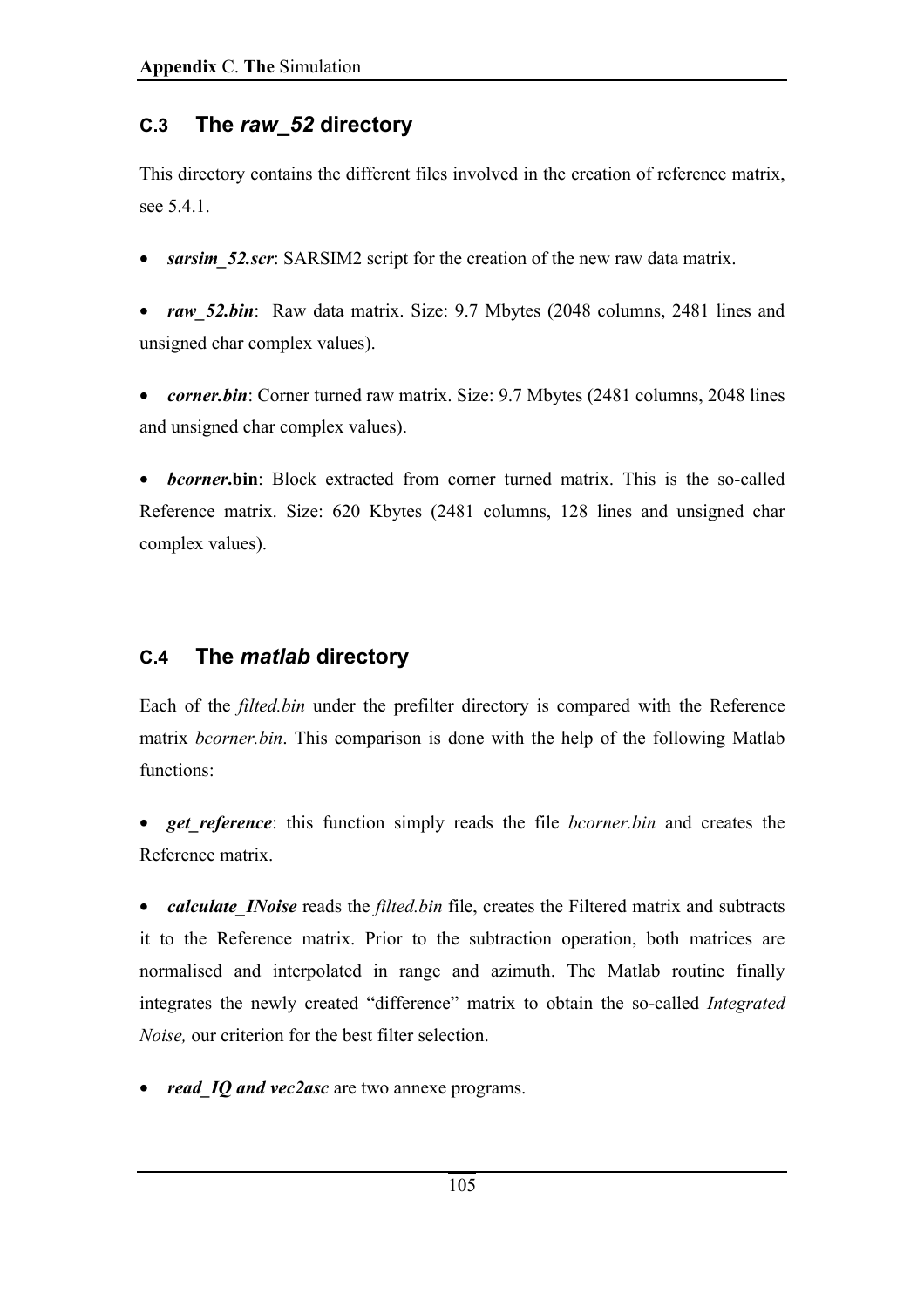## **C.5 The** *test bench* **directory**

Contains the test bench used during the verification phase.

• *braw.bin.* Block extracted from *raw.bin* (raw&presum directory). Size: 4 Mbytes (2048 columns, 1024 lines, unsigned char complex values). *braw.bin* is the file used as input data during the verification of the implementation(s).

• *bcorner.bin* Corner turned *braw.bin*. Size: 4 Mbytes (1024 columns, 2048 lines, unsigned char complex values).

• *bsummed.flt* Presummed *bcorner.bin*. Size: 5.3 Mbytes (341 columns, 2048 lines, floating point complex values).

• *out sim.bin* Prefiltered *bsummed.flt* (the filter used is 'RICE31'). Size: 312 Kbytes (78 columns, 2048 lines, unsigned char complex values). This file is to be compared with the out\_C80 file, see Appendix D.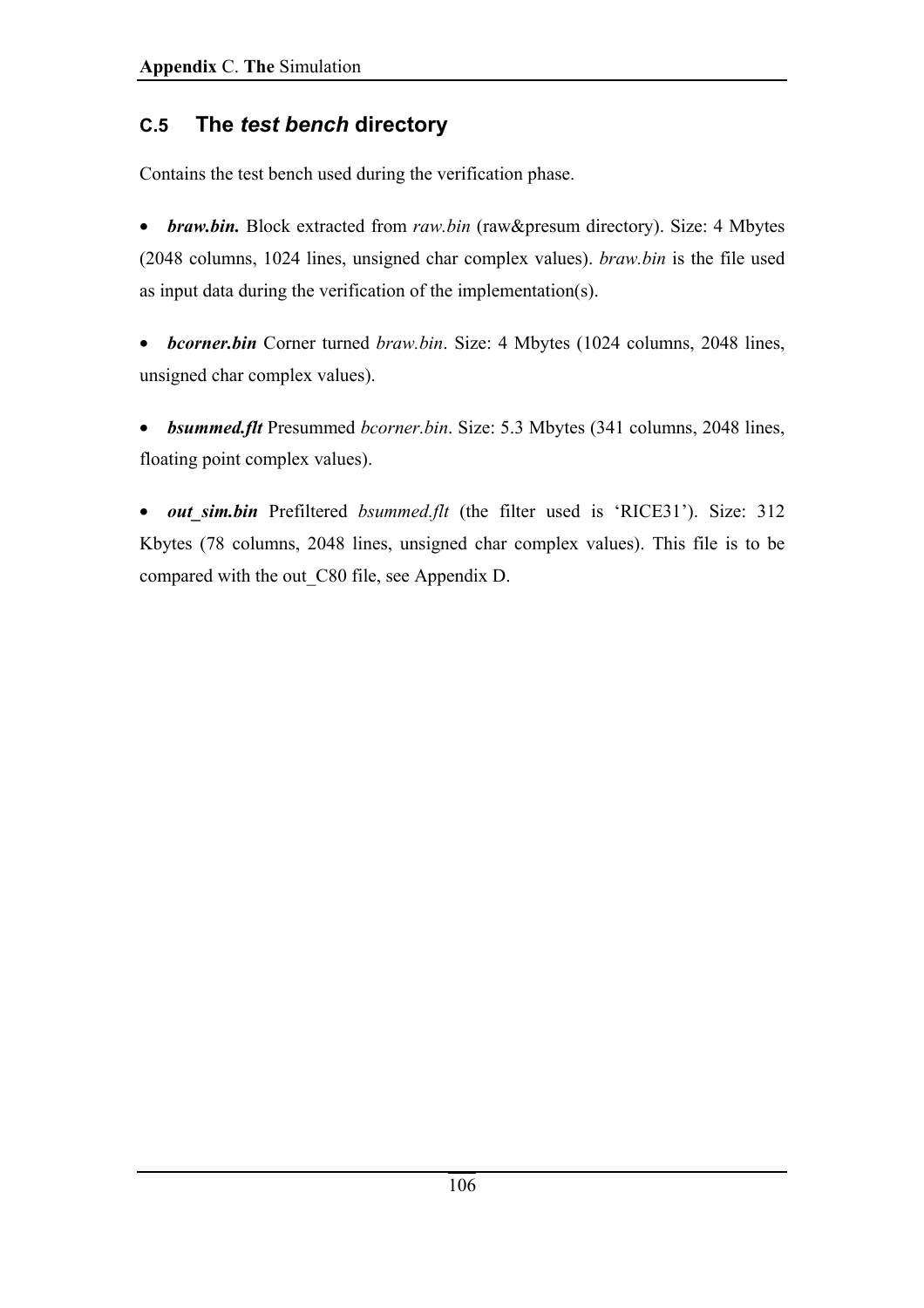# **Appendix D. The C80 Programs**

The different C80 programs are on the enclosed CD-ROM, under the *C80 programs*  directory. This directory is structured as follows:

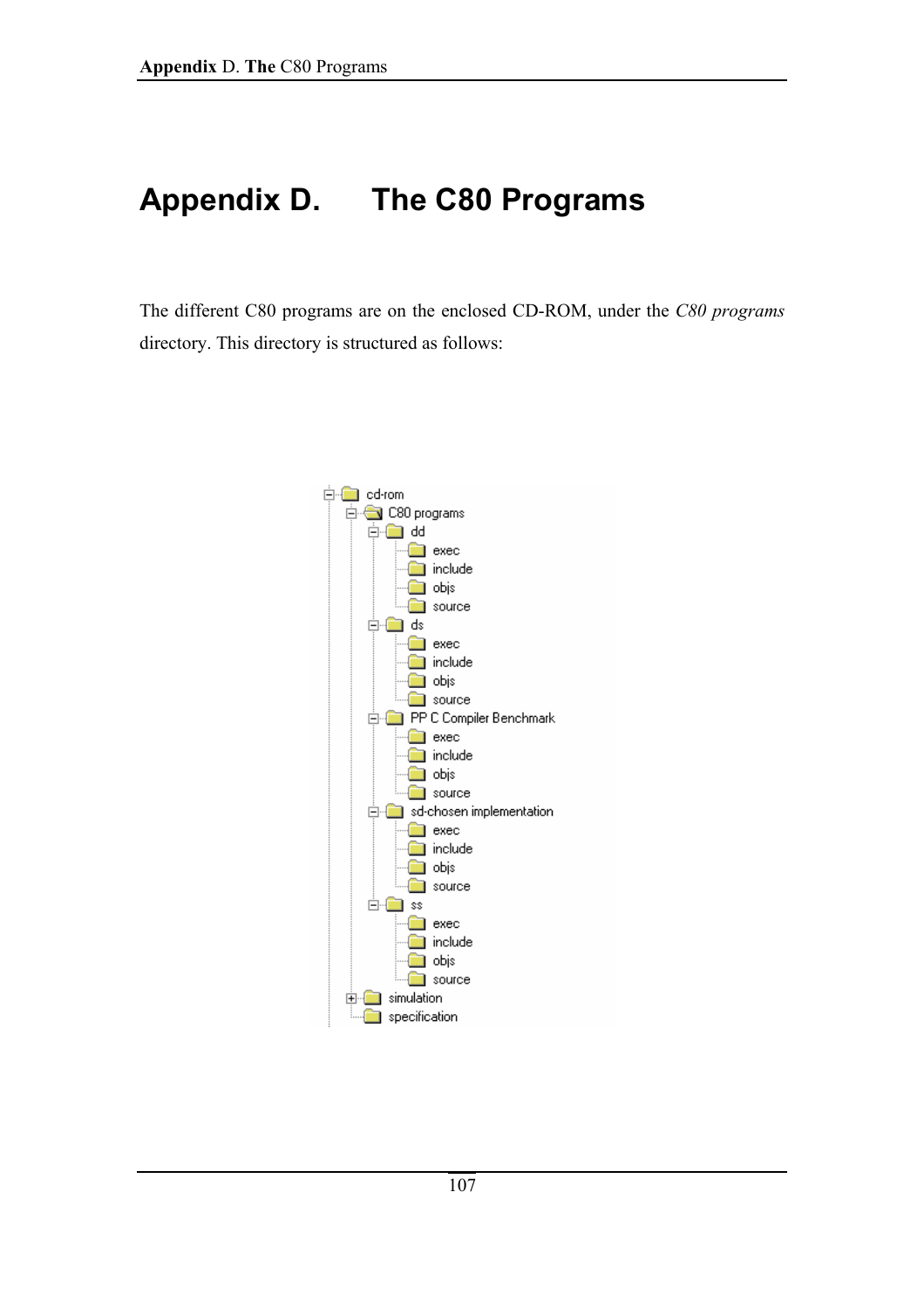# **D.1 The** *PP C Compiler Benchmark* **directory**

This directory contains the codes that were used to benchmark the PP C compiler, see 3.3.2.

#### *D.1.1 The* source *sub-directory*

The *source* directory contains the following C source files:

• *main.c***:** MP file and starting point of the program. *main.c* creates the FirServer task that commands PP0 to execute *ppFir.c*.

• *ppFir.c***:** PP main program that transfers data on-chip, launches the *convol* inner loop and transfers data off-chip.

• *convol c.c***:** convolution inner loop written in C.

*convol* c.s: Assembly file generated by the compiler on the *convol* c.c file. It is to be compared with the following one.

- *convol* s.s: convolution inner loop written in Assembly.
- *filt.c*: filter coefficients file.
- *input.c***:** input data file.
- *build.bat***:** batch file that contains all the compilation and linking commands.

#### *D.1.2 The* include *sub-directory*

The *include* directory contains the following C include files

- *main.h***:** MP include file.
- *ppFir.h*: PP include file.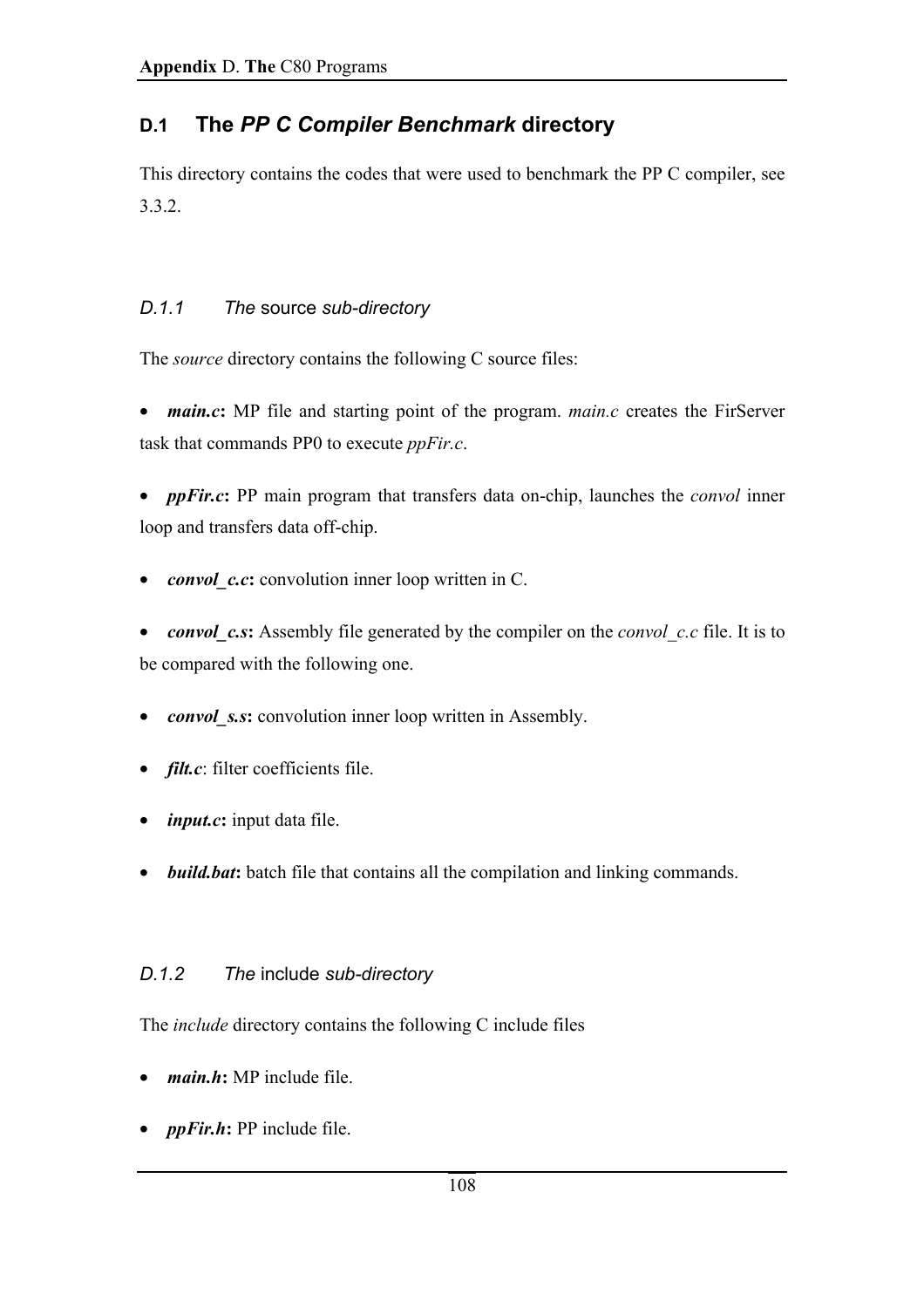#### *D.1.3 The* obj *sub-directory*

Contains the object files created by the C80 compiler *convol\_c.o, convol\_s.o, filt.obj, input.obj, main.obj, and ppfir.o*. Five other files are present:

- *mypplnk.cmd:* PP linker command file.
- *ppfir.out***:** PP intermediate executable
- *ppfir.map:* file generated by the linker for the PP link.
- *mymplnk.cmd* MP linker command file.
- *xfir.map*: file generated by the linker for the final link.

#### *D.1.4 The* exe *sub-directory*

- *init.pdm* is used for debugging purposes.
- *xfir.out* is the C80 executable to be downloaded to the SDB.

## **D.2 The** *dd***,** *ds***,** *sd* **and** *ss* **directories**

These directories respectively contain the codes that represent the dd, ds, sd and ss implementations, see 7.1.

#### *D.2.1 The* source *sub-directory*

• *pp\_Sum.c & average\_c.c* are the PP functions in charge of the presumming, see 6.2.5.

• *pp\_Filt.c & convol\_c.c* are the PP functions in charge of the prefiltering, see 6.2.5.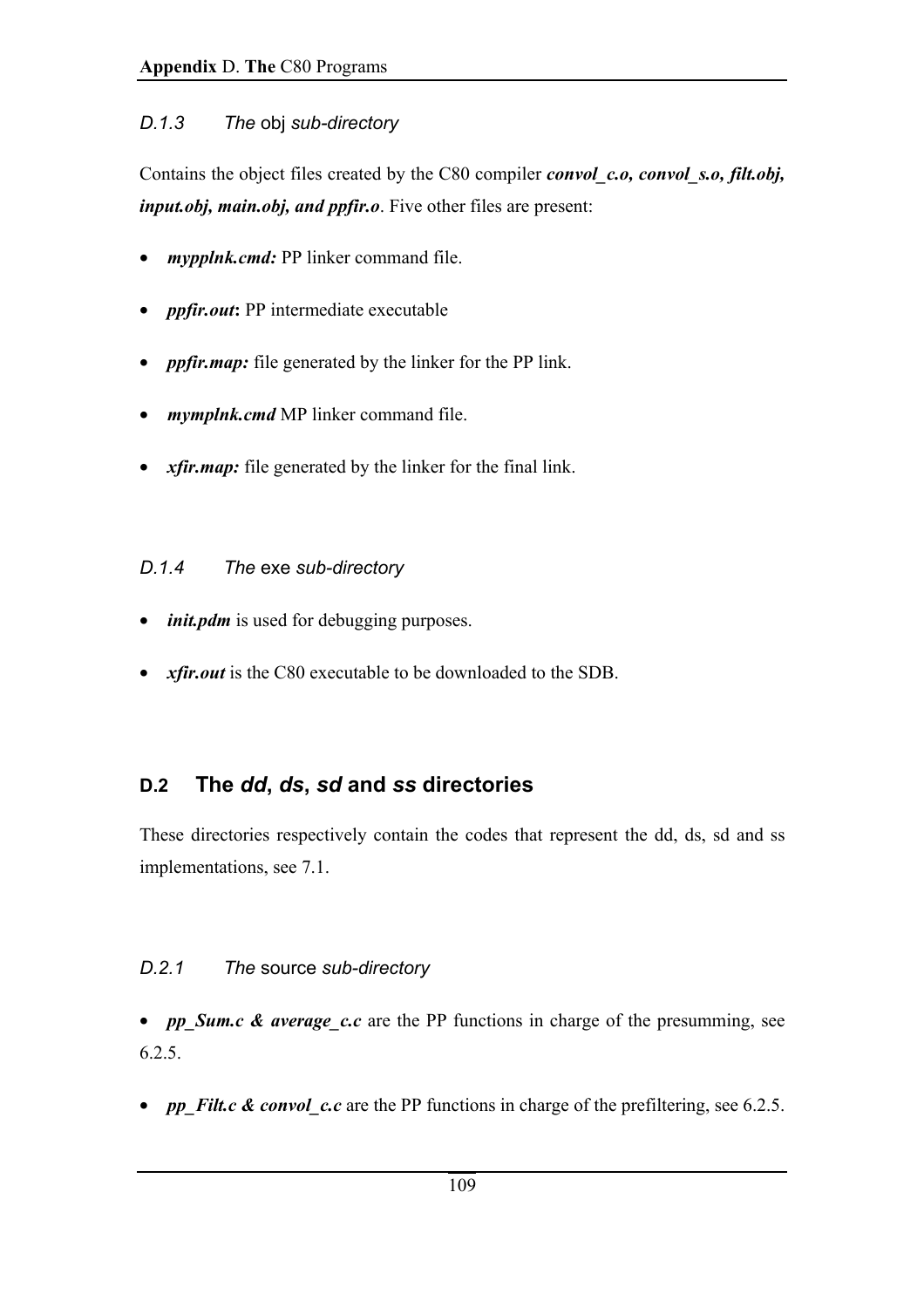- *coef.c* is the filter coefficients file.
- *mp Main.c* implements the Main task, see 6.2.3
- *mp\_Input.c* implements the Input task, see 6.2.3
- *mp Output.c* implements the Output task, see 6.2.3

• *[mp\_ISum.c, mp\_Sum.c, mp\_OSum.c]* or *[mp\_Sum.c]:* implements the Presummer, with either the DTM (dd and ds implementations) or the STM (ss and sd implementations) model.

• *[mp\_Filt.c, mp\_IFilt.c, mp\_OFilt.c]* or *[mp\_Filt.c]:* implements the Prefilter, with either the DTM (dd and sd implementations) or the STM (ss and ds implementations) model.

• *build.bat:* batch file that contains all the compilation and linking commands.

#### *D.2.2 The* include *sub-directory*

The *include* directory contains the following C include files

- *mp.h:* MP include file
- *common.h:* include file used by both MP and PP programs

#### *D.2.3 The* obj *sub-directory*

This directory contains each of the compiled C files. Two other files are present:

- *mylnk.cmd:* linker command file.
- *preproc.map***:** file generated by the linker.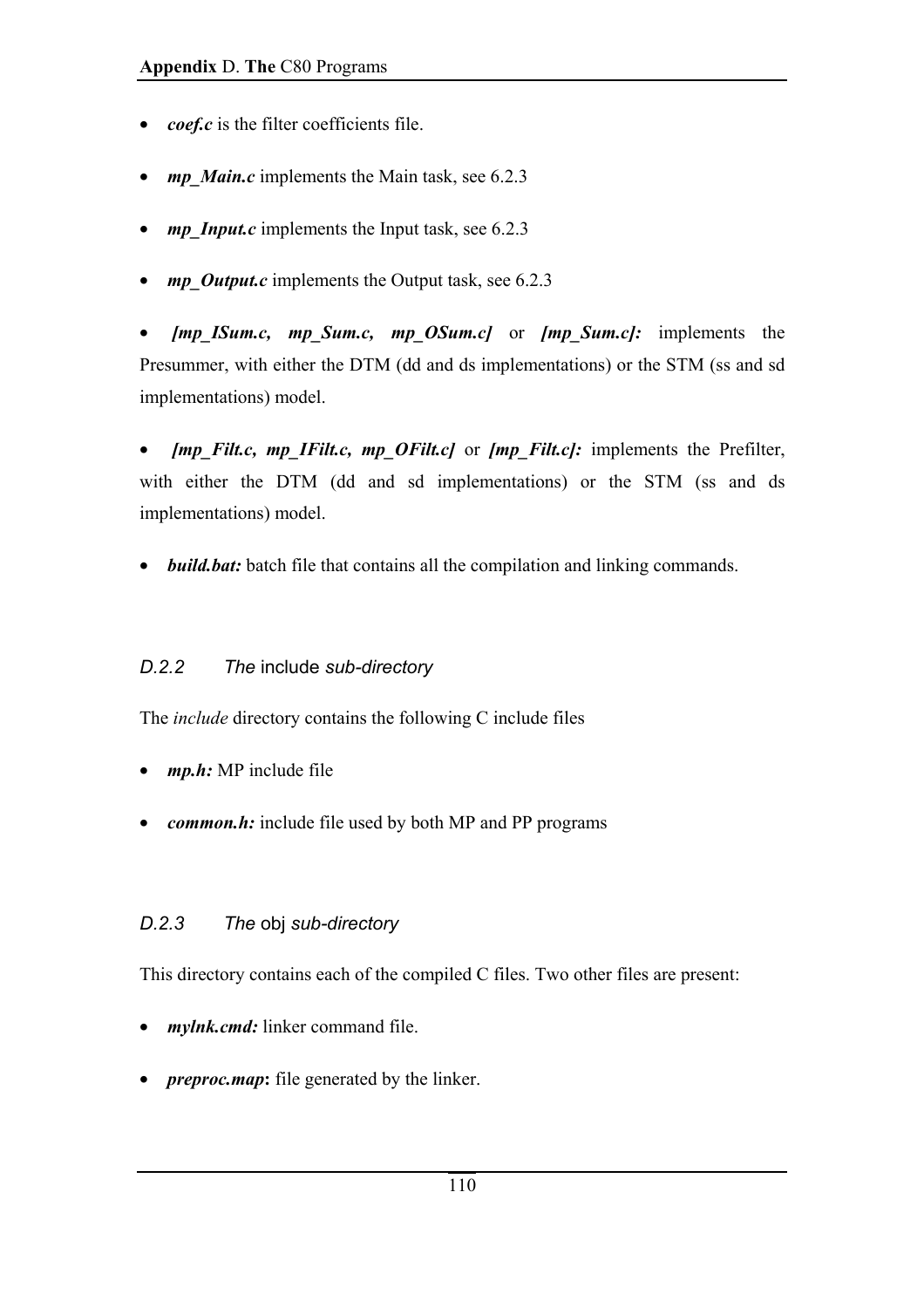#### *D.2.4 The* exe *sub-directory*

- *preproc.out:* C80 executable.
- *braw.bin:* input data file, see C.5.
- *init.pdm* and *mpdb.bat* are used for debugging purposes.

• *out* C80.bin is the resulting output data file read from the SDB external memory. The file is to be compared to *out\_sim.bin*, see C.5.

• *out time.bin* is the file containing the values of the register TCOUNT at output range line production time.

• *sum time.bin* is the file containing the values of the register TCOUNT at presummed range line production time.

In addition, another timing result file exists for the chosen (sd) implementation.

• *out\_t1.bin* contains also timing results at output line production. However, here, for timing understanding, the inner loops are deactivated (see 7.4).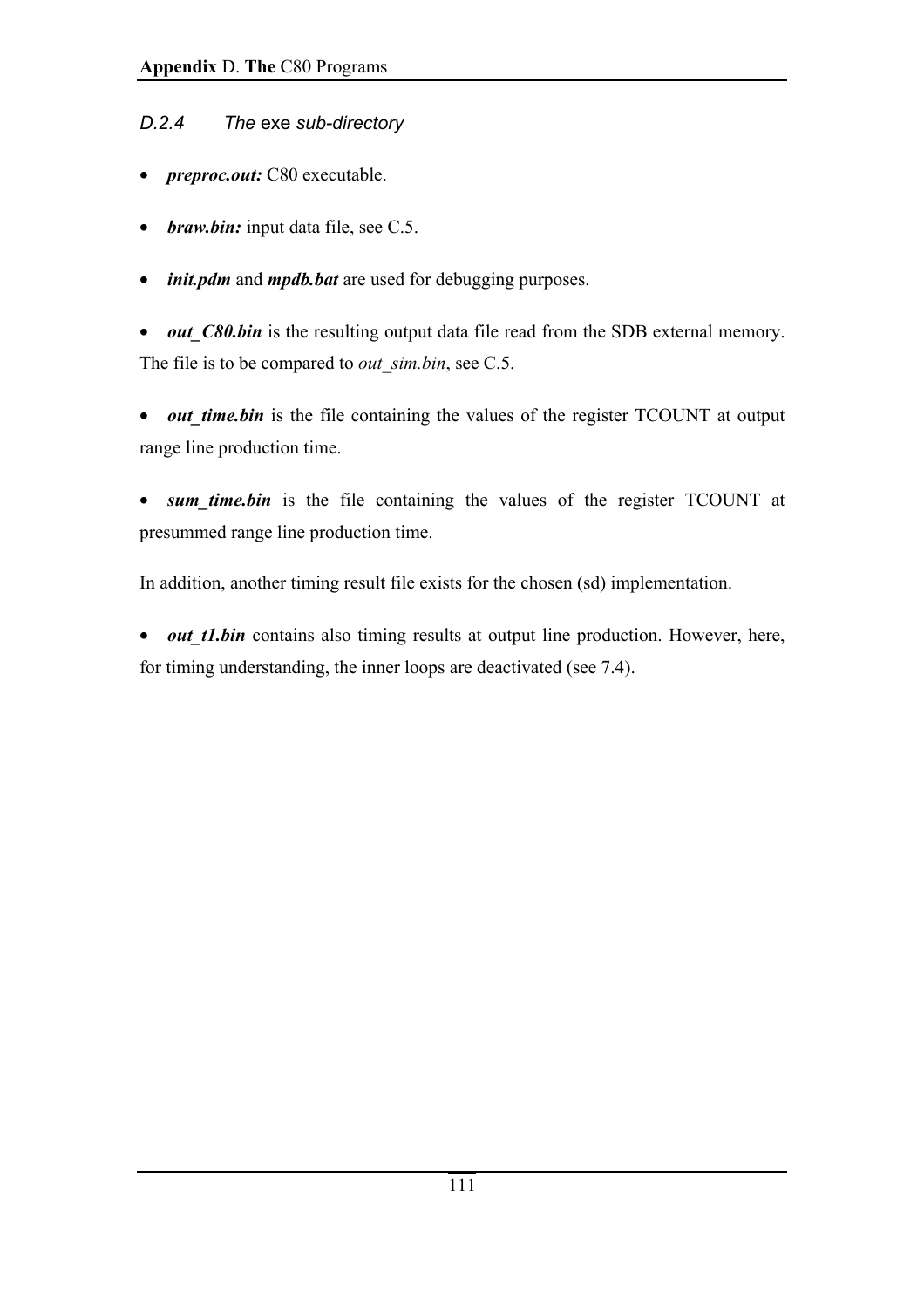#### **REFERENCES**

[1] J.P. Calvez, *Embedded Real-Time Systems: a Specification and Design Methodology*, John Wiley Publisher 1993.

[2] G. Carter, *System Level Simulation of Digital Designs: A Case Study*, MSc Thesis, University of Cape Town, 1998.

[3] G. Booch, *Object-Oriented Analysis and Design with Applications*, 2nd Edition, Benjamin/Cummings, New York, 1994.

[4] J. Rumbaugh et al., *Object-Oriented Modelling and Design*, Prentice-Hall Englewood Cliffs NJ, 1991.

[5] G. Booch et al, *The Unified Modelling Language User Guide,* Addison-Wesley Longman*,* 1998.

[6] T. DeMarco, *Structured Analysis and System Specification*, Prentice-Hall, 1979.

[7] E. Yourdon, *Modern Structured Analysis*, Prentice-Hall, Englewood Cliffs NJ, 1989.

[8] D.J. Hatley, I.A. Pirbhai, *Strategies for Real-Time System Specifications*, Dorset House Publishing Co., 1988

[9] P.T. Ward, and Mellor, *Structured Development for Real-Time Systems*, Prentice-Hall, Englewood Cliffs NJ., 1989

[10] RASSP Taxonomy Working Group, *RASSP VHDL Modelling Terminology and Taxonomy*, http://www.atl.external.lmco.com/rassp/taxon/rass\_taxon.html, June 1998.

[11] Lapsley, Bier, Shoham, Lee, *DSP Processor Fundamentals*, Chapter 5, Berkeley Design Technology, 1996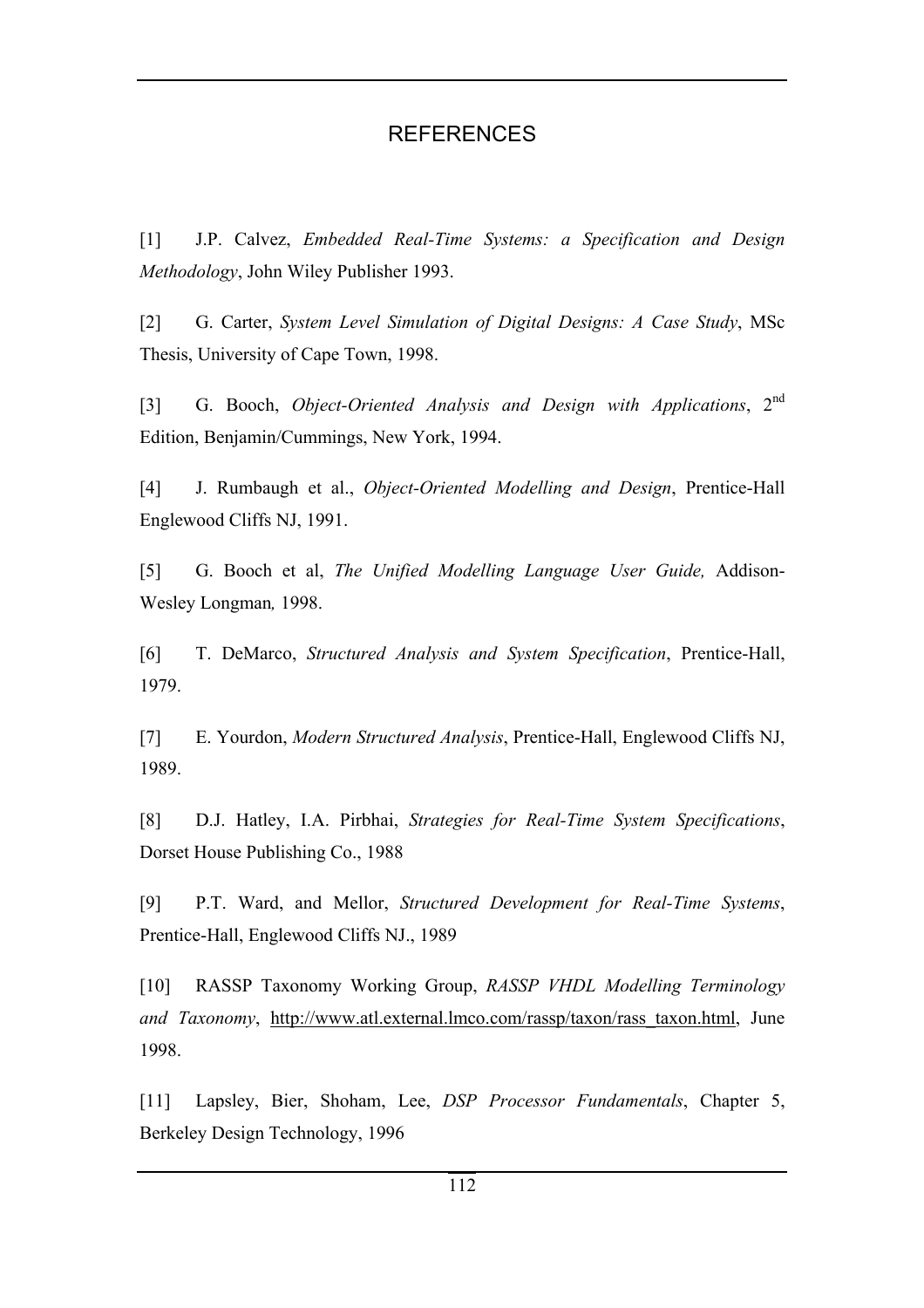[12] V.K. Madisetti, *VLSI Digital Signal Processors*, Chapter 1, Butterworth-Heinemann, 1995

[13] Texas Instruments, *TMS320C8x System-Level Synopsis*, Chapter 2, 1995.

[14] Texas Instruments, *TMS320C80 (MVP) Master Processor User's Guide*, 1995.

[15] Texas Instruments, *TMS320C80 (MVP) Parallel Processor User's Guide*, 1995.

[16] Texas Instruments, *TMS320C80 (MVP) Transfer Controller User's Guide*, Chapter 4, 1995.

[17] Texas Instruments, *TMS320C80 (MVP) Software Development Board Installation Guide*, 1997.

[18] Texas Instruments, *TMS320C80 (MVP) Code Generation Tools User's Guide*, Section 1.3.3, 1995.

[19] MVP Hotline Account, personal communication, hotline@micro.ti.com, 1998

[20] C.Oliver, S.Quegan*, Understanding Synthetic Aperture Radar Images*, Artech House 1998.

[21] M.L. Skolnik*, Introduction to radar systems*, McGraw-Hill, 1981.

[22] J.C. Curlander, R.N. McDonough, *Synthetic Aperture Radar, Systems and Signal Processing*, Wiley & Sons 1991.

[23] F.J. Harris, "On the use of windows for harmonic analysis with the Discrete Fourrier Transform", *IEEE Proceedings*, vol.66, no. 8, 1 January 1978, pp. 51-83.

[24] B.C. Barber, "Theory of digital imaging from orbital synthetic-aperture radar", *Int. J. Remote Sensing*, Vol. 6, No7, 1985.

[25] F.M. Henderson, A.J. Lewis, *Principles & Applications of Imaging Radar*, John Wiley & Sons, §2, 1998.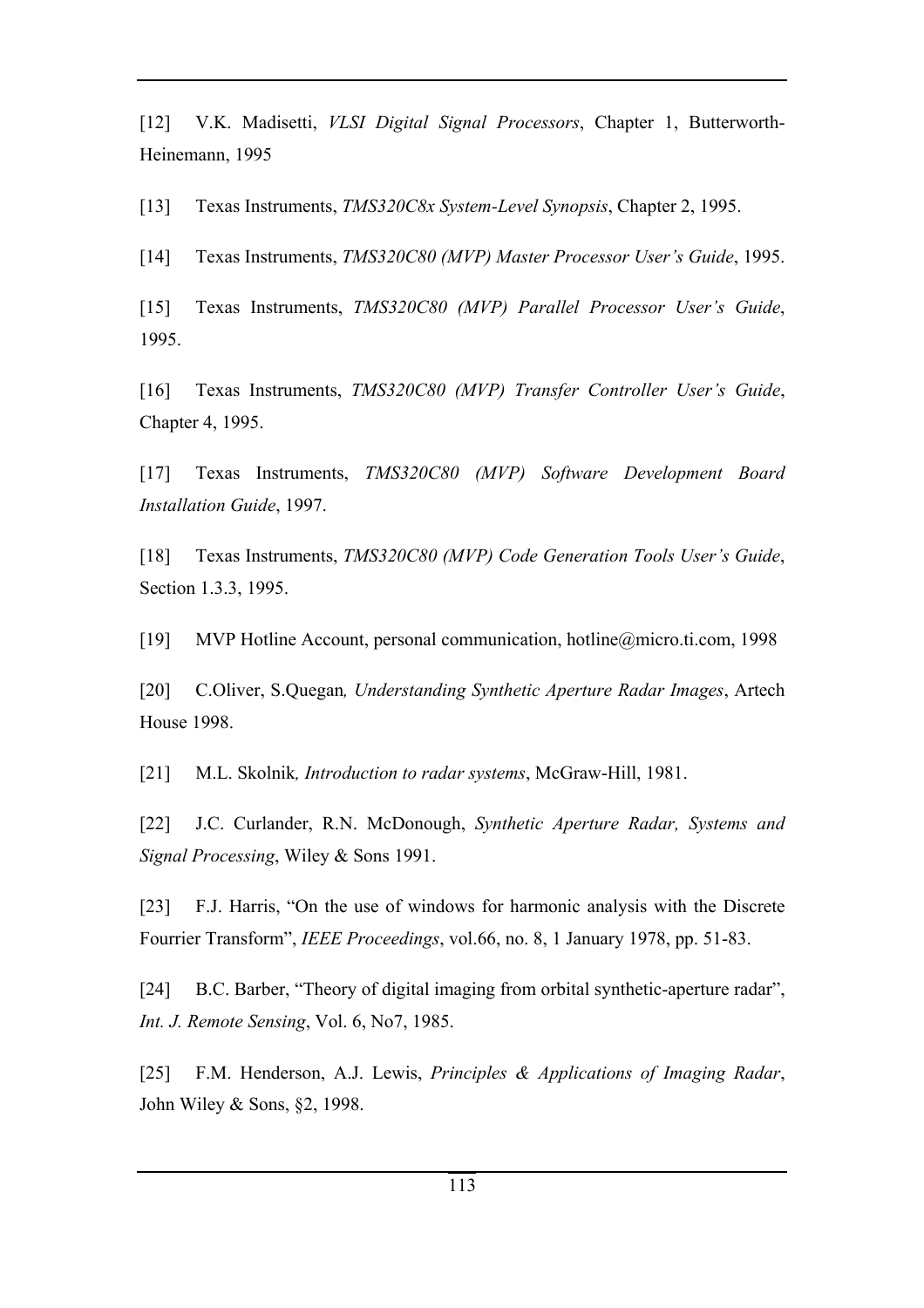[26] V. Oppenheim and R. W. Schafer, *Discrete-time Signal Processing*, Prentice-Hall, 1989.

[27] T.W. Parks and C.S. Burrus, *Digital Filter Design*, John Wiley and Sons, 1987.

[28] I.W. Selesnick, M. Lang and C. S. Burrus, "Constrained Least Square Design of FIR Filters without specified transition bands", *IEEE Transactions on Signal Processing,* June 1994.

[29] R. Lengenfelder, *The Design and Implementation of a Radar Simulator*, MSc Thesis, University of Cape Town, 1998.

[30] J. Horrell, *The Design of a VHF Synthetic Aperture Radar System*, PhD Thesis, University of Cape Town, 1999.

[31] T. Axford, *Concurrent Programming: Fundamental Techniques for Real-Time and Parallel Software Design,* p.9-14, John Wiley & Sons, 1989.

[32] Texas Instruments, *TMS320C8x (MVP) Multitasking Executive User's Guide*, Section 2.8.1, 1995

[33] http://www.ptolemy.eecs.berkeley.edu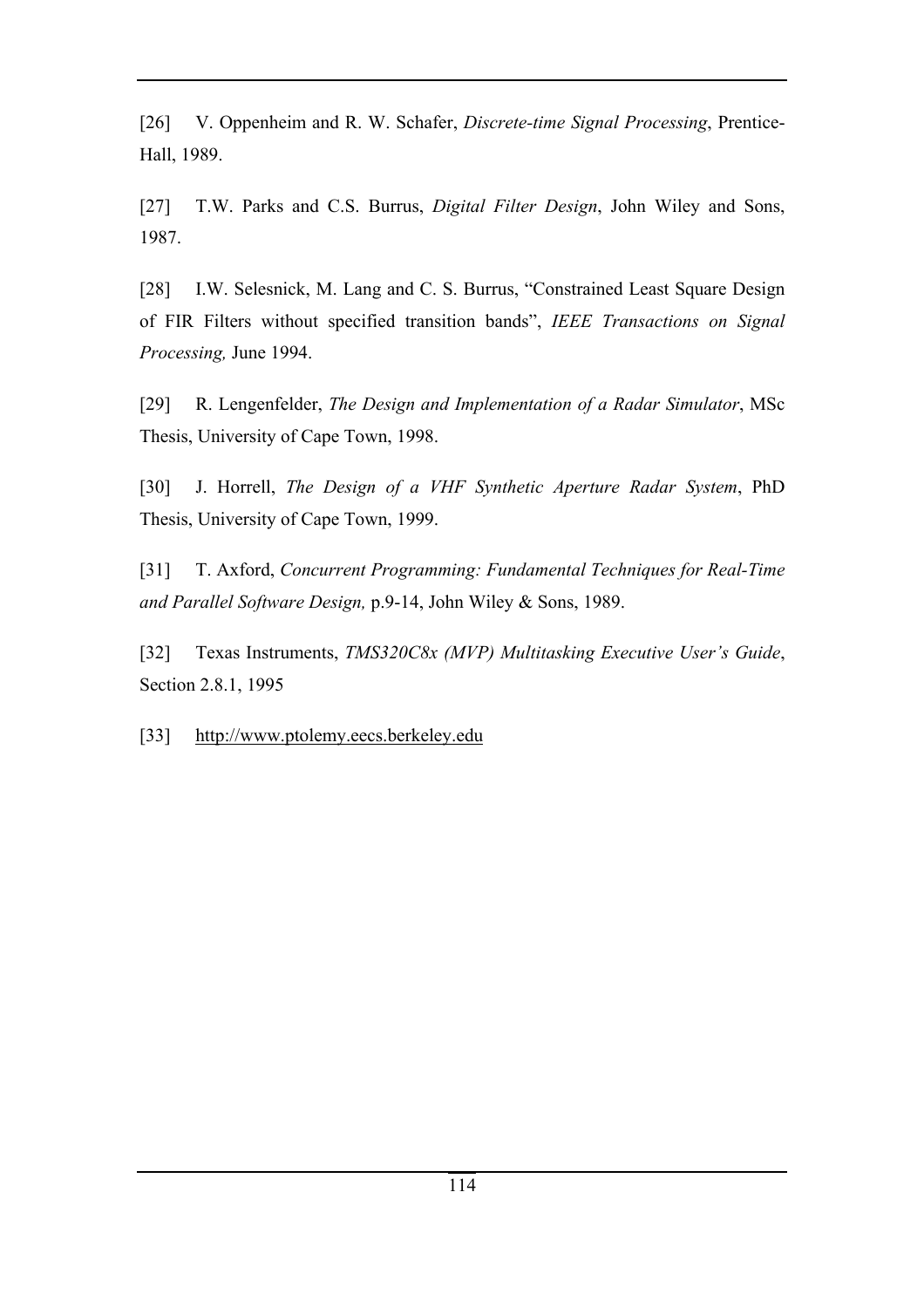# BIBLIOGRAPHY

• W. Baetens, M. Adé, R. Lauwereins, "Porting GRAPE to the TMS320C80", 8th *Int. Conf. on Signal Processing Applications & Technology ICSPAT*, San Diego CA USA, Sept. 14-17, pp. 1589-1593, 1997.

• W. Baetens, M. Adé, R. Lauwereins, "Rapid prototyping of video processing algorithms on the TMS320C80 MVP", *2nd European DSP Education and Research Conference*. Paris, France, September 23-24, p314-319, 1998.

• Blue Wave Systems, *A Parallel DSP Based Radar System*, Application Note, http://www.bluews.com

• Blue Wave Systems, *Solving Medical Imaging Problems with the C80 DSP*, Application Note, http://www.bluews.com

• W.G. Carrara, R.S. Goodman, R.M. Majewski, *Spotlight Synthetic Aperture Radar Signal Processing Algorithms*, Artech House, 1995.

• J.E. Cooling, *Real-Time Software Systems, an introduction to structured and object-oriented design*, International Thomson Computer Press, 1997.

• E. Cooper, *Minimizing Quantization Effects Using the TMS320 Digital Signal Processor Family*, Application Report, Texas Instruments, 1994.

• G. Cutts, *Structured Systems Analysis & Design Methodology,* Paradigm 1987.

• J.A Debardelaben, V.K. Madisetti, A.J. Gradient, *Incorporating Cost Modelling in Embedded-System Design,* IEEE Design & Test of Computers, July-September 1997.

• T. DeMarco, *Structured Analysis and System Specification,* Prentice-Hall, 1978.

• Downton, D. Crookes, *Parallel Architectures for Image Processing*, Electronics & Communication Engineering Journal, **10**, (3), 1998.